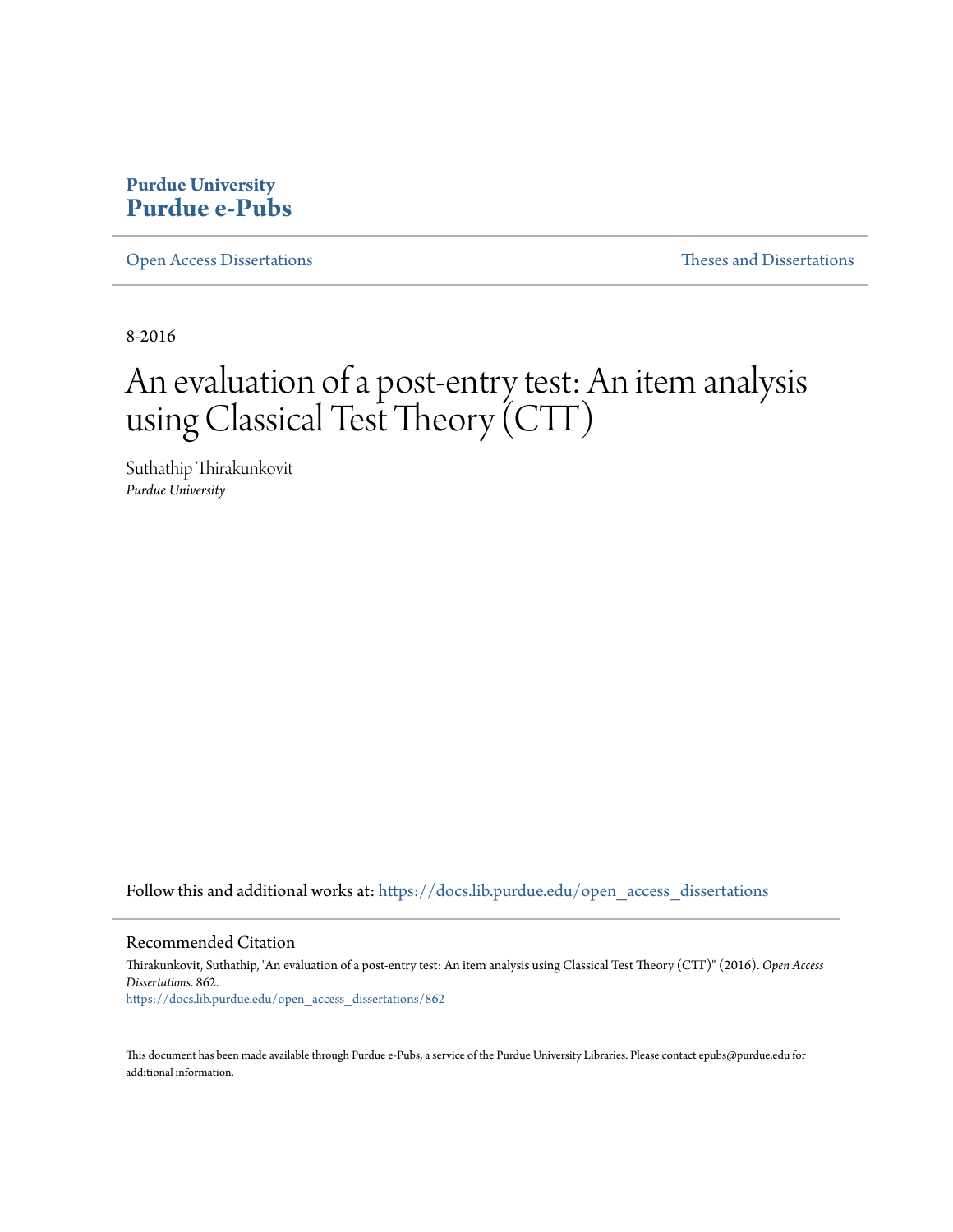#### **PURDUE UNIVERSITY GRADUATE SCHOOL Thesis/Dissertation Acceptance**

This is to certify that the thesis/dissertation prepared

By Suthathip Thirakunkovit

Entitled

AN EVALUATION OF A POST-ENTRY TEST: AN ITEM ANALYSIS USING CLASSICAL TEST THEORY (CTT)

For the degree of Doctor of Philosophy

Is approved by the final examining committee:

April Ginther

Chair

Anthony Silva

Richard Johnson-Sheehan

Shelley Staples

To the best of my knowledge and as understood by the student in the Thesis/Dissertation Agreement, Publication Delay, and Certification Disclaimer (Graduate School Form 32), this thesis/dissertation adheres to the provisions of Purdue University's "Policy of Integrity in Research" and the use of copyright material.

Approved by Major Professor(s): April Ginther

Approved by: <u>Ryan Schneider</u> 4/21/2016

Head of the Departmental Graduate Program Date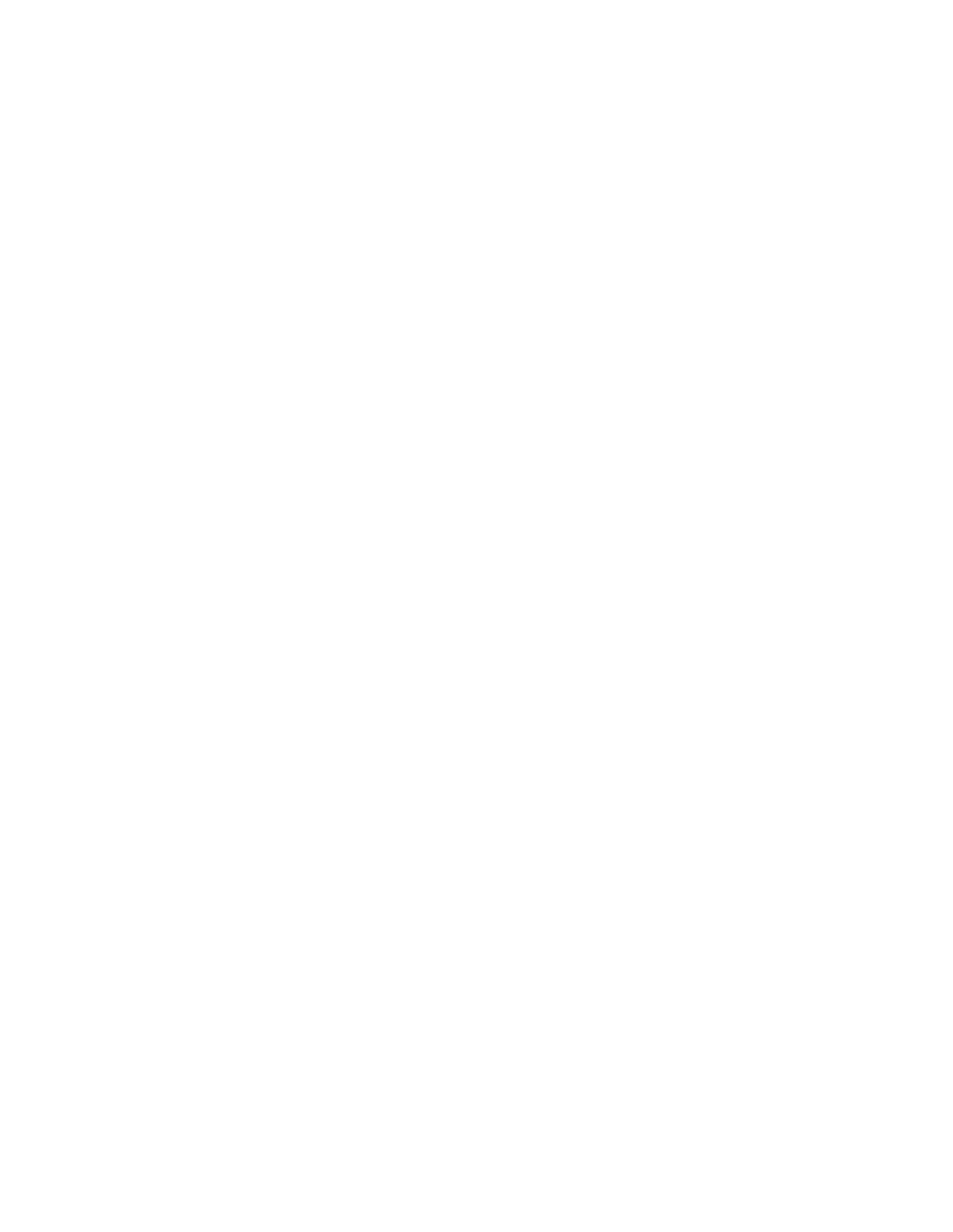### AN EVALUATION OF A POST-ENTRY TEST:

## AN ITEM ANALYSIS USING CLASSICAL TEST THEORY (CTT)

A Dissertation

Submitted to the Faculty

of

Purdue University

by

Suthathip Thirakunkovit

In Partial Fulfillment of the

Requirements for the Degree

of

Doctor of Philosophy

August 2016

Purdue University

West Lafayette, Indiana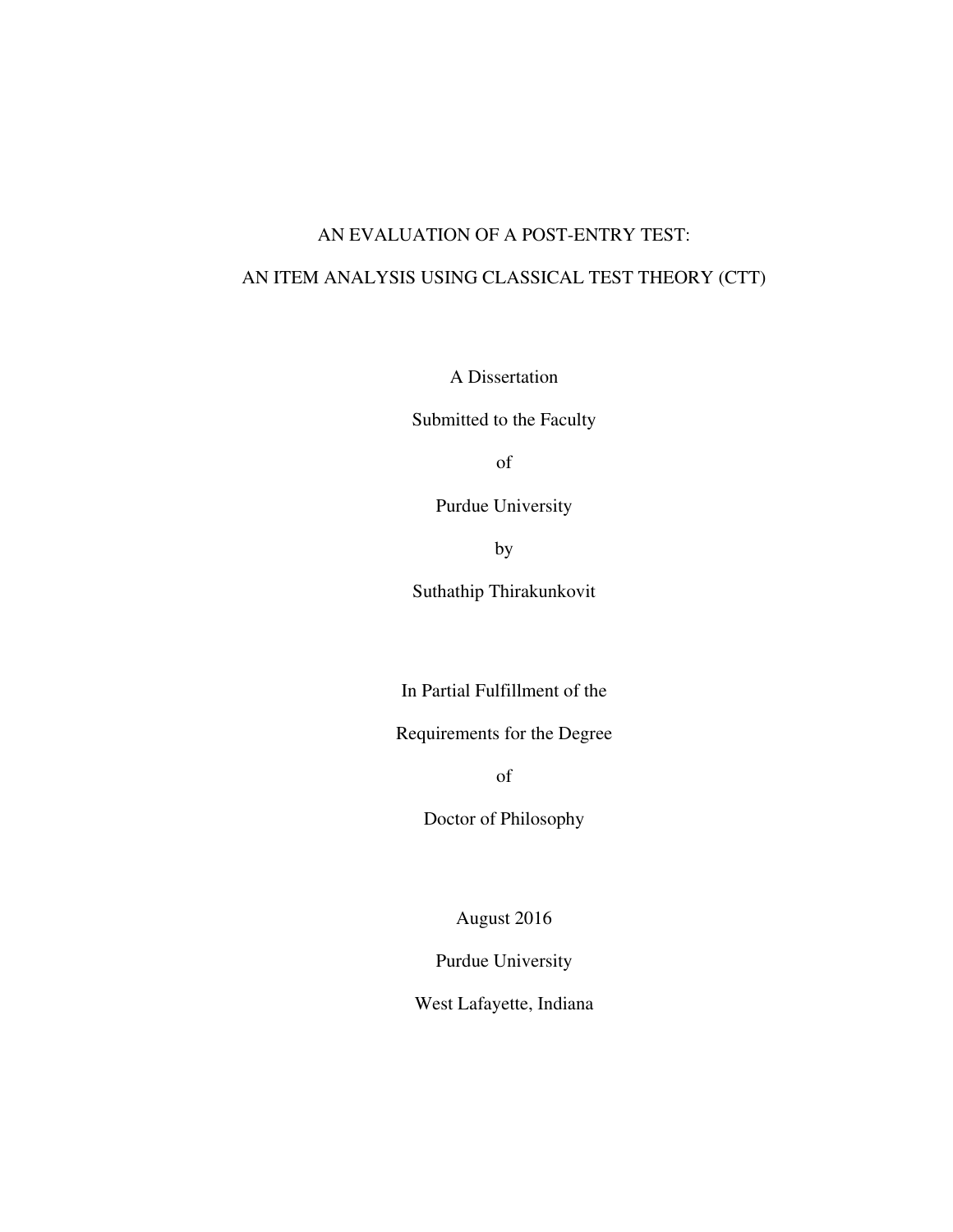For my parents and friends:

I would like to dedicate my dissertation work to my loving parents and my best friends. A special feeling of gratitude is first given to my parents. Even though both of you cannot be here to celebrate my success, I always think of you, and I know that I always have your support. Moreover, I would like to thank my close friends, Ning, Jeab and Ben, who are always there throughout my entire doctorate program. All of you have been my amazing cheerleaders. Thank you for constant support and encouragement during the challenges of my graduate school and life. Lastly, I would like to give a special thank to my best friend, Tyler Carter. I am truly thankful for having an opportunity to know you. You have taught me how to love and be loved.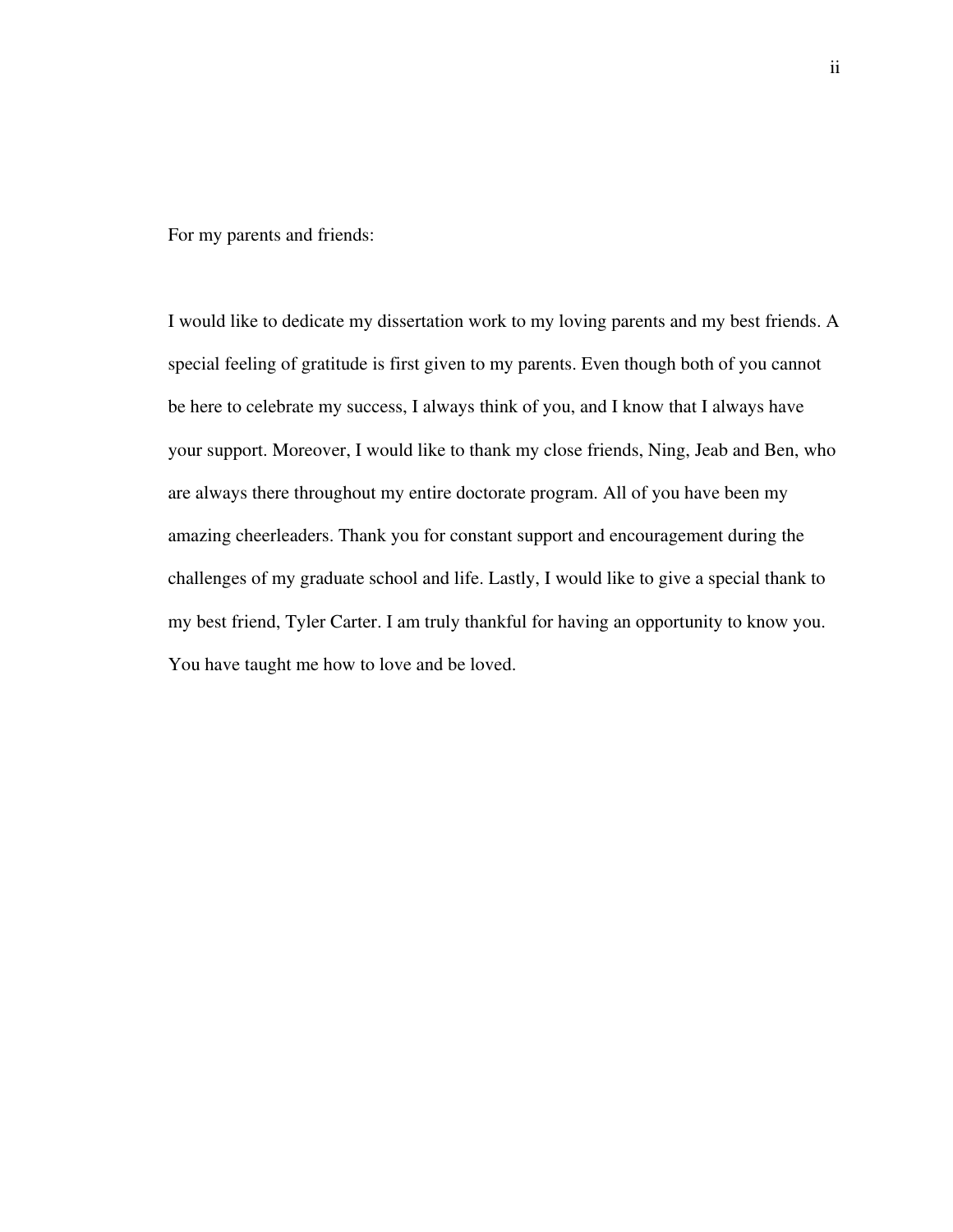#### ACKNOWLEDGEMENTS

Firstly, I would like to express my sincere gratitude to my advisor Associate Professor April Ginther for continuous support of my PhD. study and research. Her insight in language assessment tremendously guided me throughout the process of my dissertation writing. I could not have imagined myself able to finish my dissertation without her support and encouragement.

Secondly, I would like to thank all my committee members Professor Anthony Silva, Professor Richard Johnson-Sheehan, and Assistant Professor Shelley Staples, who were more than generous with their expertise and precious time.

Last but not the least, I would like to thank my colleague, Dr. Lixia Cheng, Testing and Assessment coordinator of the PLaCE Program, who helped me collect the data and provided valuable statistical guidance.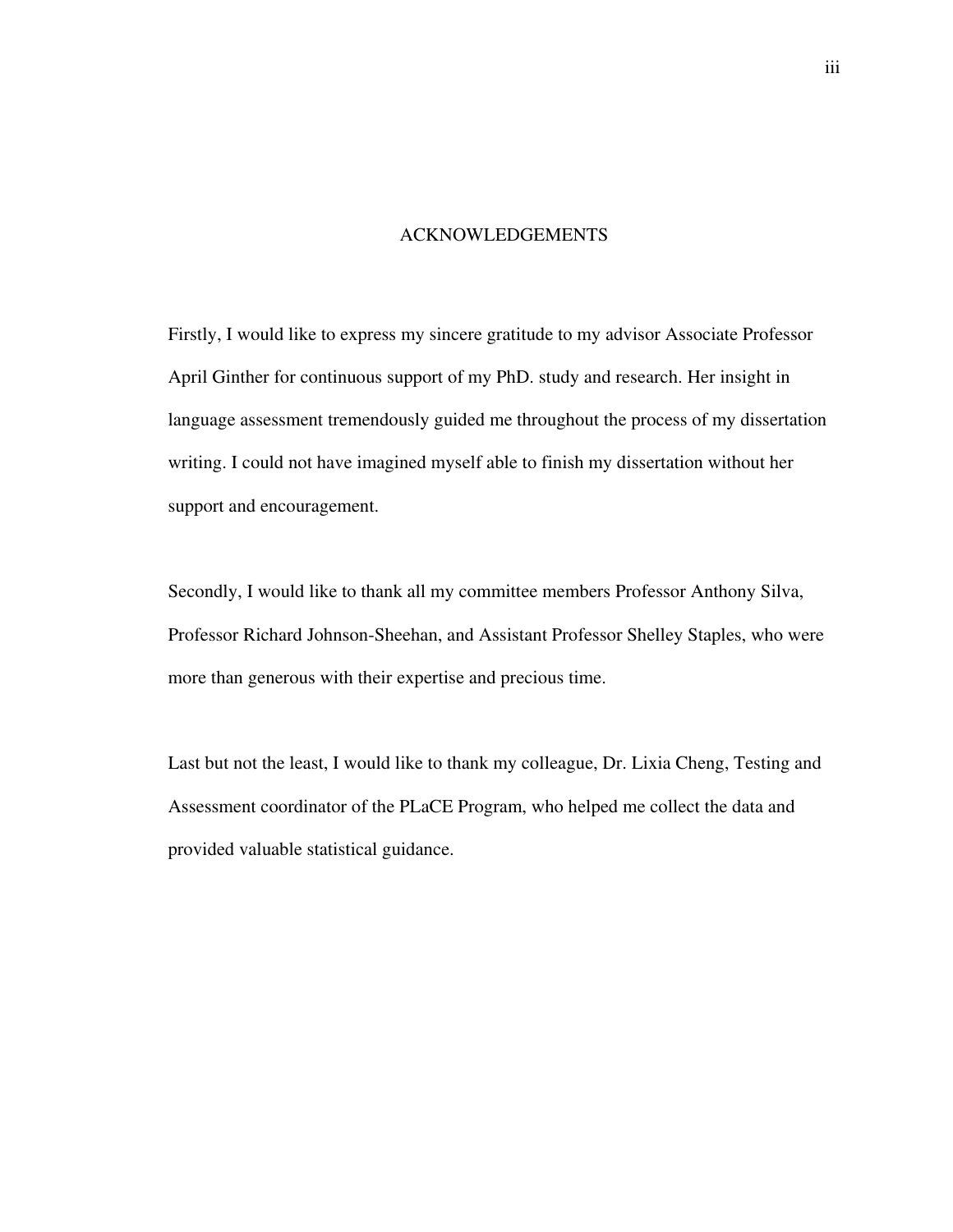## TABLE OF CONTENTS

|                                                                            | Page |
|----------------------------------------------------------------------------|------|
|                                                                            |      |
|                                                                            |      |
|                                                                            |      |
|                                                                            |      |
|                                                                            |      |
|                                                                            |      |
|                                                                            |      |
|                                                                            |      |
| CHAPTER 2.                                                                 |      |
|                                                                            |      |
|                                                                            |      |
|                                                                            |      |
|                                                                            |      |
| 2.5 Using C-Test and Cloze Elide Tasks to Assess Language Automaticity and |      |
|                                                                            |      |
| CHAPTER 3.                                                                 |      |
|                                                                            |      |
|                                                                            |      |
|                                                                            |      |
|                                                                            |      |
|                                                                            |      |
|                                                                            |      |
|                                                                            |      |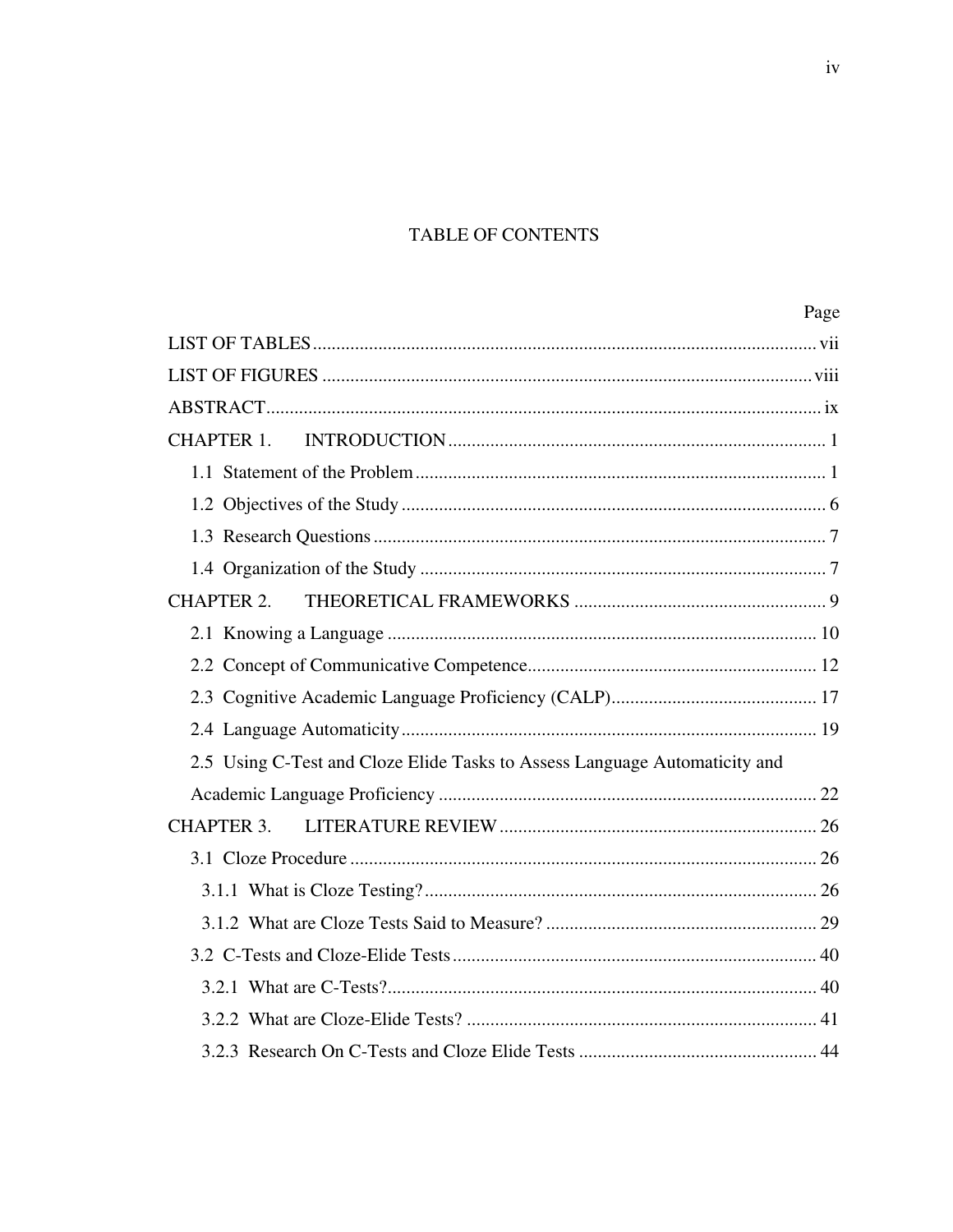| CHAPTER 4.        |                                                                            |    |
|-------------------|----------------------------------------------------------------------------|----|
|                   |                                                                            |    |
|                   |                                                                            |    |
|                   |                                                                            |    |
|                   |                                                                            |    |
|                   |                                                                            |    |
|                   |                                                                            |    |
|                   |                                                                            |    |
|                   |                                                                            |    |
|                   |                                                                            |    |
|                   |                                                                            |    |
|                   |                                                                            |    |
| CHAPTER 5.        |                                                                            |    |
|                   |                                                                            |    |
|                   |                                                                            |    |
|                   |                                                                            |    |
|                   |                                                                            |    |
|                   | 5.3.2 Average Item Difficulty and Item Discrimination Values for Each Test |    |
|                   |                                                                            |    |
|                   |                                                                            |    |
|                   |                                                                            |    |
|                   | CHAPTER 6. DISCUSSION AND CONCLUSIONS                                      | 79 |
|                   |                                                                            |    |
|                   |                                                                            |    |
|                   |                                                                            |    |
|                   |                                                                            |    |
|                   |                                                                            |    |
| <b>APPENDICES</b> |                                                                            |    |
| Appendix A        | Distributions of Test Takers across Their L1 and Study Programs 98         |    |

 $\mathbf{V}$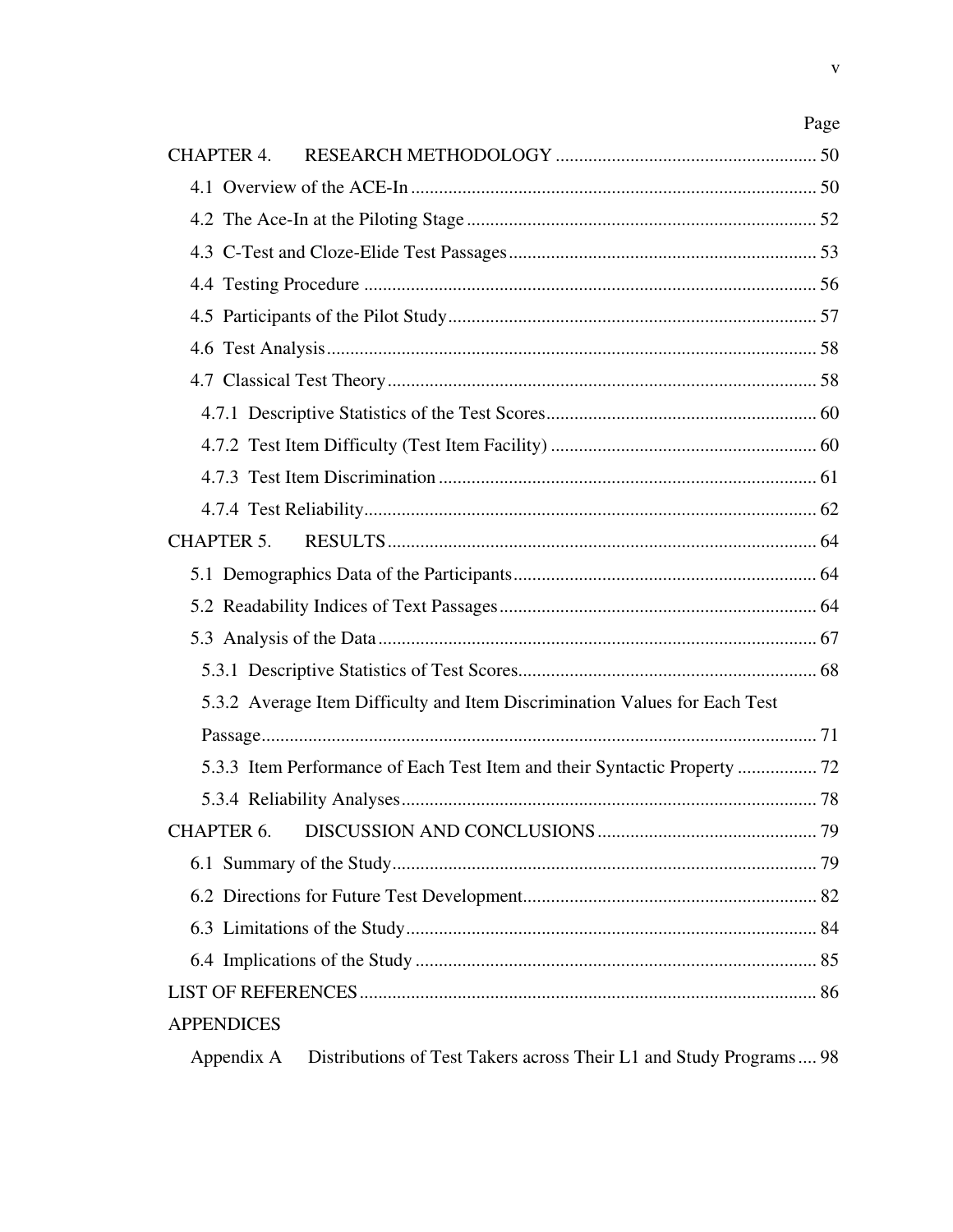| Appendix B | Flesch Kincaid Grade Level Readability Scores of C-test and         |
|------------|---------------------------------------------------------------------|
|            |                                                                     |
| Appendix C | TextEvaluator Complexity Scores of C-test and Cloze-elide           |
|            |                                                                     |
| Appendix D | Average Means and Standard Deviations of Item Difficulty and        |
|            |                                                                     |
| Appendix E | Syntactic Classification and the Values of Item Difficulty and      |
|            |                                                                     |
| Appendix F | The Items with the Highest Item Difficulty Values for Each Test     |
|            |                                                                     |
| Appendix G | Syntactic Classification and the Values of Item Difficulty and Item |
|            | Discrimination for Each Cloze-Elide Item in Pilot Data 122          |
|            |                                                                     |

Page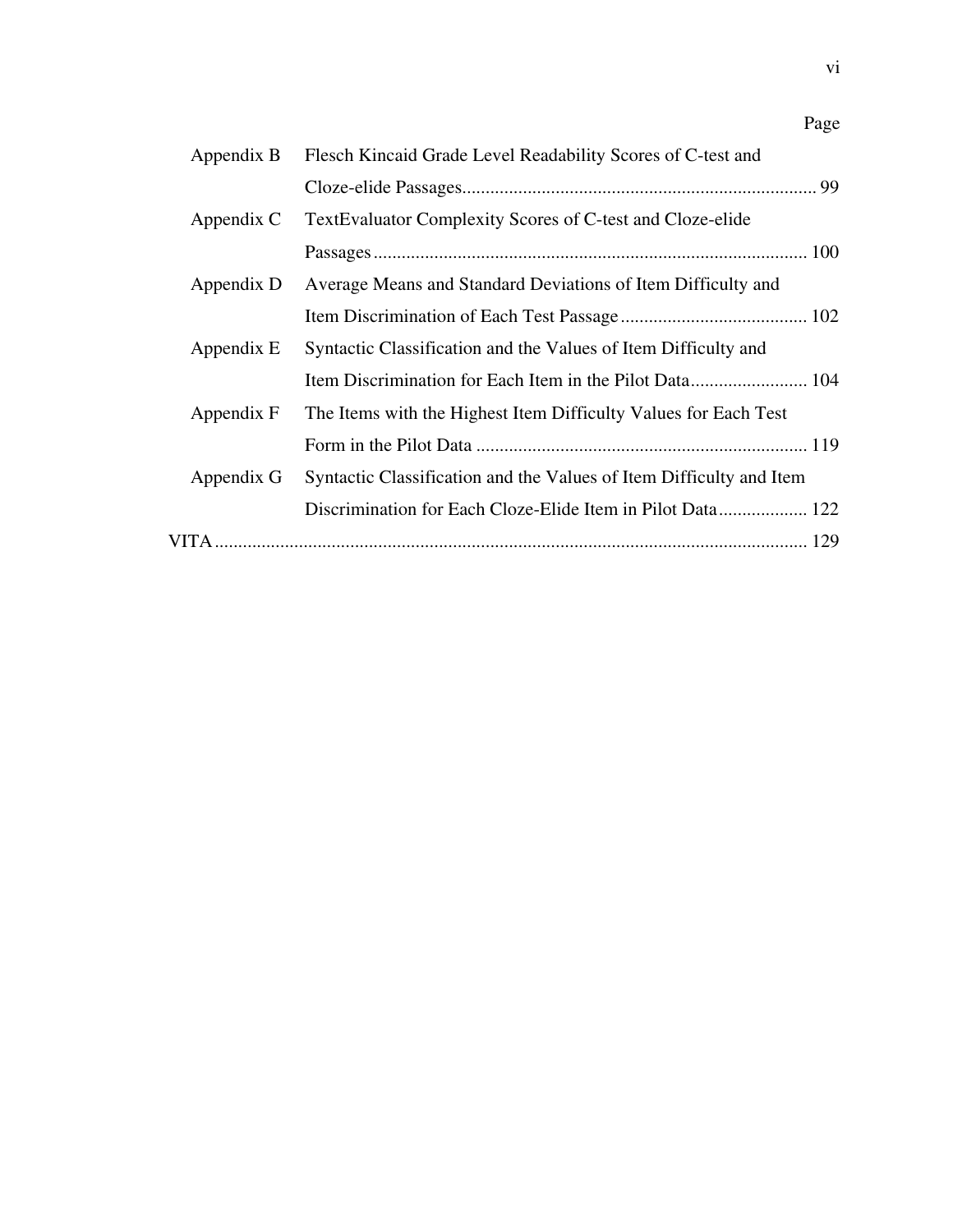## LIST OF TABLES

| Table<br>Page                                                                           |
|-----------------------------------------------------------------------------------------|
|                                                                                         |
|                                                                                         |
|                                                                                         |
|                                                                                         |
|                                                                                         |
| 5.3. Descriptive Statistics of C-Test Performance of Native Speakers of English 70      |
| 5.4. Descriptive Statistics of Cloze-Elide Performance of Native Speakers of English70  |
| 5.5. One Way ANOVA Repeated Measures for Comparing the C-test Performance of            |
|                                                                                         |
| 5.6. One Way ANOVA Repeated Measures for Comparing the Cloze-Elide Performance          |
|                                                                                         |
| 5.7. Syntactic Classification and the Values of Item Difficulty and Item Discrimination |
|                                                                                         |
| 5.8. The Items with the Highest Item Difficulty Values for Each Test Form in the Pilot  |
|                                                                                         |
| 5.9. Syntactic Classification and the Values of Item Difficulty and Item Discrimination |
|                                                                                         |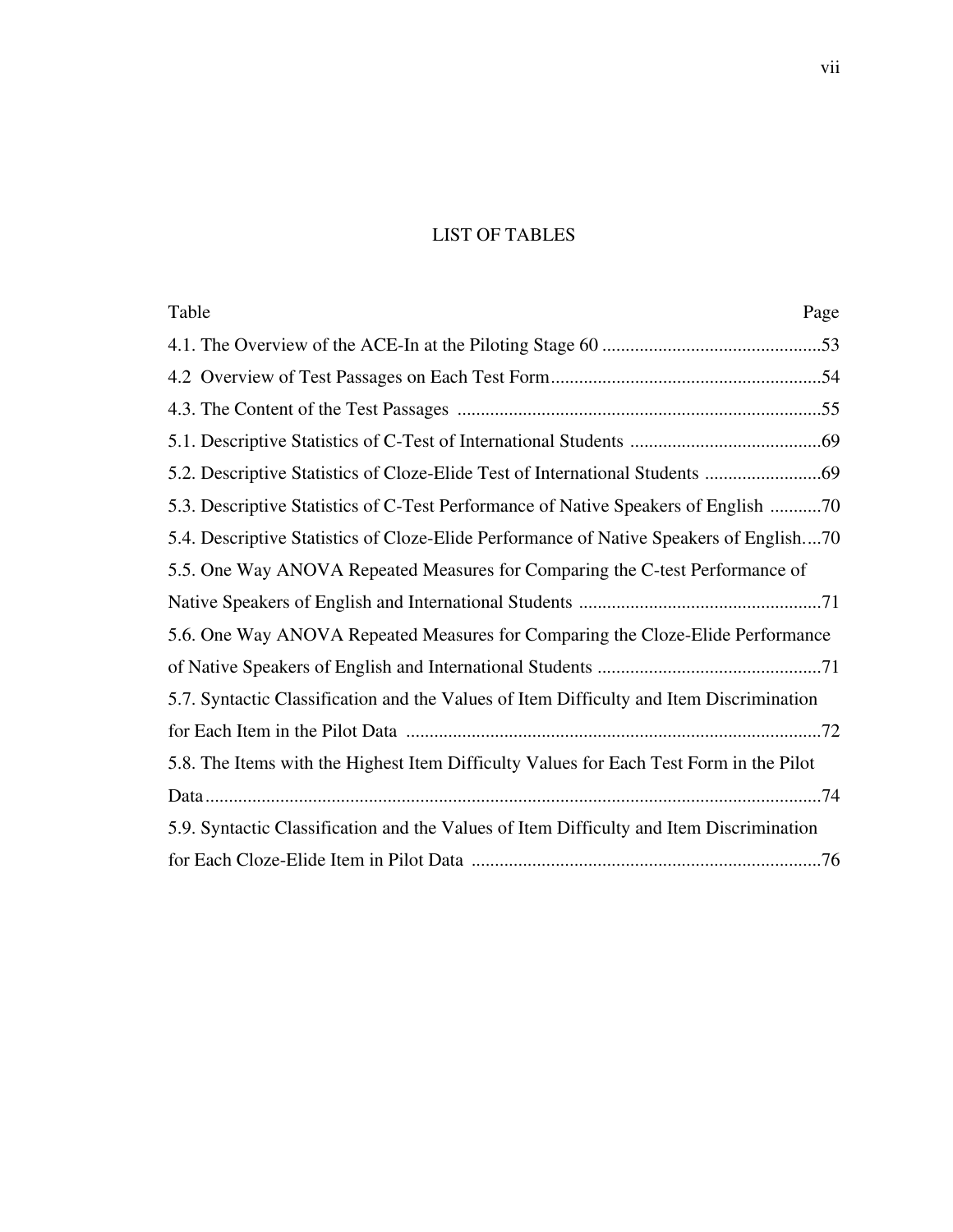## LIST OF FIGURES

| Figure                                                                    | Page |
|---------------------------------------------------------------------------|------|
| 2.1. Models of the Developments of Communicative Competence Components 14 |      |
|                                                                           |      |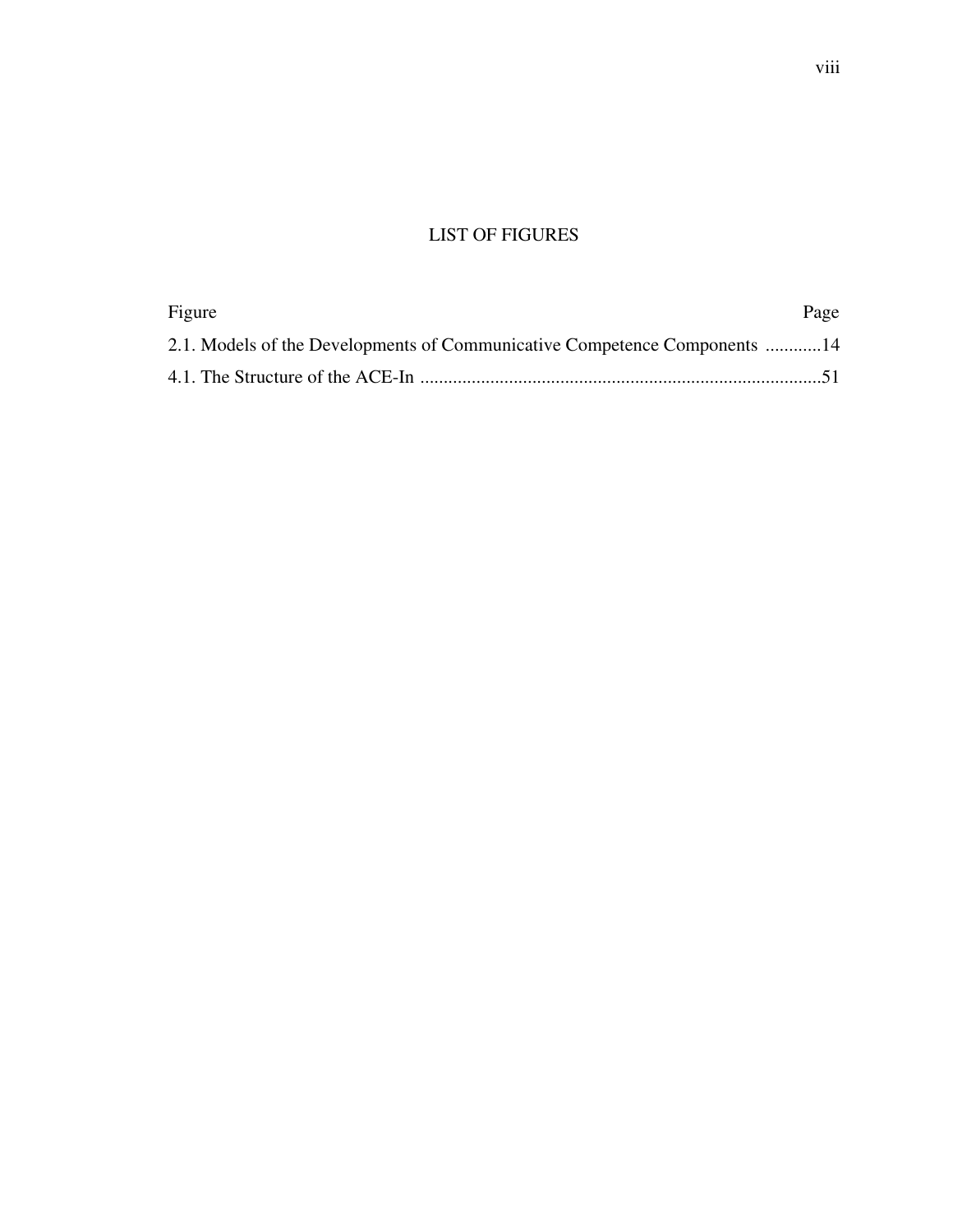#### ABSTRACT

Thirakunkovit, Suthathip. Ph.D., Purdue University, August 2016. An Evaluation of a Post-Entry Test: An Item Analysis Using Classical Test Theory (CTT). Major Professor: April Ginther.

This study is an analysis of test reliability of two screening tasks (C-test and cloze-elide) in the Assessment of College English-International test (ACE-In), a post-entry test developed at Purdue University. The study uses Classical Test Theory (CTT) to assess the reliability of these test items. CTT is selected because this theory is the standard comprehensive procedure for developing, evaluating, and scaling test items (DeVellis, 2006). This reliability analysis is important because it is a prerequisite to the test validation process. This study has three major research questions:

- 1. What is the item characteristics of C-test and cloze elide?
- 2. What are the average values of item difficulty and item discrimination of C-test and cloze elide items?
- 3. What are the internal consistency coefficients for and correlation coefficient between the C-tests and cloze elide tests?

The results of the pilot study showed that the average score of C-test is 77.8 (SD = 9.98), and that of cloze-elide test is  $36.59$  (SD = 14.86). Considering the average values of item difficulty and item discrimination of both tasks, C-test items are generally considered easy (item difficulty  $> 0.7$ ), while cloze-elide items are of medium difficulty (item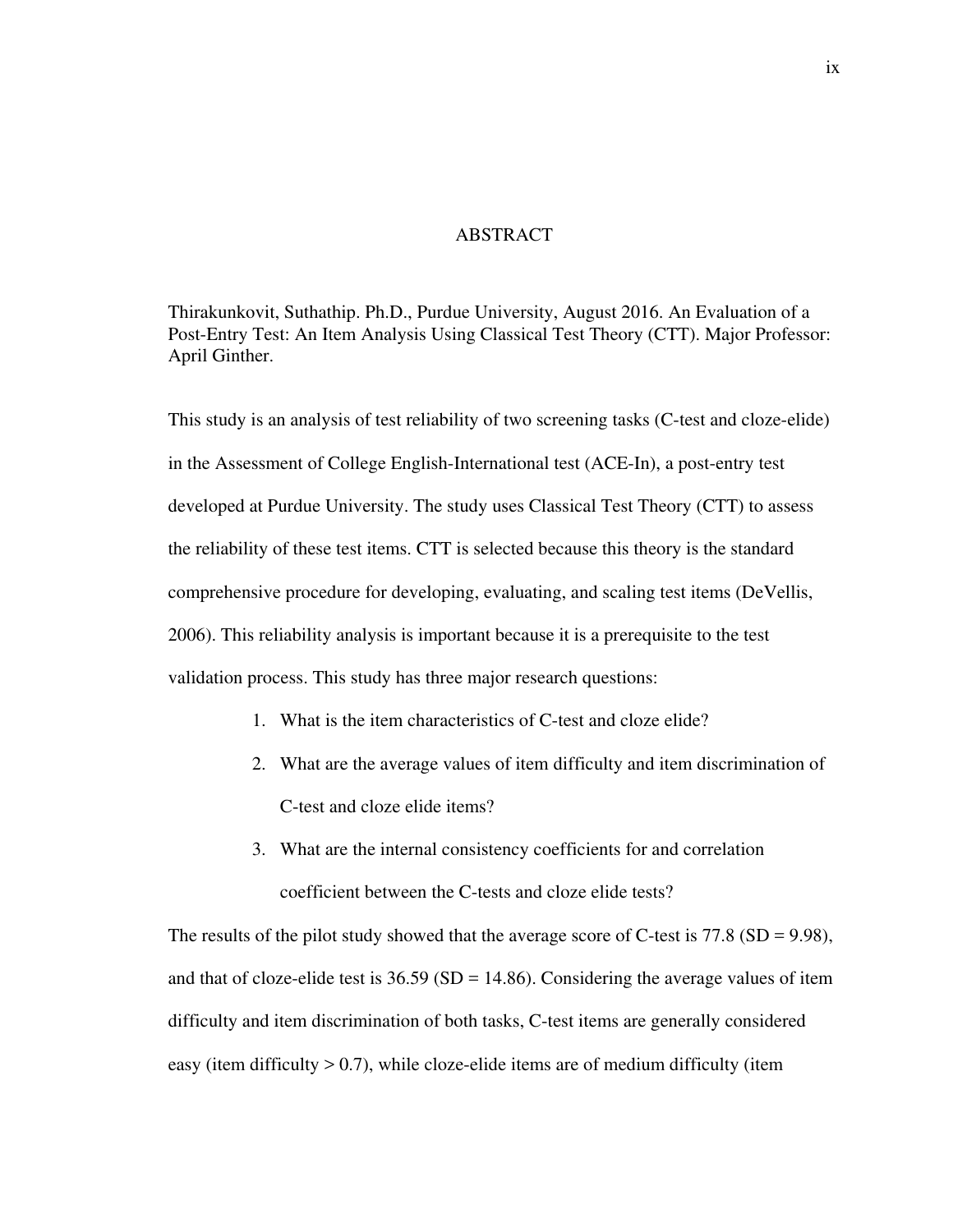difficulty  $\approx 0.6$ ). Even though C-test items have acceptable discrimination i.e., the average biserial correlation indices  $(r_{pb})$  are 0.3, cloze-elide items are shown to have much better discrimination values on average i.e., *rpb* indices are higher than 0.5. The Cronbach's alpha coefficients, a measure of internal consistency, of C-test and clozeelide are .88 and .96, respectively. The Pearson product-moment correlation analysis revealed that the correlation between the C-test and cloze-elide is high  $(r = .66)$ , and it is significant with the p-value less than .01. These analyses of test reliability indicated that the test items were measuring the same underlying construct – generally language proficiency.

Even though the key results of the item analyses showed that C-test did not meet the standard of item difficulty and discrimination, it does not necessarily mean that C-test cannot sufficiently serve its intended purpose as a preliminary screening tool. After examining the score distributions of both C-test and cloze-elide scores, the scores of both tasks range widely. With fairly wide standard deviations, there is a potential to combine the scores of these two screening tasks to identify the students who had a uniformly low performance across both tasks.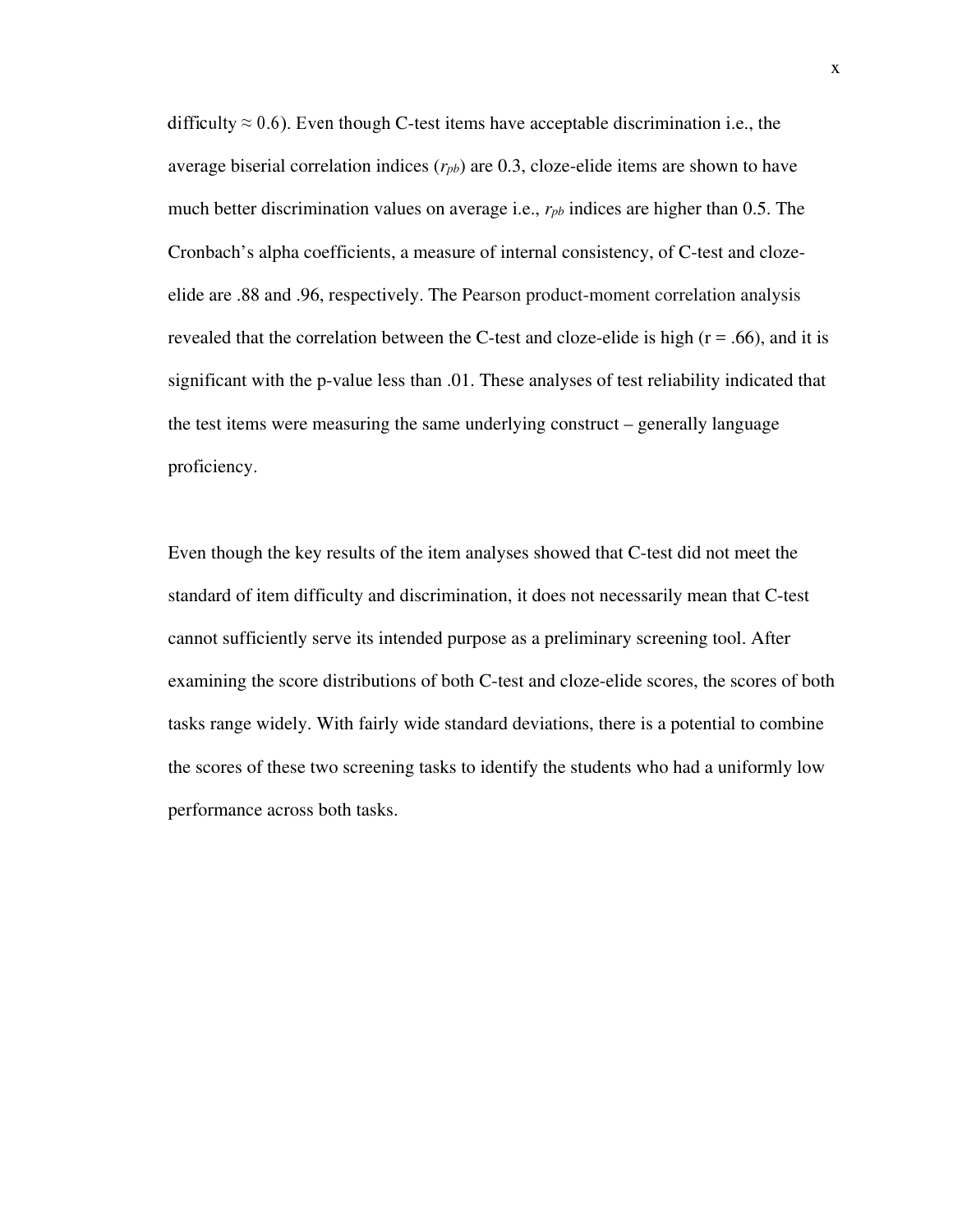#### CHAPTER 1. INTRODUCTION

This dissertation is an analysis of test reliability of two screening tasks (C-test and cloze-elide tasks) in the Assessment of College English-International test (ACE-In), a post-entry test developed at Purdue University. The ACE-In consists of three modules. However, I decided to focus only on the first two tasks of Module 1, which are C-test (word completion) and cloze-elide (word deletion) as they both are variations of the cloze procedure. The study uses Classical Test Theory (CTT) to assess the reliability of these test items. CTT is selected because this theory is the standard comprehensive procedure for developing, evaluating, and scaling test items (DeVellis, 2006). This reliability analysis is important because it is a prerequisite to the test validation process. If the test is unreliable, there is no need to spend the time investigating whether the test is valid or not. The goal of my study is to provide information that can be used to assess validity of the test. Essentially, it may provide guidance to the test developers related to revising test items for future test administrations.

#### 1.1 Statement of the Problem

The increasing number of international students has created several challenges for many universities across the United States, including Purdue University (Haan, 2009). This trend has become a concern because many admitted students encounter difficulties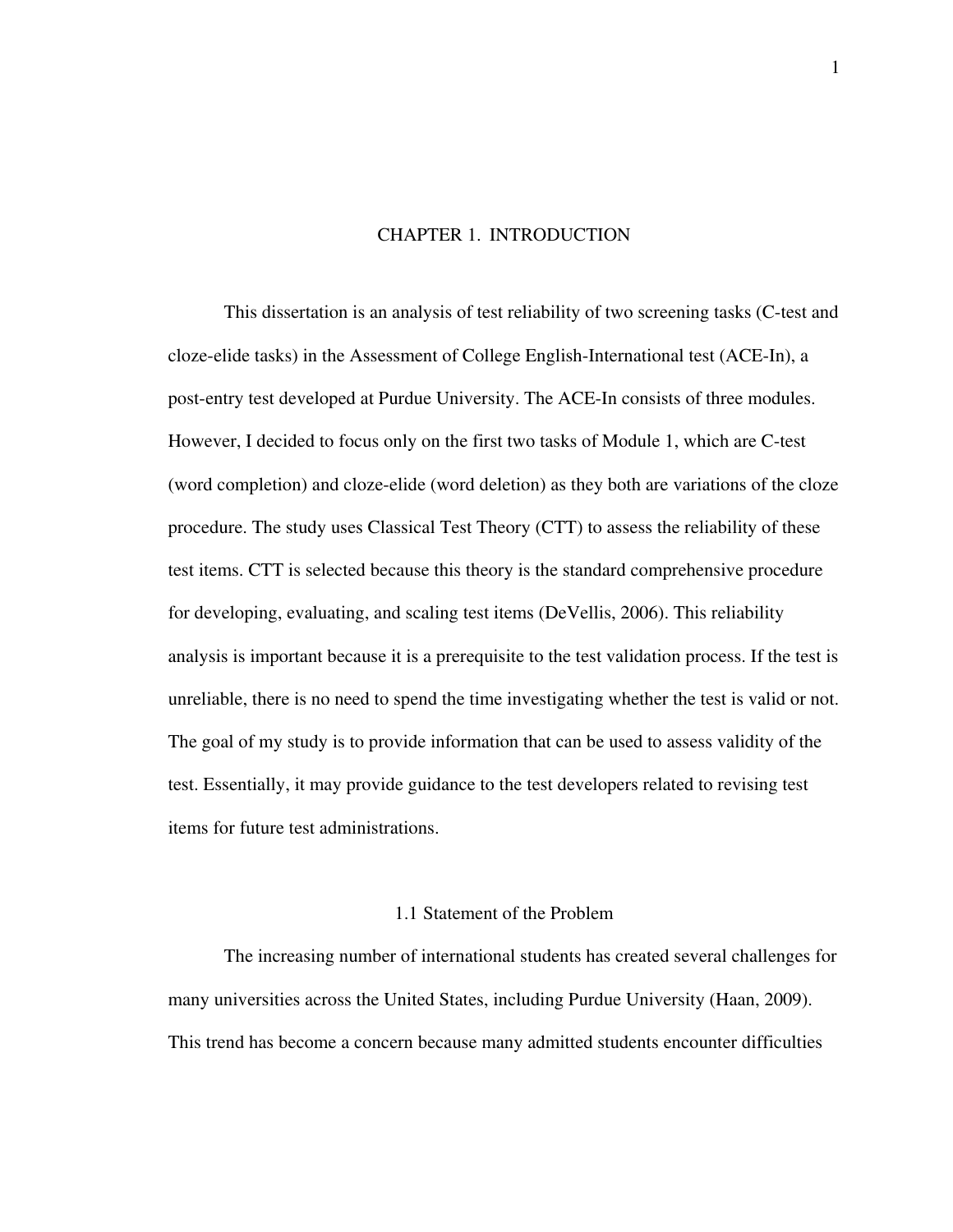when they listen to lectures, read textbooks, participate in class discussions, and give presentations (Read, 2015; Wall, Clapham & Alderson, 1994). Even though international students may meet entry-level requirements for English proficiency, they may not have developed adequate academic language proficiency to handle reading, writing, speaking, or listening requirements at the level needed to thrive in university-level content courses. However, this does not mean that they are not intelligent enough to handle university courses, but rather that they need time and specific instruction to develop their Englishlanguage skills to the levels that can meet the rigorous demands of college-level work. This is a common scenario that describes the experience of many international students who come to the United States, who may need English language support to be fully prepared to succeed in U.S. universities. Unless universities offer English language support in academic language areas, international students can easily become overwhelmed not only by the difficulties in academic language but also by the differences in the performance expectations of Western educational systems (Read, 2013a; Read, 2015).

The minimum entry requirement for undergraduate admission at Purdue University is 80 for the total TOEFL Internet-Based test score (TOEFL-iBT), but 88 for the College of Engineering, College of Science, and Krannert School of Management. Minimum sub-section scores are 20. These threshold entry-level scores, however, only represent minimum language proficiency and literacy. The students who enter the university at or near the minimum level are likely to encounter language challenges in their studies because of limitations in their language proficiency (Light, Xu & Mossop, 1987; Read, 2015). Many professors in different departments at Purdue University,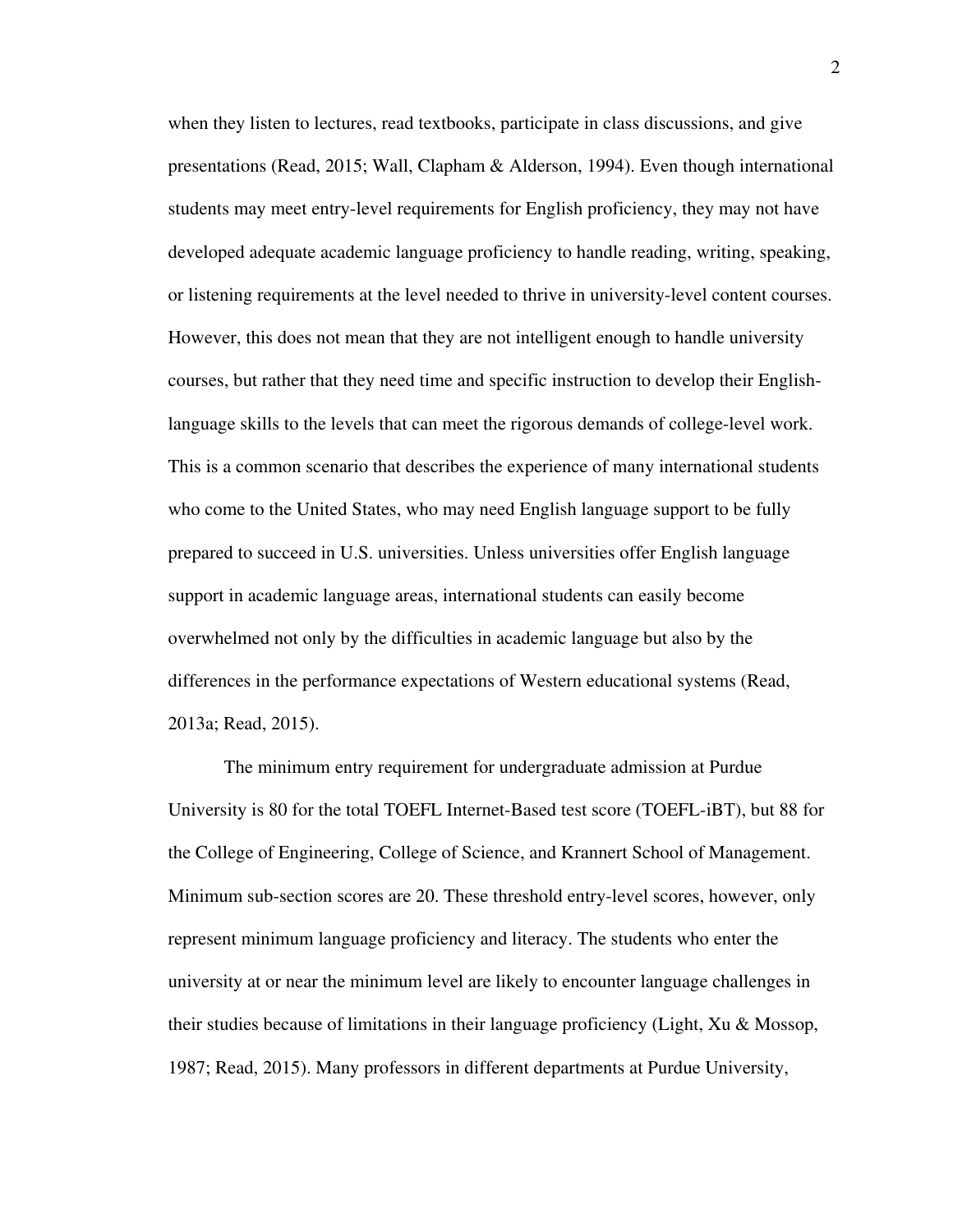especially those in degree programs that have large numbers of international students, already complain that they have too many students despite having met the TOEFL entry requirements struggling with the language demands of their courses. This is the reason why many professors at Purdue have criticized that standardized tests simply "don't work" i.e., they cannot fulfill their purpose as adequately measuring language proficiency of the students (Ginther, 2013). Some professors even believe that some students are cheating on the tests (Ginther, 2013). In most cases, they mistakenly assume that meeting the cut-score requirement means that students' proficiency is relatively high and that they should be able to succeed without support. However, students at the cut-score are more likely to need extra language support to succeed in their studies. Some might argue that these international students come with strong study skills. However, many of them lack writing and speaking skills when they first arrive in the United States. Their limited language proficiency or lack of these productive language skills may hinder their integration or contribution to the class.

Even though some departments or schools may choose to raise their cut-scores, Purdue University's minimum language requirement is still set at 80 for the TOEFL-iBT. Since Purdue University offers a large number of academic programs in science and mathematics, it may lose its competitive advantage to its competing institutions if international applicants with outstanding academic backgrounds in these scientific fields defer their decision to apply if they struggle to meet a higher language requirement. Due to this marketing reason, developing a post-entry test can be a possible alternative to raise the existing admission requirements (Read, 2015). Therefore, the post-entry test called the Assessment of College English-International (ACE-In) is being developed to help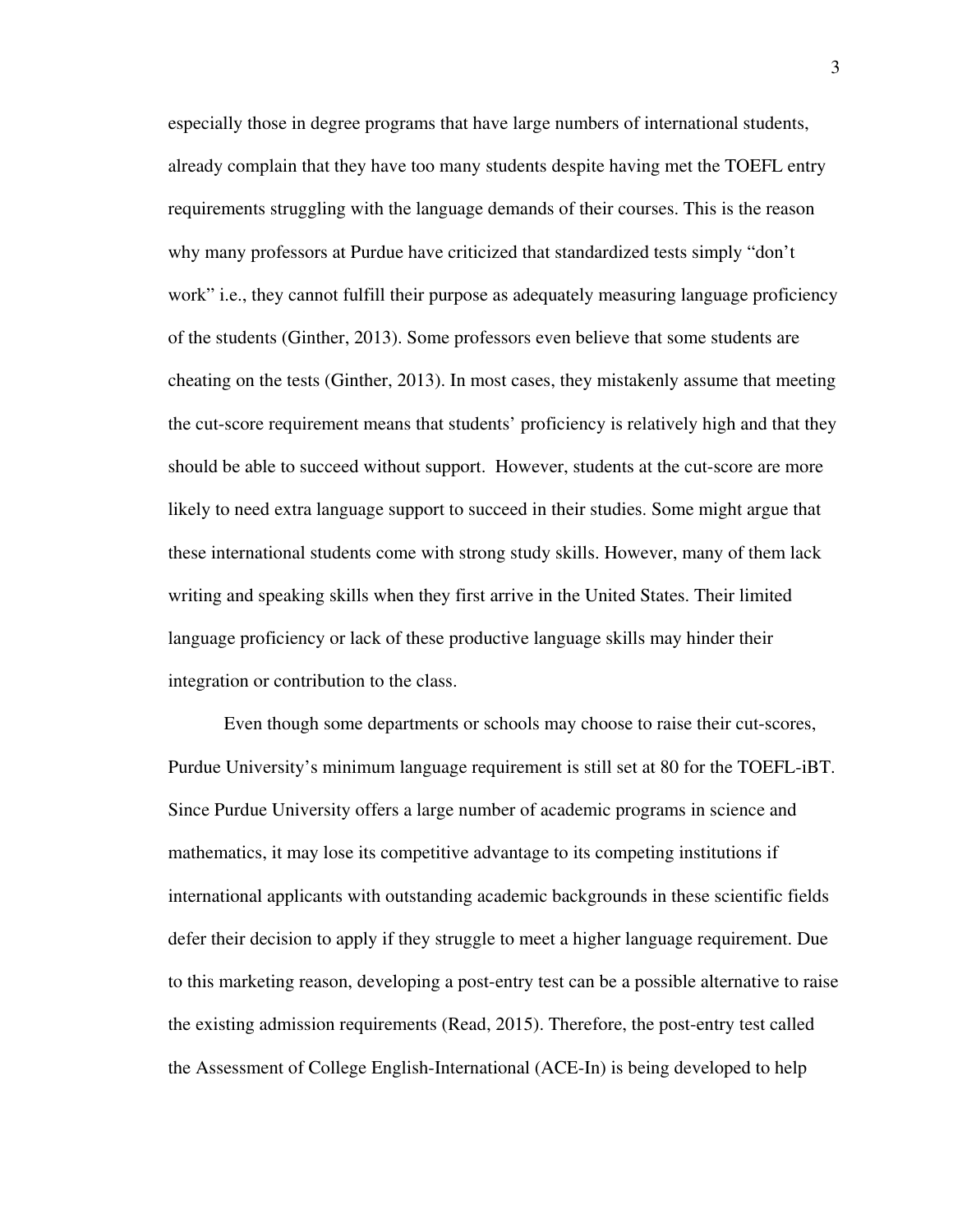identify incoming students who may need extra language support and to help the university create support courses for these students.

Some people might ask whether the scores of standardized tests such as the TOEFL or IELTS tests are sufficient for making decisions about whether students need extra language support while studying their main subjects. Even though many studies indicate that the scores of these heavily-researched tests are reliable, the main purpose of many standardized tests is only to measure general language proficiency for admission, and these test scores are not meant to be specifically used for screening or placing students into different ESL courses – i.e., these tests are not designed to be sensitive enough to detect small proficiency differences (Kokhan, 2012; Mullen, 2009; Read, 2013b). When they are used for different purposes, incorrect placements or negative consequences may result (Mullen, 2009).

Currently, some large universities use the TOEFL or IELTS tests for English course placement. However, the results of some studies are not satisfactory. For instance, two studies conducted at the University of Illinois at Urbana-Champaign showed that using standardized test scores alone did not work well for placing the majority of the international students into its ESL courses (Kokhan, 2012; Kokhan, 2013). Mullen (2009) conducted a similar study at a large university in Canada to examine the impact of using a standardized test as a placement tool. In particular, Mullen (2009) investigated whether the Test of English for International Communication (TOEIC) could correctly place students in appropriate course levels. However, the results of a survey of the classroom instructors showed that 126 out of 551 students were misplaced and the misplacement affected the students' willingness to improve their English and the teachers' decisions to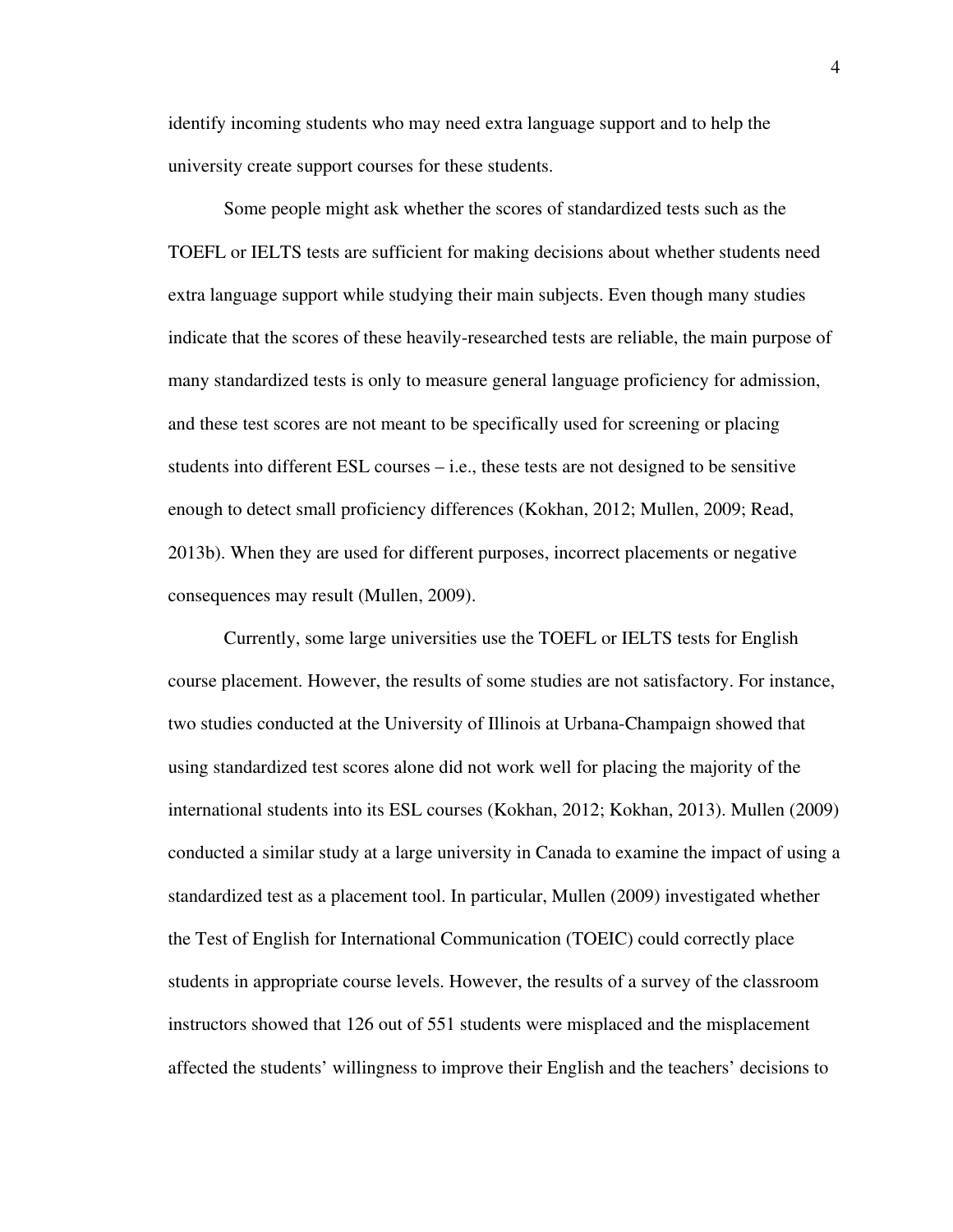give a pass or fail grade to students who were misplaced. Similarly, in one of the plenary sessions at the Midwest Association of Language Testers Conference (2015), Associate Professor Christine Tardy mentioned that the University of Arizona previously used the TOEFL-iBT writing score to place new students into different writing courses. However, its survey results showed that approximately 80% of the students were misplaced into the courses that were too difficult or too advanced for them. As a result, the university has decided to develop its own writing test that is specifically tailored to meet the needs of the institution and interests of a diverse student population.

Looking at the findings of these studies, it can be argued that standardized tests may not be appropriate for placement in a local university context. Therefore, Kerstjiens and Nery (2000), Kokhan (2012, 2013), and Read (2015) suggested that a university should have a locally developed and administered placement test and then carry out its own research to determine whether the test could sufficiently meet particular needs of an institution.

The ACE-In, the post-entry test being developed at Purdue University for identifying incoming international students who may benefit from English support, may become mandatory for all international undergraduate students whose TOEFL subtest scores are below cutoff points. The preliminary test tryout started in the fall semester of 2014; it is necessary for test developers to ensure that the test items function effectively. Before the test is fully operational, it is important for the test developers to examine the test reliability as a starting point for creating a valid argument about the test. Therefore, this study will adopt several statistical analyses to examine the reliability of the test as a precursor to developing arguments for reliability and validity of the ACE-In test.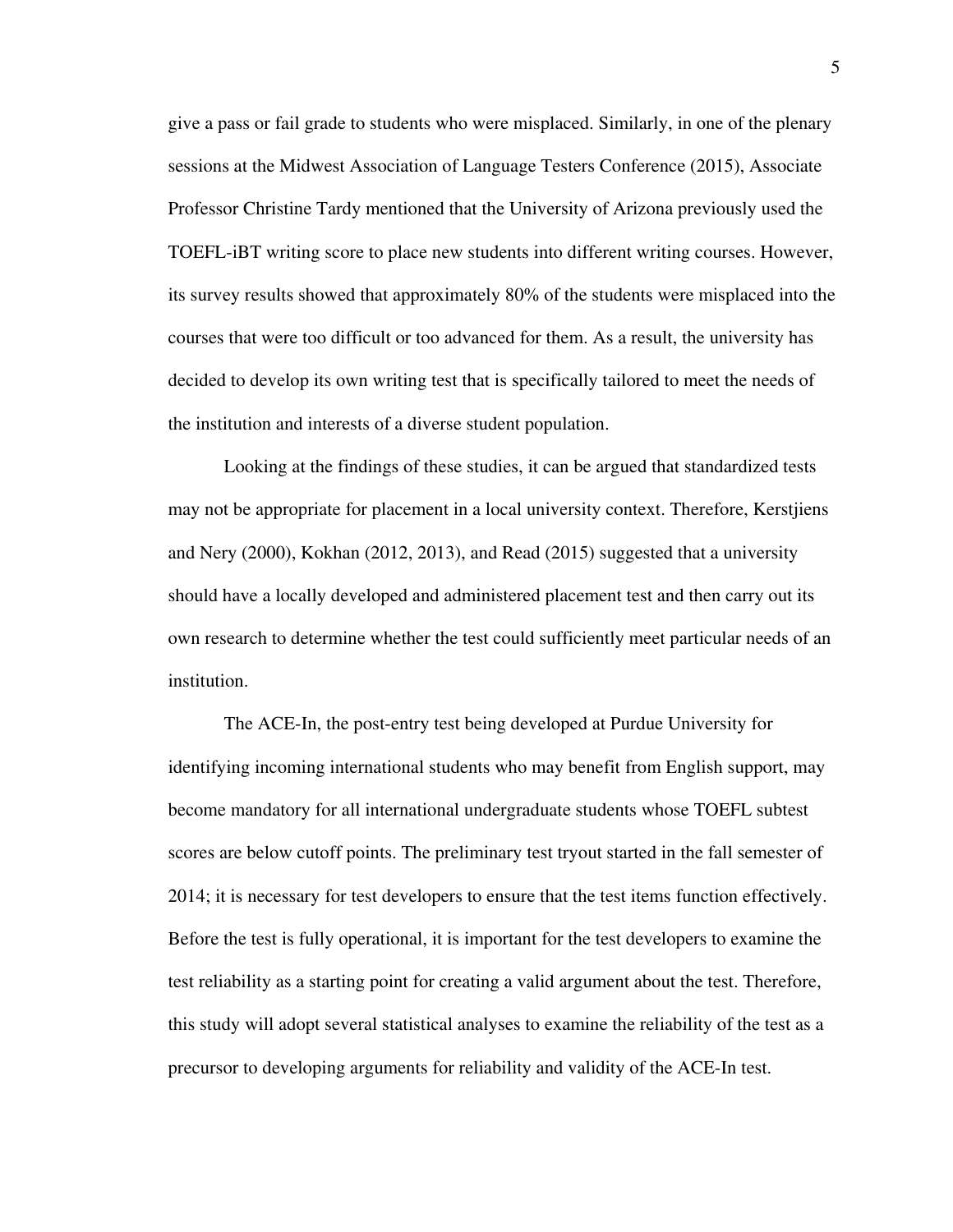#### 1.2 Objectives of the Study

With the large number of incoming international students every academic year at Purdue University, which is the context of the study, there is a need to test students in a minimal amount of time and resources while yielding reliable and valid test results. Therefore, the ACE-In has been developed for identifying any international students who are likely to benefit from language support courses offered by the Purdue Language and Cultural Exchange (PLaCE) program. This group of students should be encouraged or even required by the university to improve their language skills by taking extra language courses parallel with the courses in their departments.

The ACE-In consists of three modules. The first module consists of three subsections: C-test (word completion), cloze-elide (word deletion), and elicited imitation (listen and repeat). The second module includes short-answer speaking tasks, and the third module is an essay. This study will particularly analyze the item performance of the C-tests and cloze-elide tests, which are the variations of the standard cloze procedure, in order to investigate test reliability of these two sub-sections. This study will examine the results of item analysis (descriptive statistics, item difficulty, and item discrimination) and examine the reliability of test scores through the calculations of Cronbach's alpha and Pearson's correlation.

The main goals of this analysis are twofold. First, we have to determine whether or not the ACE-In meets minimal expectations for test reliability. In the context of this study, the test should make it possible to discriminate, to the greatest possible extent, students who would benefit from extra language support from students who do not need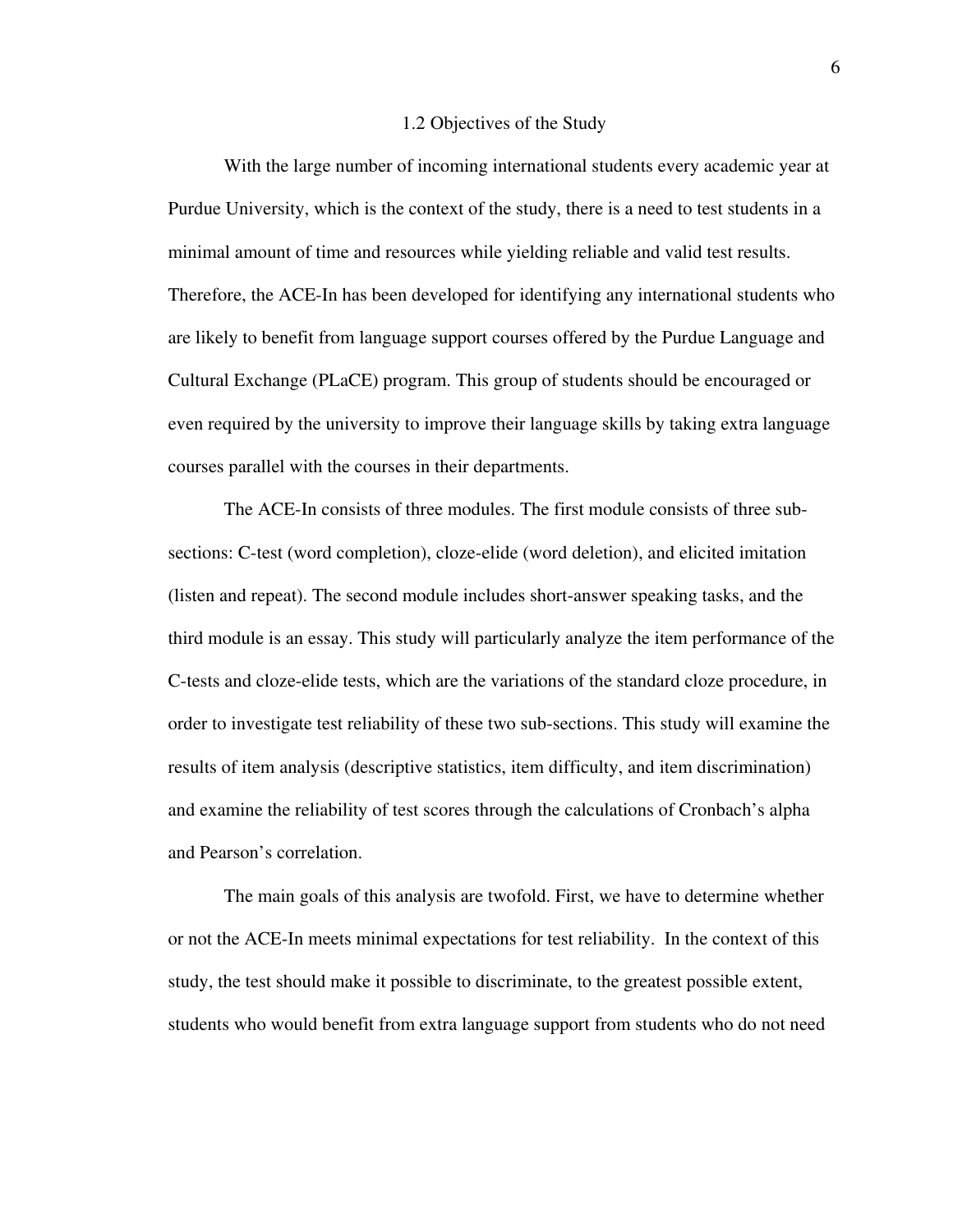additional language support. Second, we want to identify the need for item modifications for future test administrations before the ACE-In is fully operationalized.

#### 1.3 Research Questions

To be more specific, the primary purpose of this study is to explore how the overall performance of C-test and cloze elide sub-sections function and see whether the tests can effectively identify students who can potentially benefit from extra language support. To that end, the following research questions are posed:

- 1. What is the item characteristics of C-test and cloze elide?
- 2. What are the average values of item difficulty and item discrimination of C-test and cloze elide items?
- 3. What are the internal consistency coefficients for and correlation coefficient between the C-tests and cloze elide tests?

#### 1.4 Organization of the Study

This dissertation has six chapters. The current chapter presents the introduction of the study, statement of the problem, purpose of the study, and research questions. Chapter 2 describes the theoretical frameworks that inform the study. This includes the concept of communicative competence, the distinctions between basic interpersonal communication skills (BICS) and cognitive academic language proficiency (CALP), and the concept of language automaticity. In this chapter, I will particularly discuss the key concepts and applications of these frameworks to help inform the use of C-tests and cloze-elide tests in the academic domain. The third chapter of this dissertation will review the relevant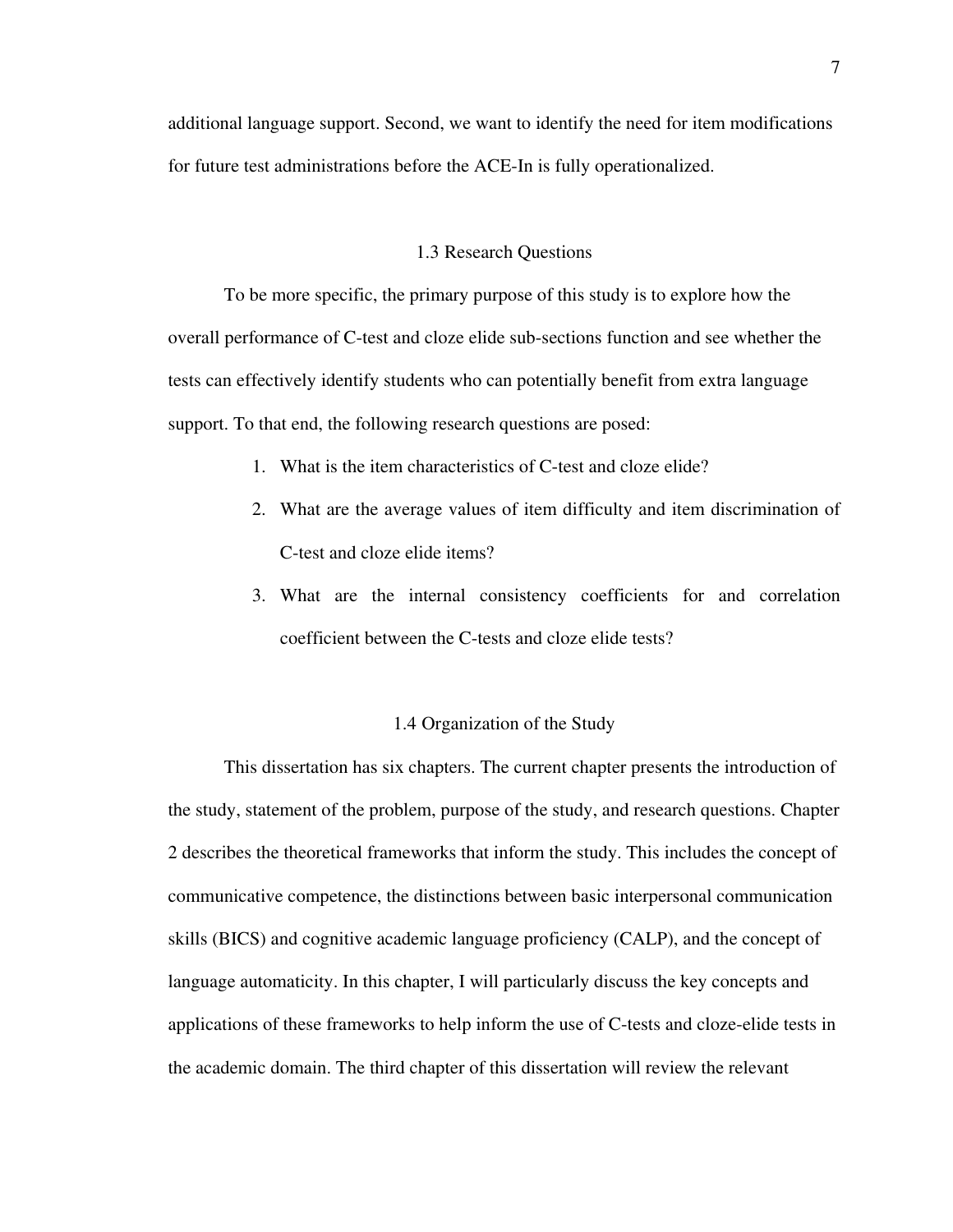literature on the cloze procedure and its variations and discuss their advantages and disadvantages with regard to their use. The fourth chapter will consist of the descriptions of the ACE-In, the participants of the pilot test, data collection, and data analyses. Following the methodology, there will be a discussion of the basic concept of the classical test theory (CTT) and its application to the validation of the ACE-In. Chapter 5 will contain the results of item analyses, and the last chapter will be the discussion of the results and directions for future test development.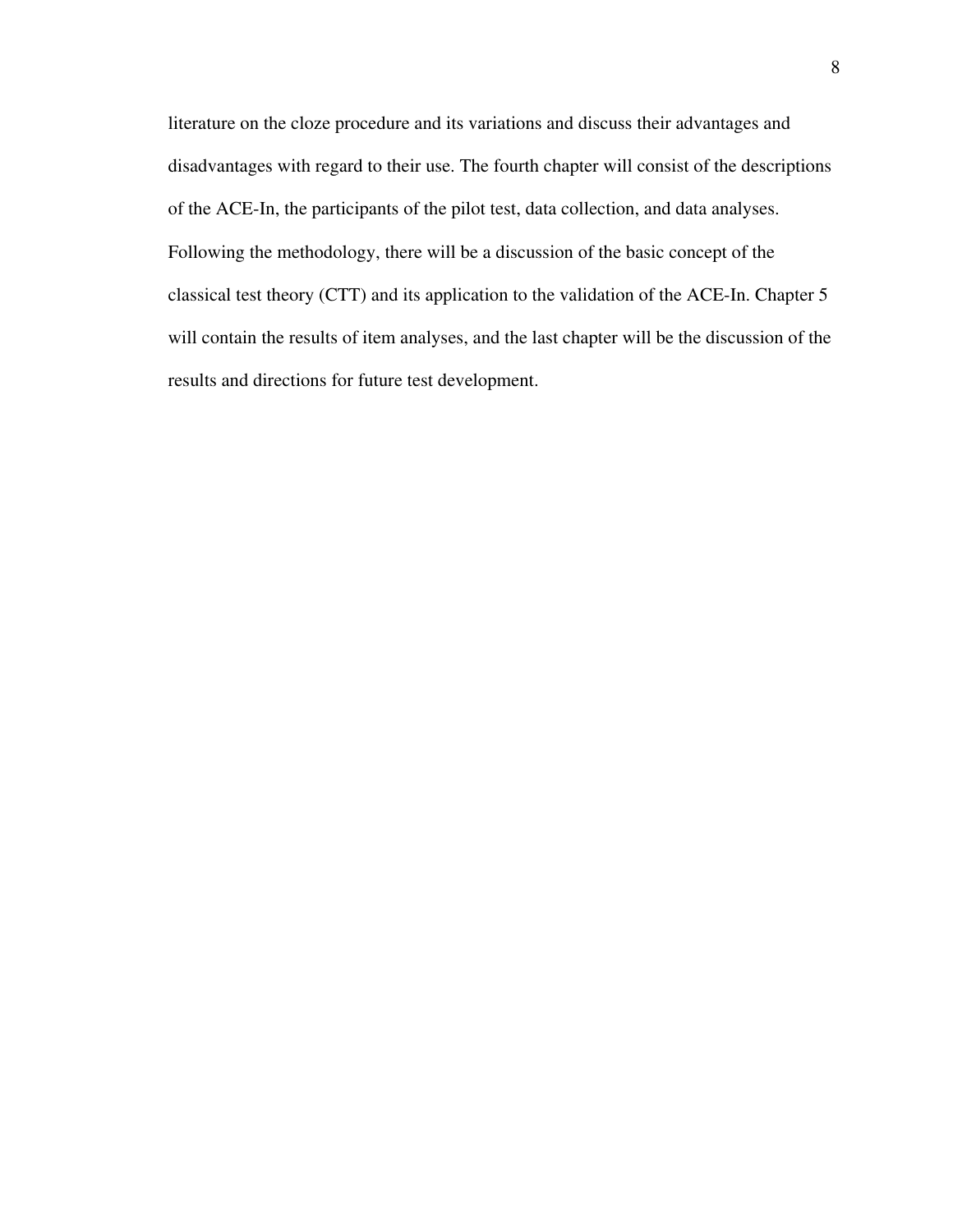#### CHAPTER 2. THEORETICAL FRAMEWORKS

According to Spolsky (1975, 1977), the history of modern language assessment began during the 1960's, which is described as the beginning of the "pre-scientific period." During this period, most teachers had little or no concern for test reliability. Their tests mostly focused on journals, essays, translations-based skills and oral performance. According to Malone (2008), the instructors and test developers during this period lacked formal training in language assessment. Since there were no systematic guidelines for rating and scoring given to the raters, this resulted in debates about test reliability, especially when the written and oral tests were administered to large groups of examinees. Such exams were, for example, those for candidates to the civil service and for university admission.

Lado (1961) is recognized as having introduced the concepts of psychometric assessment into the field of applied linguistics. The test developers during this first period were primarily concerned with the construction of a test that could demonstrate statistically high reliability; as a result, test items such as multiple-choice and true/false were popular. Based on his argument, Lado believed, "Language is built on sounds, intonation, stress, morphemes, words, and arrangements of words" (1961, p. 25); therefore, the learners' mastery of these elements should be tested separately. The test materials used during this period mostly decontextualized, and the common testing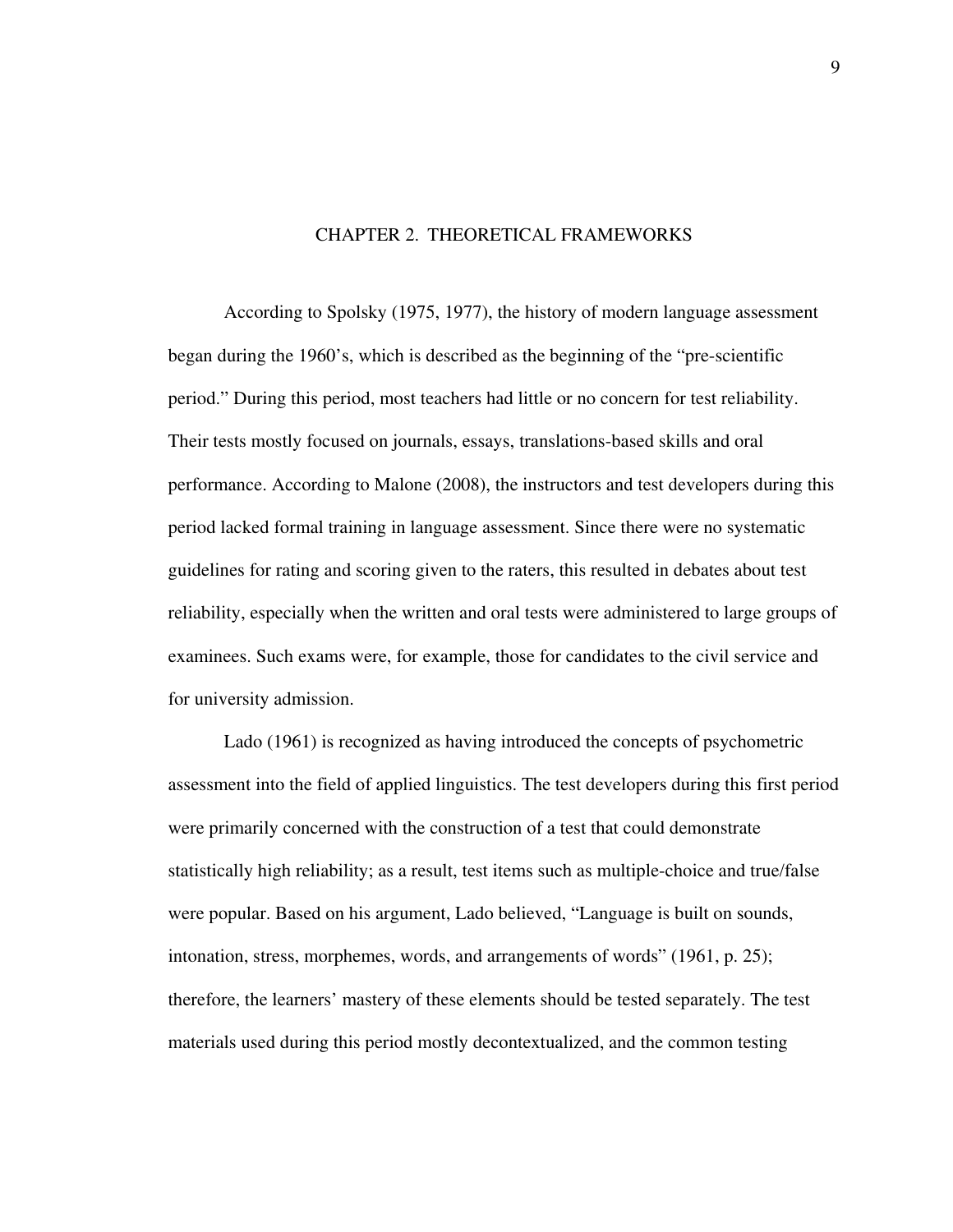practices were, for example, words in isolation, phonemic discriminations, spelling, and grammatical analysis.

Around the 1970s, with the emergence of the communicative competence approach, a new shift toward the sociolinguistic period occurred. During this period, language assessments focused on the learners' abilities to use different language skills integratively to create meaningful communication. As Spolsky (1968) mentioned a language test should essentially assess the learners' ability to utilize a wide array of linguistic knowledge for communicative purposes, rather than discrete or isolated skills. He further argued that even though test takers could score very high on discrete-point tests, they might not be able to use the language for any functional purpose. His argument later led to the demands for the development and refinement of integrative assessments, which is the starting point of my discussion in this chapter.

#### 2.1 Knowing a Language

The shifts in the concepts of language testing can be clearly marked by two major periods, depending on our understanding of "What does it mean to know and use language?" Indeed, different perspectives on the notion of language proficiency can lead to different approaches in assessing the learners' language proficiency.

From what Spolksy has argued, there is a distinction between knowing about a language and knowing a language. The interpretation of each can be very straightforward. Knowing about a language refers to the students' abilities to remember and recite vocabulary and grammatical rules. In contrast, knowing a language implies the learners' abilities to use the language in communication i.e., it involves the abilities to understand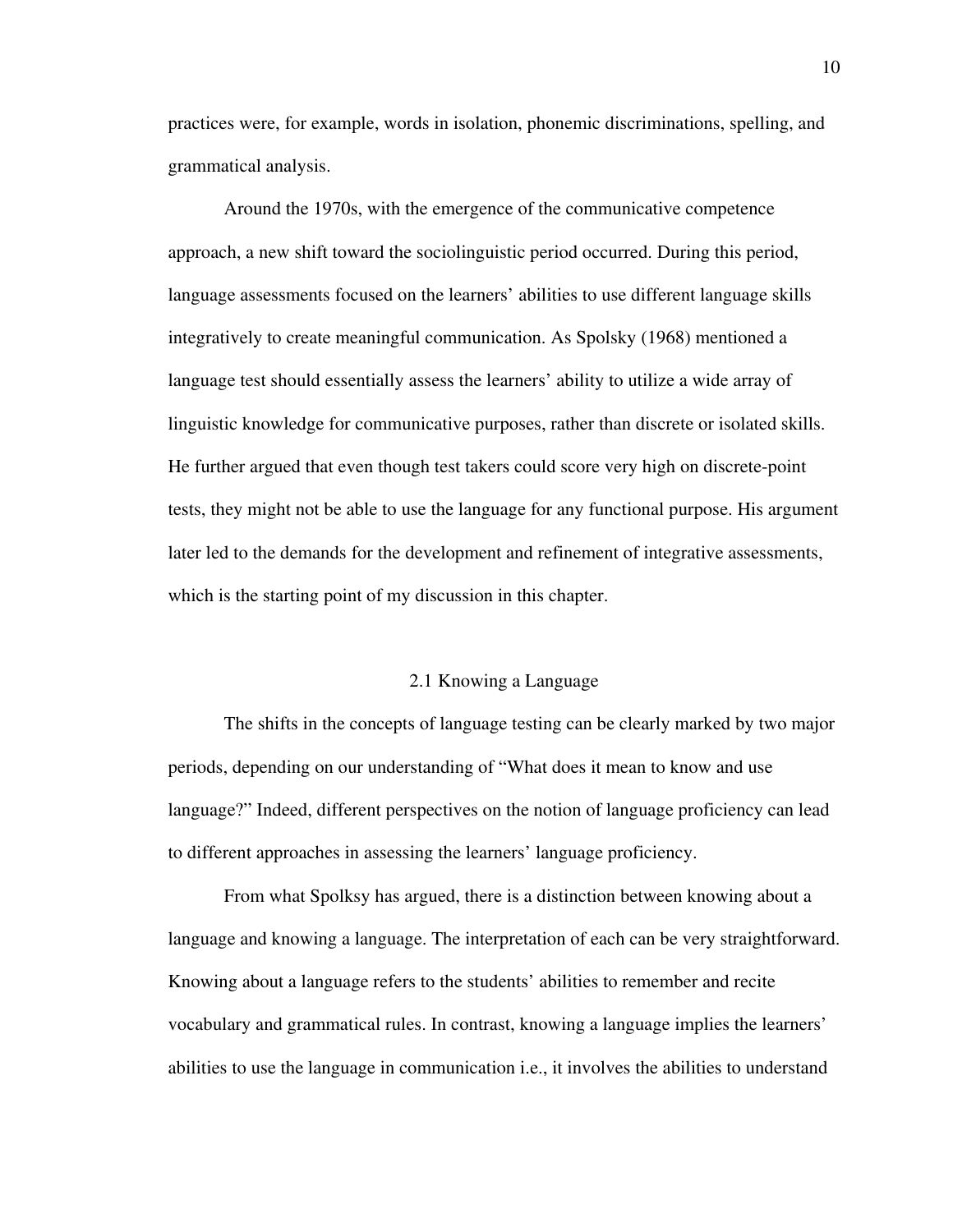different linguistic elements and then apply them simultaneously to create an infinite number of meaningful sentences in a communication context. For this reason, Lado's argument about language learning was not well received because learning a language is a complex process that actually subsumes several linguistic components, rather than isolated discrete component alone. Essentially, the learners are not only required to have grammatical competence or the abilities to use the rules, but they have to go beyond those rules by being able to use the language in communication.

According to Spolsky (1968), there are two fundamental elements of language proficiency. The first element is knowledge of grammar that determines the connection between words and meanings. The learners cannot master a foreign language without learning grammar rules because grammar allows the learners to make sense of words of their choices. For this kind of knowledge of the language system, it is what Chomsky refers to as *language competence*. However, it is not sufficient for a learner to only know grammar that makes up the language. The learners need to know how to apply that knowledge in order to get their messages across, in other words, to communicate. The ability of using language to communicate is called *language performance* or *language proficiency*, as discussed promoted by Read (2015). This kind of knowledge actually involves several kinds of underlying language components.

If we accept that knowing a language is more than a matter of knowing discrete elements of what language contains, we are now concerned with developing a language test that can assess the learners' abilities to use different elements integratively in communication. In searching for a way to test the learners' abilities in using a second language effectively, the notion of communicative competence needs to be reviewed. In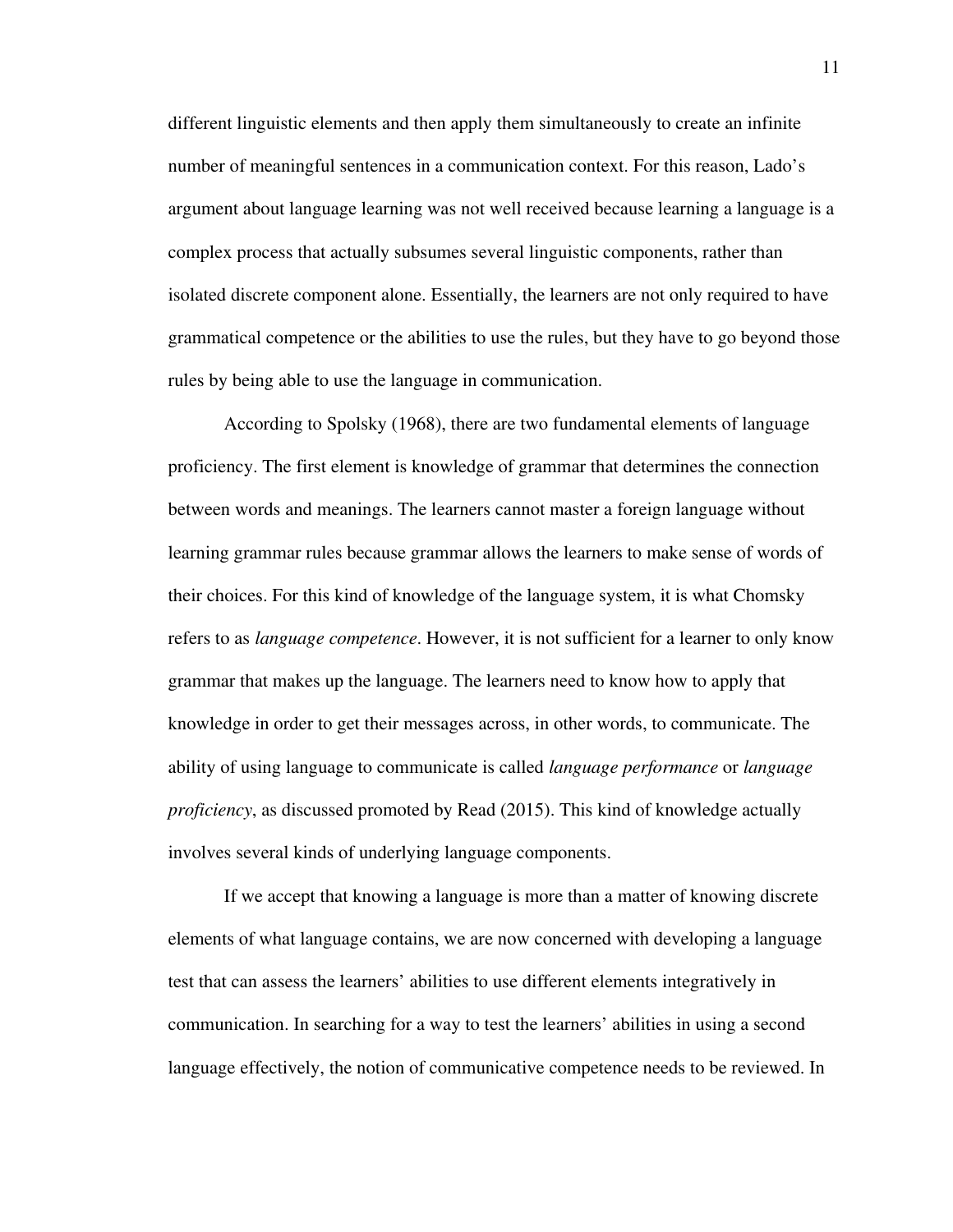discussing the concept of communicative competence, I will review the major components of communicative competence models.

#### 2.2 Concept of Communicative Competence

One of the frameworks that has been widely accepted as a basis for testing language proficiency in a second or foreign language is Dell Hymes' communicative competence model. Dell Hymes' communicative competence model is grounded in a multi-dimensional viewpoint of what is believed to be competent language learners. Based on Hymes' arguments, communicative competence not only refers to the implicit knowledge of language structures in the Chomskian sense but also includes competence of language use appropriate to a given social situation. Hymes' model of communicative competence was later refined by many applied linguists e.g., Canale and Swain (1980), Savignon (1983), Bachman (1990), and Bachman and Palmer (1996) (See Figure 2-1).

The seminal work of Canale and Swain (1980) classified communicative competence into three major components, which are linguistic competence (knowledge of language structures such as grammatical rules, spelling, and vocabulary), sociolinguistic competence (the use of appropriate language), and strategic competence (the ability to use verbal and nonverbal language that enhances the communication or compensates for communication deficiencies). In fact, it was Canale and Swain who first decided to extend the notion of grammatical competence to linguistic competence in order to avoid ambiguity because they believe that this language component should also include the knowledge of phonology in addition to morphology and syntax.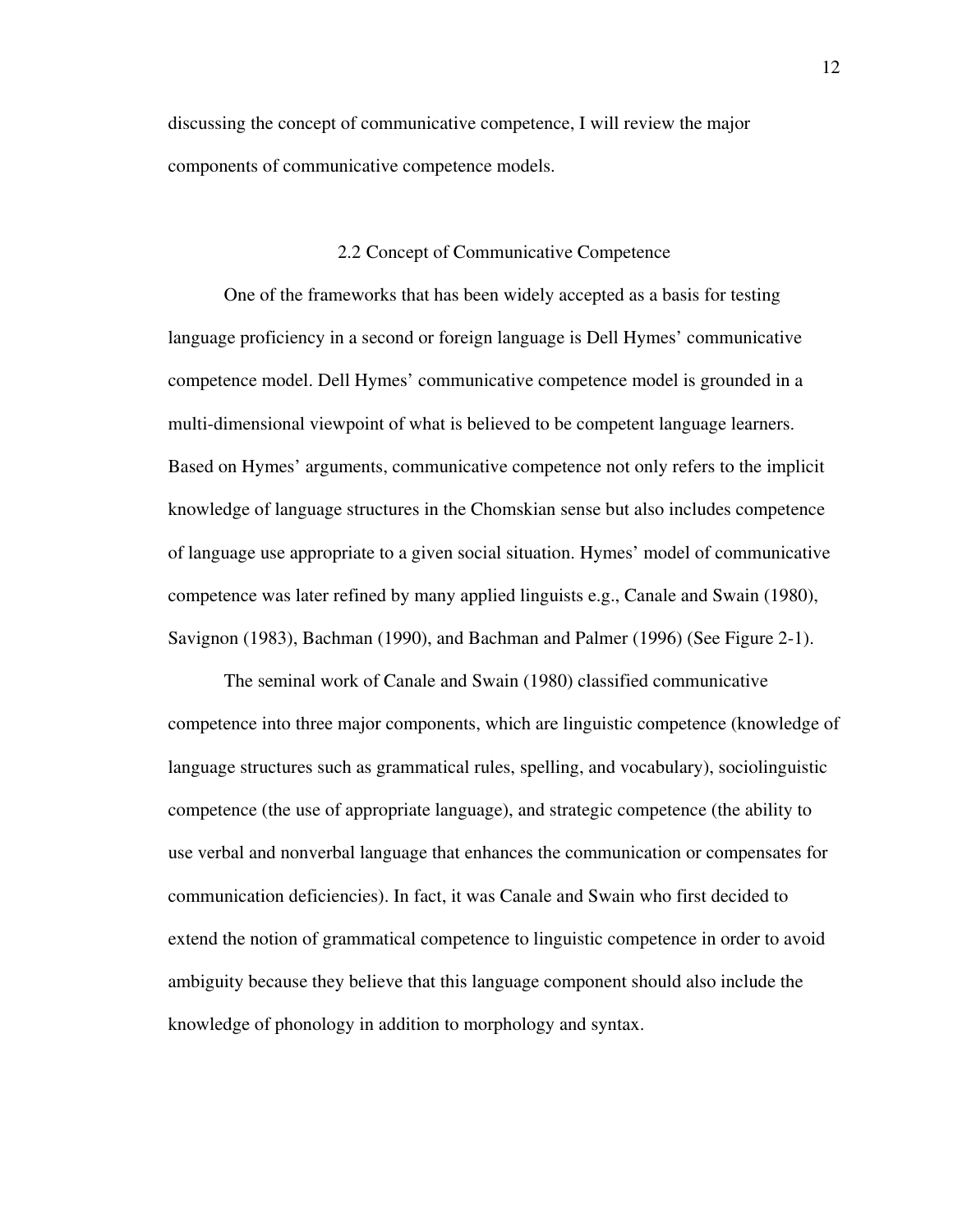Another model of communicative competence was proposed by Savignon in 1983 as an elaboration of Canale and Swain's model. Savignon expanded the communicative competence model by adding the discourse competence into the model. Similar to sociolinguistic competence, discourse competence is concerned with the interpretation of utterances in relation to a specific context. However, discourse competence focuses more on the abilities to use and interpret a series of sentences to form a meaning. In her explanations of the model, Savignon equates *language competence* with *language proficiency*; however, she believes that the term *proficiency* is more appropriate because the term *language proficiency* has a connotation that can essentially reflect the dynamics of human communication.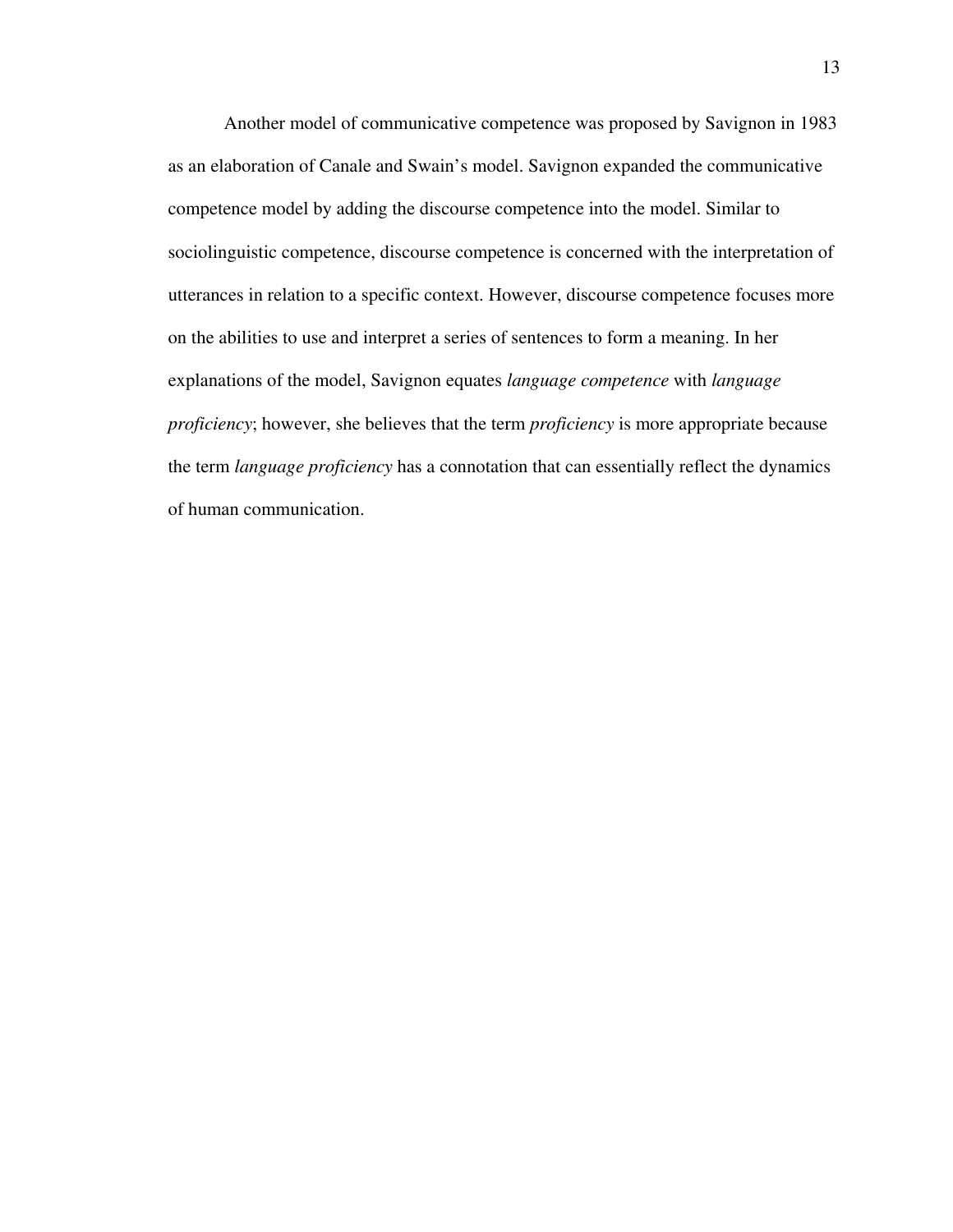

Figure 2.1. Models of the Developments of Communicative Competence Components

In 1996, Bachman and Palmer revisited and slightly altered the model. According to Bachman and Palmer (1996), the crucial characteristics of communicative competence still consist of two broad areas: organizational and pragmatic competence. However, what is new in this model is the use the term knowledge instead of competence. Both Bachman and Palmer (1996) believe that knowledge about language "can be thought of as a domain of information in memory that is available to the language user for creating and interpreting discourse in language use" (p. 44). Moreover, they added the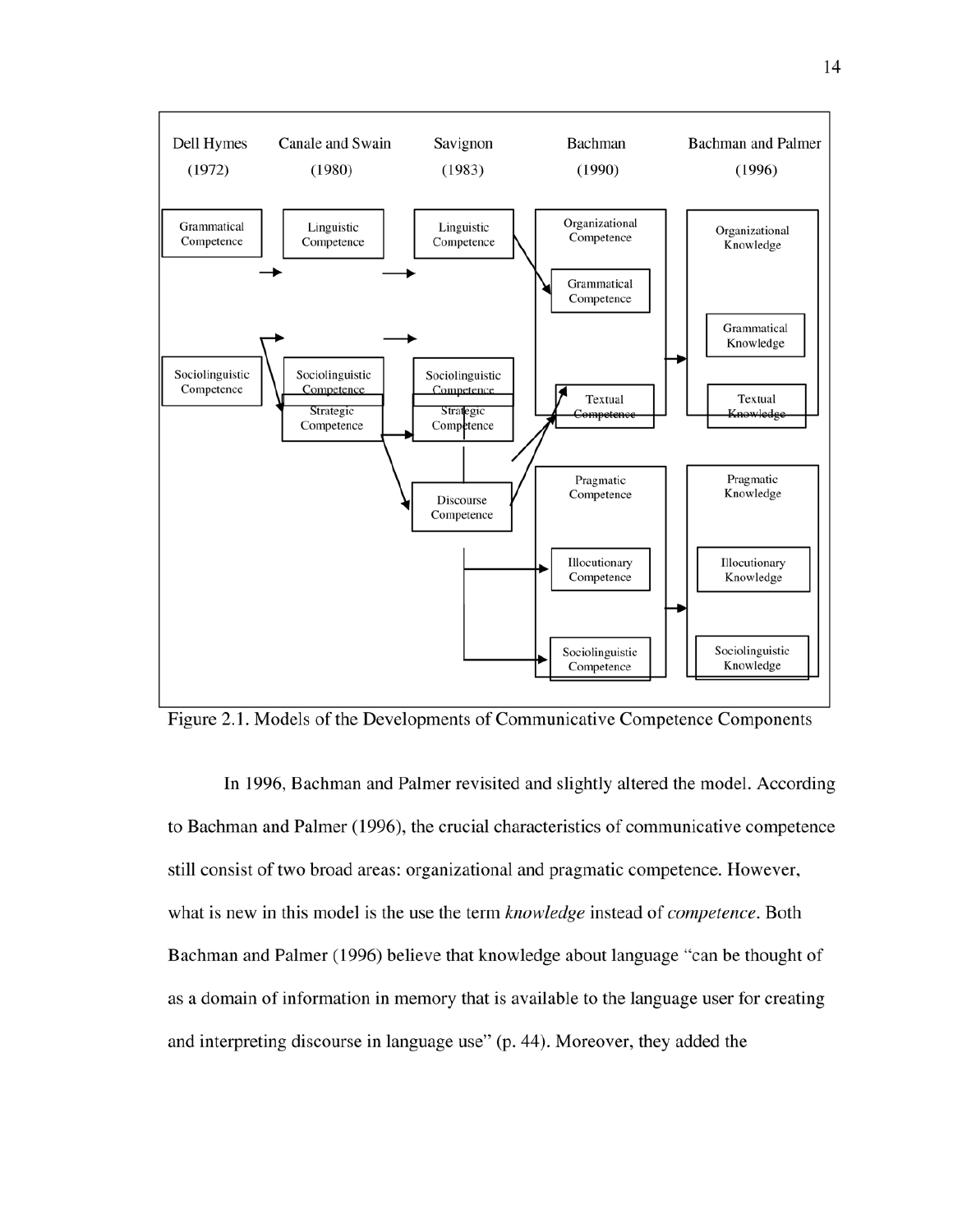descriptions of *knowledge of genres* or the knowledge of the language conventions that shape communication for particular purposes into sociolinguistic knowledge.

In examining different models of communicative competence, more similarities can be found than differences. Corresponding to what Spolsky (1968) has discussed earlier, communicative competence broadly refers to two major components: 1) linguistic or grammatical competence, which is the knowledge of phonology, morphology, syntax, lexicon, and sentence-level meanings and 2) pragmatic or sociolinguistic competence, which is the knowledge of sociocultural rules of how to use the language appropriately. Canale and Swain (1979) stated that even though it was not clear how grammatical competence and sociolinguistic interact, grammatical accuracy must not be ignored in communicative assessments. Clearly, if a learner has a limited command of grammar, it is likely that he/she would not be able to communicate effectively. In a similar way, communication requires the knowledge of social contexts.

An understanding of the content of the definition of communicative competence is necessary because it allows test developers to hypothesize about the underlying construct of language proficiency, and then make claims about what it means to know and use the language. More importantly, these models present conceptualizations of what to test and what is testable. Through the influence of communicative competence models, the ability to use the language in communication have become the major goal of language teaching and language testing.

These models have led to a demand for integrated language assessments that can assess learners' general language proficiency by bringing together all the components of the language competence, including linguistic and pragmatic competence. This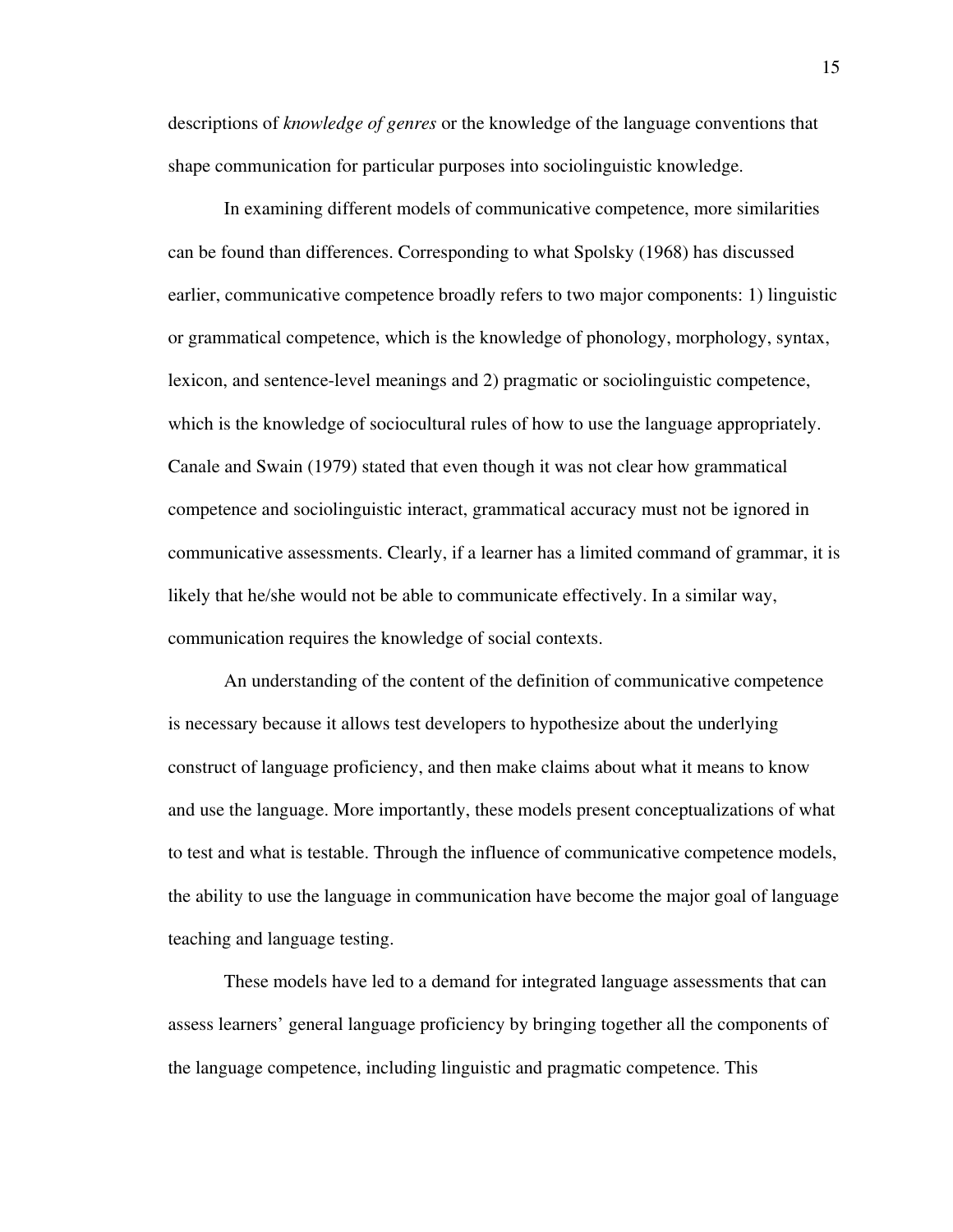phenomenon has later resulted in the development of direct integrative tests such as oral interviews and integrated writing. Some of these tests could be seen in TOEFL-iBT and IELTS exams. The major aim of this approach is to assess the learners' ability to use the language across interrelated skills, which is what is required in real world contexts (Plakans, 2013). However, one major issue with integrative tests or tasks is test practicality. Those tests can be expensive to administer and require rigorous rater training. Therefore, in responding to this issue, John Oller (1979) proposed the concept of psychologically integrative tests to account for communicative competence. Built upon the concept of communicative competence model, Oller introduced the cloze procedure into the fields of language teaching and testing as a form of indirect measure of integrated abilities (Bloomer, 1962; Carroll, 1961; Schneyer, 1965).

In discussing the construct of the cloze procedure, several scholars such as Cziko (1978), Klein-Braley (1997) and Oller (1979) argue that a cloze test can be an appropriate substitute for a test of productive skills because it can also measure the same underlying skills as those tested in direct communicative tests. Even though cloze testing does not focus on the actual performance of language use in communicative situations, it puts emphasis on the psycholinguistic processing of the language, and successful performance on the task requires the examinees to integrate grammatical, lexical, contextual, strategic, and pragmatic knowledge to supply the blanks with appropriate words. Given the rationale for the cloze procedure, many researchers have argued that cloze testing measures not only grammatical competence because it requires the examinees to understand the context and the language beyond the sentence level in order to choose the correct words (Brown, 1983; Chapelle & Abraham, 1990; Cziko, 1978; Oller, 1973;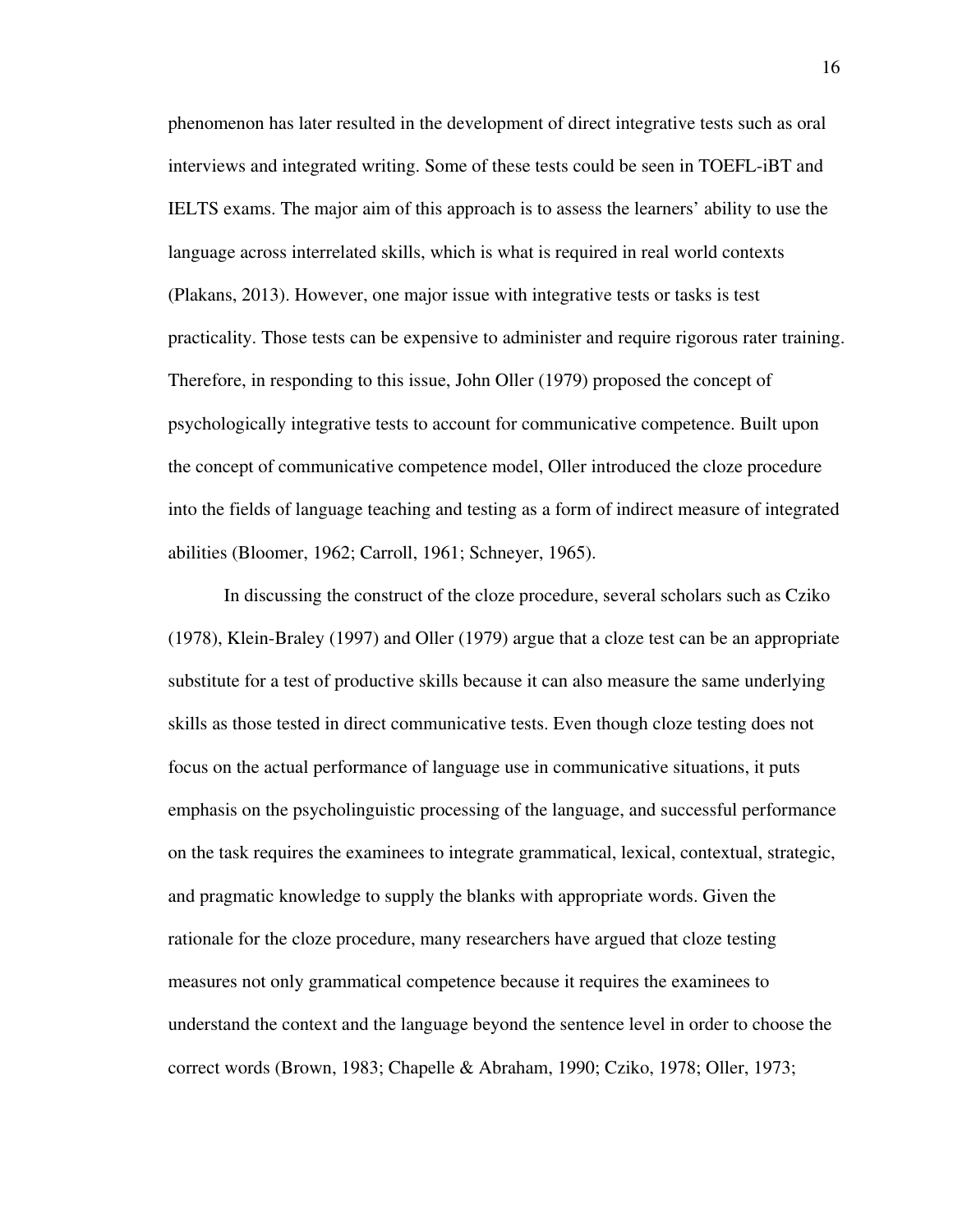Oller, 1979; Oller & Conrad, 1971), but also broader skills such as world knowledge in order to successfully complete the task. In other words, the test takers are required to demonstrate not only vocabulary and grammatical knowledge in choosing the right words and the right forms, but also knowledge beyond sentence level that is necessary for global comprehension e.g., knowledge of collocation i.e., knowing what words tend to occur together and knowledge in pragmatics in choosing words that are appropriate to the content and context of the passage (Pickering, 1976). Based on this view, it can be argued that the performance on the cloze tests depends on the abilities of the learners to integrate grammatical, lexical, contextual, and discourse-level knowledge.

#### 2.3 Cognitive Academic Language Proficiency (CALP)

Although the concept of communicative competence is considered a viable model for learning and teaching, in an academic context, this concept is relatively too broad and might not sufficiently address specific needs of students coming to study at universities where English is the medium of instruction. Some international students may find their academic experience to be extremely frustrating when first coming to the United States. They might find the daily workload too heavy and overwhelming. The language used in the academic domain can be complex. If the students cannot adjust or acclimate themselves to the demands of the context, they will find their study stressful. This oftentimes results in frustration or even self-doubt in their abilities to succeed in college. This can later have a negative impact on their success in the U.S. educational environment. Wan, Chapman, and Biggs (1992) state that the success of students largely depends on their levels of specific academic language skills such as note taking, reading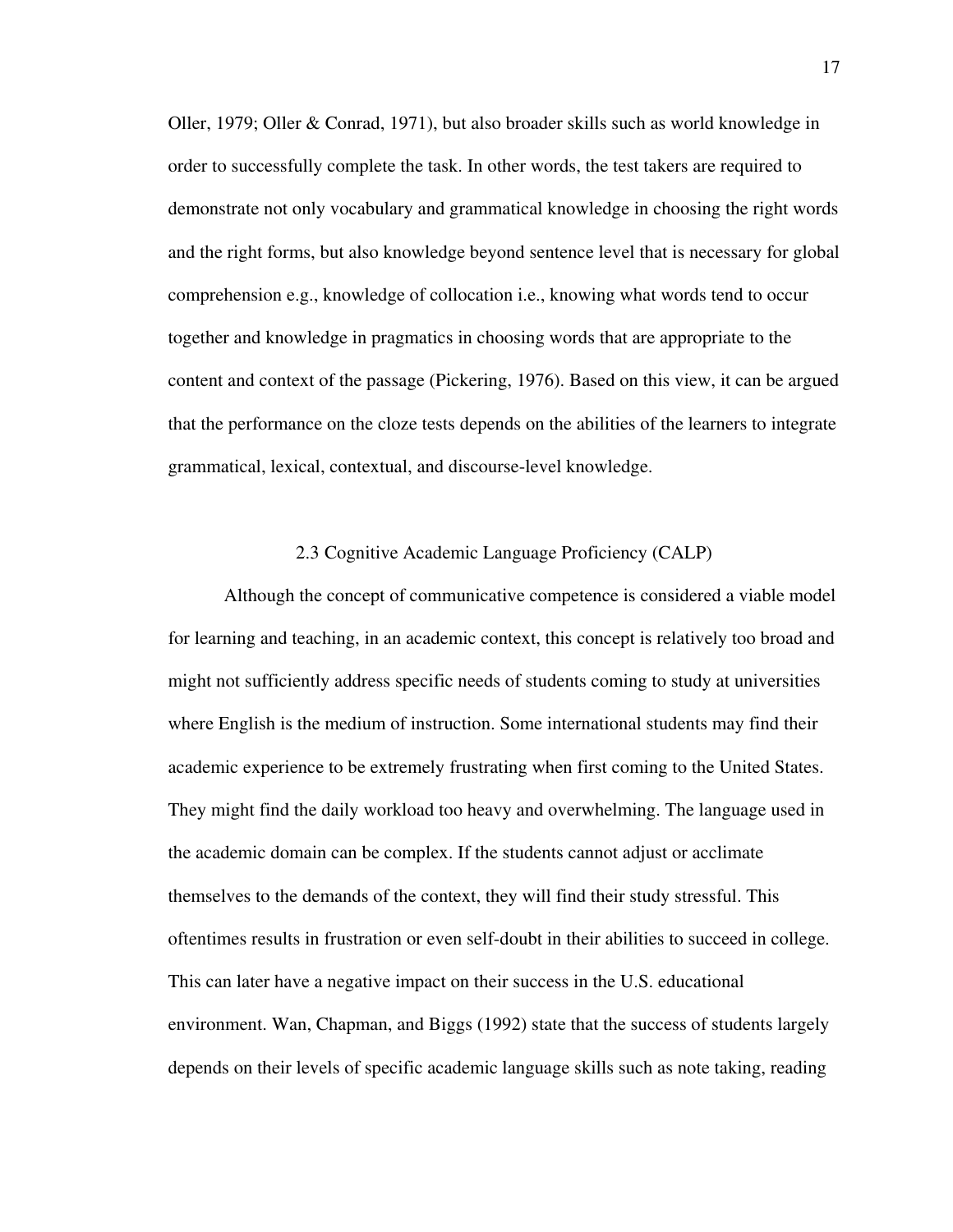articles, completing assignments in a timely manner, and participating in class discussion. If the students do not have the language skills that are necessary for handling large academic load and complex language use, they will have a tremendous amount of difficulty in their academic lives.

Even though one might argue that most of these international students already received English training in their home countries, the purpose of such language instruction may be to merely enable the students to pass standardized language tests such as TOEFL or IELTS, which are required for admission to universities. This type of intensive language training may not sufficiently prepare students to meet the collegelevel demands of their study programs even though the students have satisfactory test scores to be admitted to a university. In short, this group of students needs to have more than just general communicative competence.

In the discussion of the particular language demands in academic contexts, Cummins (1999, 2008) defined this particular kind of language competence as Cognitive Academic Language Proficiency (CALP). Even though the term CALP was originally used in discussions of bilingual education in elementary schools, the concept can be applied to the higher education context as well. Strictly speaking, English language learners enrolled in U.S universities must also learn how to process and use the newly acquired language appropriately in order to be considered competent users in academic contexts. Based on the early work of Cummins (1979), in which he demonstrated his ideas about the process of second language learning, CALP is not just about the acquisition of basic grammatical or vocabulary knowledge. Rather, it refers to the cognitive language abilities to comprehend reading materials and lectures in various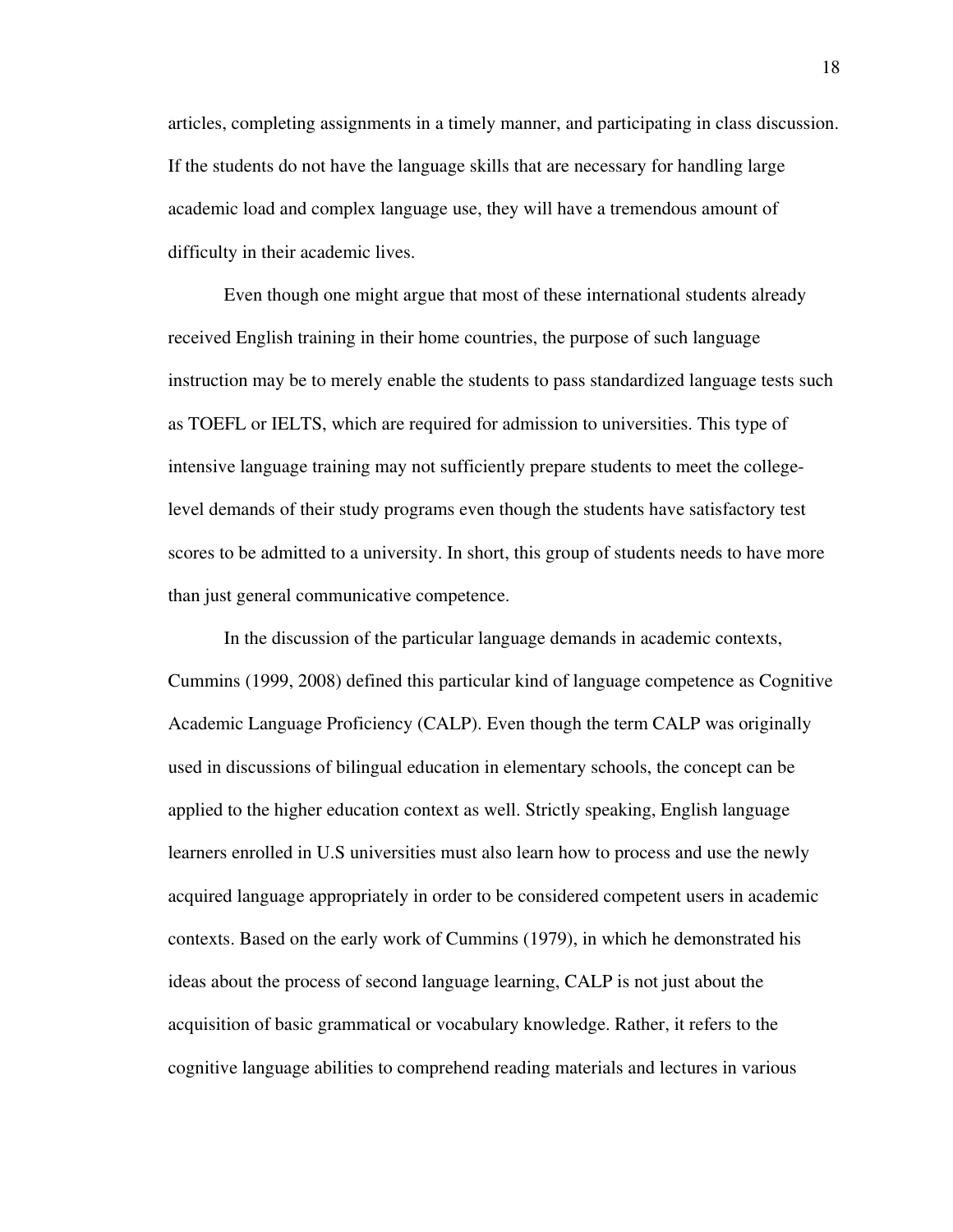fields of study. However, what should be the minimum proficiency required for international students to cope with the academic demands placed upon them?

In responding to that question, Cummins (1979) believes that the students should at least know the meanings of content area vocabulary and be able to able comprehend, analyze, synthesize, and predict the information in a sophisticated manner. Many tasks in the academic domain are cognitively demanding because new information, concepts and language are usually presented to the students simultaneously (e.g., listening to classroom instructions, taking notes, and discussing an issue within a group). Therefore, in order to be successful ESL college students, they have to be able to perform the complex language tasks with accuracy and with little or no effort. According to Gatbonton and Segalowitz (2005), students with high cognitive academic language proficiency should be able to process the language and then perform complex tasks quickly enough without spending too much time thinking about sub-components of the language. If a student needs to have a great deal of conscious attention to get things right, he/she will tremendously struggle in his/her academic work. As argued by both Cummins (1999) and Gatbonton and Segalowitz (2005), these students would need not only time but also specific language instruction to help them achieve academic language proficiency in a level that is relatively comparable to that of their native-speaker peers.

#### 2.4 Language Automaticity

Lado (1961) argues that automaticity is very important in language learning because it allows the language users to select the form to create meanings effectively. Considering the acquisition of automaticity, Anderson (1992) has proposed a model that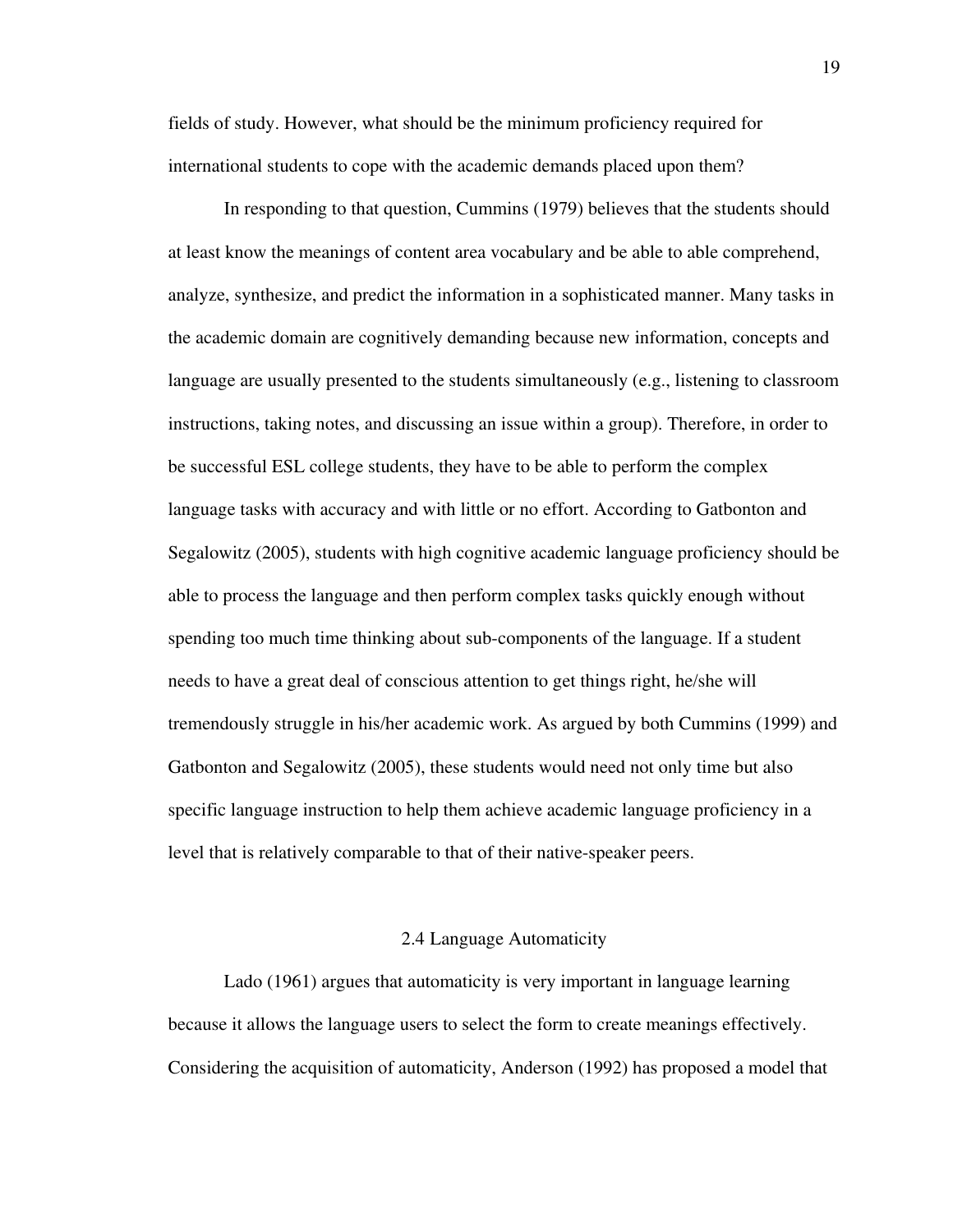that can be applied to many aspects of second language learning. Anderson sees the acquisition of automaticity as the development of problem-solving process -- he divides this process into three stages: the cognitive stage, the associative stage, and the autonomous stage.

During the first stage, the learners may only learn a set of skills through memorizing a set of linguistic rules relevant to the skills. The development of the skills during this stage can be slow because the learners typically have to memorize and rehearse those rules as they try to perform the skills for the first time. In the associative stage, the learners start to make connections among various elements required for successful performance which can be strengthened through trial and error. In other words, the learners will convert the knowledge that they already know and use it in a new context. Errors can be detected at this stage and can be eliminated as well. When it comes to the autonomous stage, the whole procedure of language learning becomes more rapid i.e., more automated. One indication of automaticity is that the learners are less aware of the linguistic rules when performing activities that they have already automatized, i.e., they can produce the language subconsciously, without thinking.

The role of automaticity in the process of language learning in general can be very similar to that in academic contexts. In acquiring academic language, the students have to initially learn grammar structures, key vocabulary, typical academic expressions, etc. However, simply knowing underlying linguistic rules of the academic language is not enough for the students to succeed in U.S. colleges because, in real mainstream classroom instruction, the students have to be able to understand academic materials quickly, with automaticity, and absorb teachers' instruction effortlessly. In other words,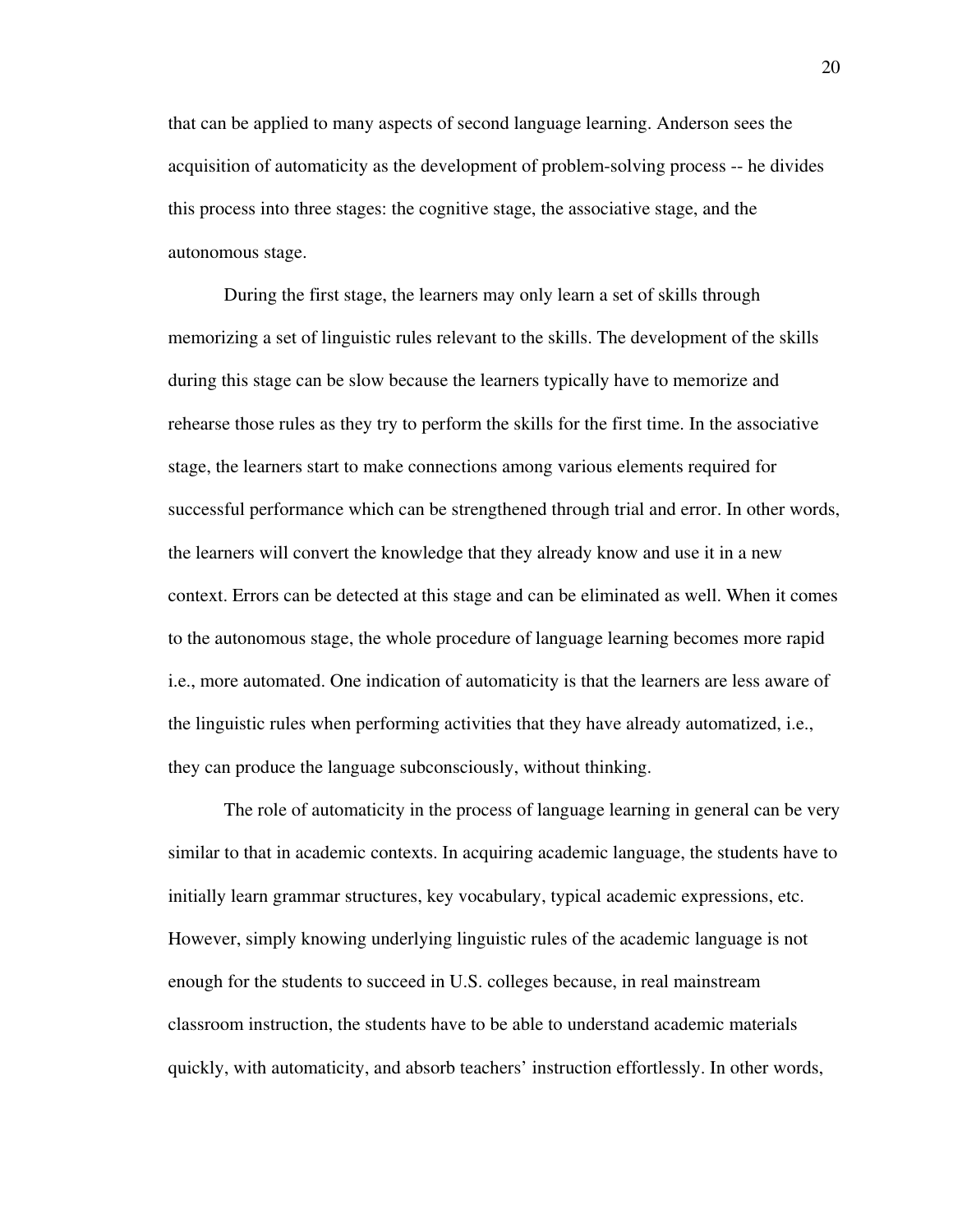the students are required to be able to process the language quickly and automatically, so that they can handle the demands of daily schoolwork. Once the whole process becomes automatic, the students will have a better control over language to simultaneously understand and process the content of their study.

However, some students who are already admitted to U.S. universities might not yet have acquired language automaticity; some students might find reading academic texts and listening to lectures exhausting and completing all assignments on time overwhelming. In the worst-case scenario, some of them may never truly understand the content presented to them. For these students, academic language requires too much of their attention and concentration, thus making listening, reading, and thinking overwhelming and inefficient. Their difficulties might not only show up in their reading, writing, and listening but also in their speech, where the demands of language processing are much higher in association with real time performance.

Lado (1961) and Ellis (2005) strongly argue that language automaticity can be a result of effective, repeated practice. Therefore, in order to help students develop more complex language skills in the way of becoming more automated, requiring less processing effort, additional language instruction is beneficial. Giving them extra language support, the students are given opportunities to practice the usage of the language. With sufficient language practice, they can produce the language without thinking about underlying rules while doing other tasks. Ultimately, language automaticity will be acquired.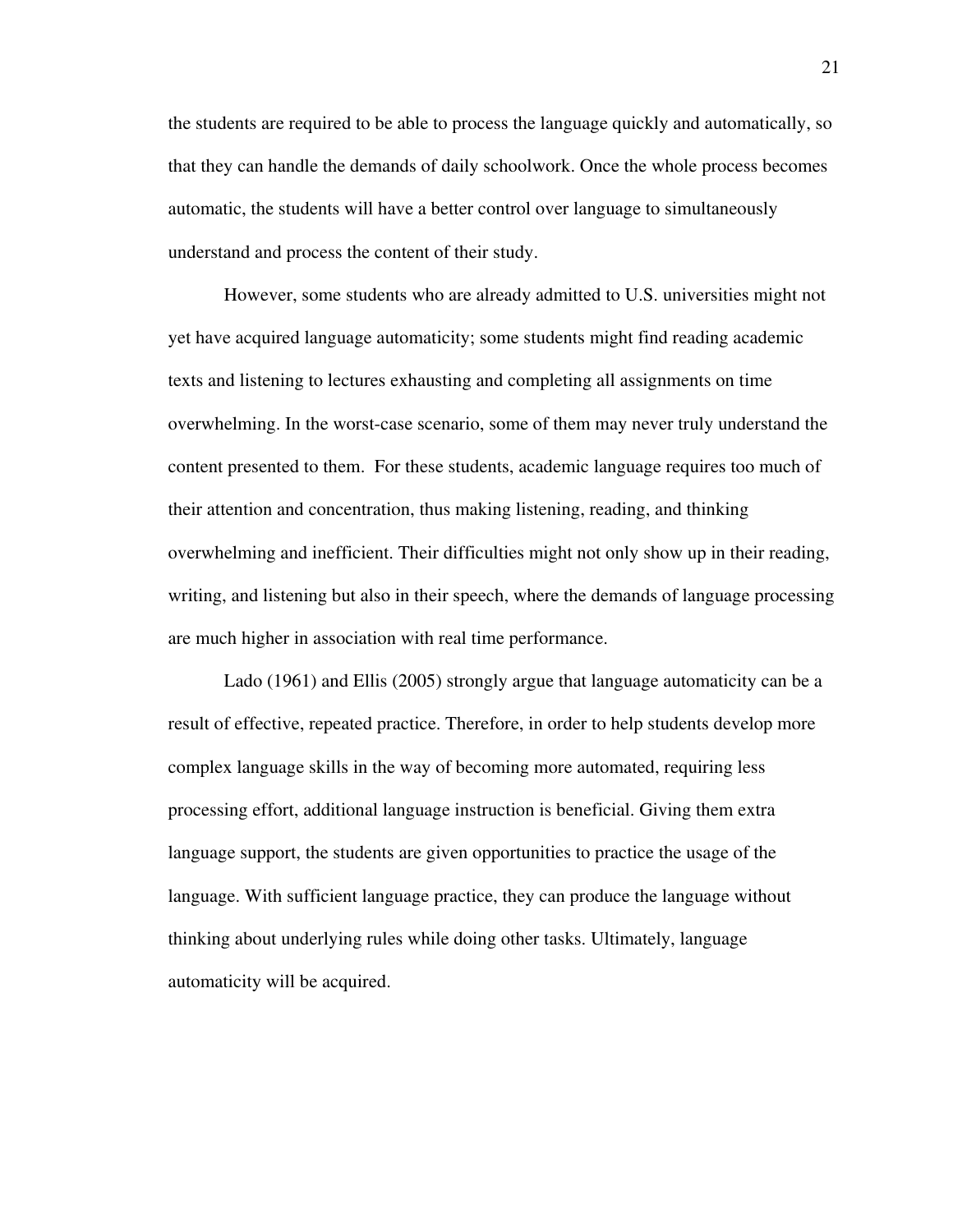## 2.5 Using C-Test and Cloze Elide Tasks to Assess Language Automaticity and Academic Language Proficiency

Based on what has been argued earlier, there is a strong sense that language assessment should primarily focus on integrative skills. Simply put, it may be seen inappropriate to assess knowledge of particular words and grammatical structures in isolation. Indeed, learners are required to have a certain level of language competence in order to be able to perform any integrative tasks. However, in the screening phase of a post-entry assessment, in which the test has to be administered to a large number of students and the test results are required to be processed and returned to students quickly, the use of communicative tests that ask the examinees to truly engage in interactive conversations might not be a viable option. Considering the major goal of the test development, the screening phrase of the ACE-In should make it possible to differentiate the test takers who would are adequately prepared for college study and those who are not.

Considering the context of the post-entry assessment, there could be several major implications following the use of cloze test variations (C-test and cloze-elide tasks) to measure academic language proficiency and language automaticity. First, cloze testing, in its essence, is an integrative assessment. It is important to note that the term *integrative assessment* mentioned here is not identical with integrated tasks on TOEFL or IELTS exams because cloze testing does not require the test takers to use two dominant skills e.g., listening and reading to draw together information from different sources and then synthesize it. Instead, integrative assessment that is being discussed here is built around John Oller's argument about the cognitive demands of integrated language abilities. As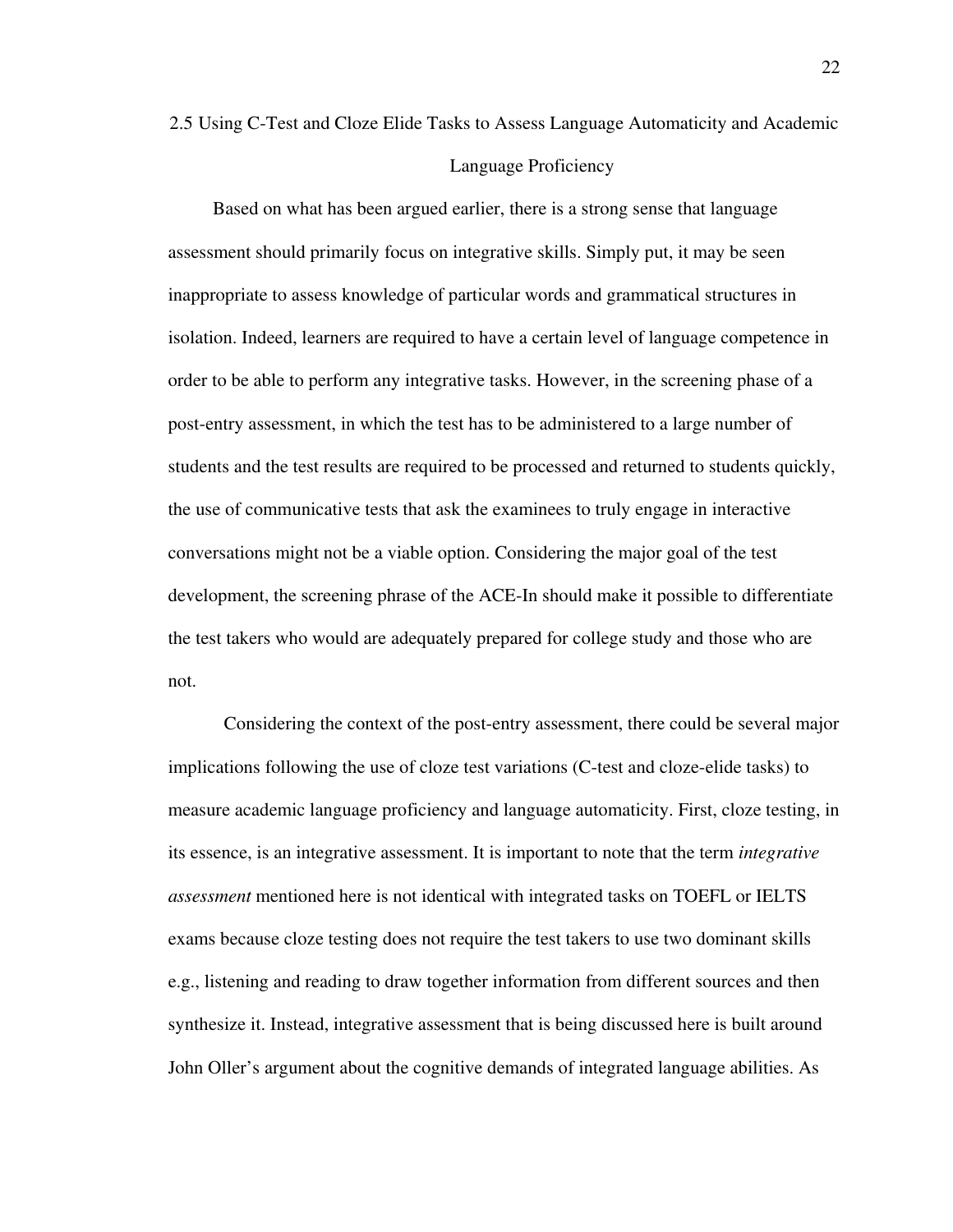argued by many scholars, cloze testing requires the learners to go beyond merely grammatical competence. The task demands the learners to comprehend and interpret the text by utilizing different kinds of language knowledge e.g., linguistic, textual, and sometimes world knowledge. The learners are required to use all these skills together in order to be able to subconsciously fill in the blanks. These language competences are believed to constitute communicative behavior (Canale & Swain, 1979).

Second, as argued by Oller (1979) and Spolsky (1968), cloze testing is a test of redundancy i.e., measuring the learners' abilities to understand a distorted message. The abilities to understand the language, make valid guesses and inferences that are appropriate to a specific language context is required for academic success in college because once the students enter their own majors, most academic classroom lectures and textbook reading assignments tend to be decontextualized. In order words, the explanations, assumptions, and meaning relations might not be overtly presented in the texts (Biber & Gray, 2010; Briere, 1972). Since they may contain few language cues, the ability to understand overall content and fill in the missing information is important. Oller (1979) has further elaborated this concept by using the term 'expectancy grammar.' For competent leaners, they should be able to make use of these redundancies to activate their internalized knowledge analogous to, or even identical with, what they already know in order to produce the language that is appropriate to a specific context. This process involves both linguistic-based knowledge and world knowledge. As Oller argued, when a competent learner reads, he/she should plan ahead by constantly guessing what should come next based on grammar-based expectancies.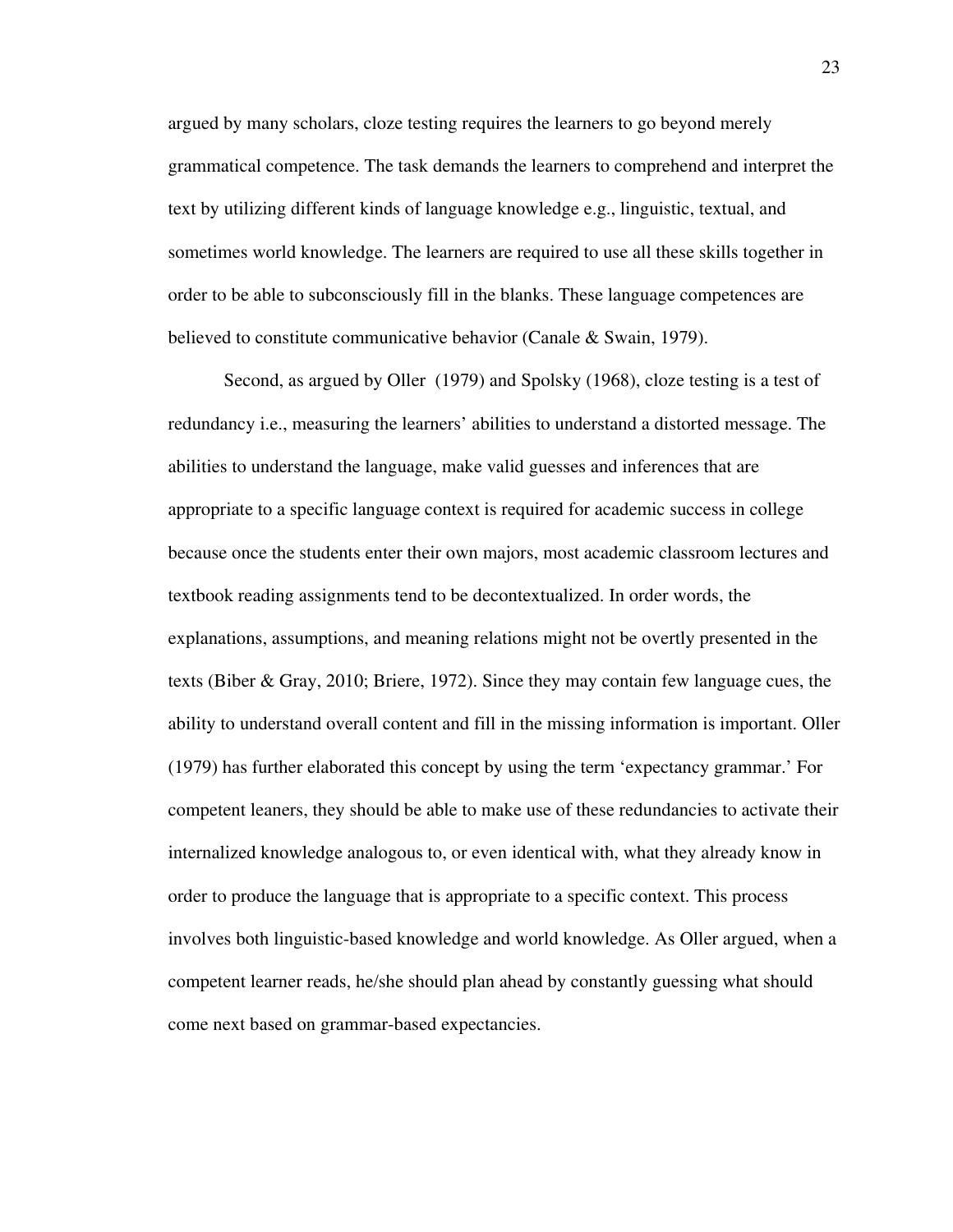Next, considering the cognitive demands of the test which require the test takers to build overall text comprehension with a reasonable speed in order to successfully complete the tasks under time pressure, cloze testing can be a reflection of how fast the test takers can process the text and how much control they have over the use of language. As noted by Oller (1979) and Grabe (2010), the full knowledge of sentence-level grammar, automaticity of word recognition, and a quick recall of English word collocations are prerequisites for successful performance on this kind of task. The demands of the task, indeed, can be much greater if the test measures the language used in the academic domain. As can be seen, the language use in this context can be very complex because the language used in instructions, textbooks, and exams can contain multiple levels of structural embedding such as finite and non-finite dependent clauses, or phrasal and clausal modifiers (Biber & Gray, 2010). Even though the knowledge of grammar is important, it might not be sufficient. The test takers are required to attain high levels of language proficiency before they can process complex texts more automatically.

Last but not least, considering the practicality of cloze testing, it has been found to be an efficient tool of assessing language proficiency in general. According to Dörnyei and Katona (1993) and Klein-Braley (1997), for example, the tests can be used to test a large group of students in one test administration, the test scoring process is relatively easy and quick, and the test development is less time consuming when compared with multiple-choice format.

Noting these major implications, the test developers hope that C-test and clozeelide tasks would effectively identify the students who might benefit from support in order to meet the demands of academic contexts. Proficient language learners should not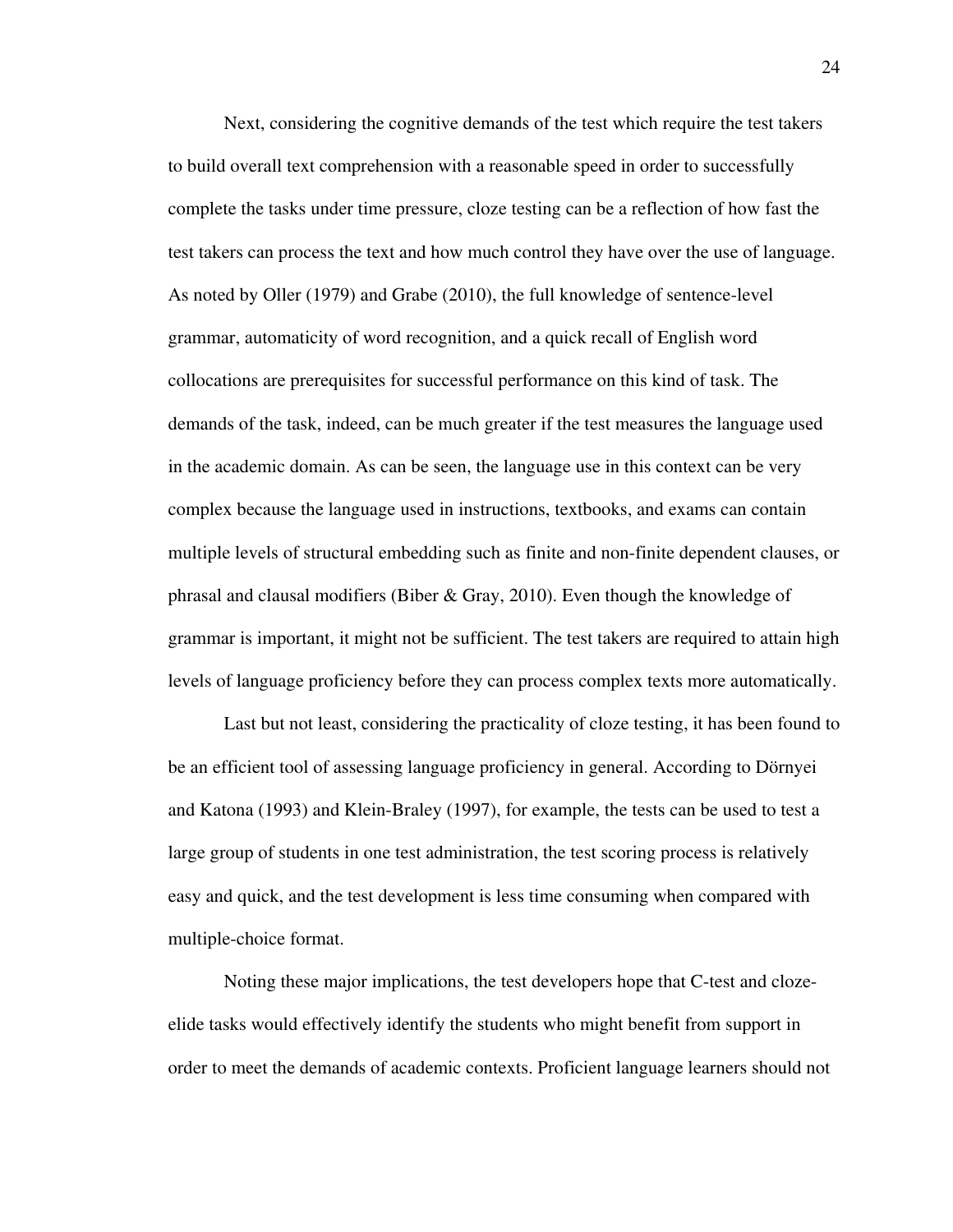take a long time to think consciously about what they should fill out in each blank. They should be able to recall basic word meanings and then rely on acquired syntax to accurately assemble inter and intra sentence-level units.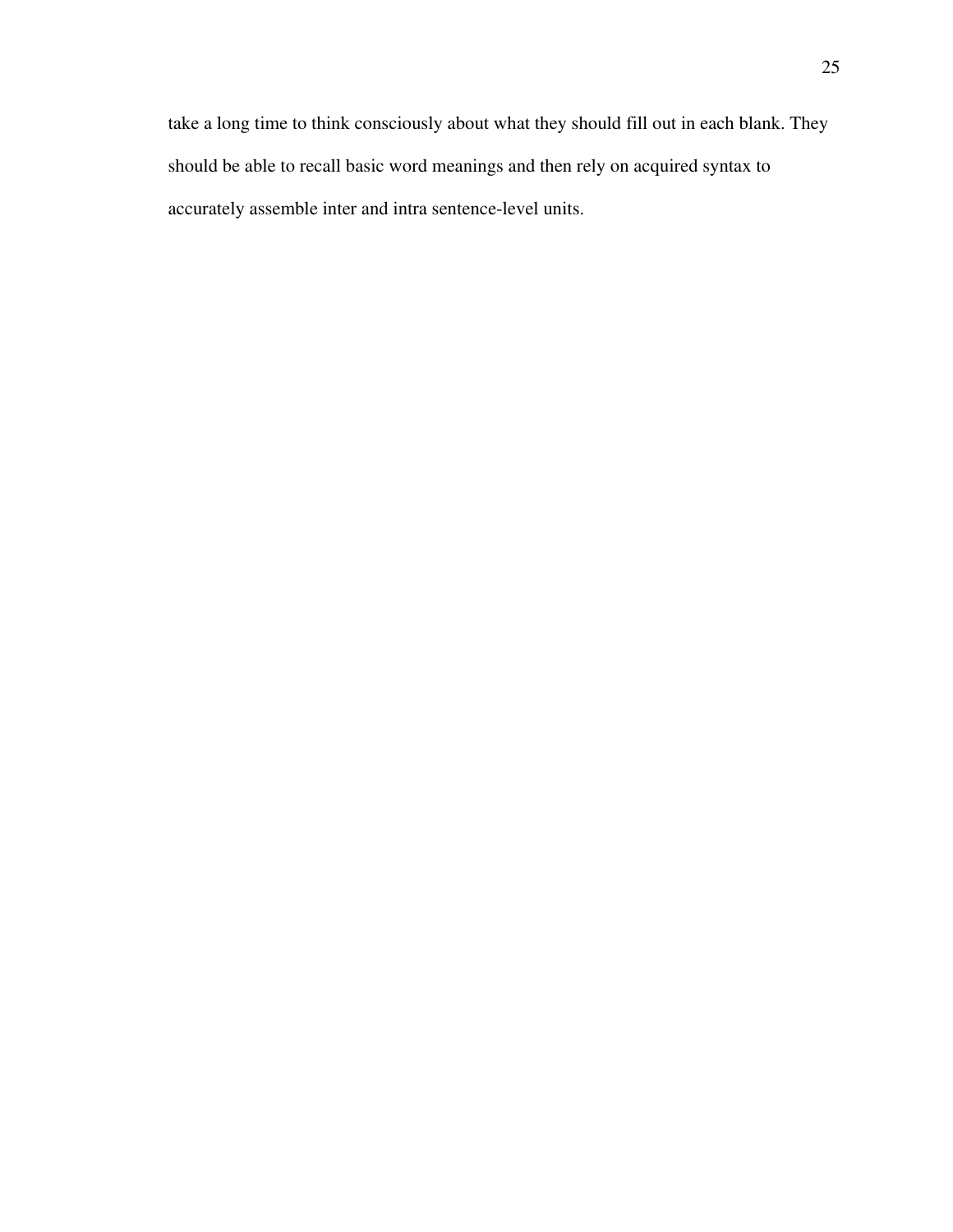# CHAPTER 3. LITERATURE REVIEW

Determining an appropriate, but simple method in screening students in terms of language proficiency is not an easy task. Many kinds of tests have been proposed as useful and reliable measures for screening or placing students into appropriate courses. Among those that have been successfully employed are the cloze test and its variations (Bachman, 1985; Elder & Von Randow, 2008; Oller & Conrad, 1971; Oller, 1973; Read & Von Randow, 2013).

#### 3.1 Cloze Procedure

#### 3.1.1 What is Cloze Testing?

Of the numerous integrative assessments, the cloze test is the best-known form of testing. The use of cloze procedure was developed by Wilson Taylor who initially developed the cloze procedure as a measure of "readability" of written materials for native speakers. The term 'cloze,' which is pronounced like the verb 'close' is derived from the word 'closure' in Gestalt Psychology, which emphasizes learners' ability to maintain meaningful perceptions of unrelated or missing elements in the world (Taylor, 1953). The central principle of this concept is that the world is viewed as the whole rather than the sum of its small elements. The concept of the cloze procedure is related to Gestalt Psychology because the cloze task asks the learners to understand the context of a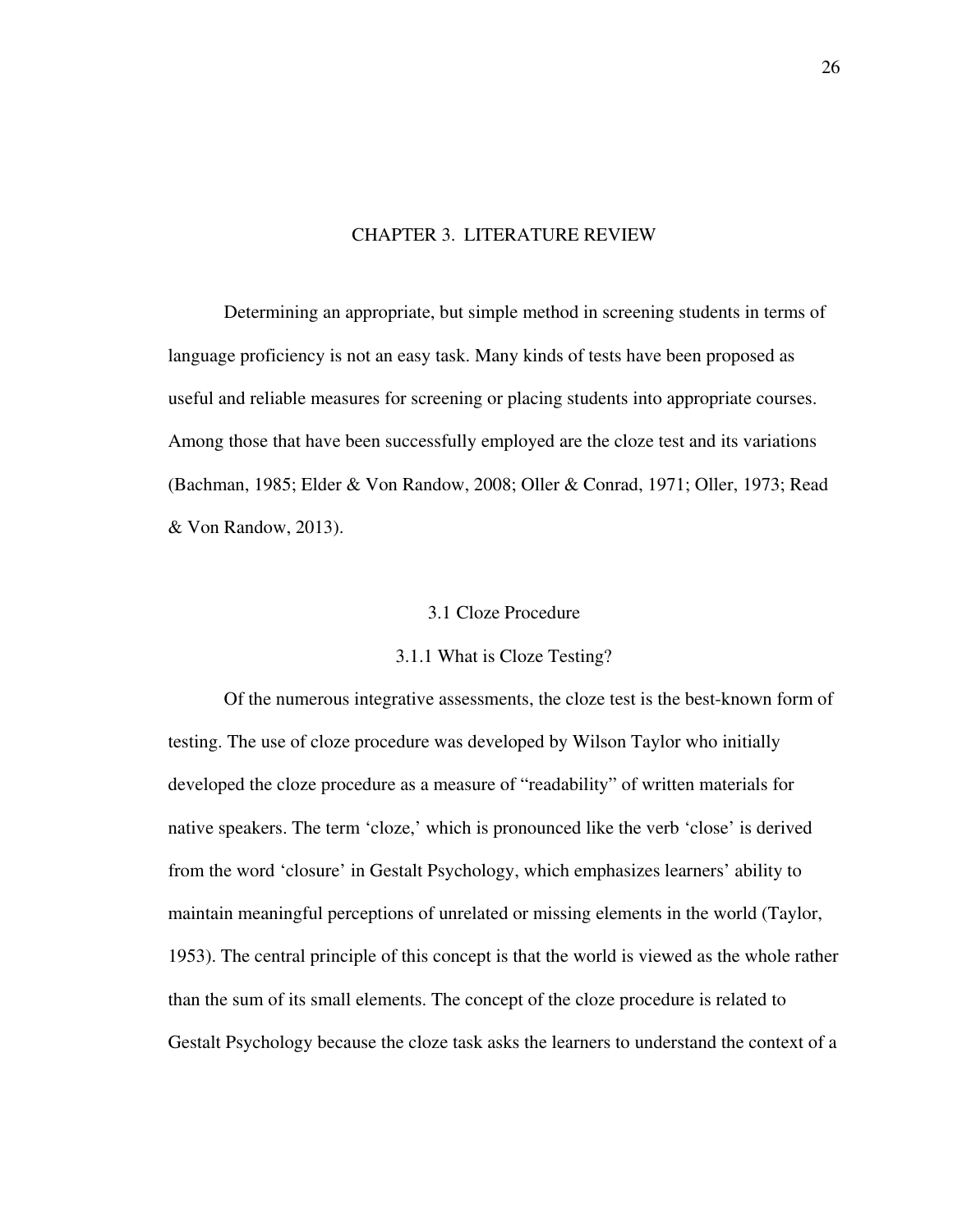text as a whole by using both linguistic and semantic knowledge, as well as world knowledge, to accurately fill out parts of the text that are missing. In order to complete the task successfully, the learners must have sufficient language proficiency because they will be required to synthesize the information that is given and then make an inference about different textual elements that are mapped by the linguistic sequences in the passage when filling in the missing segments of the texts (Klein-Braley, 1985, 1998, 1997; Oller, 1979; Spolsky, 1985).

In fact, the ability to understand an incomplete message and make an educated guess is part of the concept of reduced redundancy of language, discussed by Spolsky (1969). According to Spolsky (1969, 1985), the phenomenon of reduced redundancy occurs in everyday language use. For example, in a noisy environment, a person might be required to guess the missing information by relying on available contexts. Or when we hear someone talking on the phone, we might need to guess what the other side of the conversation is about (Spolsky, 1985). The tests of reduced redundancy such as the cloze test can be thought as the simulations of reality because the testing procedure also presents examinees with mutilated texts, and then requires them to restore the incomplete text, based on partial information. The excerpt below is an example of a cloze test passage. This cloze passage follows the standard deletion, which is usually every  $7<sup>th</sup>$  word. The first sentence of the passage is left intact.

Living abroad is a unique experience that comes with a lot of responsibility and independence. Along with the stress of traveling \_\_\_\_\_\_ starting college in the US, many \_\_\_\_\_\_ with culture shock. Culture shock is \_\_\_\_\_\_ that is tough to see coming, the good news is there are <u>the</u> to help you prepare.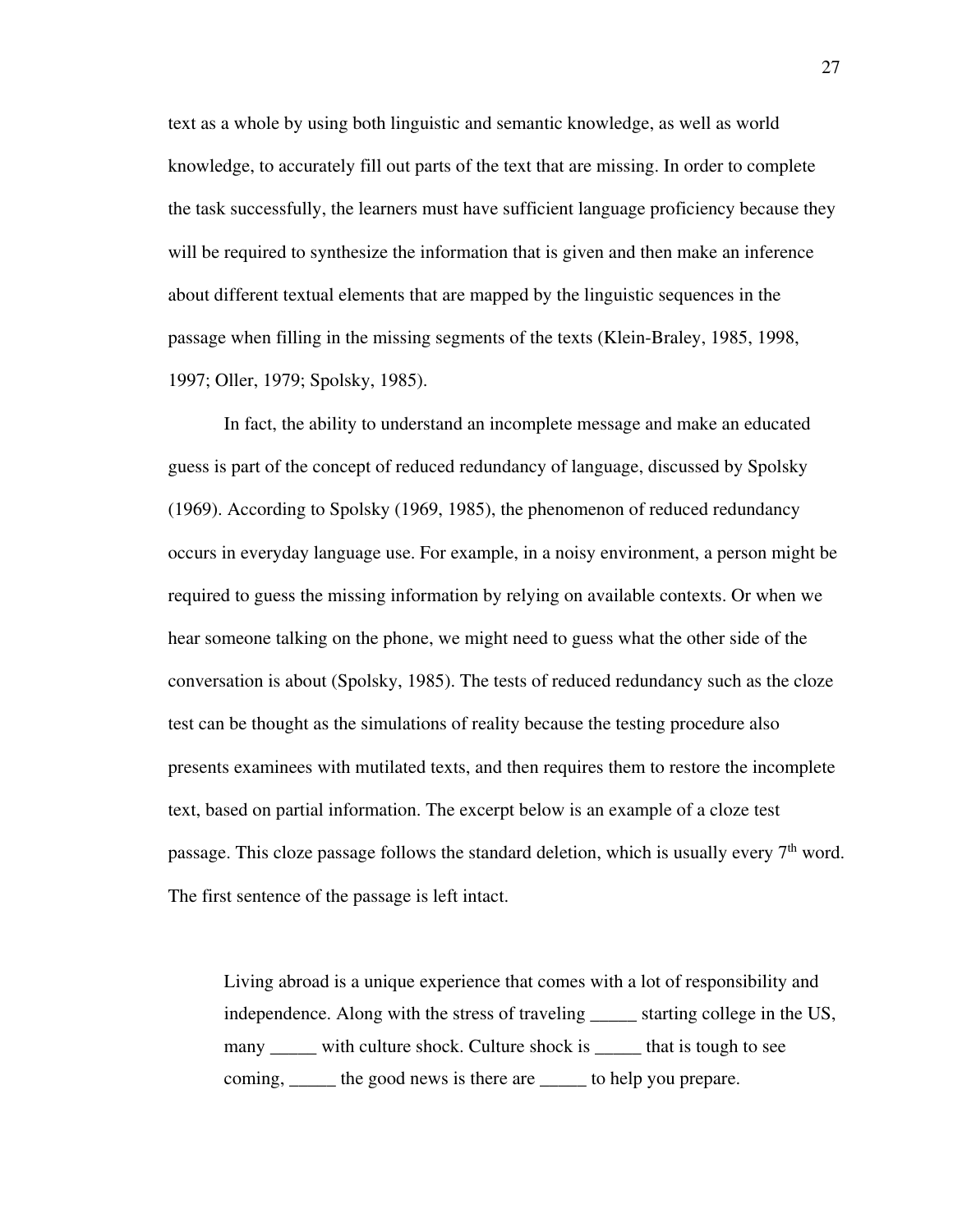Living abroad is a unique experience that comes with a lot of responsibility and independence. Along with the stress of traveling and starting college in the US, many struggle with culture shock. Culture shock is something that is tough to see coming, but the good news is there are ways to help you prepare.

According to Klein-Braley (1983), the cloze tests are the tests that have been most researched during the past 50 years, first as a measure of readability, then as a measure of general language proficiency (Alderson, 1978; Ajideh, 2009; Oller, 1972; Oller & Conrad, 1971; Grotjahn & Schiller, 2014), and more recently as a measure of reading comprehension (Williams, Ari & Santamaria, 2011; Trembley, 2011; Yamashita, 2003) because the cloze tests are shown to have moderate to strong correlations with reading comprehension tests. However, the use of cloze test measures seemed to go out of favor when the communicative approach gained favor in the 1970's and early 1980's (Wood, 1993), and a number of researchers questioned the face validity of the cloze test because it, at first glance, appears inauthentic i.e., "incommunicative" (Bradshaw, 1990; Klein-Braley, 1985).

However, face validity is arguably the weakest form of test validity. Indeed, it is very important for a test to appear to test what it reports to measure because stakeholders tend to be more supportive of a test that has face validity. What is more important is construct validity. The cloze test might not match what students do in the real world, but that does not mean that the test is not valid. As many researchers have proposed (Bachman, 1985; Chavez-Oller, Weaver, & Oller, 1977; Gamarra & Jonz, 1987, Ginther, 1986; Yamashita, 2003), the construct underlying the cloze tests is general language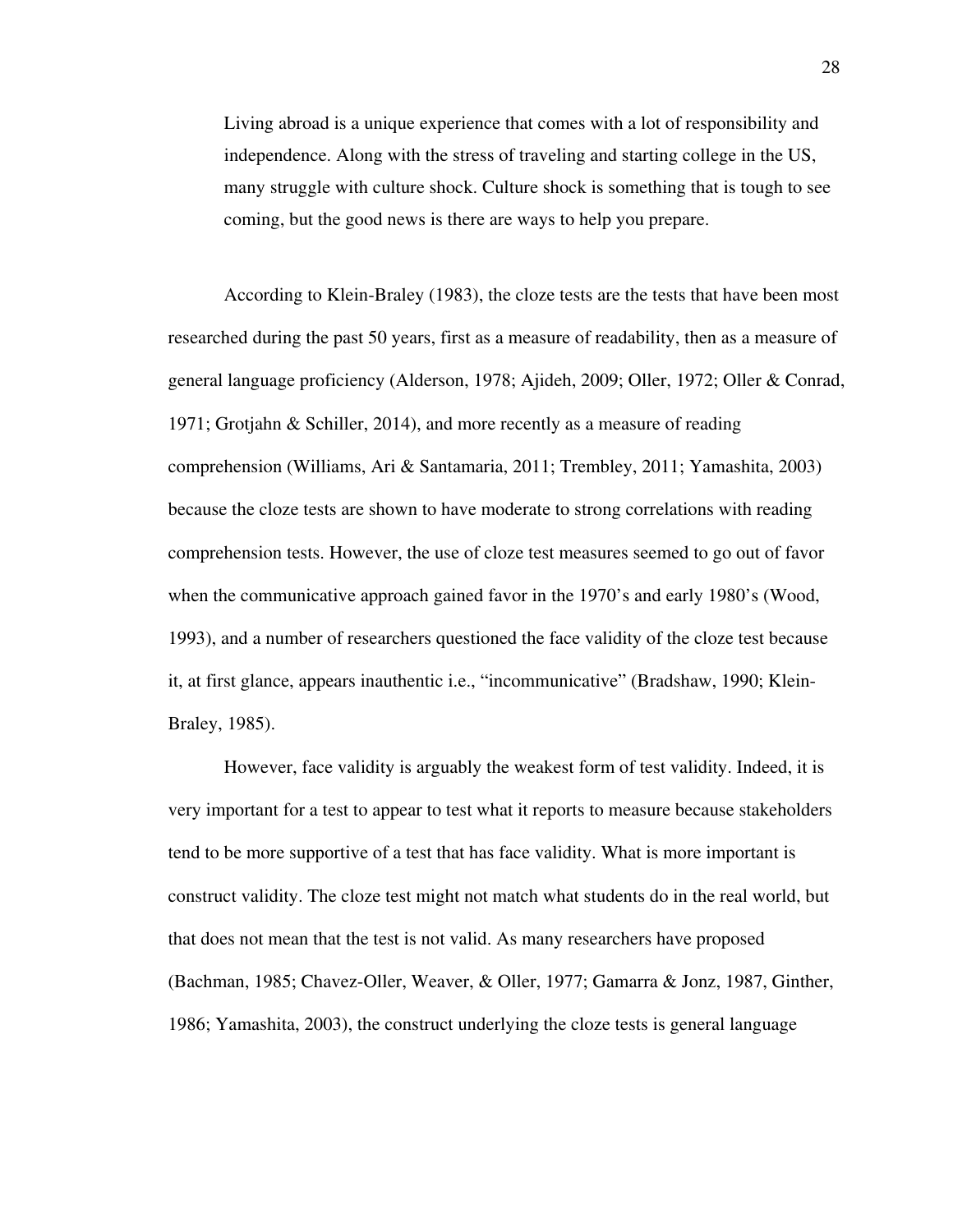proficiency. Under time constraints, the cloze task requires a great deal of language processing.

Even though the cloze procedure has been mainly criticized though the arguments about face validity, it is still widely used and researched in the field of language testing (Bailey, 1998). The survival of cloze tests in language testing may be explained by two major reasons. First, the cloze procedure is argued to be a reliable tool to assess general language proficiency and reading skills of the learners (Bachman, 1982, 1985; Bormuth, 1969; Brown, 1988; Oller, 1972, 1973; Trembley, 2011), and second, cloze tests are relatively easy to construct and administer (Bormuth, 1969; Grotjahn, 1987). Even the inventor of the cloze procedure, Wilson Taylor, also mentioned the practicality and reliability of the tests after several pilot studies and experiments that were conducted with native speakers of English (Taylor, 1953). However, is a cloze test suitable for the assessment of academic language proficiency? What does it really measure? To further shed light on the use of cloze tests in this specific context, major literature related to the use of cloze tests in language testing will be first reviewed in this study.

#### 3.1.2 What are Cloze Tests Said to Measure?

Given the extensive cloze test literature, argument about the construct measured by cloze tests has not been conclusive. As noted earlier, there have been shifts in the use of cloze tests. They were first used as a measure of readability (Taylor, 1953), as a measure of general language proficiency (Alderson, 1978; Ajideh, 2009; Bachman, 1982, 1985; Bormuth, 1969; Oller, 1972; Oller & Conrad, 1971), and as a measure of reading comprehension (Williams, Ari & Santamaria, 2011; Trembley, 2011; Yamashita, 2003).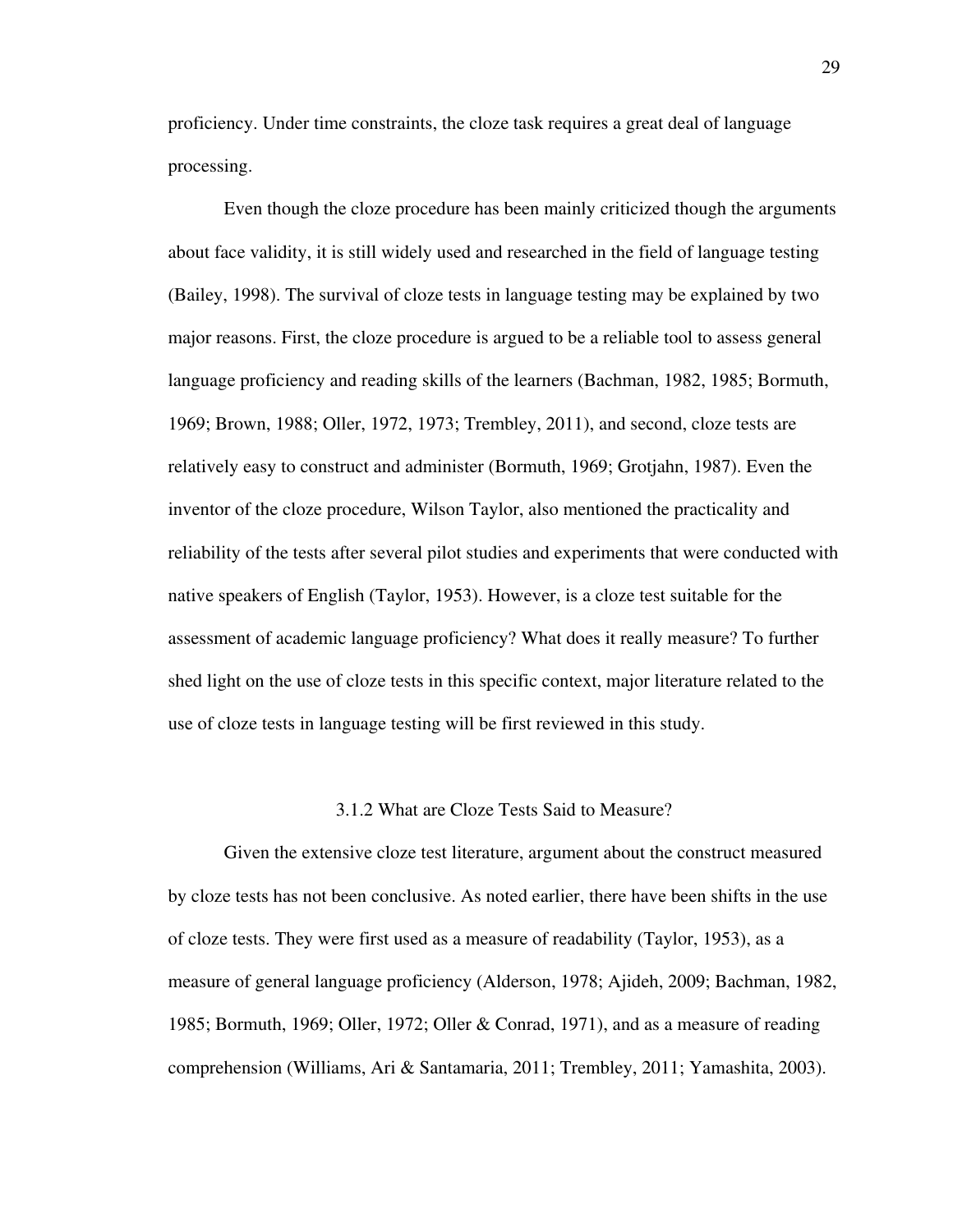When Taylor first introduced the cloze procedure in 1953, he presented it as a way of testing the readability of English prose. In his studies, he hypothesized that cloze tests would rank various test materials in the same order as the readability formula such as Flesch-Kincaid, and his findings showed that the mean scores of his participants corresponded with the Flesch-Kincaid indices.

There was a rapidly growing popularity in the use of cloze testing in the 1970s, and it was John Oller who first argued that the cloze test could be used as a measure of general language proficiency. Oller (1971, 1972, 1973, 1979), strongly argued in many of his publications that cloze tests could assess the "pragmatic expectancy grammar," or general language proficiency, which he considers the major mechanism underlying the learners' language abilities to create cohesion and coherence between sentences in a text. According to Oller (1979), pragmatic expectancy grammar involves both language-based knowledge and knowledge of the world. As argued by Oller (1979) and Babaii and Fatahi-Majd (2014), similar to communicative tests, successful completion of the cloze tasks involves the integrated multi-componential nature of language proficiency i.e., not only vocabulary and syntactic knowledge, but also semantic and pragmatic knowledge.

Consider the following example taken from Bailey (1998). If someone hears a person saying, "The cat ate the \_\_\_," but did not hear the last word. The most frequent answer that most people have to supply this blank would be *rat*, *chicken*, or *fish*. Indeed, in order to correctly guess what is missing, one needs to know not only English grammar but also something about cats. Because the phrase begins with the definite article *the*, only a noun can fill in this slot. Moreover, what most people would say first is *rat* because our experience tells us what thing is most likely to be eaten by cats. In short, at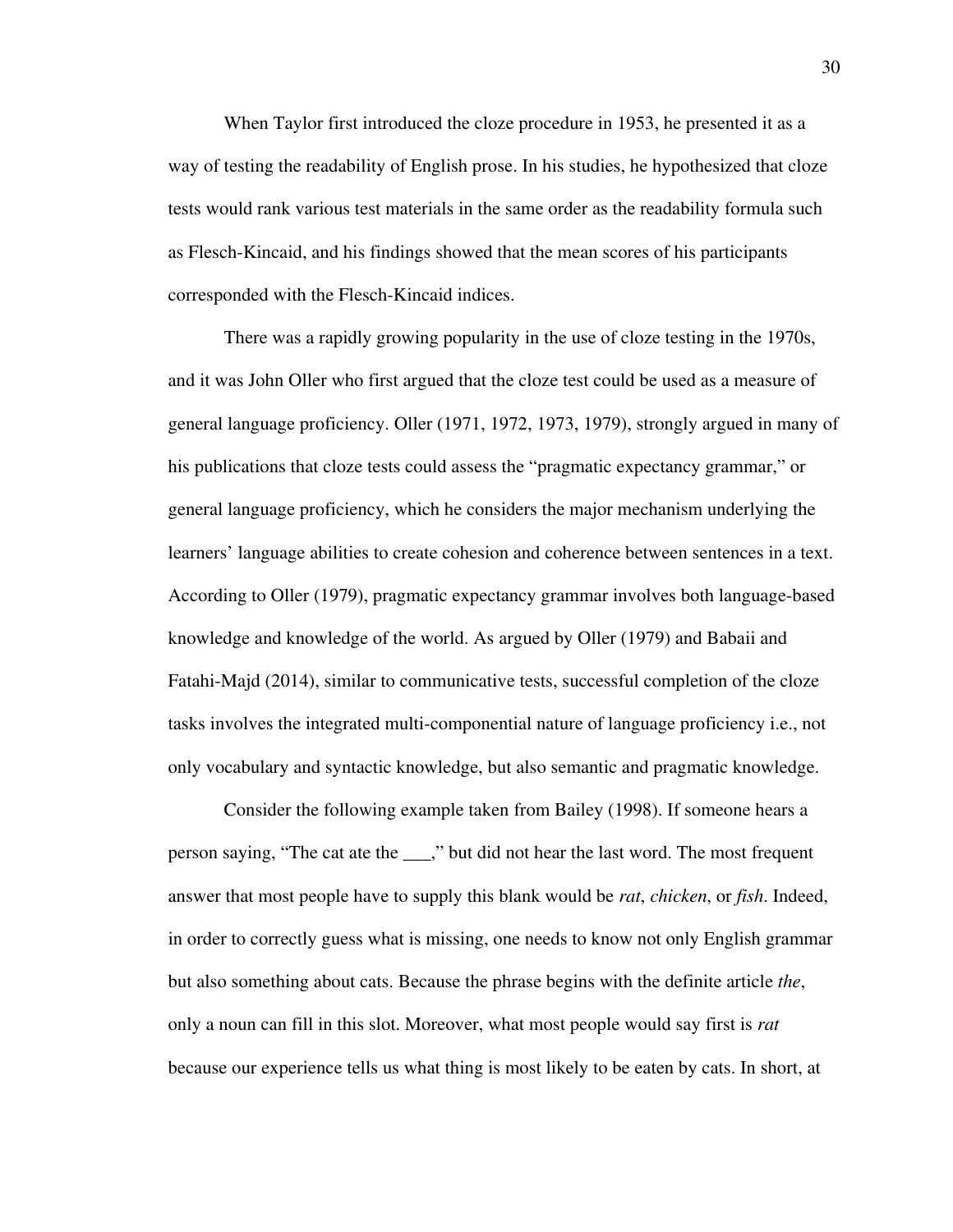least two kinds of language competence influence our abilities to process this sentence. One is syntactic knowledge and the other one is real world knowledge.

Arguments flavoring the validity of cloze testing for assessing reading comprehension have generally come from the correlation analyses between cloze test scores and reading tests. For example, Bormuth (1967, 1968, 1969) first conducted a study to determine whether cloze tests could measure reading comprehension by comparing the cloze tests to several reading comprehension tests. The results of his studies showed that the scores of the cloze test scores and reading comprehension tests were found to be relatively comparable. Oller and Conrad (1971) conducted a study to investigate the correlations between UCLA ESLPE test and other subtests, and the results also showed that the cloze test has a high correlation with a reading test  $(r = .80)$ . Williams, Ari, and Santamaria (2011) compared the performance of two groups of one hundred post-secondary students on a reading comprehension measure and two types of cloze test (maze and open-ended). Their results suggest showed high correlations between both cloze measures and the reading test ( $r = .68$  and .52,  $p < .00$ ). Gellert and Elbro (2013) constructed a 10-minute cloze test with deletions that requires an understanding of ideas across the text. The results on the cloze test of 240 adult L2 learners were reported to have a significant relationship with their reading comprehension test, and the test also correlated with a 30-minute question-answering comprehension test  $(r = .84)$ . Based on these results, Gellert and Elbro argued that cloze test could be used to measure reading comprehension.

However, when cloze tests are used as a measure of reading comprehension, researchers have not reached consensus on whether they can prompt text processing at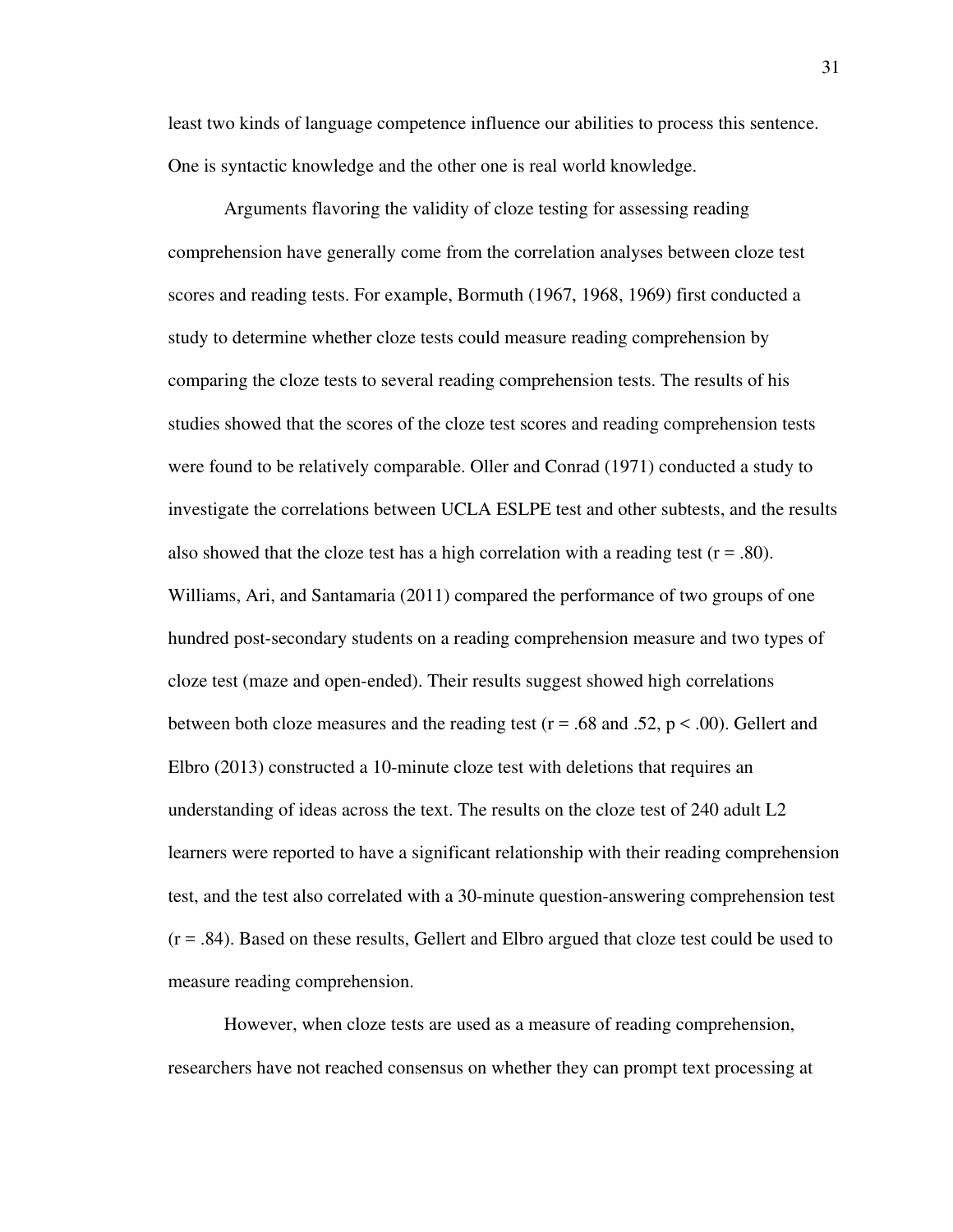the inter-sentential level. Some researchers have made strong arguments that cloze test items are primarily measuring students' linguistic knowledge at the local or sentence level, as opposed to inter-sentential higher level (Alderson, 1979; Aborn, Rubenstein & Sterlig, 1959; Shanahan, Kamil & Tobin, 1982).

Alderson (1979) studied four different deletion rates (every 6th, 7th, 10th or 15th word) on different cloze passages by comparing the performance of students from different L1 backgrounds. Since his findings did not provide evidence that changes in deletion rates would affect the students' ability to comprehend the passages i.e., increasing the amount of context on the cloze test had no effect on the ease of the task, he concluded that a cloze test was not a suitable test of higher-order comprehension skills. However, one question can be raised about Alderson's conclusion. It is possible that the cloze passages used in Alderson's study were not sensitive to intersentential ties. Therefore, successful completion of those passages could still be achieved by using linguistic cues found in the intermediate environment. Therefore, using a text in which the order of the sentences plays an important role, might yield a different test result.

Aborn, Rubenstein, and Sterlig (1959) randomly selected more than 1,000 sentences from popular magazines to make cloze passages. These sentences varied in sentence length: 6 words, 11 words, and 25 words. In each sentence, one word was removed, and the word was deleted over four different sentence positions: initial, early medial, late medial, and final. Based on the test scores of 24 undergraduate students, the researchers did not find that increase in context beyond 10 words would affect predictability of the missing words and all positions except the final showed the same levels of predictability.

32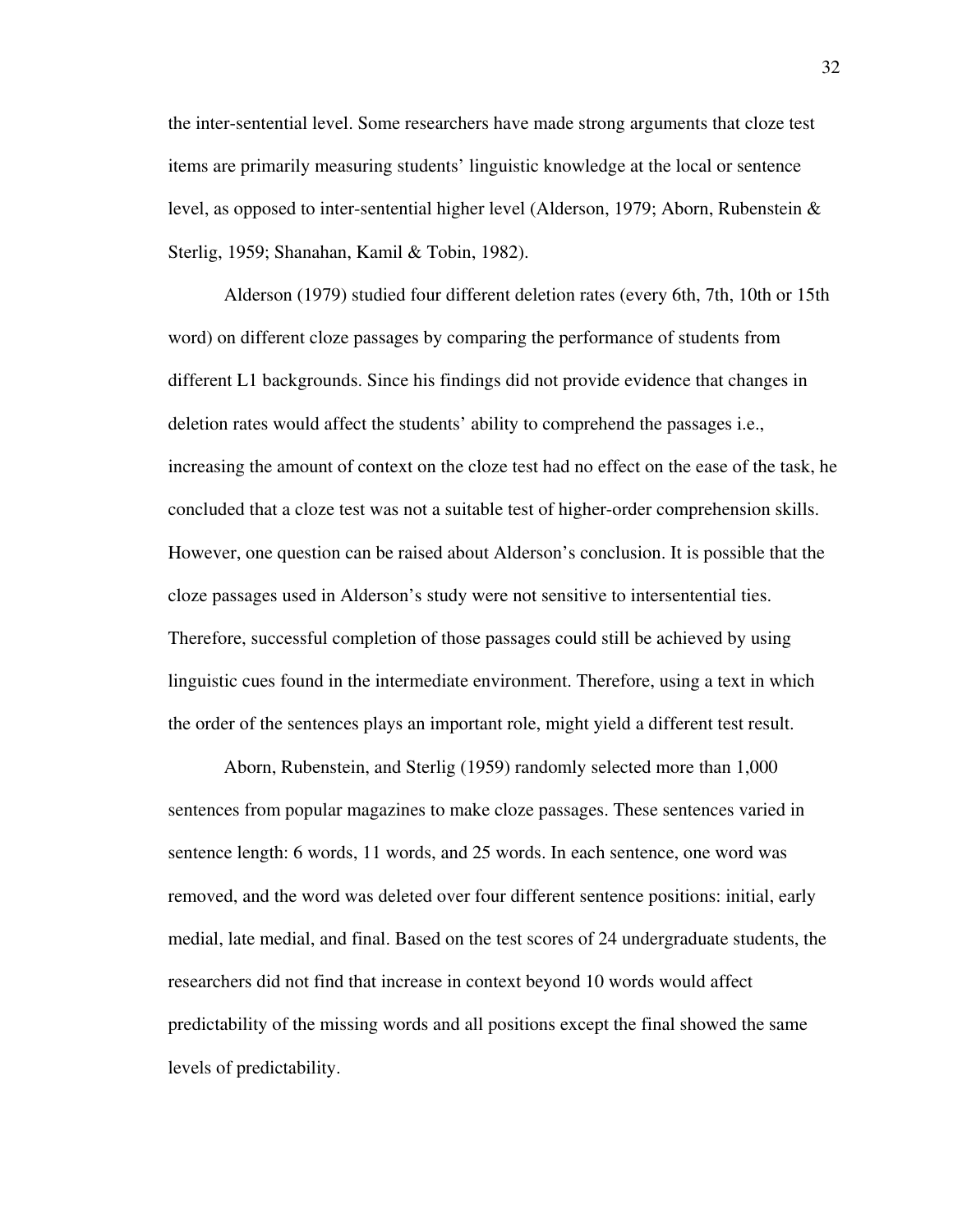The study of Shanahan, Kamil, and Tobin (1982) also assessed the intersentential sensitivity of cloze passages as measures of the students' ability to use information beyond sentence boundaries. Six standard cloze passages were selected. The readability levels of all test passages were at the  $7-8<sup>th</sup>$  grade, 11-12<sup>th</sup> grade, and college graduate level. The order of three passages was kept original; the sequences of the other three were randomly scrambled. The cloze tests were administered to a group of 125 undergraduate students. Each student was randomly assigned to one of the six cloze passages. However, the results did not appear to support the argument that cloze testing could measure language comprehension in the intersentential level because the mean scores on each cloze passage did not appear to be significantly different from one another.

Even though the results of these studies did not show that the sequence of sentences or an increased amount of context would affect the students' test performance, it would be wrong to simply conclude that cloze tests are not sensitive to the context beyond the intermediate environment. There were some limitations in these studies. First, the researchers did not consider the role of language proficiency as a moderator variable in assessing the participants' test performance. For example, Shanahan, Kamil, and Tobin (1982) recruited only undergraduate students to participate in their study. Therefore, it is possible that the differences in the participants' test performances were obscured when high and low ability groups were combined. Second, the researchers did not consider using different types of reading texts in their studies. Since sequences in some texts might not be of critical importance, it is possible that the passages used in those studies could be as comprehensible in their sequential form as they were in their scrambled form.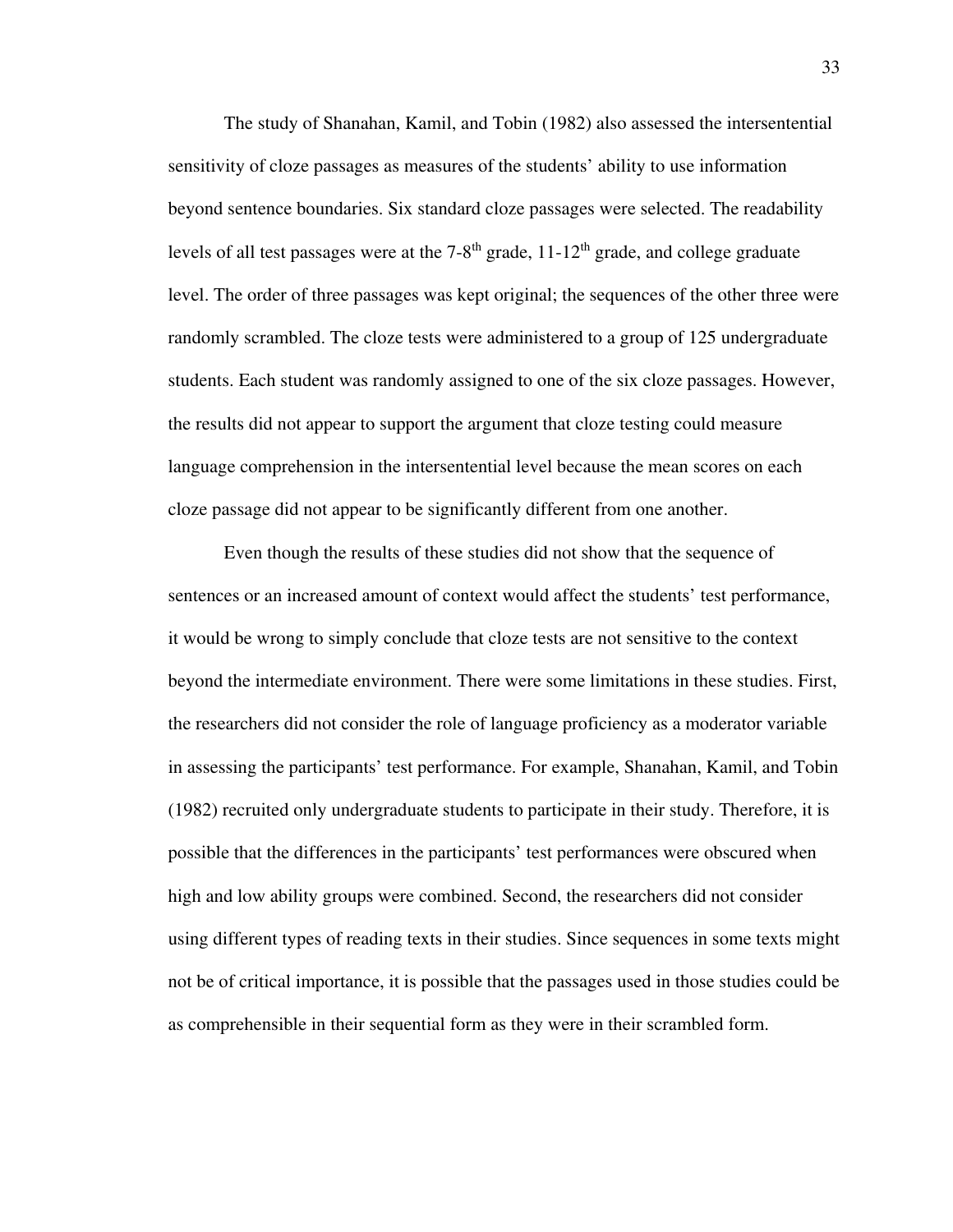Scrambling sentences in the text or the increased amount of context beyond sentences might not have a significant effect on the participants' comprehension.

In contrast to the studies mentioned above, many researchers argue that cloze test is sensitive to several linguistic elements, and it can actually measure test takers' abilities to utilize information across sentence boundaries because they have found differences in the test scores when the passages were given to learners at different levels of proficiency.

Oller (1975) asserted that the cloze procedure could, to some degree, measure higher level processing abilities i.e., the abilities to understand overall text messages, and then retrieve basic syntactic and vocabulary information to create cohesion and coherence between sentences in a text. In his study, Oller scrambled the sentences of a cloze passage, and then gave both sequential and scrambled versions to native and non-native speakers of English. Results of his study showed that both groups experienced more difficulty with the reorganized scrambled cloze passages because they took much longer time to finish the task. Nonetheless, the native speakers of English scored better than nonnative speakers on the test. Similar results were well supported by many studies conducted by Bachman (1985), Bailey (1998), Chavez-Oller, Chihara, Weaver, and Oller (1977), Chihara et al. (1977), Eckes and Grotjahn (2004), Gamarra and Jonz (1987), Gellert and Elbro (2013), Jonz (1990), McKenna and Layton (1990), Sasaki (2000), and Yamashita (2003). Unlike the results of the studies that found no differences between different test formats, a factor that was introduced in these studies is language proficiency. When scrambled passages were given to the learners at different proficiency levels, there were significant differences in the test performance among different groups of learners.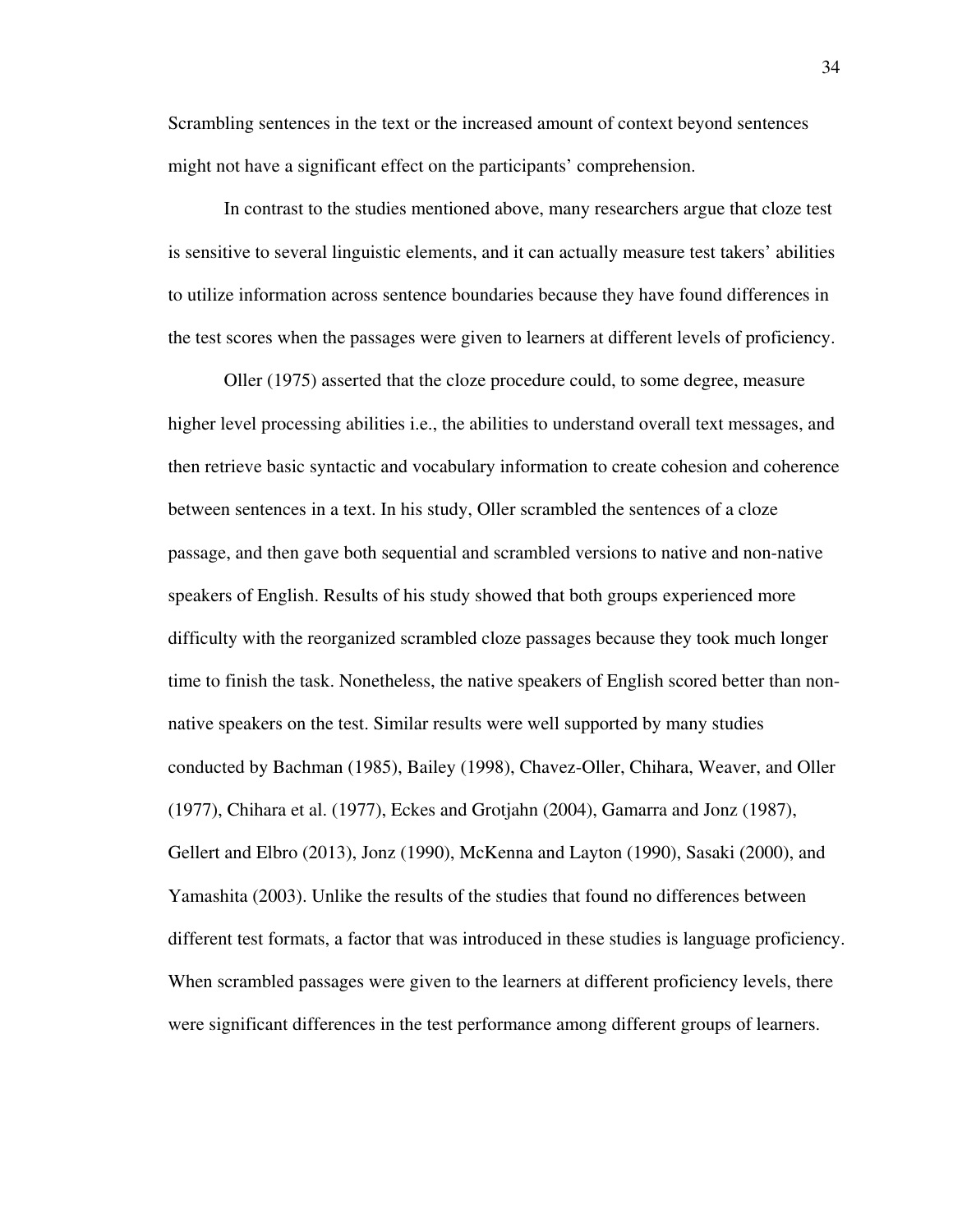Bachman (1985) investigated two cloze tests with three deletion procedures: 1) syntactic, in which deletions occurred in the clausal level; 2) cohesive, in which deletions occurs in interclausal and intersentential levels; and 3) strategic, in which deletions occurs in the long-range patterns of coherence. The tests were administered to three groups of pre-university, university undergraduate, and graduate students during the fall and spring semesters of 1982 and 1983. These three groups varied in their levels of English proficiency. The findings demonstrated that the syntactic deletion type was the easiest for all groups; cohesive and strategic deletions were more difficult for learners in the lower level. Not surprisingly, the high group performed more successfully than the low groups in the tasks that required text-level information.

Chavez-Oller, Chihara, Weaver, and Oller (1977) specifically looked at item difficulty and item discrimination of scrambled and intact passages across four different proficiency levels: beginners, intermediate, advanced, and native speakers of English. Their results showed that the items in the scrambled version were more difficult than those in the intact version. More proficient subjects were able to take advantage of constraints across sentences. The authors offered this finding as an explanation of how successful cloze test completion could depend on intersentential contexts.

 Similarly, Gamarra and Jonz (1987) and Ginther (1986) provided evidence that cloze testing is a sensitive measure of long-range textual constraints. They selected two expository reading passages. The organization of the first passage was loosely constructed, but that of the second passage was tightly structured. Before the test was given to a group of undergraduate and graduate students, the researchers reordered both passages, thereby creating four test passages: two passages in their original order and the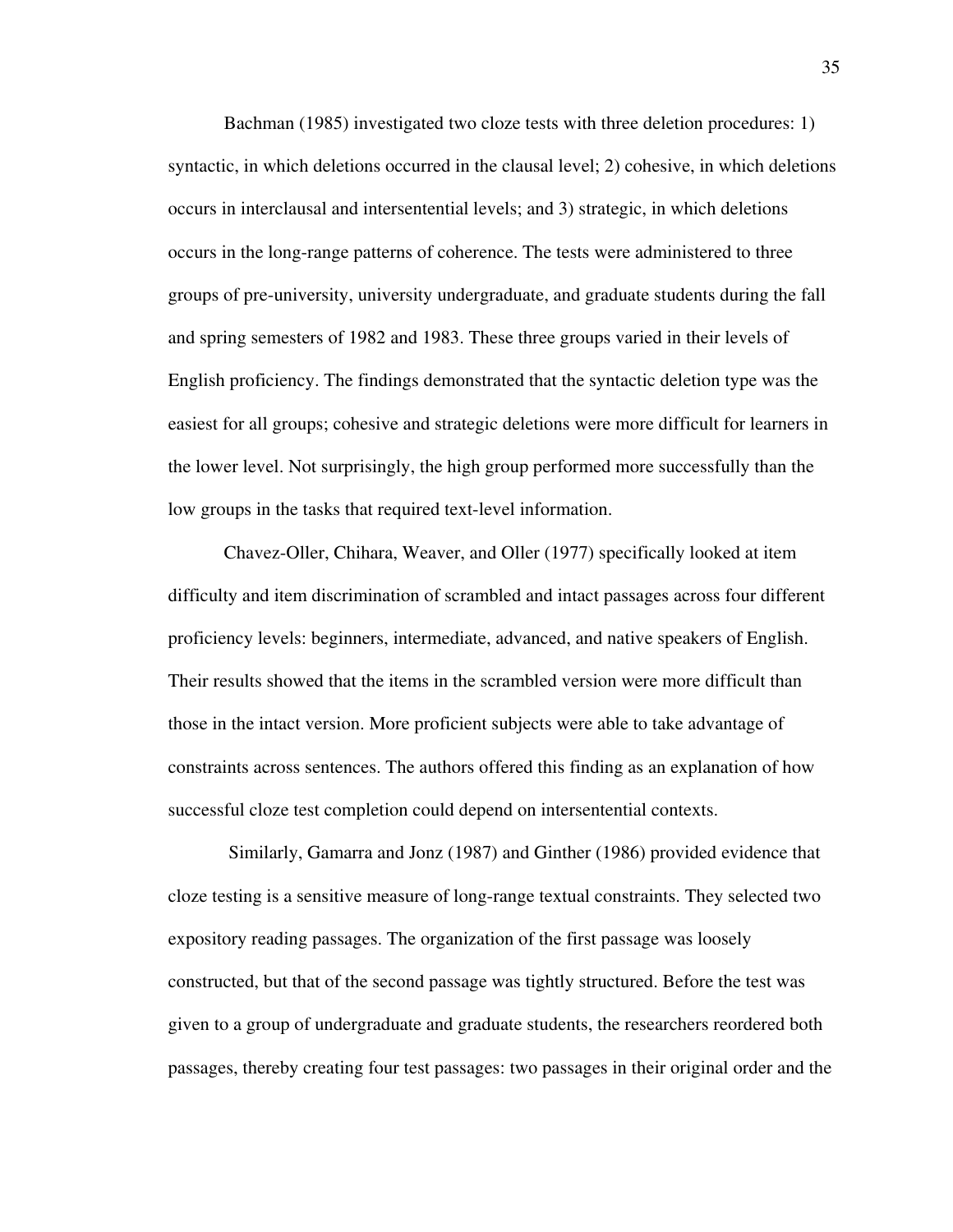other two in scrambled order. The results of their study showed that textual sequence did have an impact on the test performance between two groups of students. The mean scores on the sequential tightly-structured passages were significantly higher than those on the scrambled version. This showed that there was a significant interaction effect between the test format (sequential vs. scrambled) and the test passage (loosely structured vs. tightly structured). The passage whose structure was tightly organized was somewhat more difficult. Besides the interaction effect between the test format and the characteristics of the texts, there was also an interaction between the test format and students' levels of proficiency. The graduate students scored higher on both types of passages.

In a more recent study, Yamashita (2003) used cloze tests to measure text-level processing abilities of two groups of Japanese students: skilled and less skilled readers. Based on the analysis of think-aloud protocol data, the researcher found that the test takers with higher reading skills were more likely to use information at the clausal, sentential, as well as the intersentential levels and even their background knowledge to complete the task. She further added that there were several participants in the higher group who used two or three sources of information in order to only answer an item.

Based on the above studies that investigated the intersentential sensitivity of the cloze procedure, the findings showed that cloze tests may measure the learners' comprehension of long-ranges linguistic ties and there seemed to be an interaction effect between language proficiency and test format when scrambled passages were given to the learners at different proficiency levels. As Bachman (1985), Chavez-Oller, Chihara, Weaver, and Oller (1977), Gamarra and Jonz (1987), Ginther (1986), and Yamashita (2003) reported, when a given text violated the long-range linguistic ties, it made the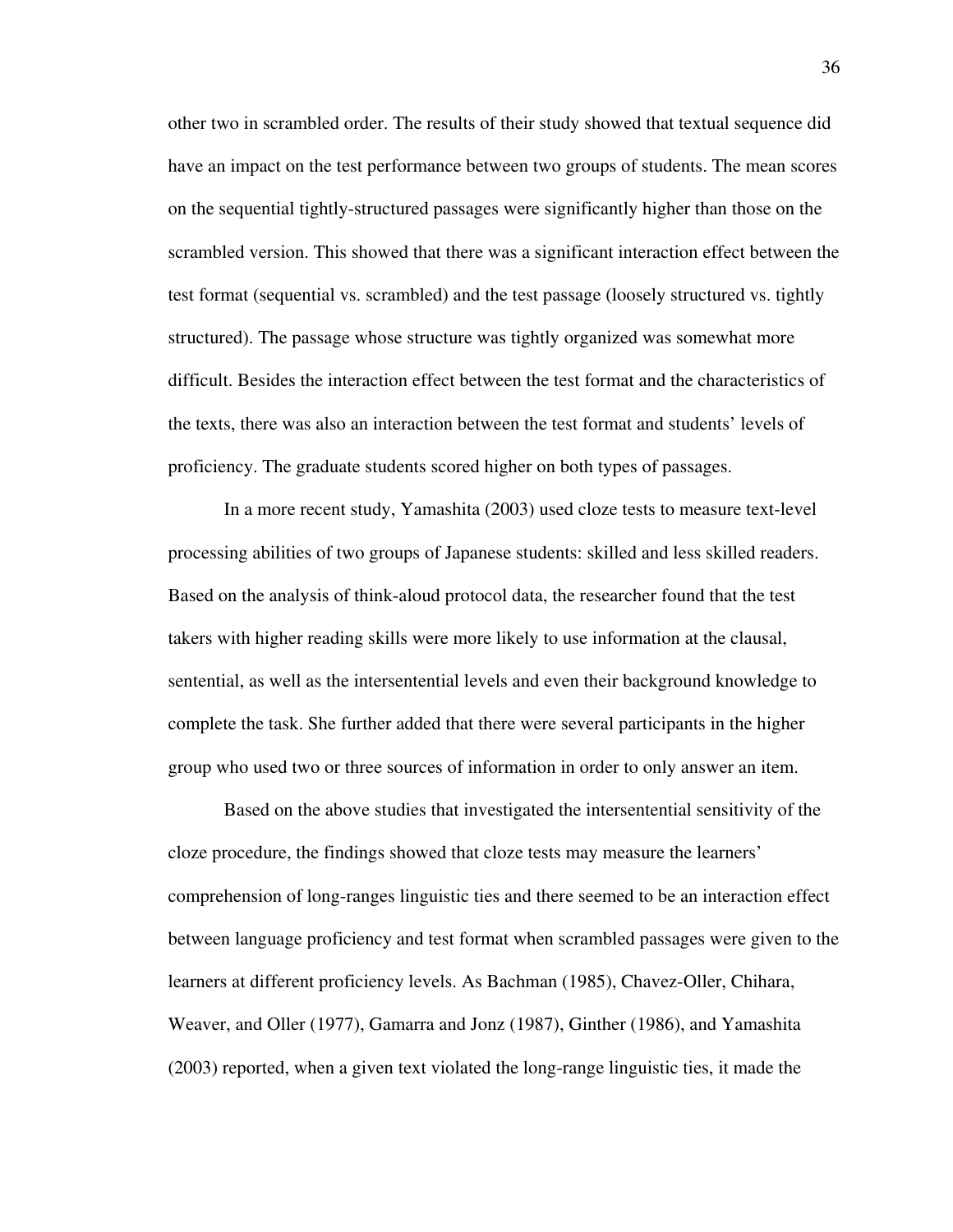texts more difficult to process. However, as Brown (1983) has argued, when it comes to students with low-level proficiency, a cloze test may only measure sentence or clause level processing because the test takers were not shown to be able to handle the language beyond sentences. In this case, Sigott (2004) and Abraham and Chapelle (2011) have argued that the construct of cloze testing may be fluid i.e., it could measure different constructs when it is used to assess the performance of the test takers from different levels of proficiency.

## 3.1.3 Concerns Related to Test Use

After studies of John Oller and his colleagues in the 1970s, the cloze technique started to receive extensive attention from a number of researchers. A number of studies have looked at the usefulness of the cloze procedure as a measure of general language proficiency (Abraham & Chapelle, 1990; Bachman, 1982, 1985; Brown, 1983; Oller, 1971, 1972, 1973; Oller & Conrad, 1971; Porter, 1978), and they showed moderate to strong correlations between scores on cloze tests and scores on other language measures. The studies of Bormuth (1968), Porter (1976), Rye (1979), and Taylor (1953) showed significant correlations between cloze test scores and reading comprehension tests, Katona and Dornyei (1993) and Porter (1976) with listening comprehension, Jonz (1976) with writing ability, Shohamy (1982) with speaking ability, Ajideh (2009), Bellert and Elbro (2013), Jonz (1976), and Katona and Dornyei (1993) with vocabulary, and Jonz (1976), Katona and Dornyei (1993), and Oller and Inal (1971) with grammar tests. According to Sigott (2004), the high correlations with the tests of different language skills are not surprising because, as can be seen, the processes required in the task involve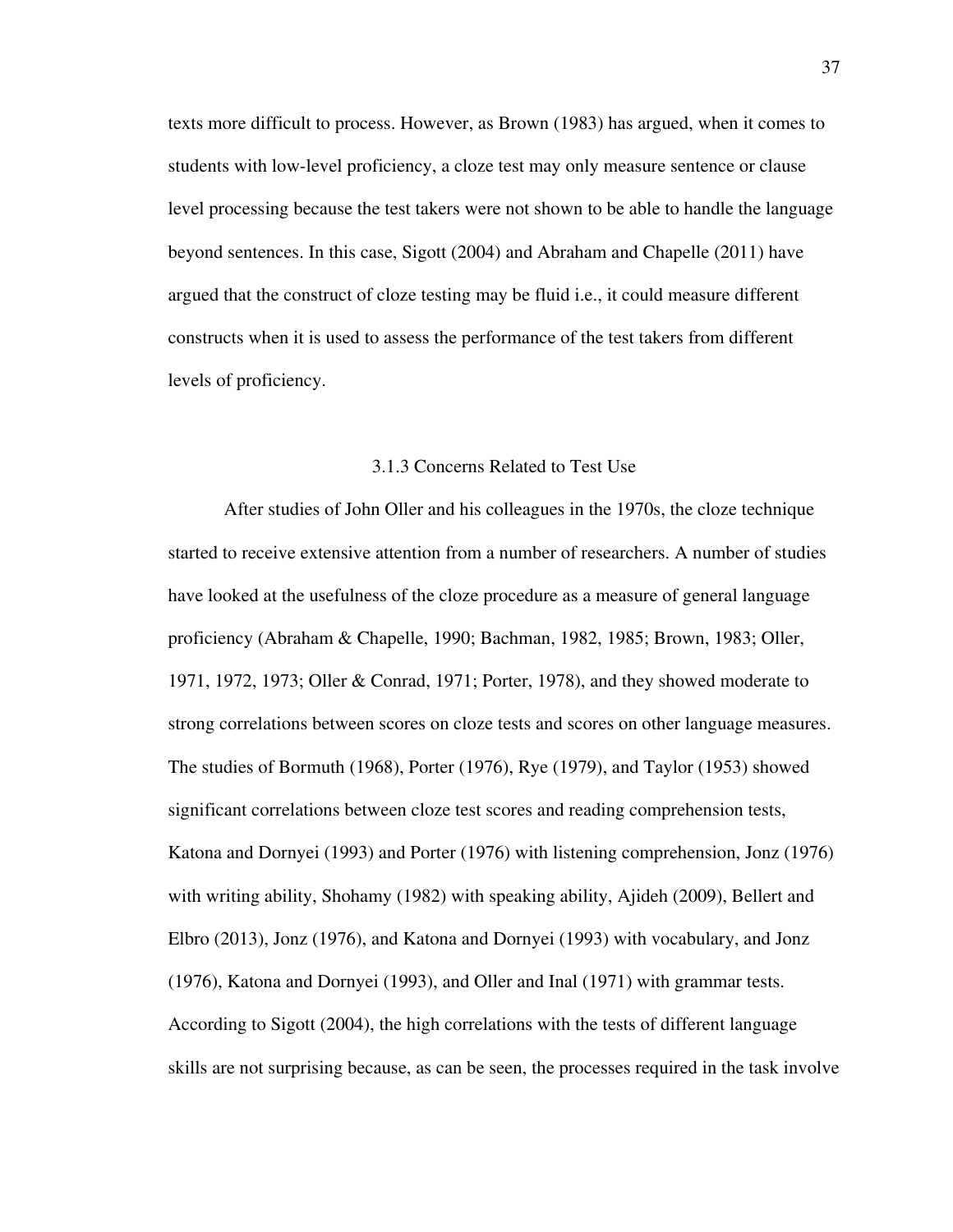both receptive and productive language use. Based on strong correlations with other criterion measures, many researchers argue that the cloze test may be measuring a wide array of complex language skills. This phenomenon is what Oller (1971, 1972, 1973) calls "general language proficiency."

Even though many studies have shown the reliability and validity of cloze tests, the inconsistent results of the cloze procedure can still be found. Based on previous literature, there are two major issues related to cloze tests: deletion method and scoring procedure.

**Deletion Method.** There are two common types of deletion method for cloze tests: the fixed-rate deletion and the rational deletion. The fixed-rate deletion deletes every *nth* word (usually every fourth or seventh after the first or second sentences) in the text. By contrast, in the rational cloze test, deletions are purposeful and can be tailored to measure knowledge of specific grammatical points and vocabulary items (Oller & Inal, 1971). Regarding the different deletion methods, the cloze testing literature has shown that the choice of deletion method and deletion rate can make a difference in the results of cloze tests.

To start with, Bachman (1985) examined the impact of deletion method (fixedratio vs. rational deletion) on the reliability and difficulty of a college-level reading passage. He made different forms of the cloze test made from the same reading passage. With different deletion rates, he found that fixed-ratio deletion led to a significantly more difficult text than did rational deletion. Similarly, Alderson (1979) examined the effect of deletion rate (i.e., at every sixth, eighth, tenth, and twelfth word) on three different texts and concluded that changing the deletion frequencies could have a significant effect on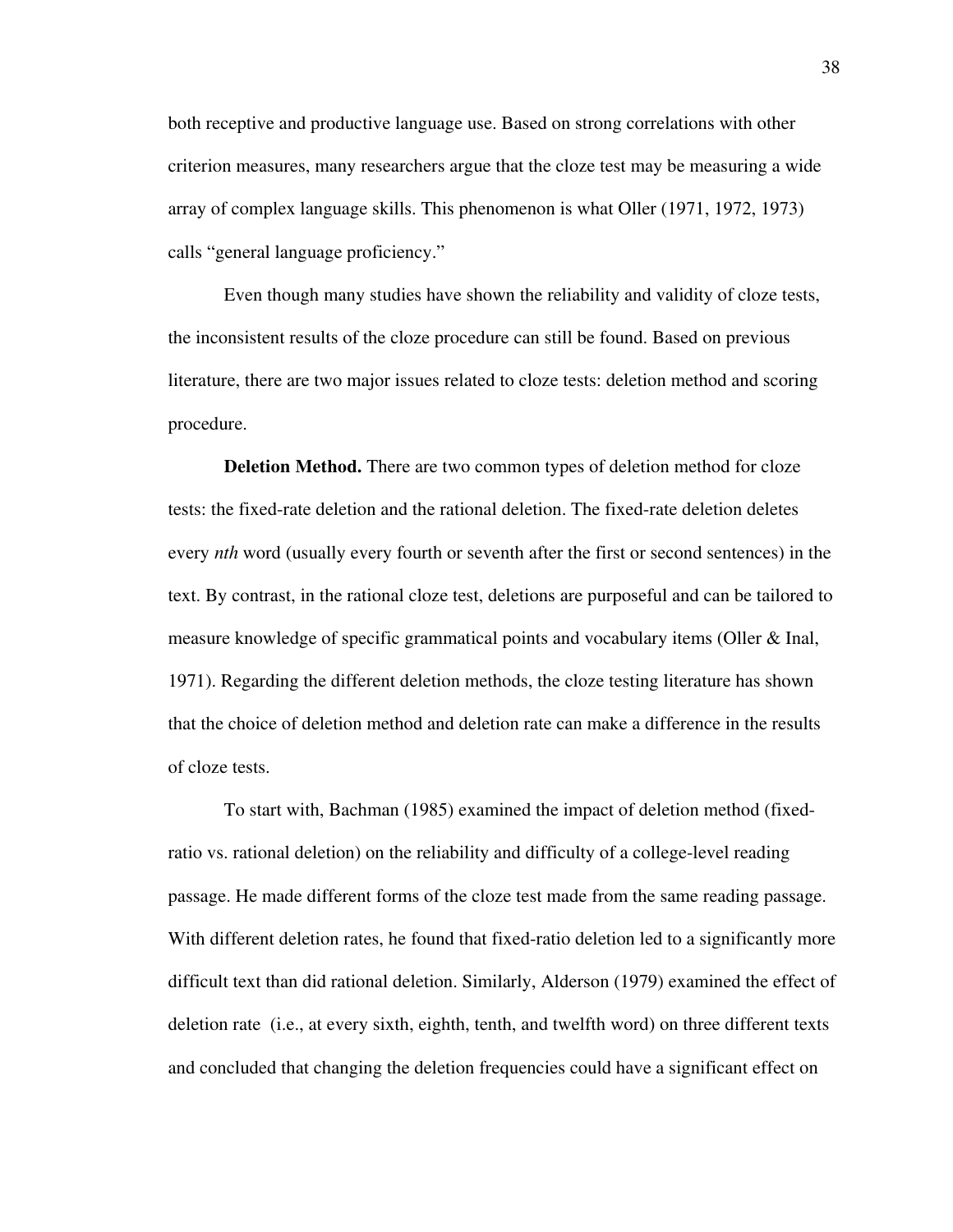the levels of test difficulty and test validity, thereby producing different test results. Specifically, the deletion rate of every fourth word consistently yielded a significantly harder test. Changing the deletion rates from every sixth word to every  $12<sup>th</sup>$  word also resulted in significant correlation changes with another language measure. Based on similar results from different studies, Brown (1983) suggested that longer texts, with a less frequent deletion rate are more suitable for low proficiency learners.

**Scoring Procedure**. Two scoring methods are commonly used for cloze tests: exact word scoring and semantically acceptable scoring method. The exact word method requires test takers to fill in the blanks with the exact same word as was in the original text. In contrast, the semantically acceptable scoring method gives partial or full credit to answers that are syntactically and semantically appropriate. With respect to scoring method, the results of previous studies showed to be in line with the findings that different scoring methods have a differential impact on the scores on and psychometric qualities (e.g., item facility, item discrimination, and reliability coefficients) of cloze tests (Alderson, 1979; Brown, 1980; Kobayashi, 2002; Porter, 1978).

For example, Brown (1980) investigated the use of two scoring methods on different texts, and his findings were in line with Alderson's study (1979) in the way that different methods yielded different means of item facility, item discrimination, and reliability coefficients, and the acceptable method yielded higher item facility and item discrimination, and internal consistency. He also examined the differences between exact-word and acceptable-word scoring methods in particular. Even though he found that the two methods could discriminate students between two groups quite well, acceptable-word scores can differentiate L2 learners of English better. Similar results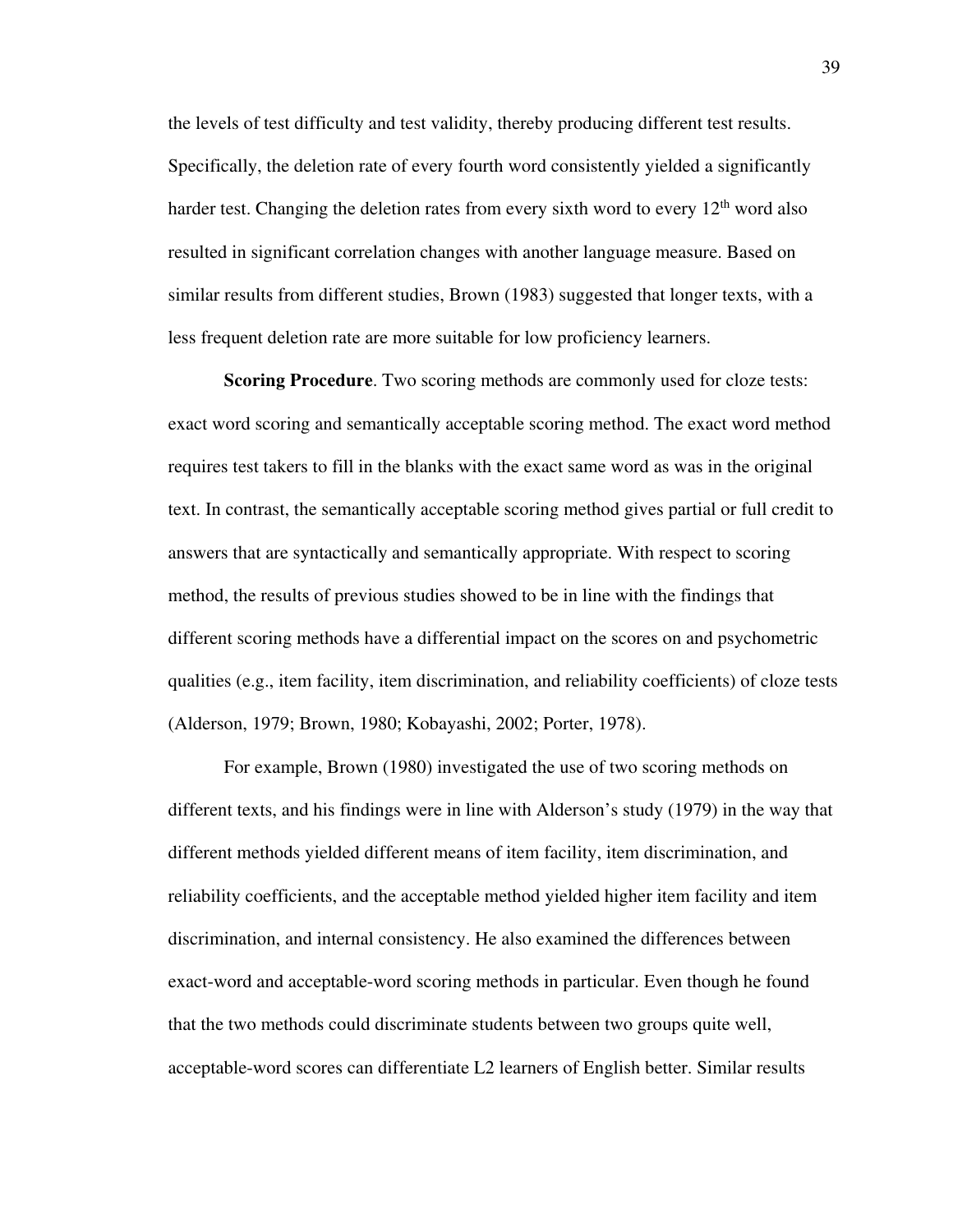were also observed in a more recent study by Kobayashi (2002), whose study showed that the acceptable-word scoring method led to significantly easier test items when compared with the exact-word method.

Based on the findings of different studies, they show that cloze test can be reliable and strongly correlated with other tests, but there seems to be great variability in the effectiveness of cloze tests, which are associated with the deletion method and scoring procedure. Accordingly, in response to these issues, the variations of close testing procedure such as C-test and cloze-elide were developed (Bailey, 1998).

#### 3.2 C-Tests and Cloze-Elide Tests

Growing out of the dissatisfaction with unpredictably inconsistent results caused by different deletion techniques and deletion frequencies used for constructing cloze test, and scoring methods, some scholars have proposed the uses of C-test and cloze-elide as alternatives to standard cloze tests (Anderson, 1979; Klein-Braley, 1983, 1998; Klein-Braley & Raatz, 1984). The rationale behind the C-test remains the same, i.e., the reduced redundancy principle. However, the major differences between C-tests and standard cloze tests lie in the deletion rate and clues that are given to the test takers.

#### 3.2.1 What are C-Tests?

The C-test was first proposed by Carroll, Caton, and Wilds in 1959, and further developed by Klein-Braley and Raatz (1981). Even though C-test was proposed as an alternative to the cloze test procedure, it still owes the overall format and convention appearance of the standard cloze (Klein-Braley, 1985).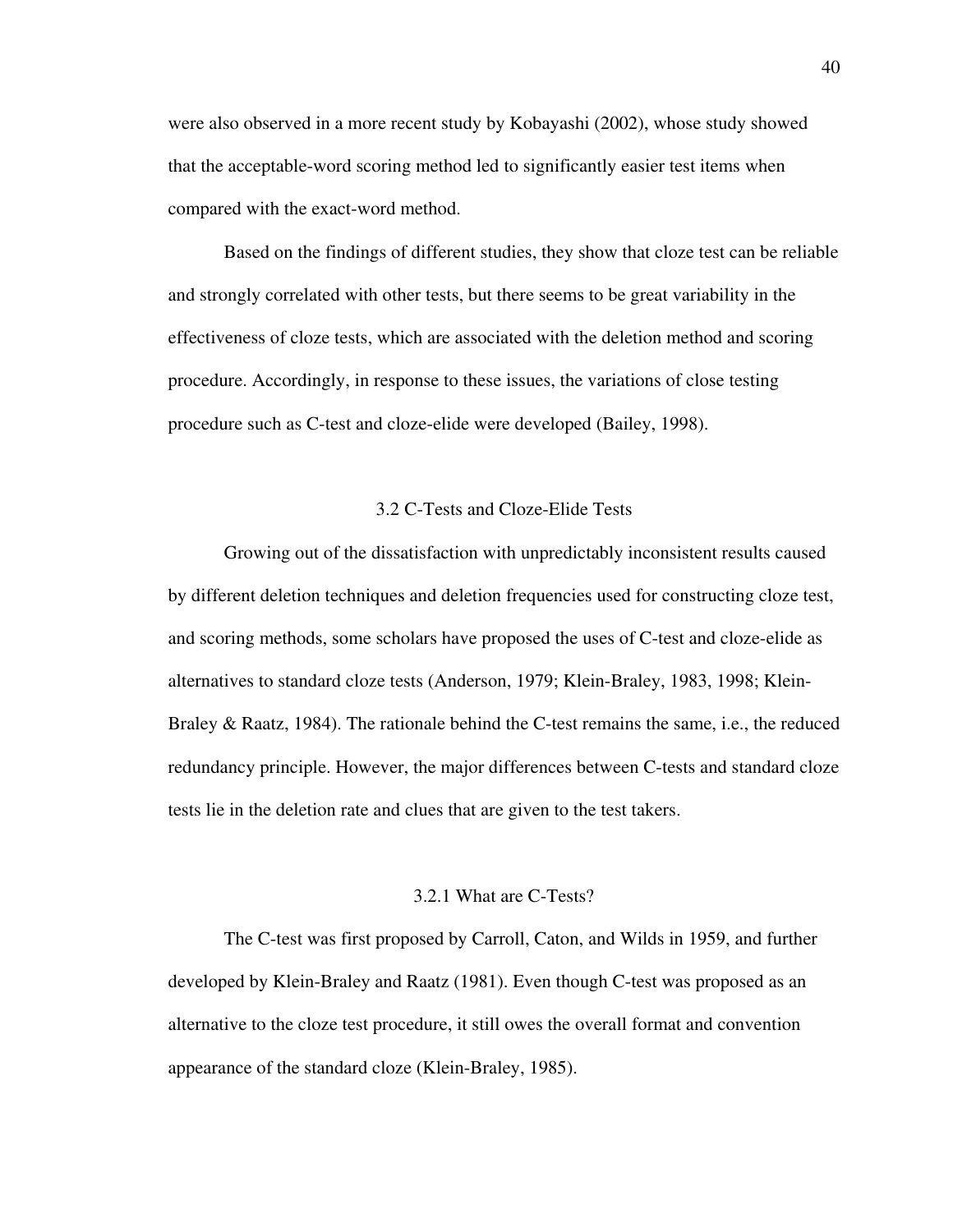Unlike standard cloze tests in which the whole words are deleted at standard intervals and are replaced by blank spaces, only the first half of each word in C-test is deleted. This gives the test takers additional clues for the missing words. Typically, if the whole word has an even number of letters, then the exact half of the words is deleted. The words deleted can be grammatical or vocabulary words. The first sentence is normally left intact. Consider the following example taken from the practice test of the ACE-In.

The Purdue University library system has a large number of books available online. These bo\_ \_ \_ do n\_ \_ require  $y_$  \_ to ch\_ \_ \_ them o\_ \_ and th \_ \_ do  $n_{-}$  have da\_ \_ \_ for y\_ \_ to ret\_ \_ \_ them to the lib\_ \_ \_ \_. The onl\_ \_ \_ books  $a_{-}$  convenient  $b_{-}$  they ha<sub> $-$ </sub> limitations.  $F_{-}$  example, i\_ is usu<sub> $-$ </sub>  $\Box$  not poss  $\Box$   $\Box$  to pr  $\Box$   $\Box$  paper cop  $\Box$  of t  $\Box$  books o  $\Box$  down  $\Box$   $\Box$   $\Box$ them to your personal computer.

The Purdue University library system has a large number of books available online. These books do not require you to check them out, and they do not have dates for you to return them to the library. The online books are convenient but they have limitations. For example, it is usually not possible to print paper copies of the books or download them to your personal computer.

### 3.2.2 What are Cloze-Elide Tests?

Another variation of standard cloze test is known as the cloze-elide technique. This technique was first proposed by Valette (1967) as a measure of reading ability (Manning, 1987). The characteristics of cloze-elide testing are actually different from those of other forms of cloze tests. Instead of requiring the test takers to fill in the blanks, cloze-elide tests require the test takers to delete extraneous words from a passage.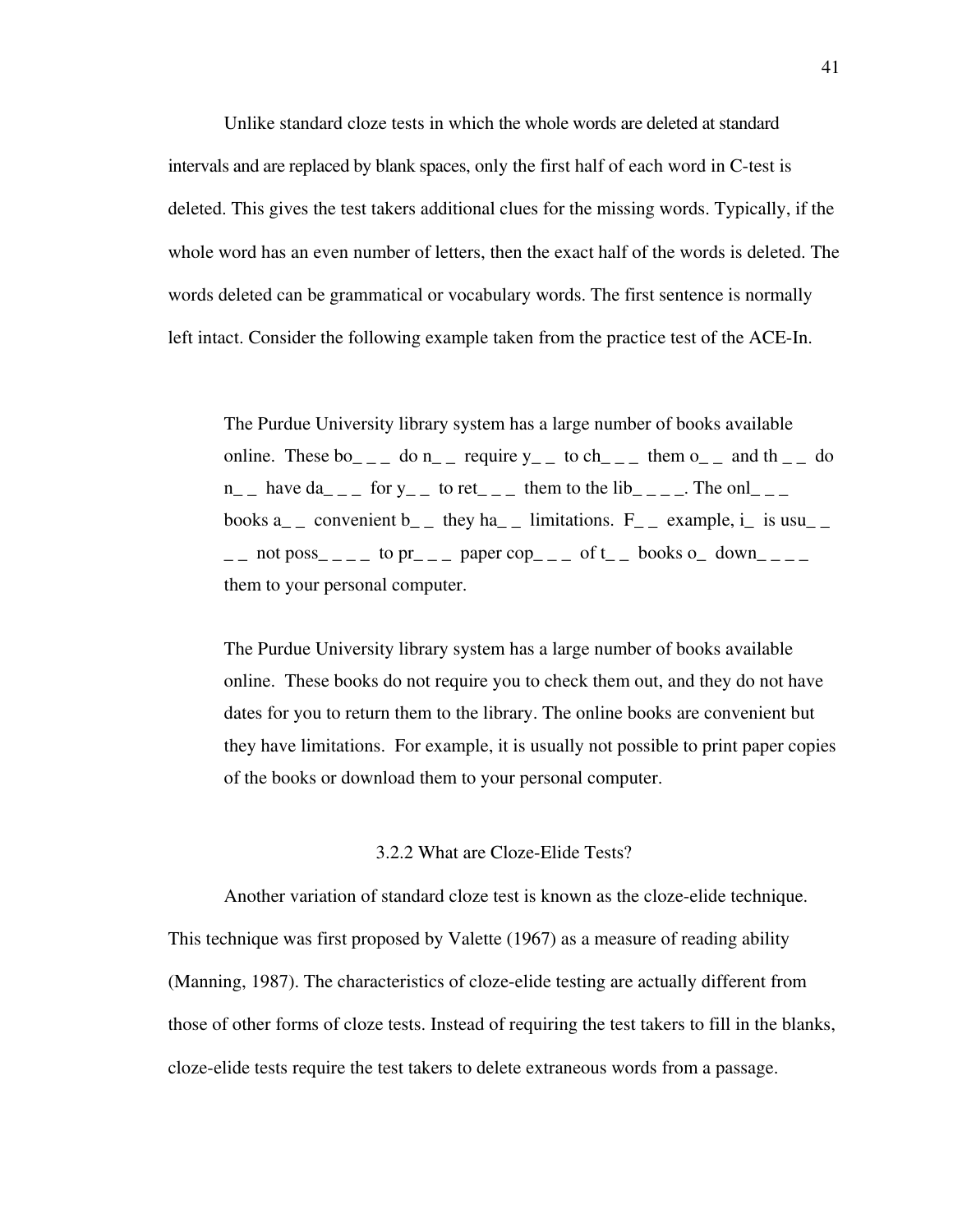However, as Sigott (2004) argued, the cloze-elide test is still similar to other kinds of reduced redundancy tests in many aspects, as it requires the learners to draw upon the same kind of language cognitive processes underlying general language proficiency.

Originally, cloze-elide was known as a speed reading test because the examinees were asked to read a long text and decide which words should be deleted within a limited time (Davies, 1975; Manning, 1987; Read, 2015). In order to complete the task successfully, test takers are required to have rapid skimming and scanning skills to understand a given text as quickly as possible, and then determine which semantic or grammatical information is erroneous (Manning, 1987). As Elder and Von Randow (2008) argue, the whole procedure of language processing required by the task can be viewed as an important part of the academic ability construct because it can reflect the abilities that the students are expected to perform in the academic domain. As argued by the ACE-In test developers, the test takers are specifically required to demonstrate some or all of the following language skills when completing the cloze-elide task:

- Display an understanding of overall content of the passages (e.g., authors' intention)

- Use context clues to determine unnecessary words

- Display control of grammar and vocabulary in context

The following passage is an example of a cloze-elide test taken from the practice test of the ACE-In.

Living abroad is a unique experience that comes with a lot of responsibility and same independence. Along with the stress of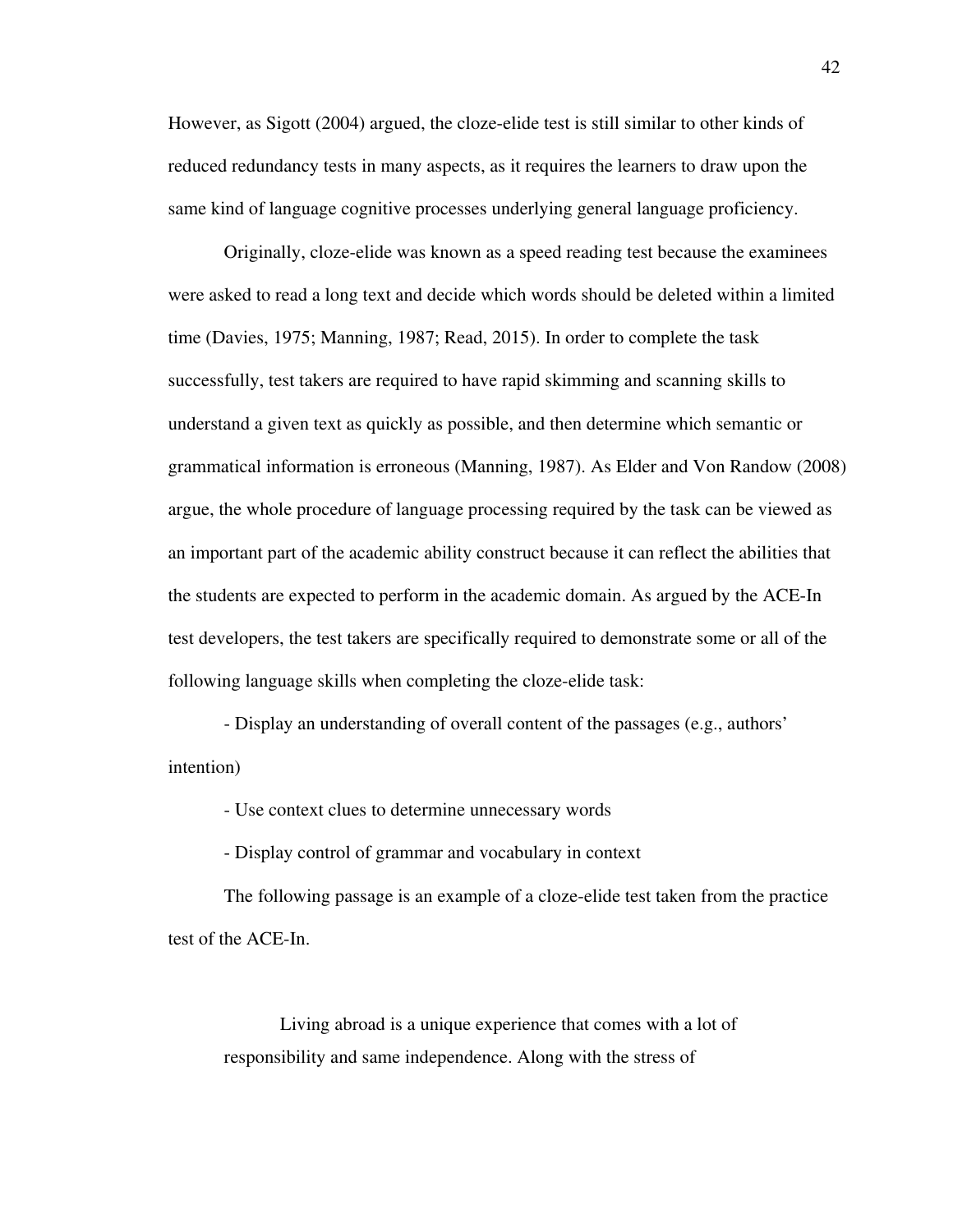traveling and starting college in the US, of many struggle with culture shock. Culture shock more is something that is tough to see coming, but from the good news is there are ways to help you prepare. For example, some students experience culture the shock when they encounter university policies that are new and to them. Other students experience stress when it classroom activities require extensive group activities, or when an home emergency situation such as going to the hospital occurs. Planning more ahead can help you lower your chances of experiencing culture shock.

Living abroad is a unique experience that comes with a lot of responsibility and **same** independence. Along with the stress of traveling and starting college in the US, **of** many struggle with culture shock. Culture shock **more** is something that is tough to see coming, but **from** the good news is there are ways to help you prepare. For example, some students experience culture **the** shock when they encounter university policies that are new **and** to them. Other students experience stress when **it** classroom activities require extensive group activities, or when an **home** emergency situation such as going to the hospital occurs. Planning **more** ahead can help you lower your chances of experiencing culture shock.

The test developers selected the words for insertion from the K1, K2, and AWL words lists. K1 types refer to the number of words included in the list of first 1,000 most frequent words of English. K2 type is the number of words included in the list of second 1,000 most frequent words of English, and AWL type is the first 550 words of English that are frequent in academic texts across disciplines. All three word lists were generated from *Compleat Lexical Tutor v.6.2*, which is freely available on the Internet. Once the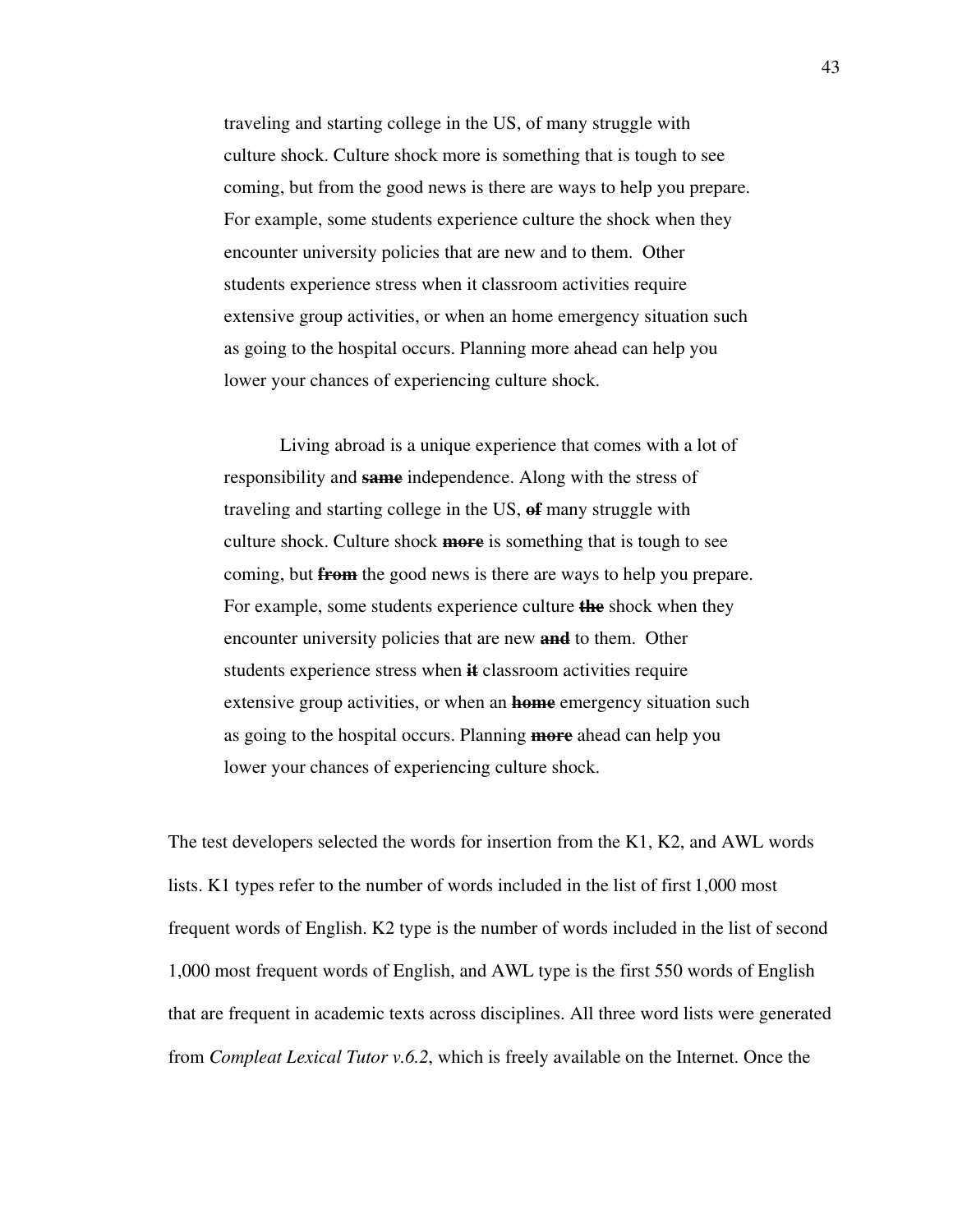test developers received the complete K1, K2, and AWL words lists, they were required to make sure that the words that would be inserted were of comparable difficulty as the target text. Then the words were randomly inserted into the texts line by line.

### 3.2.3 Research On C-Tests and Cloze Elide Tests

As mentioned, disagreement about the construct of cloze tests and dissatisfaction with contradictory results associated with varieties of cloze tests paved the way for the development of its variations such as C-tests and cloze elide tests. However, the C-test is the most common alternative to standard cloze tests. Many researchers have provided evidence which can support the use of C-test in the field of language testing. The major advantages of C-tests mentioned in the literature are twofold: practical and statistical.

#### **Practical Advantages**

First, C-tests are very easy to construct. It is quite simple to find a text and prepare it as a test when compared with the time required for the development of other kinds of tasks such as multiple-choice items (Dörnyei & Katona, 1993; Klein-Braley, 1997; Kniffka & Linnemann, 2014). Second, C-tests can have more test items with a shorter text because every other word is half-deleted. In this way, the probability of obtaining a representative sample of different word classes in the text is higher (Klein-Braley, 1997). Moreover, when a test contains more blanks in test passages, it is possible that the test items will require more intersentential context to answer. Third, scoring is exact and is not subject to graders' judgment (Eckes & Rudiger, 2006), and the tests can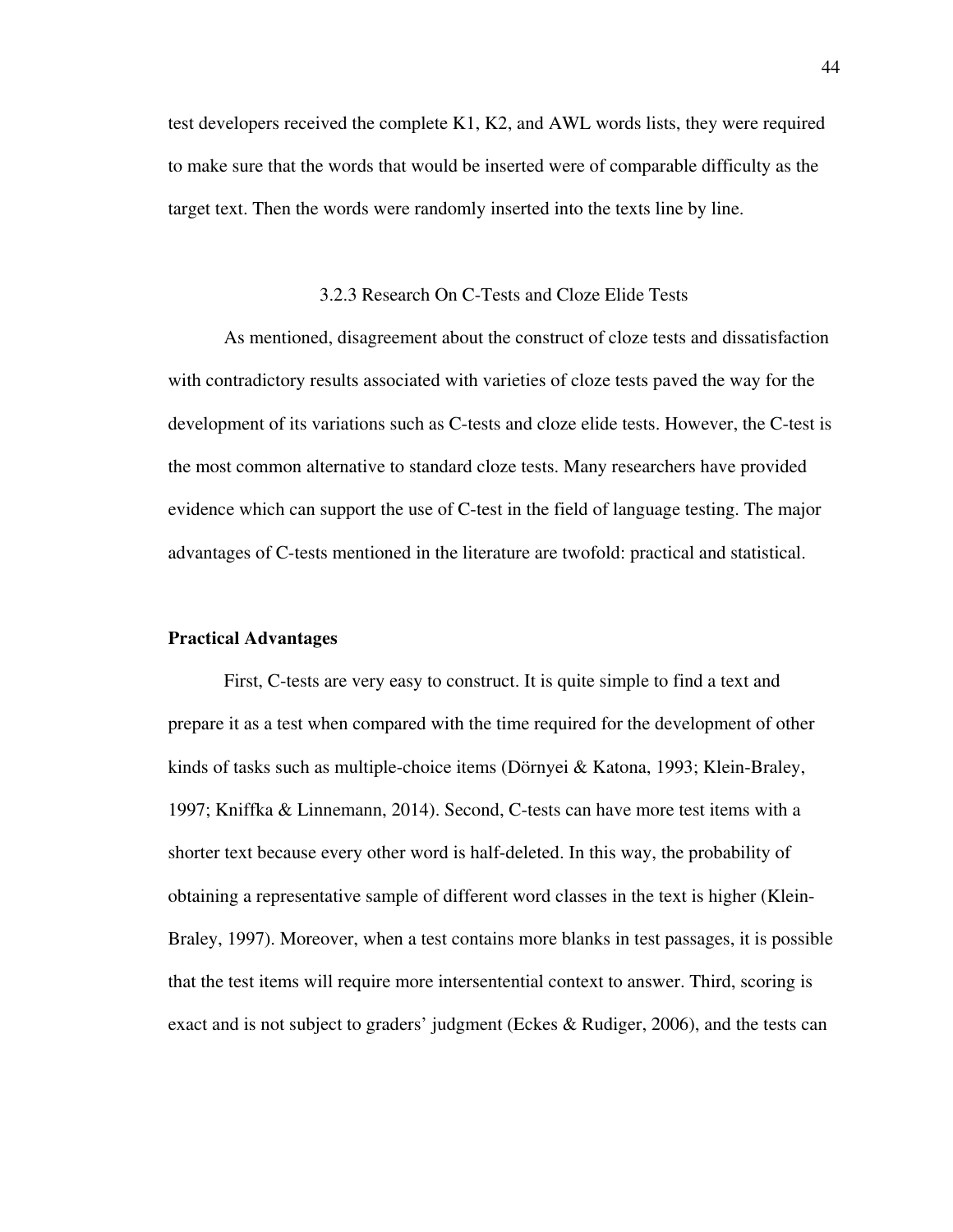be easily and quickly scored by computer. Last but not least, the test materials can be adapted to fit the context of test use (Ginther, 1986; Kniffka & Linnemann, 2014).

# **Statistical Advantages**

In the field of language assessment, there is ample research on C-tests, and most of the researchers have argued that C-test can be used as a general proficiency measure (Baghaei, 2014; Chapelle, 1994; Eckes & Grotjahn, 2006; Katona & Dornyei, 1993; Klein-Braley, 1985, 1997; Saeedi et al., 2011). Many studies have also provided evidence for the criterion-related validation of C-tests. For example, Negishi (1987) reported strong correlation coefficients of .80 and .76 between C-tests and the reading subtest of English Language Battery (ELBA) and total ELBA, respectively. Katona and Dornyei  $(1993)$  demonstrated that C-test has a significant correlation with total TOEIC score ( $r =$ .63), TOEIC listening  $(r = .55)$ , TOEIC reading  $(r = .54)$ , and their own vocabulary and grammar test  $(r = .36)$ . All correlation coefficients are significant at the p-level less than .001. Saeedi et al. (2011) conducted on 90 Iranian English majors. The participants' mean score on the TOEFL-CBT was  $71.33$  (SD = 14.24) and  $71.98$  (SD = 12.77) for the low and high groups, respectively. They have found a correlation of .92 between their C-tests and total TOEFL scores and correlations ranging from .72 to .88 with TOEFL sub-scores. The highest relationship between the C-test and TOEFL sub-section scores was found between the C-test and the structure sub-section of the TOEFL  $(r = .88)$ . The correlation between the C-test and reading section is also high  $(r = .77)$ . The weakest correlation was found between C-test and the listening section  $(r = .72)$ .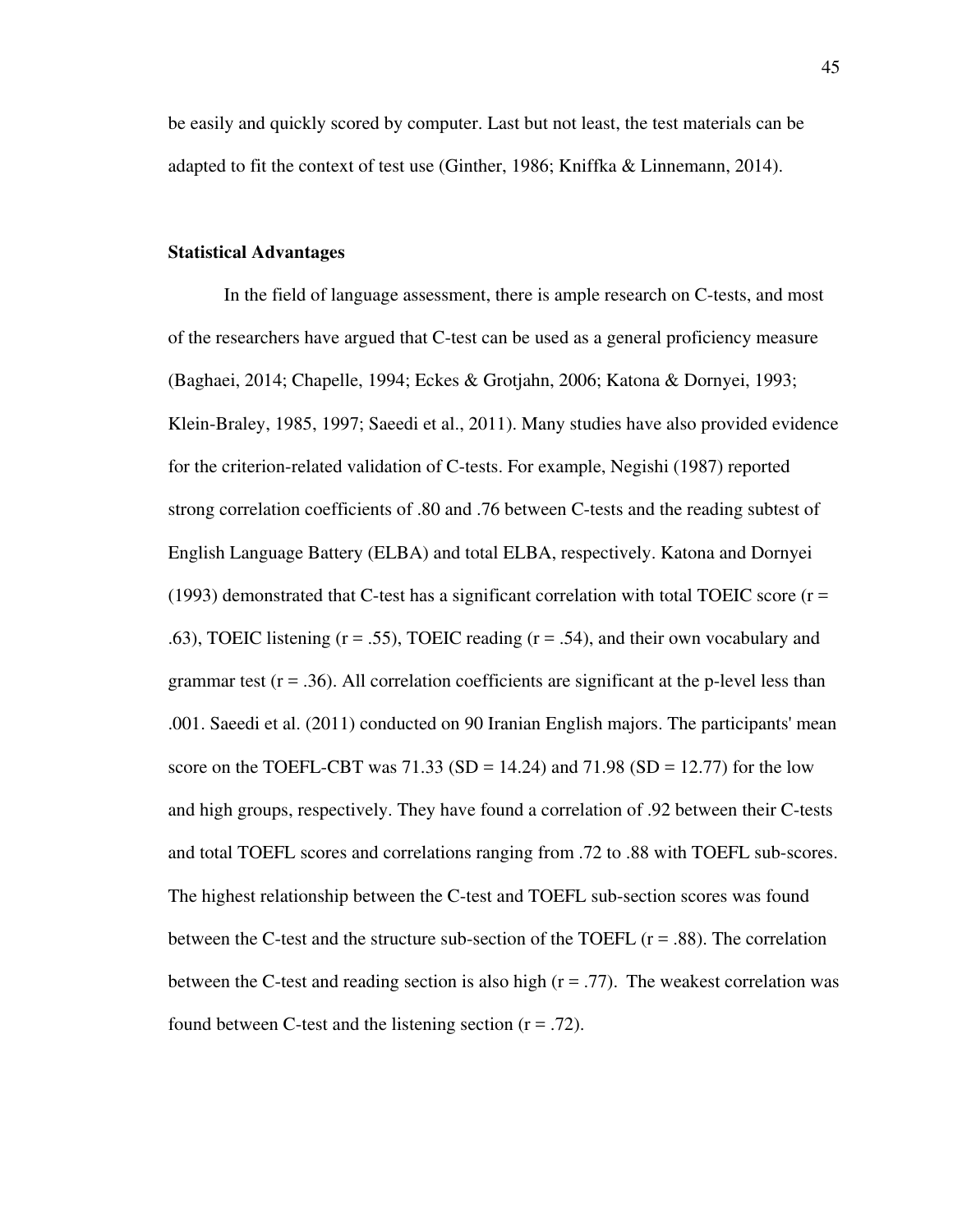Apart from the application of C-test in second language research that was particularly conducted to examine its reliability and validity, many studies showed that C-tests have been used in different contexts for different purposes. For example, Klein-Braley (1985) used a German C-test as part of preliminary selection and placement. She reported that the C-test generally functioned adequately in placing students in different courses. Moreover, she asserted that the C-test was generally accepted by many examinees as a legitimate testing procedure of their overall language proficiency.

A study of Kniffka and Linnemann (2014), conducted at the University of Cologne, Germany, also used a C-test to place L2 learners of German into appropriate class levels based on the levels of the Common European Framework of Reference (CEFR). The scores of the C-test were compared with another calibrated placement test called  $DIALANG<sup>1</sup>$ , a web-based language diagnosis program that allows the learners of 14 European languages to assess their proficiency based on CEFR levels, and the results indicated evidence of medium correlations to all sub-sections of the DIALANG test. The adjusted correlation between C-test and listening is .37, writing .43, reading .43, grammar .59, and vocabulary .64.

A study conducted by Baghaei (2014) investigated to what extent the use of C-test could lend itself to be used as a measure general language proficiency of Persian of Iranian junior and senior high school students. The results indicated that C-test data could conform to the assumption of unidimensionality, and the Cronbach's alpha reliability of the test was shown vey high  $(r = .95)$ . Moreover, the results from the ANOVA and post-

<u>.</u>

<sup>&</sup>lt;sup>1</sup> To learn more about the DIALANG test, follow the link: http://www.lancaster.ac.uk/researchenterprise/dialang/about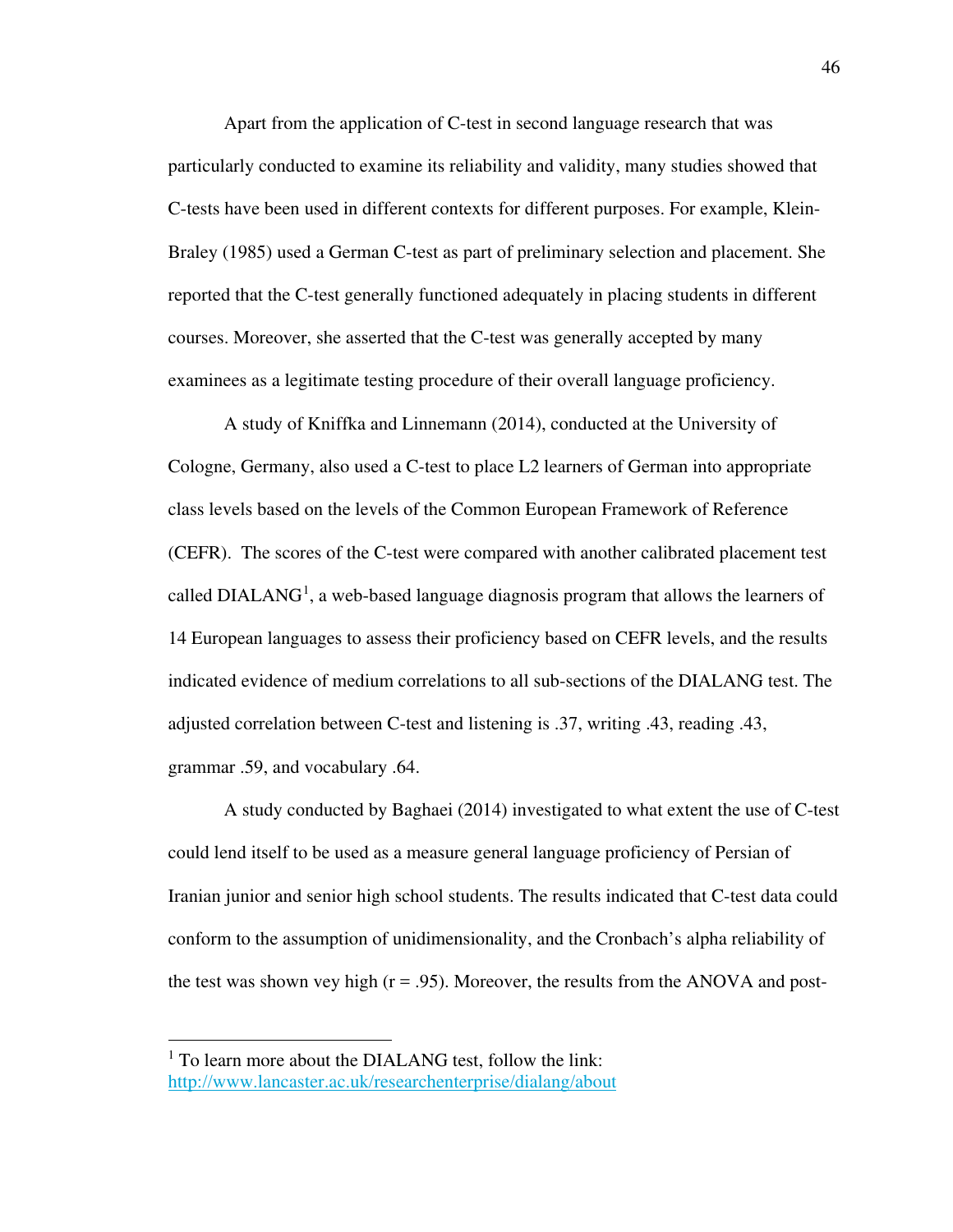hoc analyses suggested that the C-test could be used as a measure of general language proficiency because the mean differences between the two levels of students were shown to be significant.

While C-tests have been extensively researched in the field of language testing, there are far fewer studies focused on cloze-elide. According to Manning (1987), pioneering studies were conducted by Bowen in 1978 and Mullen in 1979. The first empirical study of cloze-elide by Bowen (1978) showed that cloze-elide was strongly correlated with the grammar ( $r = .77$ ), reading ( $r = .65$ ), and writing ( $r = .46$ ) sub-sections of the Michigan Test of English Language Proficiency. Mullen's study in 1979 also reported a very high correlation between the cloze-elide and traditional cloze procedure and moderate correlation with sub-tests of TOEFL: writing  $(r = .40)$ , grammar  $(r = .65)$ , listening  $(r = .40)$ , and reading  $(r = .40)$ . Another two studies that looked at the use of cloze-elide tasks were conducted by Manning in 1986 and 1987. Even though his first study that were conducted on three groups of students (elementary, middle and high school students) showed a wide range of correlation coefficients, ranging between .33 to .89, Manning argued that cloze-elide could provide strong evidence in the use of clozeelide tests as a measure of general language proficiency because it had a relatively strong correlations with other language sub-tests. For example, the correlations with graded essays ranged between .34 and .76 among the three groups of students, reading comprehension between .60 and .81, listening between .28 and .62, and speaking between .22 and .65. This study also showed that cloze-elide had moderate to strong correlations with other cloze test formats such as standard and multiple-choice cloze tests. The correlations were between .63 and .84. Moreover, the results of his multiple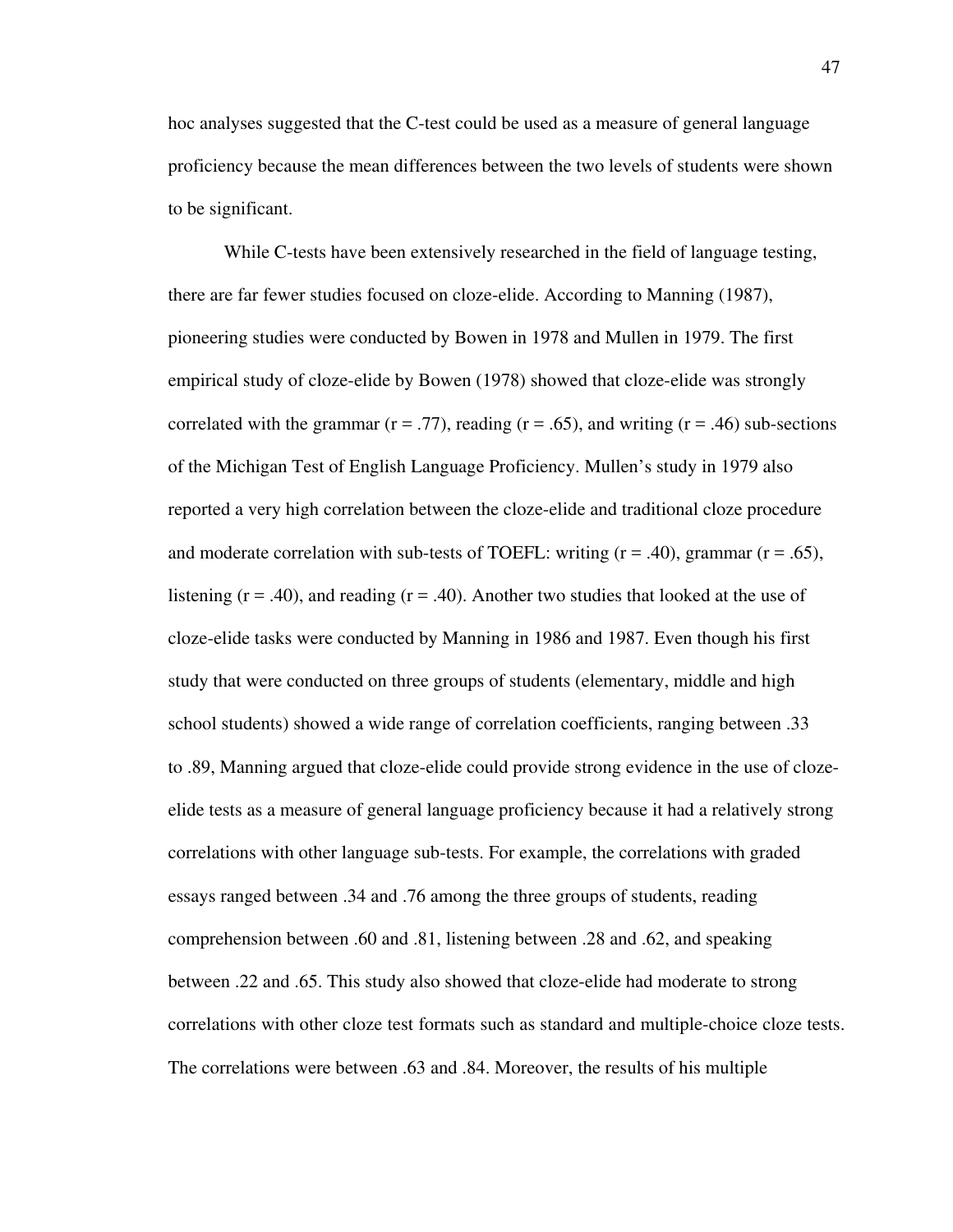regression analyses showed that cloze test score was one of the two best predictors of students' general English proficiency. Accordingly, Manning concluded that the clozeelide test is a relatively more reliable and efficient measure of English language proficiency, when compared with other commonly used testing procedures such as graded essays.

In 1987, Manning conducted another study on the use of cloze-elide test. This one was a large-scale study focusing on the comparing the cloze-elide test scores with the TOEFL scores of 1,208 ESL students in the United States. The results of his factor analysis showed that the cloze-test task was a good predictor of general language proficiency because the correlation between the cloze-elide test and Factor 1 (TOEFL Reading, Writing, and Vocabulary) is .78 and Factor 2 TOEFL listening is .51.

Unlike the C-test, there are much fewer studies that particularly investigated the use of cloze elide tests in different contexts. Elder and Von Randow (2008) is one of the few studies. In their study, Elder and Von Randow (2008) mentioned that the cloze elide has been used as part of the post-entry test at the University of Auckland and the University of Melbourne. Their findings have shown that the cloze-elide test is an acceptably reliable screening tool with the correlation of .82 with the vocabulary sub-test. The overall scores of the cloze-elide and vocabulary tests can discriminate learners from two different levels of proficiency satisfactorily and can accurately predict the performance levels on a diagnostic test of listening, reading, and writing.

Even though the previous literature has proclaimed that c-test and cloze-elide tests can be an objective and reliable tool in measuring general proficiency and global comprehension (Baghaei, 2014; Chapelle, 1994; Eckes & Grotjahn, 2006; Katona &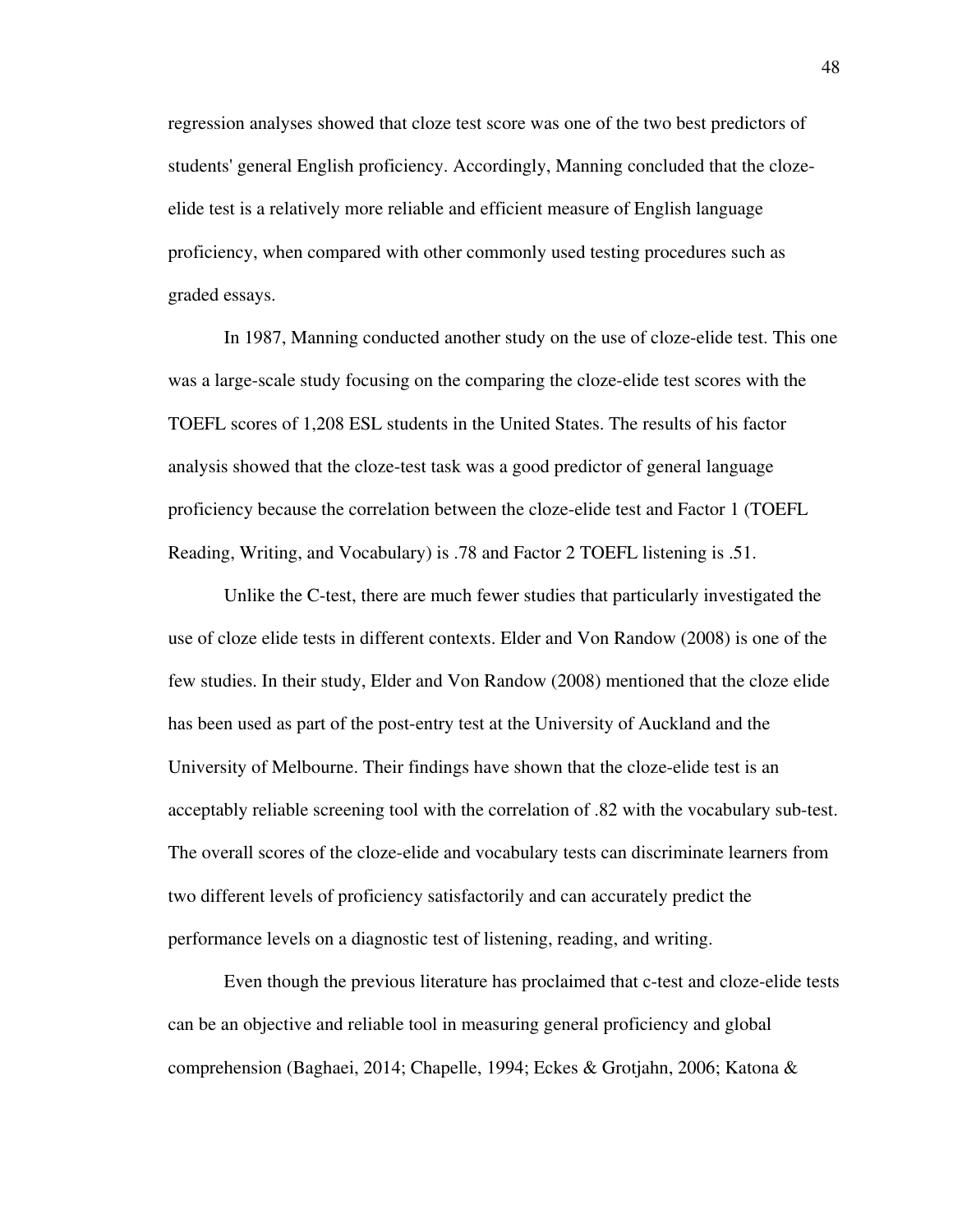Dornyei, 1993; Klein-Braley, 1985, 1997; Saeedi et al., 2011), there are still some criticisms of both tests. Both tests have been viewed as lacking authenticity, as the tasks do not represent the language activities that the students would engage in their everyday academic life. However, as argued earlier, many forms of communicative, authentic assessments can be expensive and require a great demand of human resources in administering and scoring. The time and cost cannot be justified when more reliable costeffective measures exist. The major goal of the ACE-In is to reliably identify students who would benefit from language support. Therefore, it would make more sense for a testing tool to achieve this desired goal while at the same time avoiding the demand of unnecessary effort and cost. That is, the test can be administered to a large number of students and the test results could be processed and returned to students quickly by the use of computer scoring. Since C-tests and cloze-elide tests are efficient means of assessing the test takers' language proficiency, and they can be used to test many students in the most efficient way while still achieving high reliability, so an argument for the use of c-test and cloze-elide can be made with further investigation of this local context.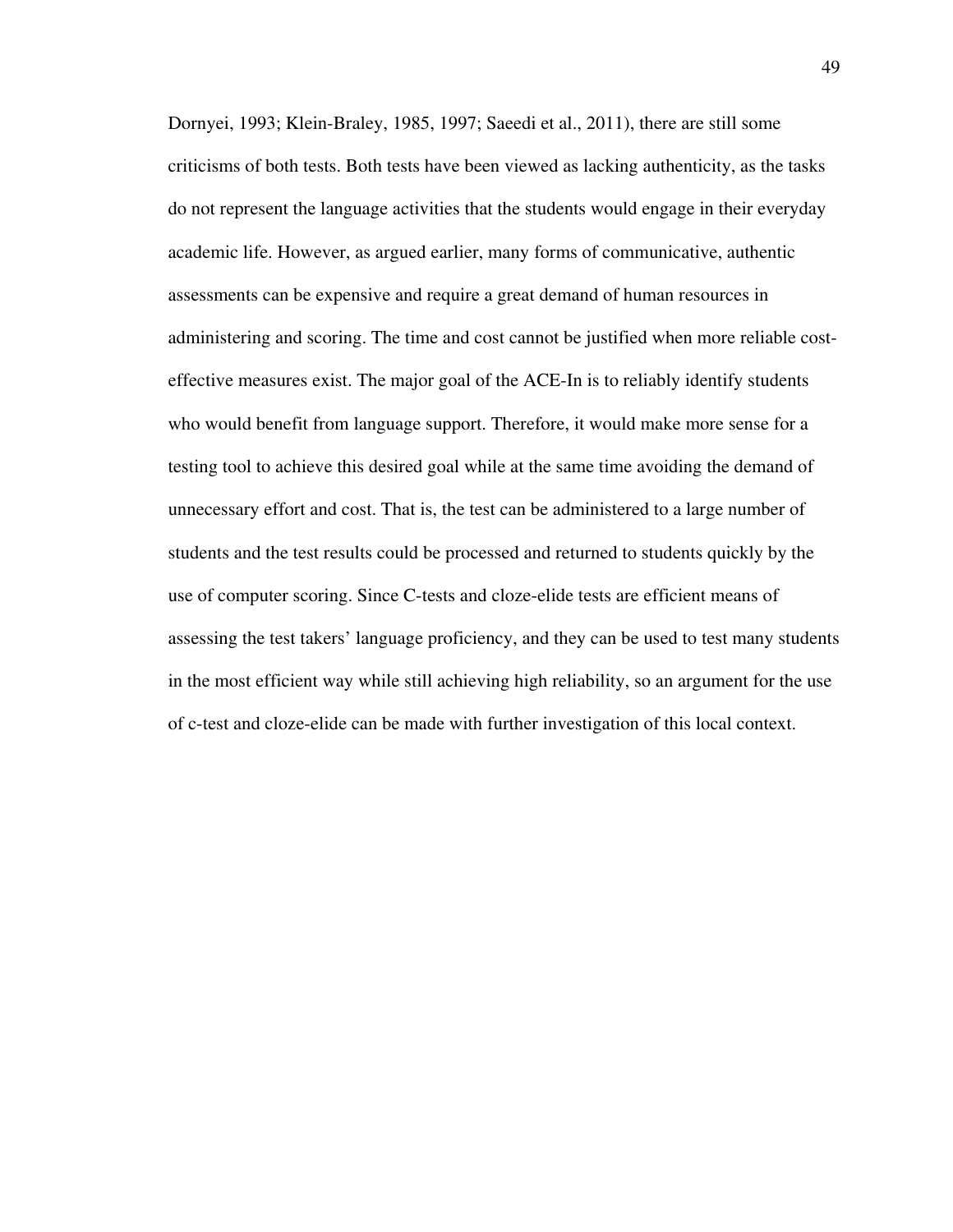#### CHAPTER 4. RESEARCH METHODOLOGY

#### 4.1 Overview of the ACE-In

The ACE-In has been developed for identifying any international students who may benefit from language support. The ACE-In is modeled after the Diagnostic English Language Needs Assessment (DELNA) developed at the University of Auckland, New Zealand, in 2001 (Elder & Von Randow, 2008; Read, 2015). The DELNA is a post-entry test that consists of two phases: screening and diagnostic. The purpose of the screening phrase is to exempt students who are linguistically competent from further diagnosis, and that of the second phase is to identify specific language needs of the students who are recommended to take language support courses. The screening phase includes a clozeelide test and a vocabulary test. The diagnostic phase consists of listening, reading, and writing tasks. The initial DELNA battery was first piloted and validated in 2001, and the test has been administered on a regular basis since then to all first-year undergraduate students upon their arrival at the university, regardless of their native language (Read, 2008). In 2011, the DELNA became mandatory for all incoming doctoral students (Read, 2015).

Similar to the DELNA, the ACE-In is also used to identify students who may need to develop academic language skills. Even though the DELNA has been successfully implemented and demonstrated to be reliable and valid for its intended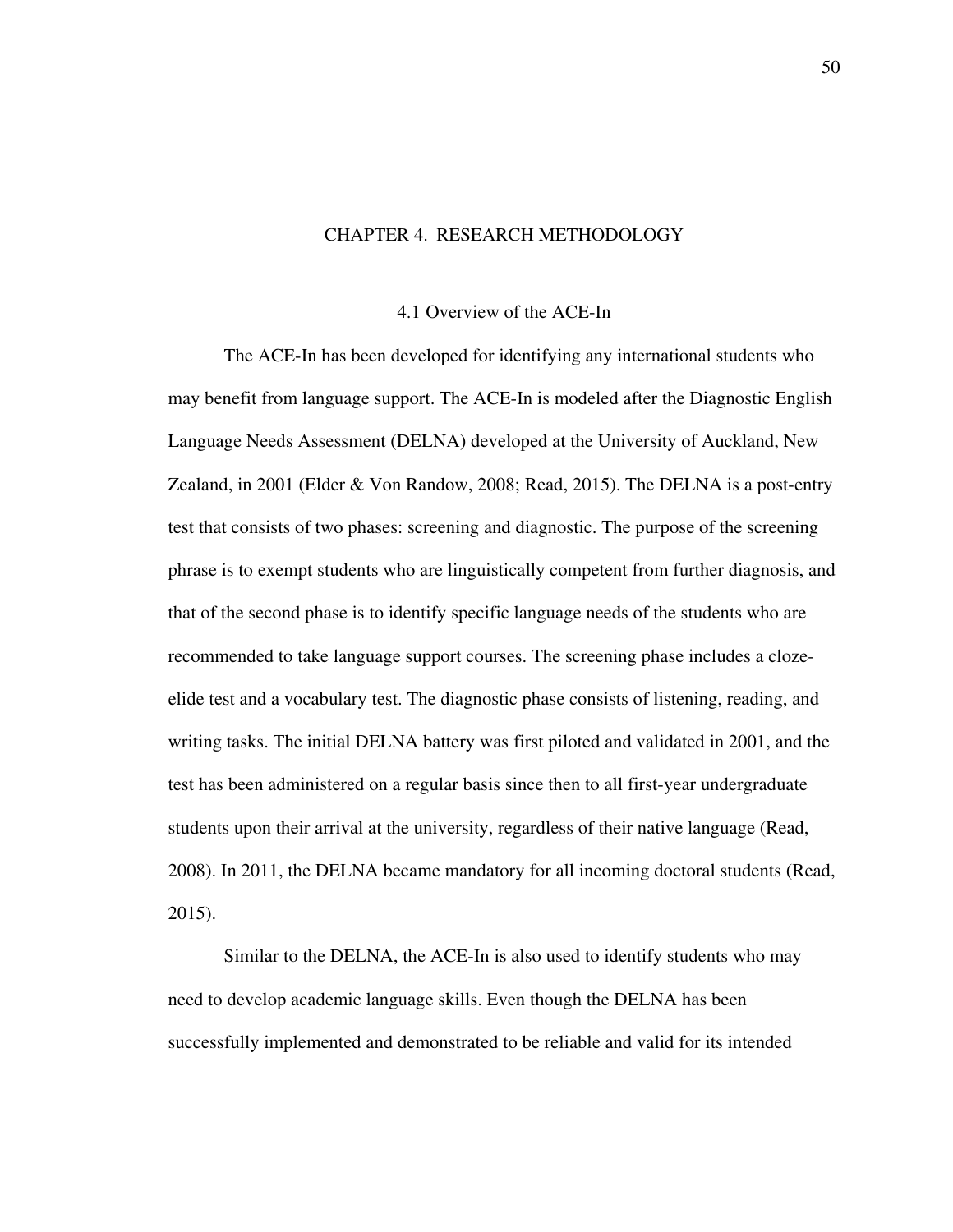purposes for more than ten years of test use (Read, 2013), the ACE-In, which is a newly developed test, is used in a different academic institution; therefore, it must be validated within the local context. In other words, the ACE-In still needs its own validation procedure because the test contexts are different.



Figure 4.1. The Structure of the ACE-In. This flow chart shows the tentative ACE-In testing procedure. The ACE-In test consists of two major parts: screening and diagnostic. If the students' ACE-In scores are below the cut-off of the screening part, they may be required to take a support course. If they choose to register in an English class, they will be required to take the second and third modules of the ACE-In.

The ACE-In is developed for three main prospective purposes: 1) a post-entry screening test, 2) a diagnostic, and 3) a test to track progress over time, depending on instructional needs and opportunities. The test consists of three modules. The first module may be used as an initial screening, and the second and third modules as diagnostic tests. The scores from different sub-sections will be combined to divide the test takers into two different groups. All modules are administered in a computer lab. The first module is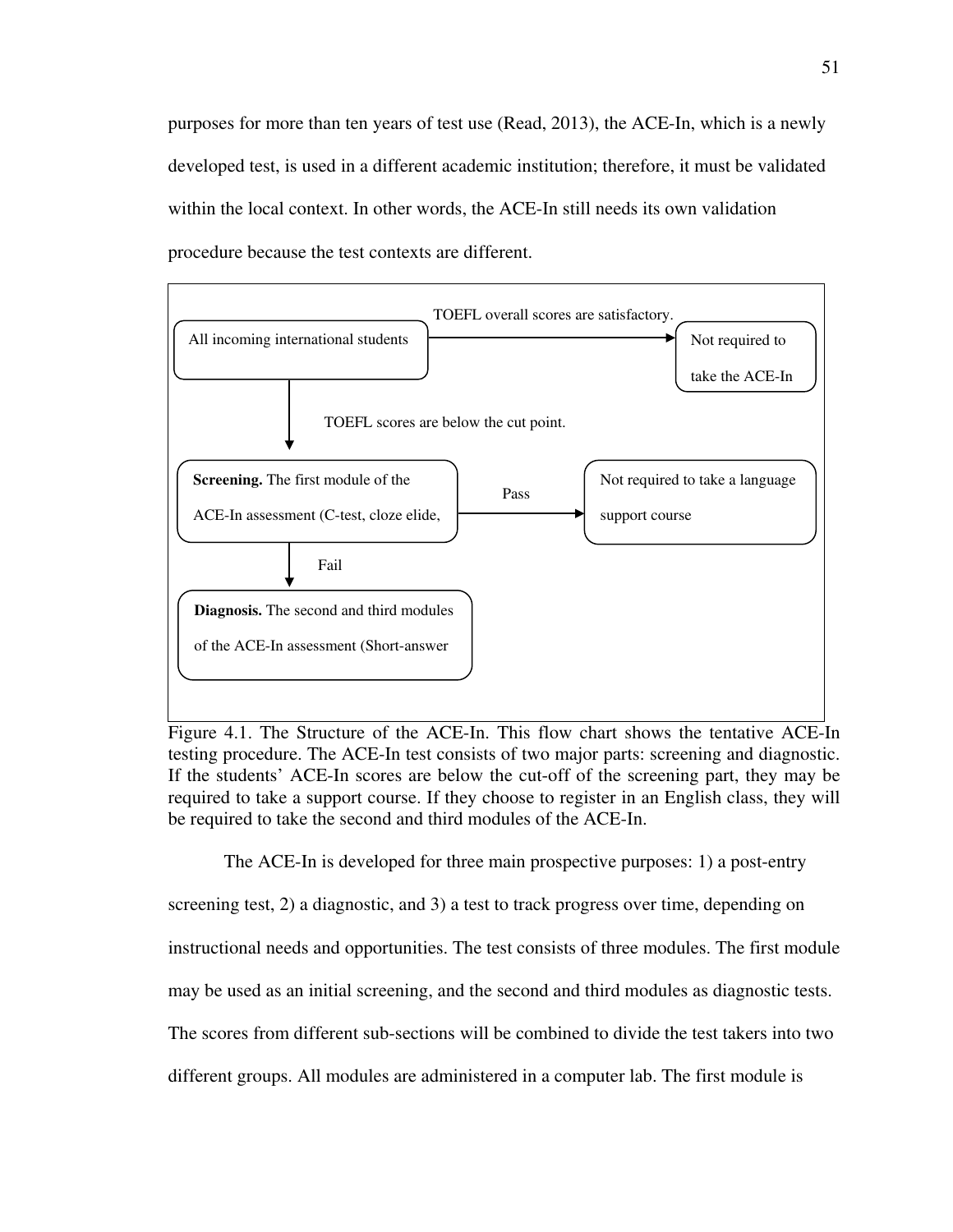made up of three tasks: 1) C-test or word completion task (four passages); 2) cloze elide or word deletion task (two passages); and 3) elicited imitation or listen and repeat task (twenty-four items). This screening process takes approximately 50 minutes to administer. In operation, the main purpose of the first module is to offer a quick and efficient means of identifying students who would benefit from extra language support. The second module is the short-answer speaking task (four items) and the third module is the writing essay task (one writing topic). The purpose of the second two modules is to provide additional information about the students whose scores are below the cut-point. This information may be used for a variety of purposes such as setting course objectives or tracking students' progress.

### 4.2 The Ace-In at the Piloting Stage

For the purpose of the pilot testing, all the participants are required to take all three modules. The data were collected during the fall semester of 2014 and spring semester of 2015. The ACE-In test is administered in computer labs on campus in group settings. The test materials are presented on-line on the screen in the same order to all participants: C-test, cloze elide, elicited-imitation, short-answer speaking task, and essay writing. The participants are assigned to one of the test forms randomly. After the test administrators explain the test instructions to the participants, the students work on the computer individually. The examinees are also asked to complete a survey at the end of the test. The entire ACE-In test takes approximately one and a half hours. The general descriptions of the ACE-In are given in Table 4-1.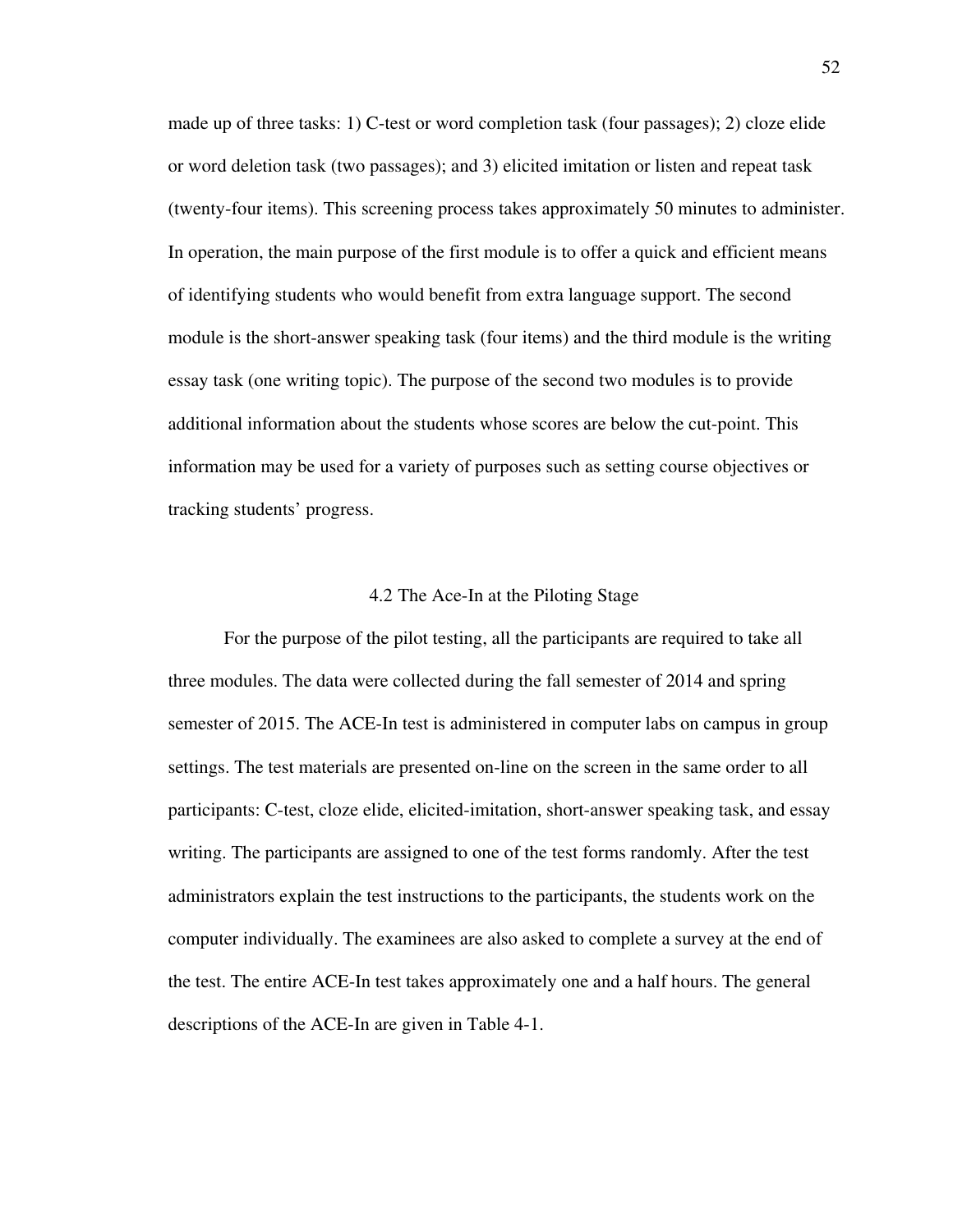#### Table 4.1

*The Overview of the ACE-In at the Piloting Stage* 

| Module                      | Phase     | Language skills        | Test items               | Time<br>allotment |
|-----------------------------|-----------|------------------------|--------------------------|-------------------|
|                             | Screening | Reading and speaking   | C-test                   | 50 minutes        |
|                             |           |                        | Cloze-elide              |                   |
|                             |           |                        | Elicited imitation       |                   |
| $\mathcal{D}_{\mathcal{L}}$ | Diagnosis | Speaking and listening | Read aloud               | 30 minutes        |
|                             |           |                        | Express your opinion     |                   |
|                             |           |                        | Summarize a conversation |                   |
| 3                           | Diagnosis | Writing                | Essay writing            | 40 minutes        |

### 4.3 C-Test and Cloze-Elide Test Passages

Since this study focuses on the first two sub-sections of the ACE-In, only the detailed descriptions of the structure of these two sections and the procedure of the pilot testing will be described. There are four test forms on the ACE-In. Each form has four Ctest and two cloze-elide passages. For the C-test texts, each text consists of four sentences with 25 blanks. Each passage is approximately 60-70 words long. Every other word in a passage is deleted, and the first half of the word is given as a clue. For cloze-elide texts, each text has approximately 300-350 words. Each passage has four paragraphs and 35 lines. Thirty unnecessary words were inserted into each line; the first and last lines of the first paragraph have been left intact, and the last line of the remaining paragraphs also has no insertions. The participants are given five minutes to read each text and complete the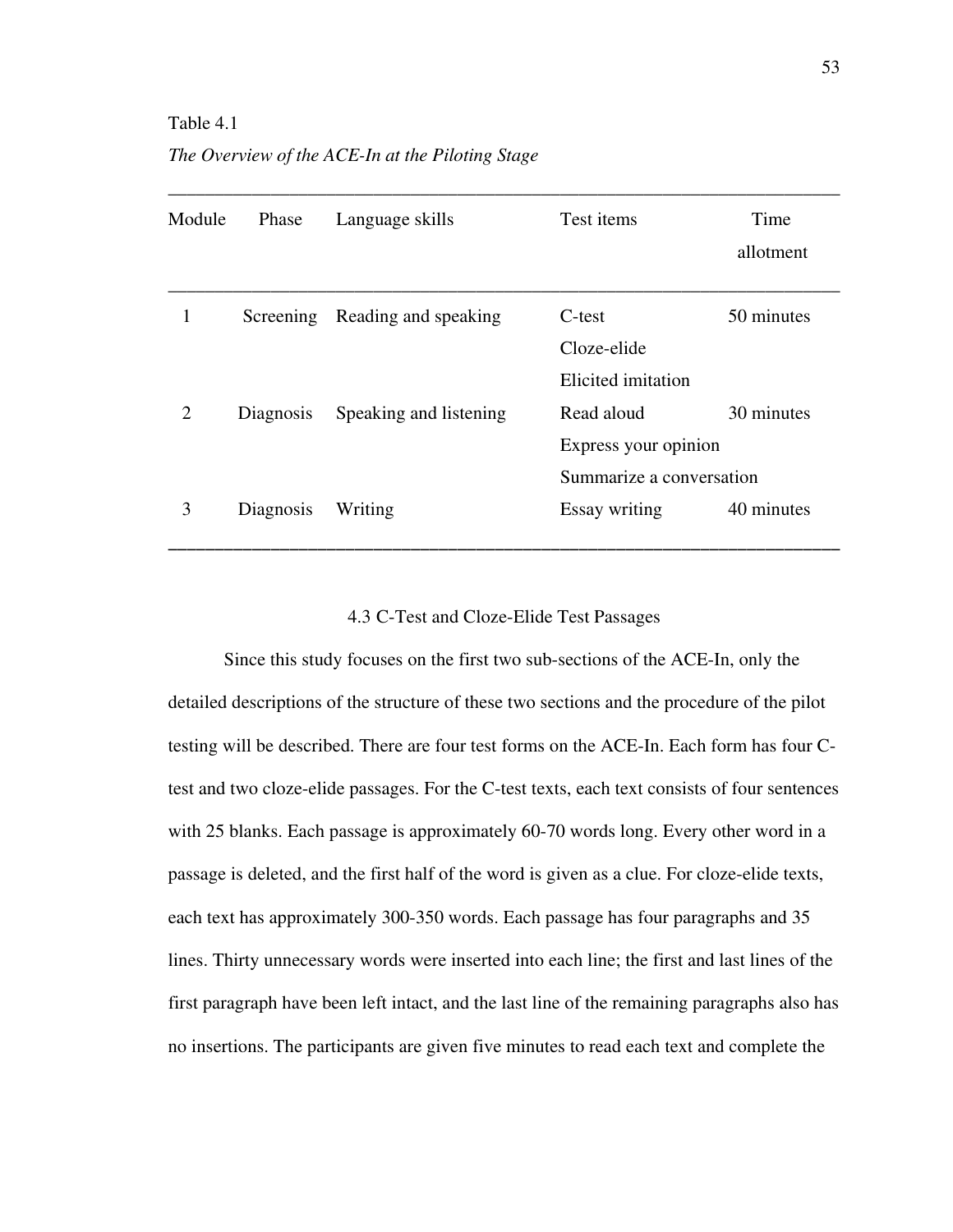task. The scores are the number of correctly answered items. The summary of the two tasks is given in Table 4-2.

# Table 4.2 *Overview of Test Passages on Each Test Form*

| Task        | Number of test passages | Length of each passage | Number of the test<br>items in each passage |
|-------------|-------------------------|------------------------|---------------------------------------------|
| C-test      | $\overline{4}$          | $60 - 70$ words        | 25                                          |
| Cloze-elide |                         | 300 - 350 words        | 30                                          |

The content of the ACE-In test passages is presented in academic contexts, rather than technical academic English per se. As suggested by Klein-Braley and Raatz (1984), the test materials should be selected from the target language domain because the language used in those materials represent the authentic language that the test takers will encounter on a daily basis. All ACE-In test passages were sampled from university materials and textbooks. The topics that were chosen can represent the content demand that all freshmen are going to be exposed to. They are intended to engage the test takers to the university setting. The topics are meaningful and valuable to undergraduate students who are going to start college. Every text is expository, for example, instructions to borrow books from other libraries and explanations of course policies. Considering the texts that were selected for the ACE-In, the examinees need not to have knowledge in any specific field of study. Even though it is true that students who will take the test are from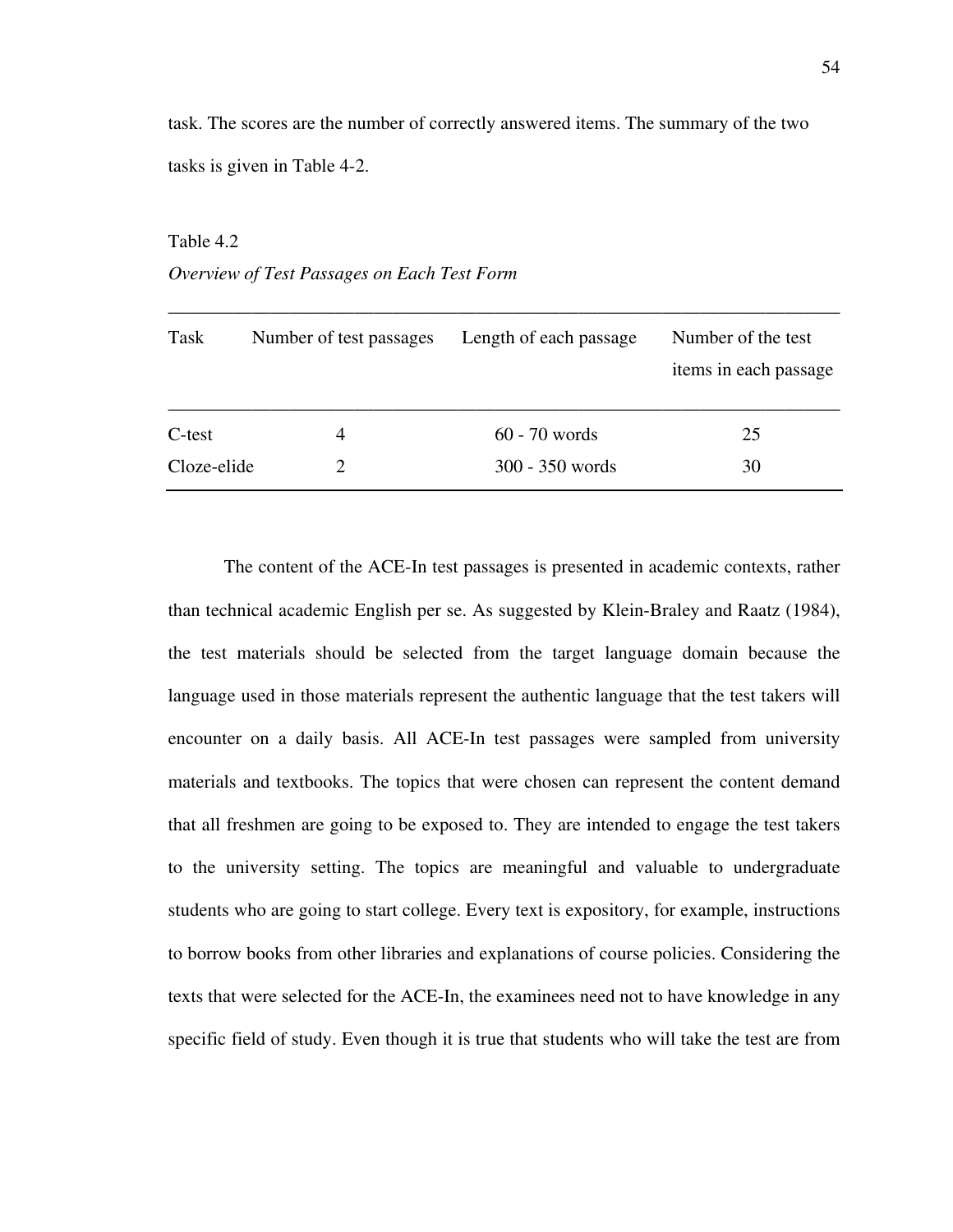different disciplinary studies, the materials are generic and do not require disciplinespecific knowledge. It would be difficult to determine or specify the test takers' field of study because many new students might not have yet entered their own field of study after first admitted to the university. Table 4-3 below summarizes the content of the test passages.

Table 4.3 *The Content of the Test Passages* 

| Test form                   | Test        | Topic                                       |
|-----------------------------|-------------|---------------------------------------------|
| 1                           | C-Test      | Purdue library system (sample test passage) |
|                             |             | Riding the bus                              |
|                             |             | Interlibrary loan                           |
|                             |             | Parking on-campus                           |
|                             |             | Syllabus course policy                      |
|                             | Cloze-elide | Culture shock (sample test passage)         |
|                             |             | Research angle                              |
|                             |             | Job descriptions of a manager               |
| $\mathcal{D}_{\mathcal{L}}$ | C-test      | Purdue library system (sample test passage) |
|                             |             | Credit hours                                |
|                             |             | English 106-I                               |
|                             |             | Group work                                  |
|                             |             | On-campus housing                           |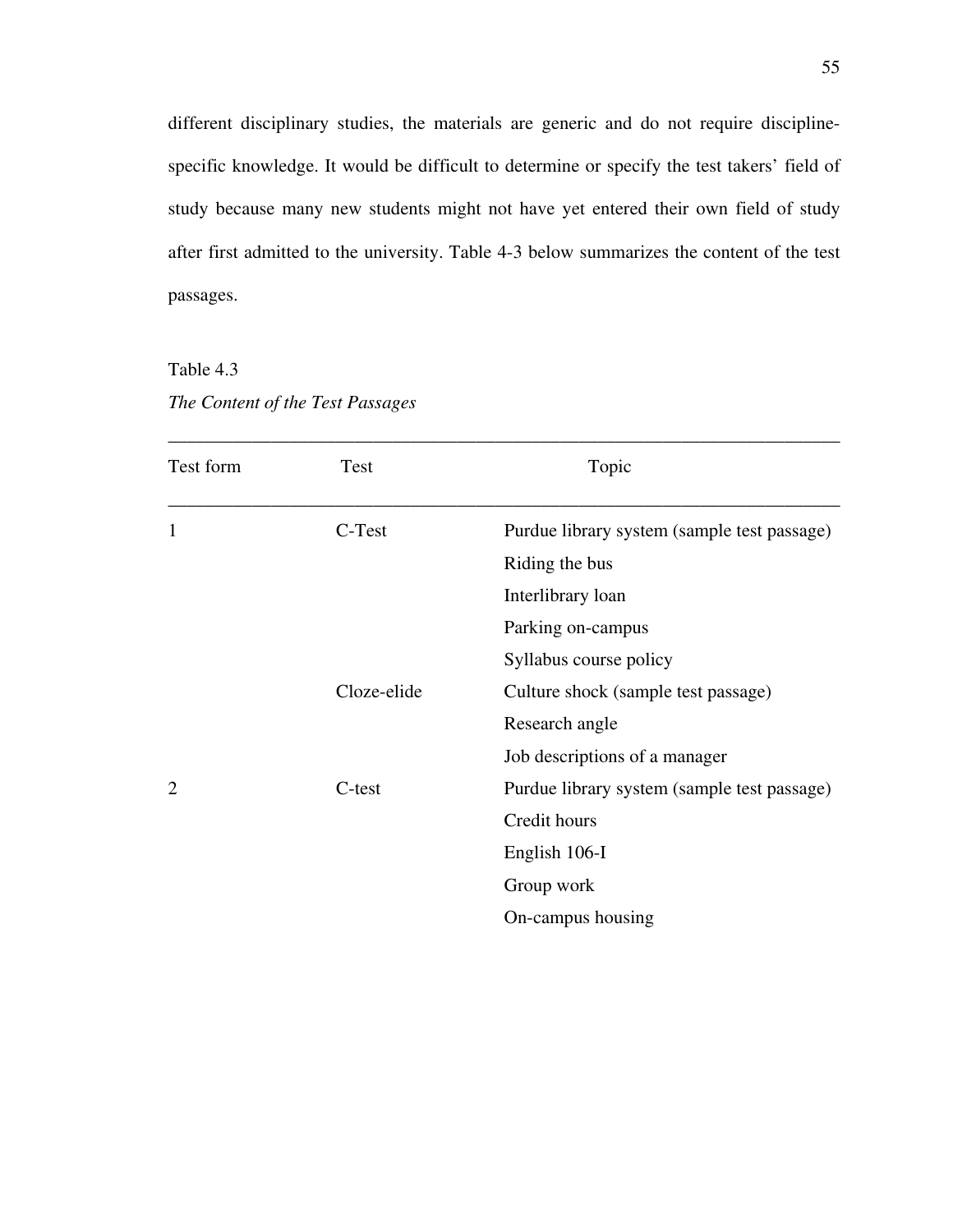|                | Cloze-elide | Culture shock (sample test passage)         |
|----------------|-------------|---------------------------------------------|
|                |             | E-books                                     |
|                |             | Culture                                     |
| 3              | $C$ -test   | Purdue library system (sample test passage) |
|                |             | Campus safety                               |
|                |             | Going to the gym                            |
|                |             | Undergraduate research                      |
|                |             | Writing lab                                 |
|                |             |                                             |
|                | Cloze-elide | Culture shock (sample test passage)         |
|                |             | Plagiarism                                  |
|                |             | Greek society                               |
| $\overline{4}$ | C-test      | Purdue library system (sample test passage) |
|                |             | Alumni association                          |
|                |             | <b>OEPT</b>                                 |
|                |             | Student club                                |
|                |             | University Hall                             |
|                | Cloze-elide | Culture shock (sample test passage)         |
|                |             | Writing purpose                             |
|                |             | <b>Extracurricular activities</b>           |
|                |             |                                             |

# 4.4 Testing Procedure

For all test takers, the test session begins with sign-in and short orientation. The testing staff from the PLaCE program explains the test procedure and informs the test takers about the post-test survey that every test taker is required to complete. After that, the test takers are allowed to choose any test station that has been set up. They can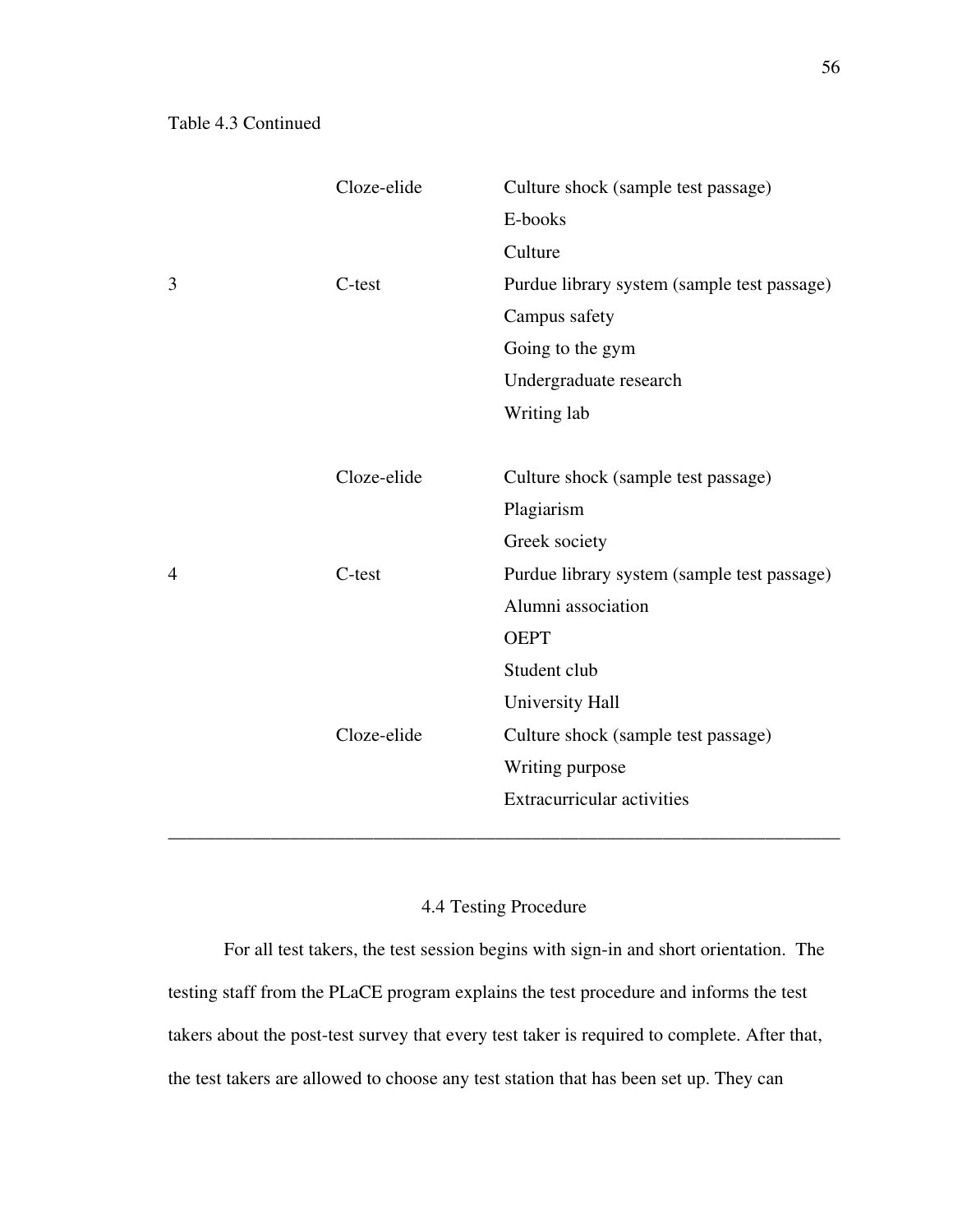proceed each test section at their own pace. The test takers are allowed to take notes on paper provided by the test administrators. Most test takers take approximately two hours to complete both the test and survey. After the test takers finish the test and the survey, a test administrator will collect their notes. The test takers' responses are automatically saved in the database on the web server.

## 4.5 Participants of the Pilot Study

 There are three groups of students who participated in the pilot study. Participants in the first group are the students who have enrolled in the GS-100 course during the fall semester of 2014 (General Studies 100: Reading, Writing & Speaking for International Students I), a support course designed to improve students' English language skills. Since there is no language requirement mandated by the university at the moment, all students in the first group are those who were recommended by their academic advisors to take the GS-100 course.

Participants in the second group are those who have overall TOEFL scores and speaking scores higher than those enrolled in the GS-100 course. The ACE-In was administered on a voluntary basis to international students in the higher group. An email was sent out by the director of the PLaCE program to recruit students whose TOEFL-iBT speaking scores are higher than 23. The participants in the first two groups are international undergraduate and graduate students, who study English as a second or foreign language. Regarding the third group of participants, they are native speakers of English. The recorded numbers of participants for each group are 200, 32, and 28, respectively.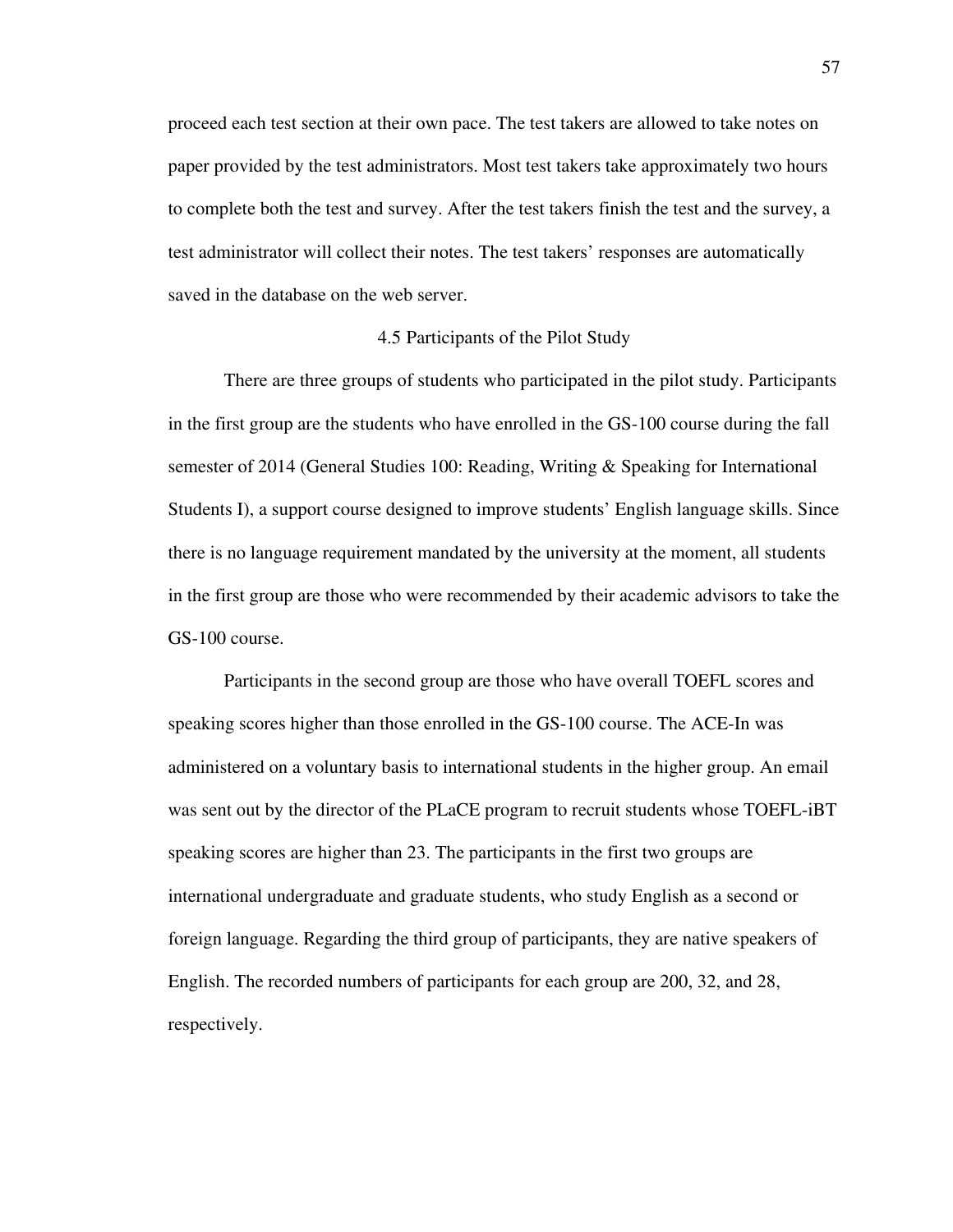In the future when the ACE-In is fully operationalized, the test developers may use the overall TOEFL-iBT total scores together with some sub-section scores as an additional reference when deciding who will be required to take the test.

#### 4.6 Test Analysis

After the ACE-In has been developed, two issues are of major concern for the test developers: 1) whether the test can produce the scores that are reliable and 2) whether the test can assist in making decisions about students who could potentially benefit from the extra language program. Specifically, these two questions are directly related to the reliability of the test i.e., whether the test items correlate with one another and whether the test can discriminate between high and low groups of the test takers.

#### 4.7 Classical Test Theory

In assessing the reliability of the ACE-In test, Classical Test Theory (CTT) will be used. CTT is chosen because this theory consists of a set of concepts and methods that provide a basis for score reliability, which is important for test development (Crocker  $\&$ Algina, 1986; DeVellis, 2006; Kline, 2005). In this section, the major assumptions and concepts underlying CTT will be reviewed and discussed.

Classical Test Theory (CTT) is a based on the true score theory. According to Crocker and Algina (1986), CTT assumes that a person's observed test score is comprised of a true score and randomized error. The formula is illustrated below:

 $T$  (True score) + E (Error) = X (Observed score)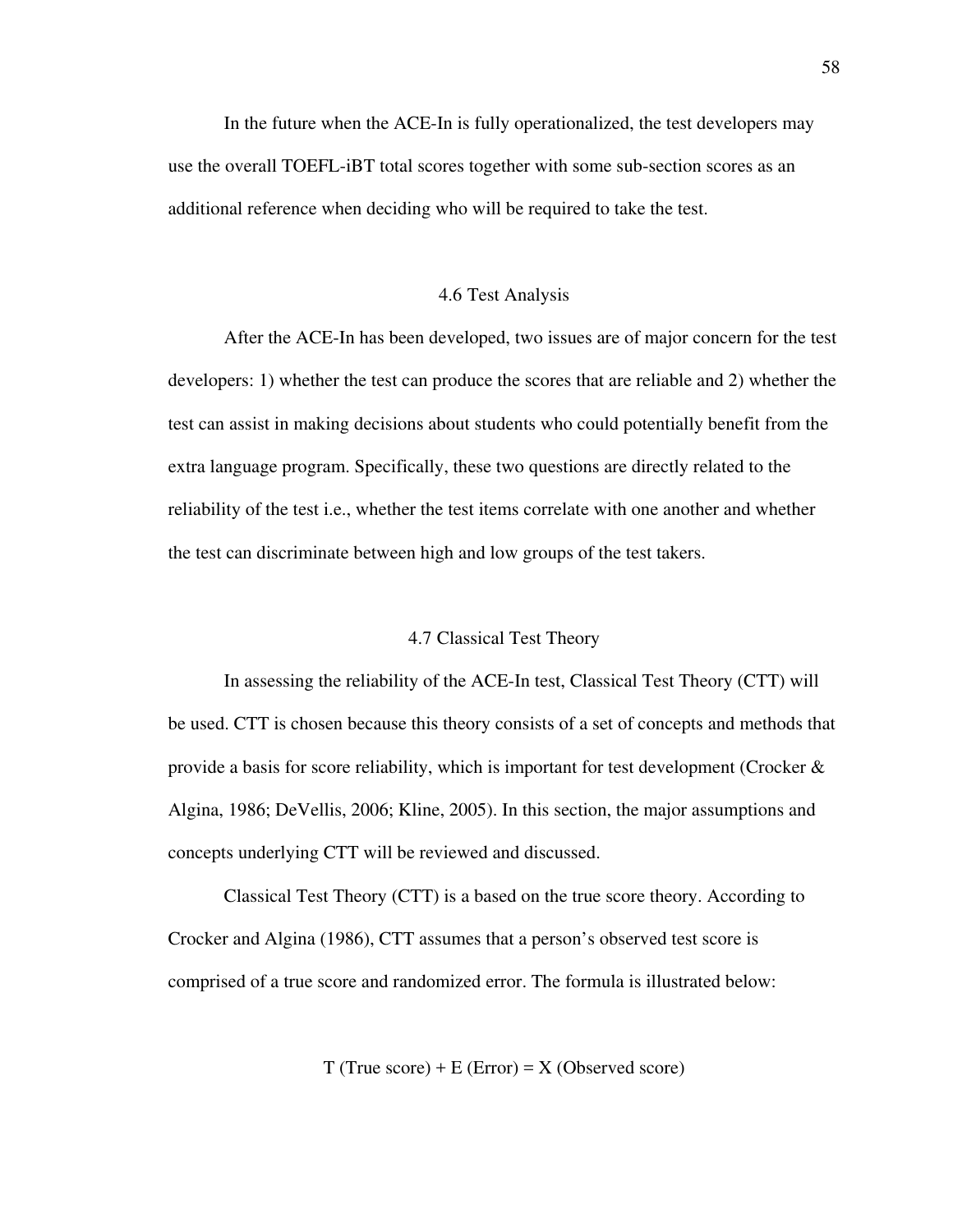According to Crocker and Algina (1986), DeVellis (2006), and Kline (2005), the true score (T) can be defined as the expected score that an individual should receive if he/she has been tested repeatedly over a number of times. It is the true score that reflects the true ability of the person. The error (E) is the difference between the true score and the observed test score  $(X)$ . Based on this model, a true score can be obtained if there is no error. However, as Kline (2005) states, a measuring instrument is always imperfect. In other words, the result of any measurement or an observed score usually contains error which, for example, might come from the differences in testing environments between two test administrations or in the test takers' psychological or physical state on different days of testing. Therefore, the score achieved by a person on the same test can differ from one test administration to another. Because the true score cannot ever be obtained, it is important for test developers to estimate the variance of the error based on the observed scores of a group of examinees, either from one or more test administrations or from one or more test forms in order to determine how much the test can reliably reflect the true score. According to CTT, standard deviation of the observed scores from individuals is used to estimate the variance of the error, so-called the standard error of measurement. In principle, the smaller the standard error of measurement is, the more reliable the test can be in measuring the test takers' true ability.

The degree to which a test has can reliably measure the true ability can be indicated by the four aspects of item performance:

- 1. Descriptive statistics of the test scores
- 2. Test item difficulty (Test item facility)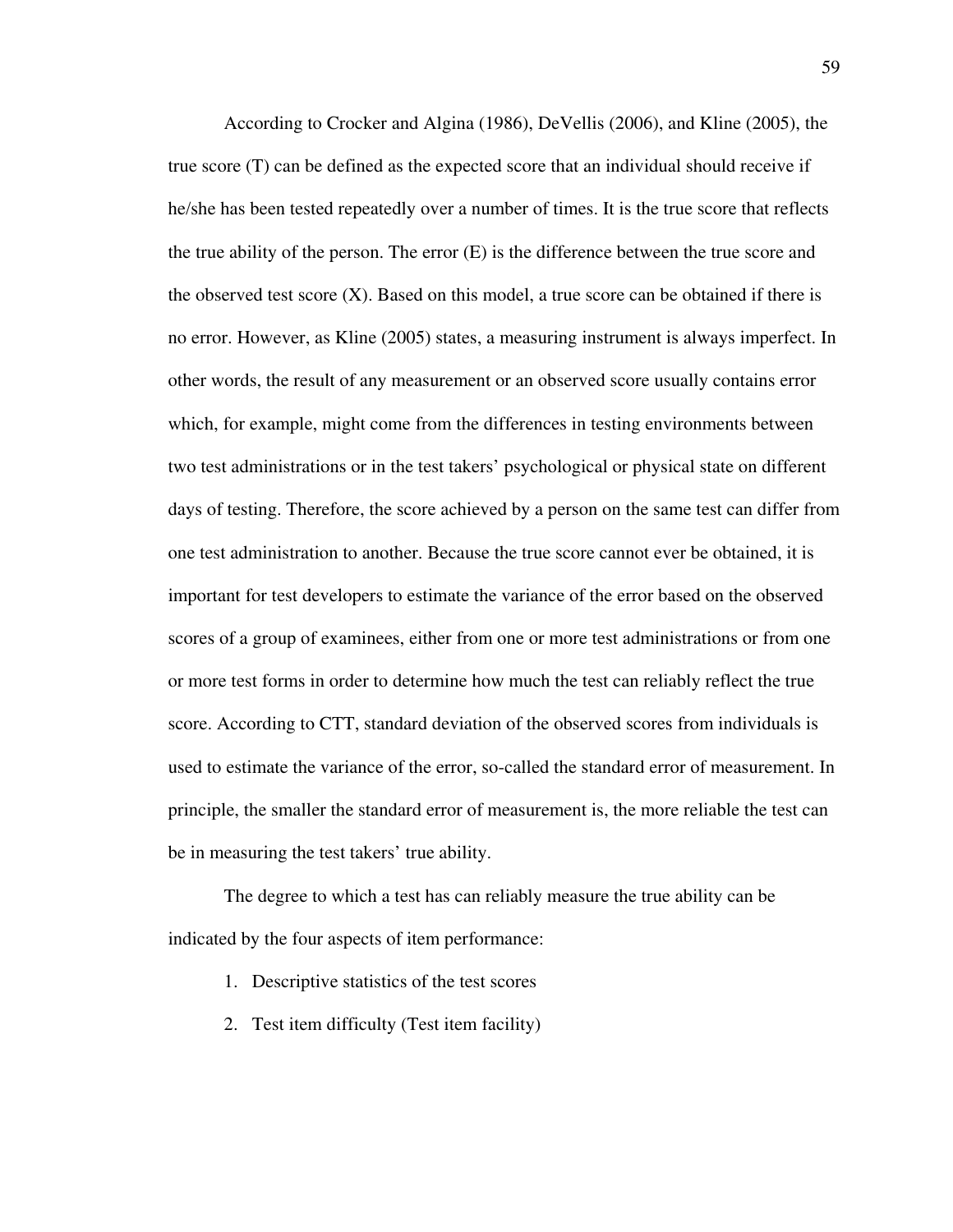- 3. Test item discrimination
- 4. Test reliability

#### 4.7.1 Descriptive Statistics of the Test Scores

Typically, when a dataset of a test is examined, it is common practice for the test developers to first report descriptive statistics of test scores -- the mean and standard deviations are the basic features of descriptive statistics. The means and standard deviations are important because they can determine whether the test is relatively easy or difficult for the target population (Kline, 2005). Since the ACE-In is a norm-referenced test, the test developers would expect to see that the test is of medium difficulty. According to Crocker and Algina (1986), a test of medium difficulty can best maximize the variance among the test takers' scores.

#### 4.7.2 Test Item Difficulty (Test Item Facility)

Based on CTT, test item difficulty or item facility is defined as the proportions of students who answered a particular item correctly (Brown, 2003; Crocker & Algina, 1986). Items with high values are considered easy items; items with low values are difficult items. It is commonly suggested that test items that are too easy or too difficult for the target population should either be revised or replaced because these items are not able to discriminate the abilities of examinees well enough (Bachman, 1990). According to Crocker and Algina (1986), test items should be of medium difficulty (between .3 and .7) in order to maximize greatest test variance or the test ability to discriminate the students, which is desirable when developing a norm-referenced test (Kline, 2005). In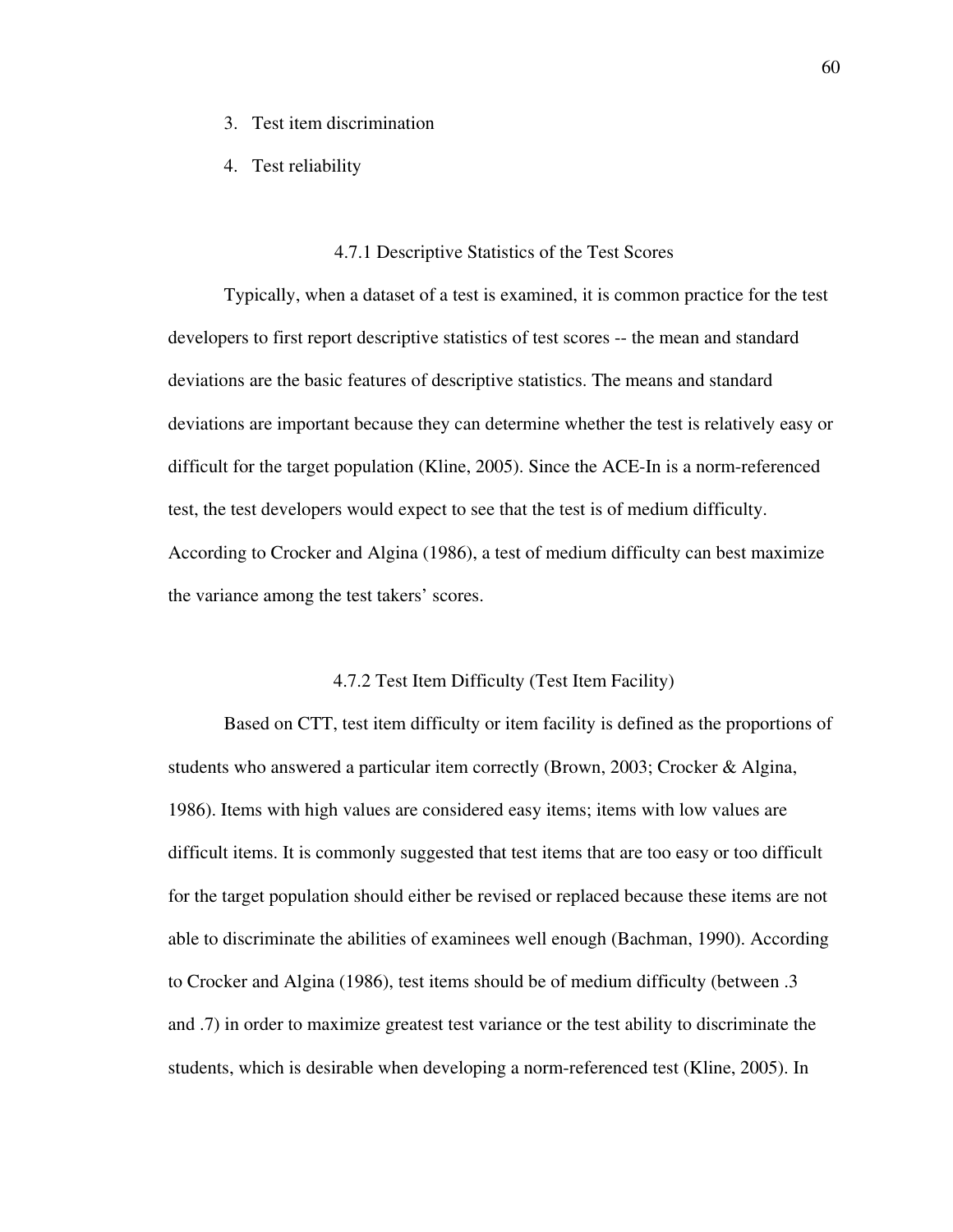other words, the test should be sensitive enough to demonstrate a hierarchy of language abilities among the test takers.

## 4.7.3 Test Item Discrimination

In addition to item difficulty, the point-biserial correlation, which is a common method for investigating item discrimination, will be reported. The point-biserial correlation can provide information on how well a particular item in a given test can separate between test takers who are relatively high and those who are relatively low. According to Brown (1988), the interpretation of this test index is similar to that of the Pearson's Product Moment Correlation, which ranges between -1.00 and +1.00. The higher the value of the index is, the better a particular item is in discriminating students as it indicates a stronger relationship between that item on the test and students' total scores. Even though there is no absolute benchmark for acceptable values of pointbiserial correlation, the convention within the language-testing field suggests that a correlation of at least 0.3 is considered acceptable. If the point-biserial correlation index of an item is negative, it means that the students with lower ability received higher scores on that item than the higher ability students do. Therefore, an item with a negative item discrimination index should be discarded from the test. The point-biserial correlation is useful for a screening test because it can help test developers make a decision whether a particular test item on the test can sufficiently discriminate between those who have the necessary language skills and those who do not.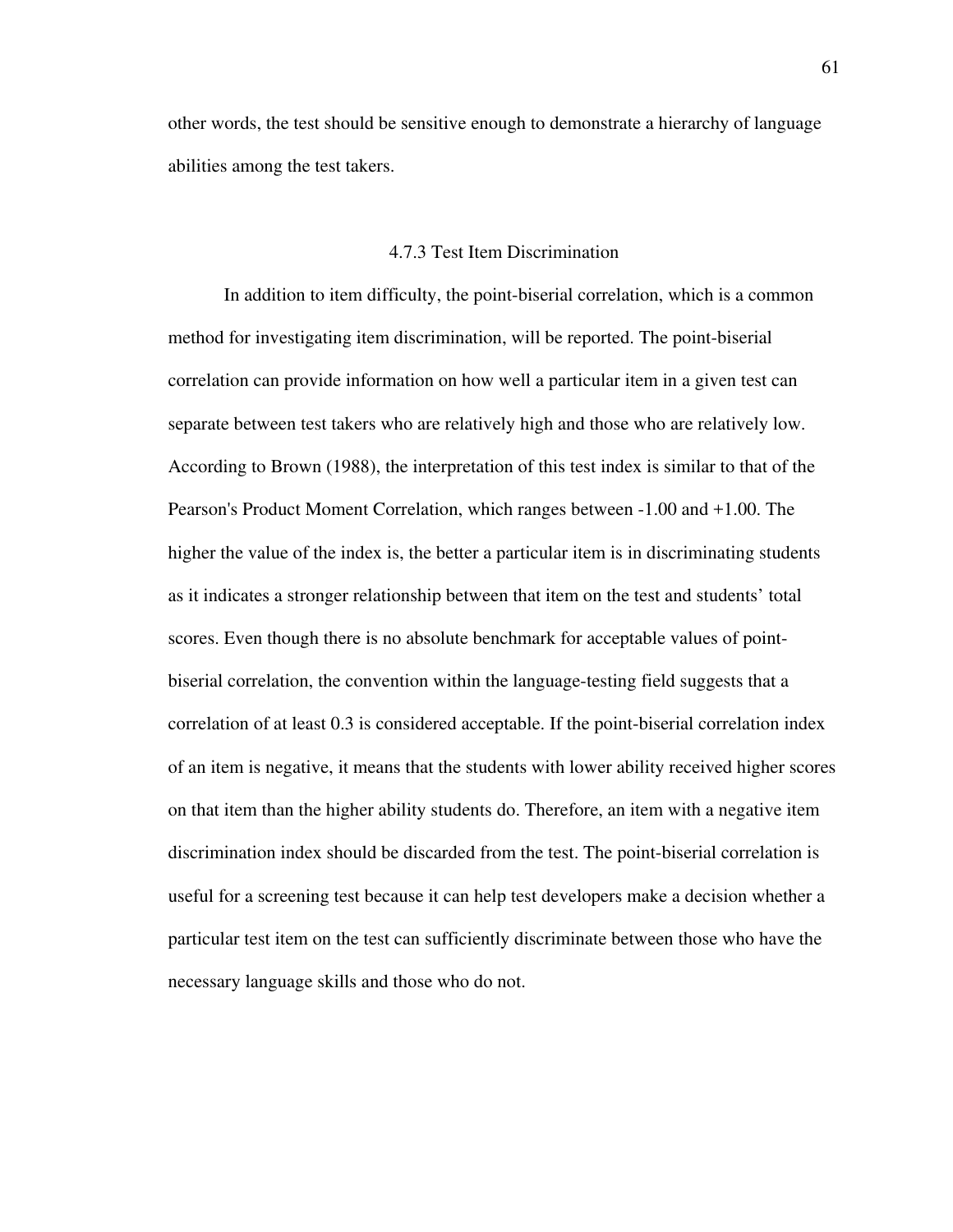#### 4.7.4 Test Reliability

Apart from the analyses of individual test items, this study also examines test reliability by applying the Cronbach's alpha coefficient and the Pearson product-moment correlation. In order to examine internal test consistency, Cronbach's alpha will be calculated. This reliability estimate provides an indication of "how responses to an item relate to the total test score" (Kline, 2005, p. 99). The items should have a high level of consistency because it indicates that the test items are measuring the same underlying construct. For the interpretation of test scores to be reliable, Nunnally (1978) recommends a minimum level of .7. Even though some researchers argue that the calculation of the internal consistency reliability coefficient is inappropriate for C-tests and cloze-elide tests because of the possible dependency of this kind of tests (Bachman, 1990; Faraday, 1983), it is still necessary for the test developers to show the evidence that the test scores can represent the same construct. Moreover, in order to determine to what extent C-test and cloze elide tasks are correlated with each another, the Pearson productmoment correlation analysis will be calculated.

In essence, an examination of test item performance allows the ACE-In test developers to establish reliability of the test via the assumptions about the consistency of the items and test scores (Crocker & Algina, 1986; Kline, 2005). These indices will provide useful information in improving the overall performance of the test items. If any test passages contain a high proportion of faulty items i.e., they do not reliably provide information for estimating the test takers' abilities, the test developers may need to flag those items for further review. The decision to revise or discard certain items should be made with caution, however. Because, in the case of C-test and cloze-elide passages, it is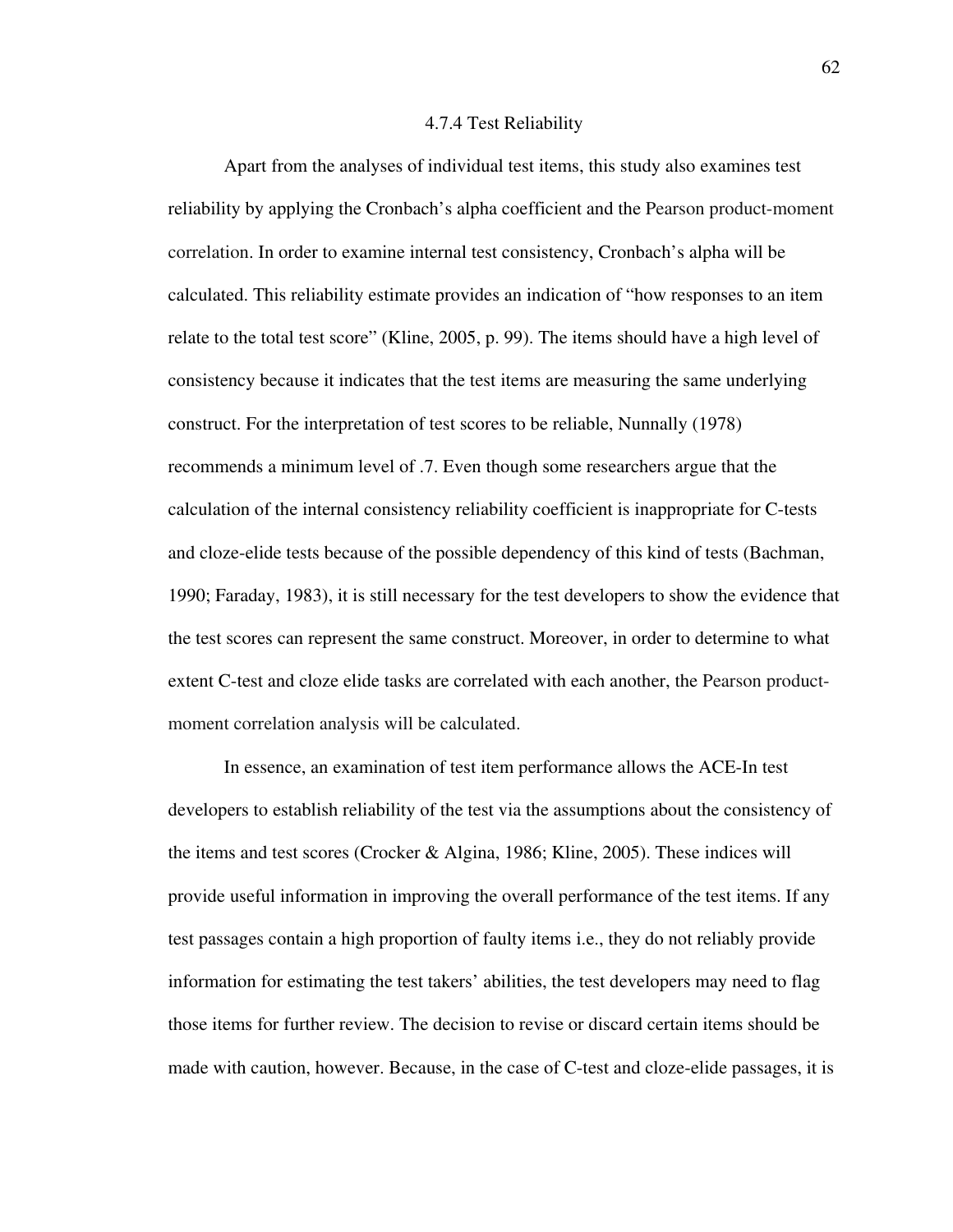not always easy to simply delete a certain item without having an impact on the performance of other items in the same passage. Moreover, some items on the test can be less difficult than others in nature i.e., we could expect grammatical items to be easier than lexical items (Jafapur, 1999). In this regard, should we delete those items from the test if they are shown to be too easy for the examinees? And what should we do with poor functioning items? One solution is to examine overall test performance of each test passage and try to select the ones that show overall satisfactory statistical results. As long as the statistical results of a certain passage are shown to be able to discriminate among the participants, the test can be argued to be suitable for test use in this context.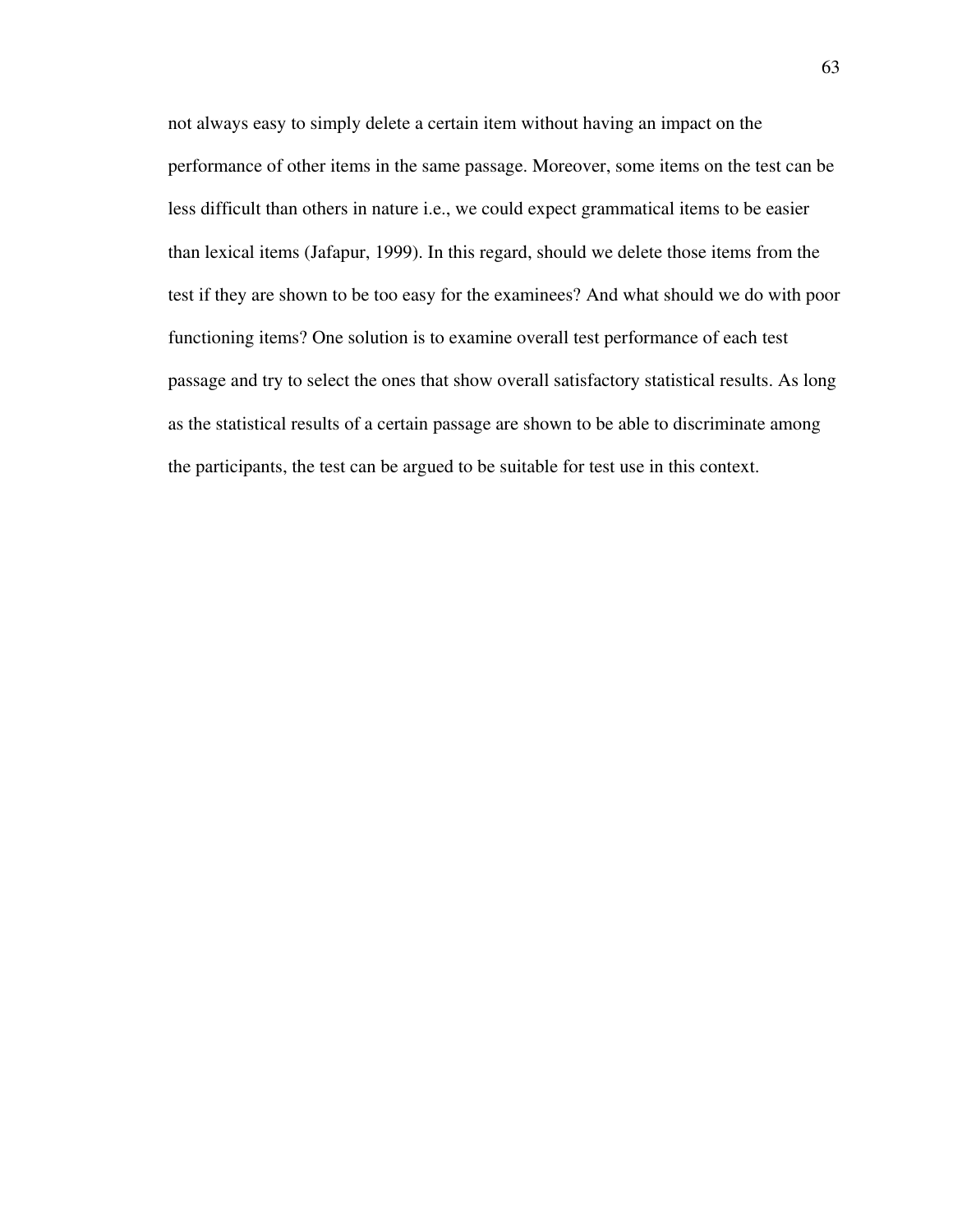## CHAPTER 5. RESULTS

This study reports on reliability of the C-test and cloze-elide tasks. The responses of 260 test takers were analyzed through the use of Classical Test Theory. The results of 232 international examinees were validated against 28 English native speakers' test performance. This study first examined the variation of readability values across C-test and cloze elide text passages. Then the data were analyzed for four traditional item characteristics: 1) Descriptive statistics, 2) Item facility, 3) Item discrimination, and 4) Cronbach's alpha and Pearson's correlation reliability coefficients.

### 5.1 Demographics Data of the Participants

The majority of the ACE-In test takers are Chinese. They use either Mandarin, Cantonese, or Taiwanese as their native language. The test takers in our sample were mostly distributed across three programs: Science (26%), Exploratory Studies (25%), and Management (16%). Nineteen percent of the test takers did not indicate their majors. See Appendix A.

#### 5.2 Readability Indices of Text Passages

This study examined whether readability varied across text passages in order to make sure that the passages in each test form are of comparable levels of text difficulty.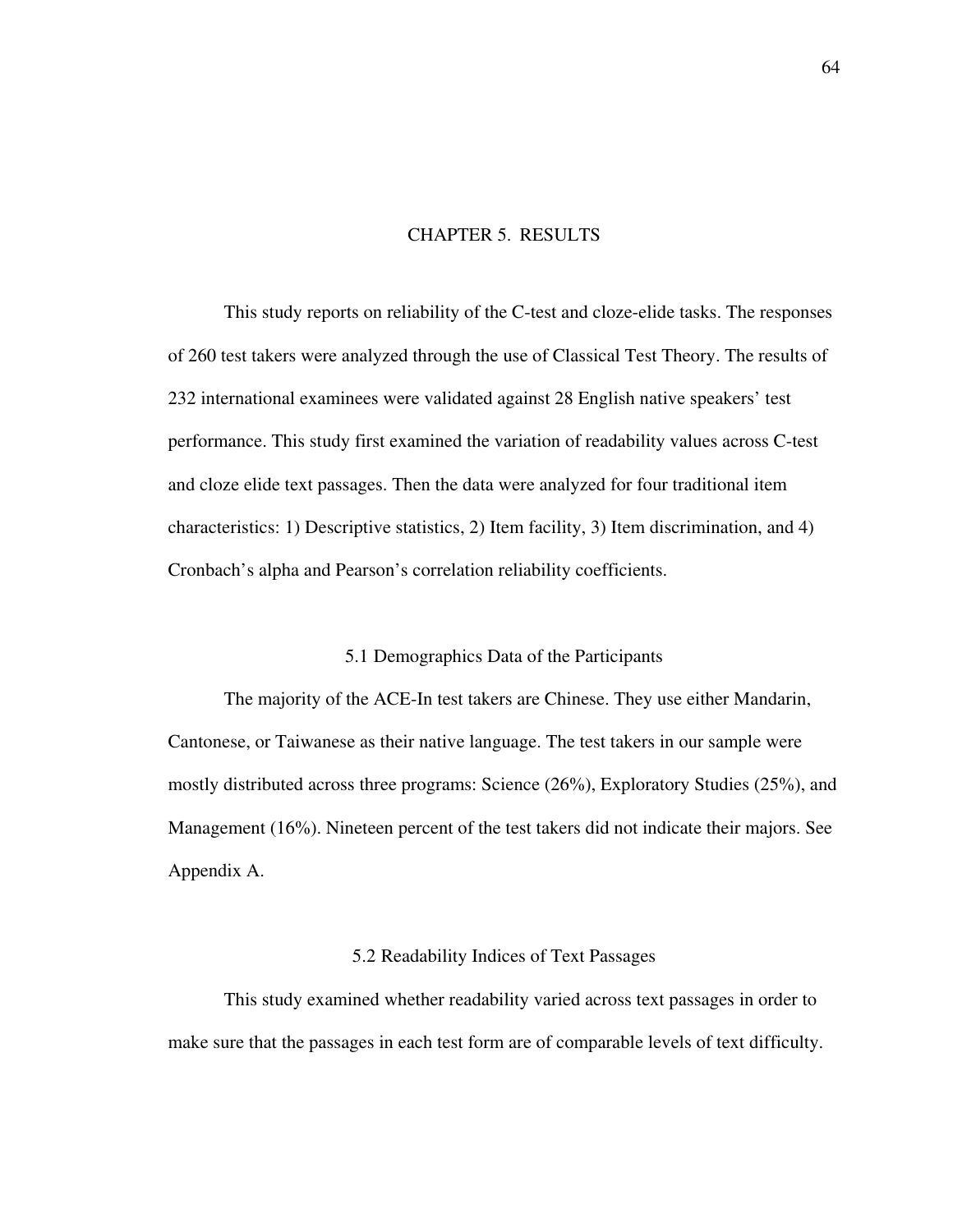The researcher used two websites to calculate readability indices: online-Utility.org and texteval-pilot.ets.org. These two websites were chosen because they use different textual characters to calculate readability indices.

The website *online-Utility.org* provides the readability index estimate called the Flesch Kincaid Grade level, a commonly-used indication of text difficulty of contemporary academic English. The estimate of Flesch Kincaid Grade level calculates test difficulty using number of words per sentence (sentence length) and number of syllables per word. The result is an index that corresponds with a grade level of education in the United States. According to DuBay (2006), readability level scores between eight and twelve are appropriate for college students and general adults.

TextEvaluator™ Analysis Results which was developed by the Educational Testing Service (ETS) provides an overall text complexity score based on four textual dimensions: 1) syntactic complexity e.g., average sentence length, average number of modifiers per noun phrase, and average number of dependent clauses per sentence, 2) vocabulary difficulty, 3) lexical cohesion across sentences, and 4) prior knowledge required to understand a text. The result of overall text complexity scores is reported on a scale ranging from 100 (appropriate for young readers) to 2000 (appropriate for college graduate students). According to Sheehan (2015), a score between 970 and 1360 corresponds to common core  $12<sup>th</sup>$  grade level.

Entries in Appendix B show Flesch Kincaid Grade Level readability index of each C-test and cloze-elide test passage. It is suggested that a Flesch Kincaid Grade level score of around 10-12 is the reading level on completion of high school and college students. Overall, the results show that all four forms of the ACE-In have similar Flesch Kincaid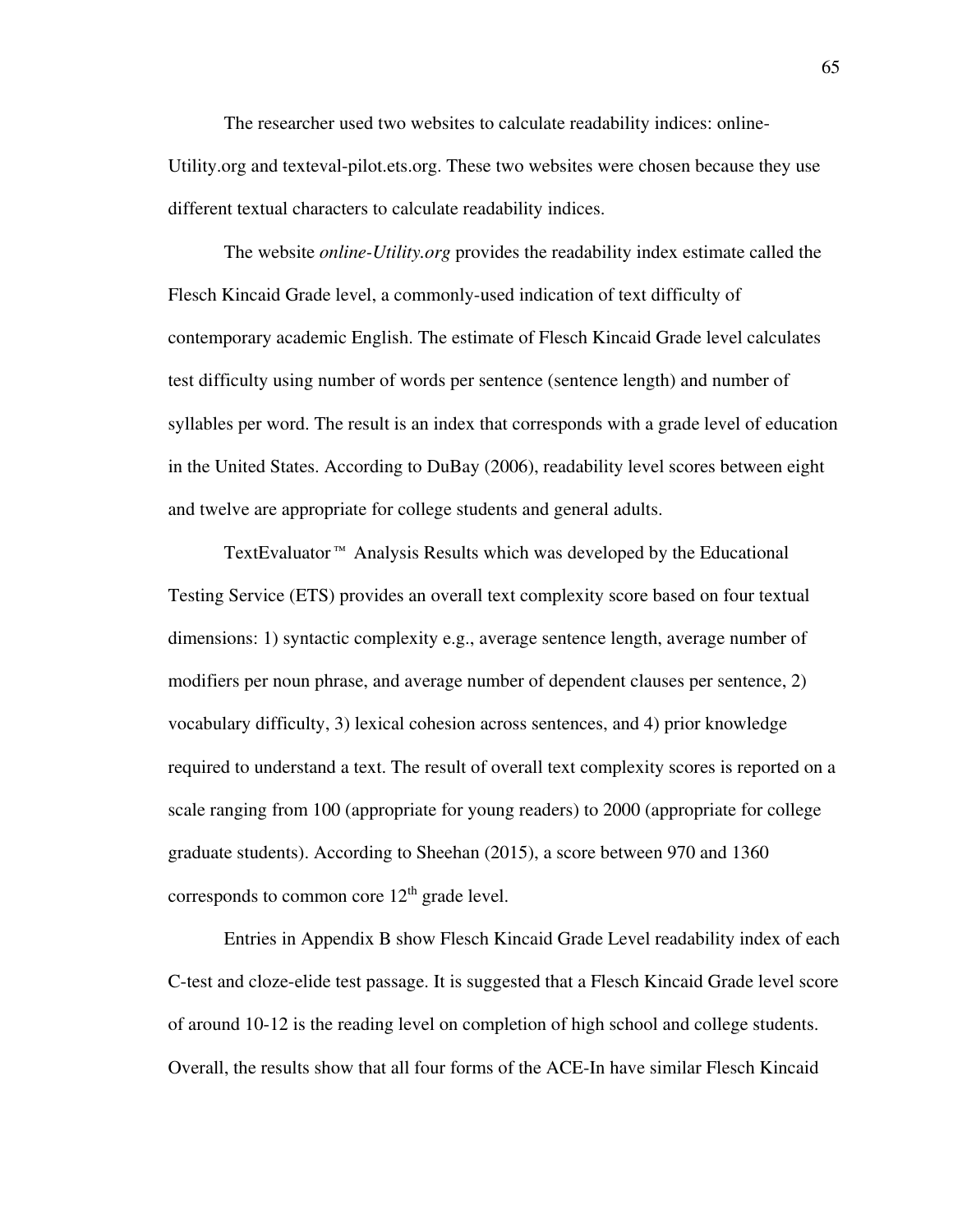grade level readability levels. C-test and cloze-elide passages were rated approximately between the tenth-grade and twelfth-grade readability levels, except for the third passage of Test Form 4 "*OEPT*" whose readability score is 15.4.

## Passage 3, Test form 4: OEPT

The Oral English Proficiency Program (OEPP) at Purdue University was established in 1987 under the support of the Office of the Provost. The OEPP was created to carry out the university policy which states that all international teaching assistants who do not speak English as their first language must demonstrate sufficient English speaking skills. Otherwise, these students cannot be assigned to duties that involve classroom teaching or direct interaction with undergraduate students.

A central question then is, what feature could be changed to make this text more comparable to the scores of other passages. Since one of the measures that the Flesch Kincaid Grade level measures is based on is sentence length, breaking up the long sentence like "The OEPP was created to carry out the university policy which states that all international teaching assistants who do not speak English as their first language must demonstrate sufficient English speaking skills." into separate sentences can lower the level of reading difficulty.

TextEvaluator is a text analysis tool that evaluates syntactic and vocabulary complexity, cohesion, and prior knowledge required to understand the text. Each of the component scores of the TextEvaluator tool is expressed on a scale that ranges from 1 to 100. Higher scores indicate higher levels of text difficulty.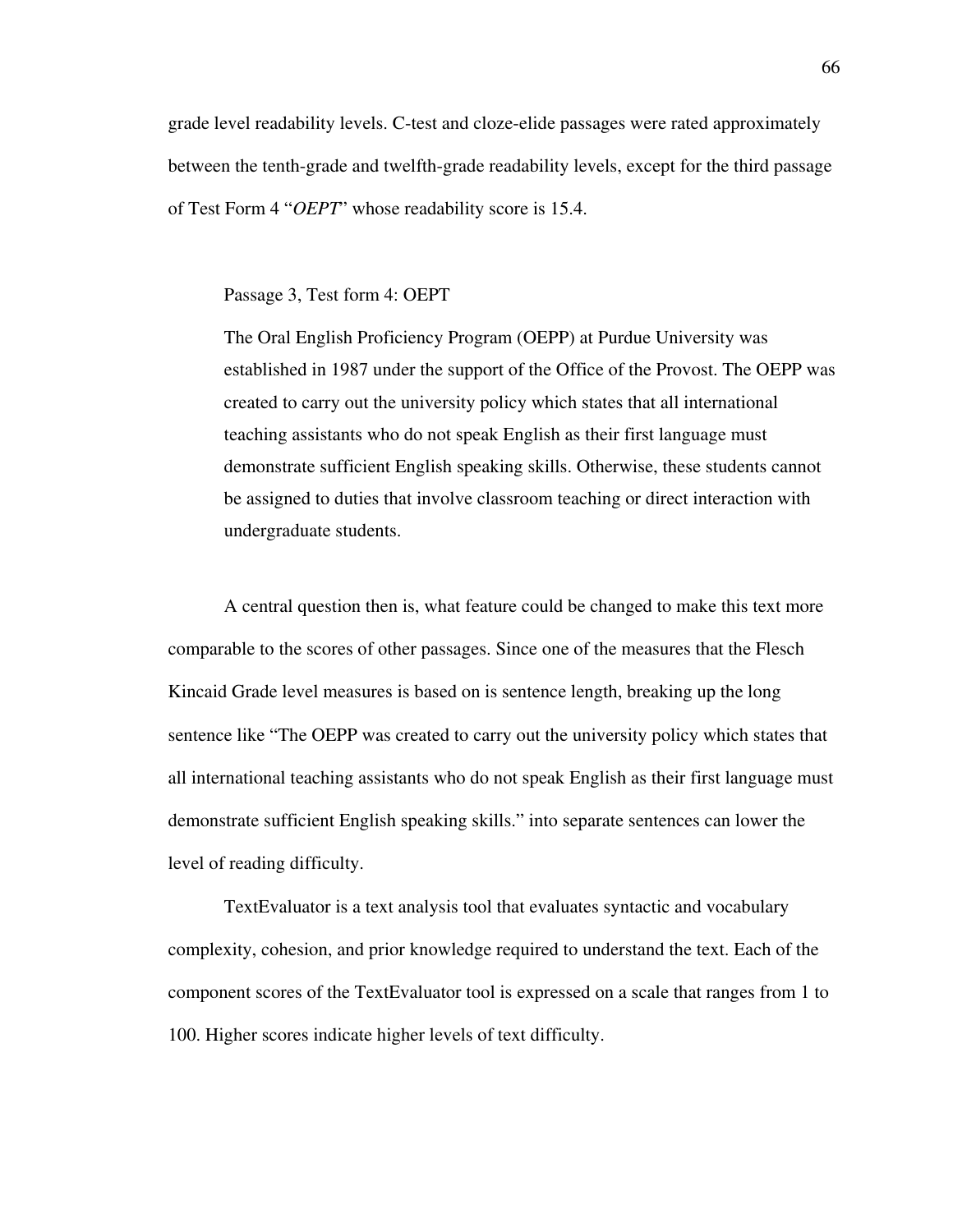The results of the analysis (See Appendix C) show that the overall complexity scores of both C-test and cloze-elide passages were approximately between 700 and 1100, which are roughly equivalent to the common core standard levels between Grade 9 and Grade 12 (Sheehan, 2015). However, some passages might be either more complex or easier than other passages. For example, based on the TextEvaluator complexity score, Passage "*Credit Hour*" might be too difficult to read for a person with reading skills of general undergraduate students. The syntactic and vocabulary complexity scores are relatively higher than those of other passages.

Passage 2, Test form 2: Credit Hour

If you are holding a student visa while studying in the US, there are certain requirements you have to fulfill in order to maintain your immigration status during your stay in the US. In addition to maintaining a valid passport and unexpired immigration documents, you have to enroll in your university as a fulltime student. This requires registering for a minimum of 12 credit hours per semester. This requirement applies to every international student for every fall or spring semester except during the last semester of your degree program.

Some recommendations to lower the overall complexity score include limiting the use of technical terms such as "immigration," using more familiar terms, for example, replacing the word "maintaining" with "having," and using shorter sentences in the text.

#### 5.3 Analysis of the Data

The test takers' test responses were analyzed using the Statistical Package for Social Sciences (SPSS) and Excel spreadsheets. Any observations that had missing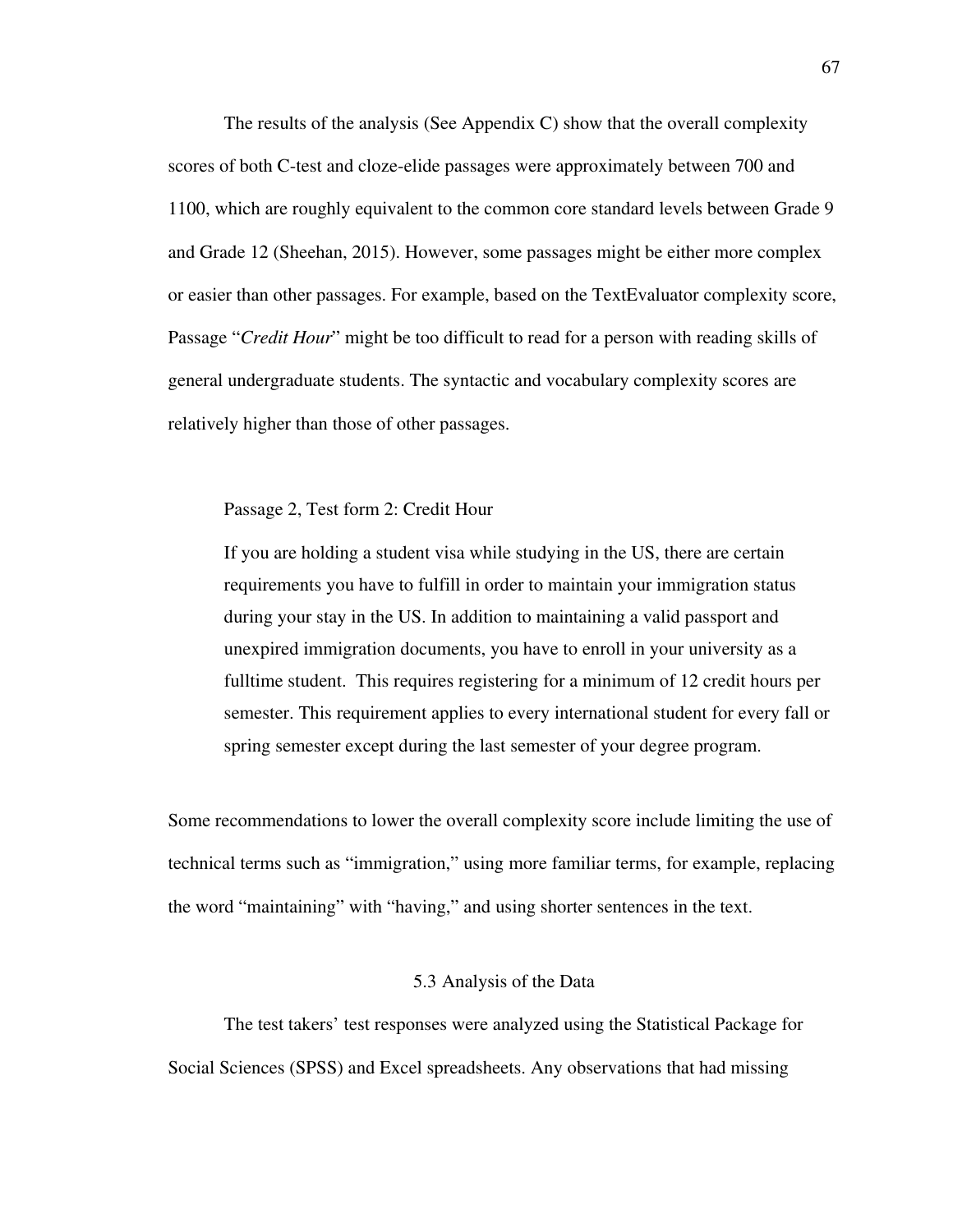responses were excluded from the analysis. After the first run of analysis, the responses of eight test takers were dropped because they were identified as extreme outliers. After the investigation of the nature of these outliers, it has been found that the test takers did not carefully consider their answers when completing the test. In this situation, the researcher believes that it is legitimate to simply drop these observations.

### 5.3.1 Descriptive Statistics of Test Scores

Tables 5-1 and 5-2 report the descriptive statistics of C-test and cloze elide test scores of all 232 international students separated by test form. Considering the score means and standard deviations of both tasks, the score means of C-test were very high, when compared with those of cloze-elide, and the scores of both tasks ranged very widely i.e., standard deviations were large. Given that the standard deviations of both tasks were relatively wide, the test developers may claim that the C-test and cloze-elide tasks could be served as a quick screening procedure to filter out students whose scores were far below the means across both tasks because these students were more likely to benefit from extra language support.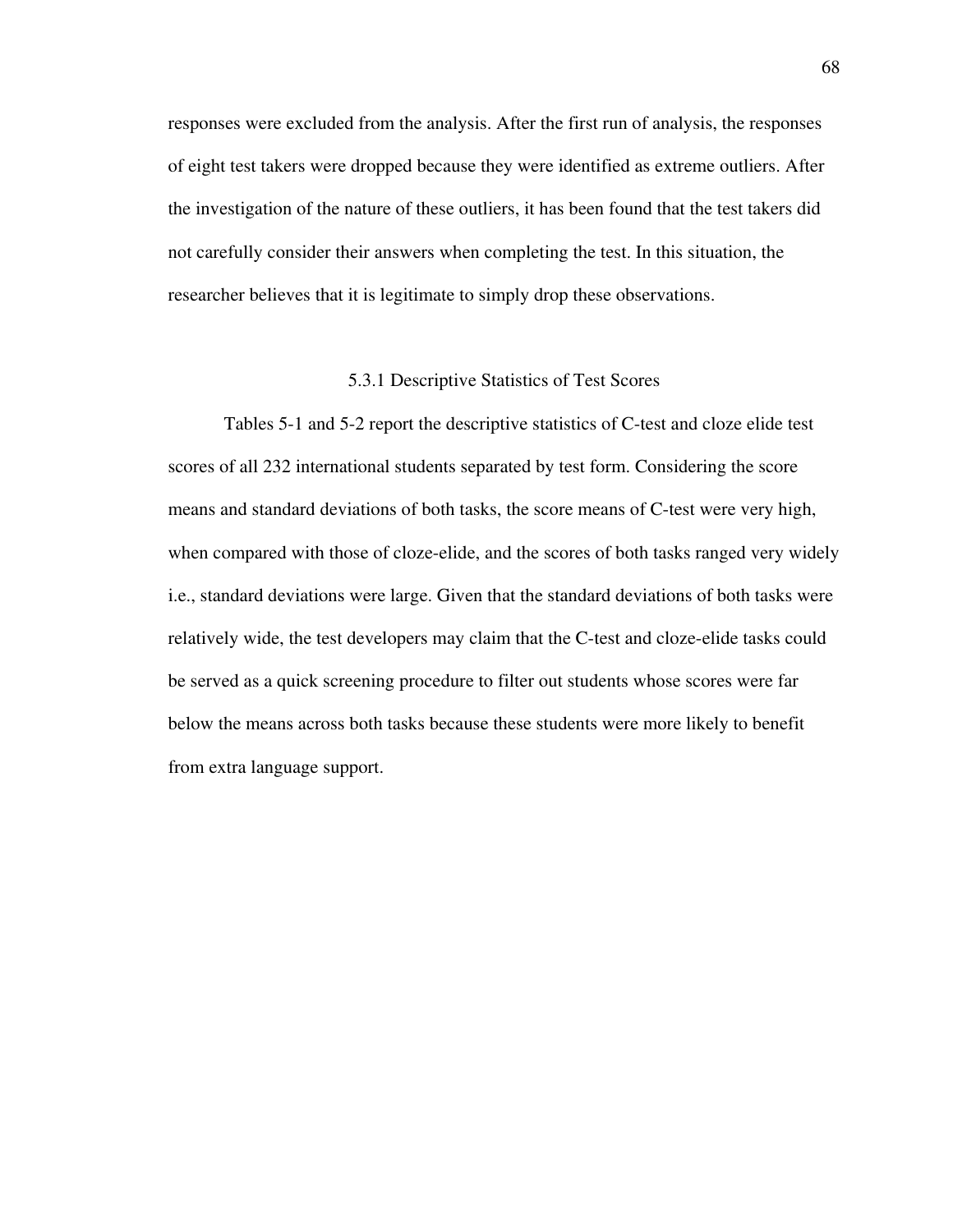# Table 5.1

|         | N   | Min   | Max   | Mean  | <b>SD</b> | <b>Skewness</b> |
|---------|-----|-------|-------|-------|-----------|-----------------|
|         |     |       |       |       |           |                 |
| Overall | 232 | 51.00 | 98.00 | 77.80 | 9.98      | $-0.32$         |
| Form 1  | 66  | 51.00 | 97.00 | 76.73 | 10.73     | $-0.31$         |
| Form 2  | 58  | 53.00 | 97.00 | 79.19 | 10.14     | $-0.28$         |
| Form 3  | 55  | 56.00 | 94.00 | 77.62 | 9.45      | $-0.20$         |
| Form 4  | 53  | 51.00 | 98.00 | 77.79 | 9.47      | $-0.51$         |
|         |     |       |       |       |           |                 |

# *Descriptive Statistics of C-Test of International Students*

## Table 5.2

*Descriptive Statistics of Cloze-Elide Test of International Students* 

|         | N   | Min  | Max   | Mean  | <b>SD</b> | <b>Skewness</b> |
|---------|-----|------|-------|-------|-----------|-----------------|
| Overall | 232 | 2.00 | 60.00 | 36.59 | 14.86     | $-0.36$         |
| Form 1  | 66  | 4.00 | 59.00 | 38.80 | 14.20     | $-0.43$         |
| Form 2  | 58  | 2.00 | 60.00 | 37.85 | 17.93     | $-0.50$         |
| Form 3  | 55  | 4.00 | 57.00 | 34.04 | 12.90     | $-0.07$         |
| Form 4  | 53  | 2.00 | 58.00 | 35.11 | 13.63     | $-0.38$         |

The test performances of 28 English native speakers are reported in Tables 5-3 and 5-4. A one-way ANOVA with repeated measures was run on the mean scores of both groups to see whether there were significant differences between native speakers of English and international students' test performance on both tasks. Tables 5-5 and 5-6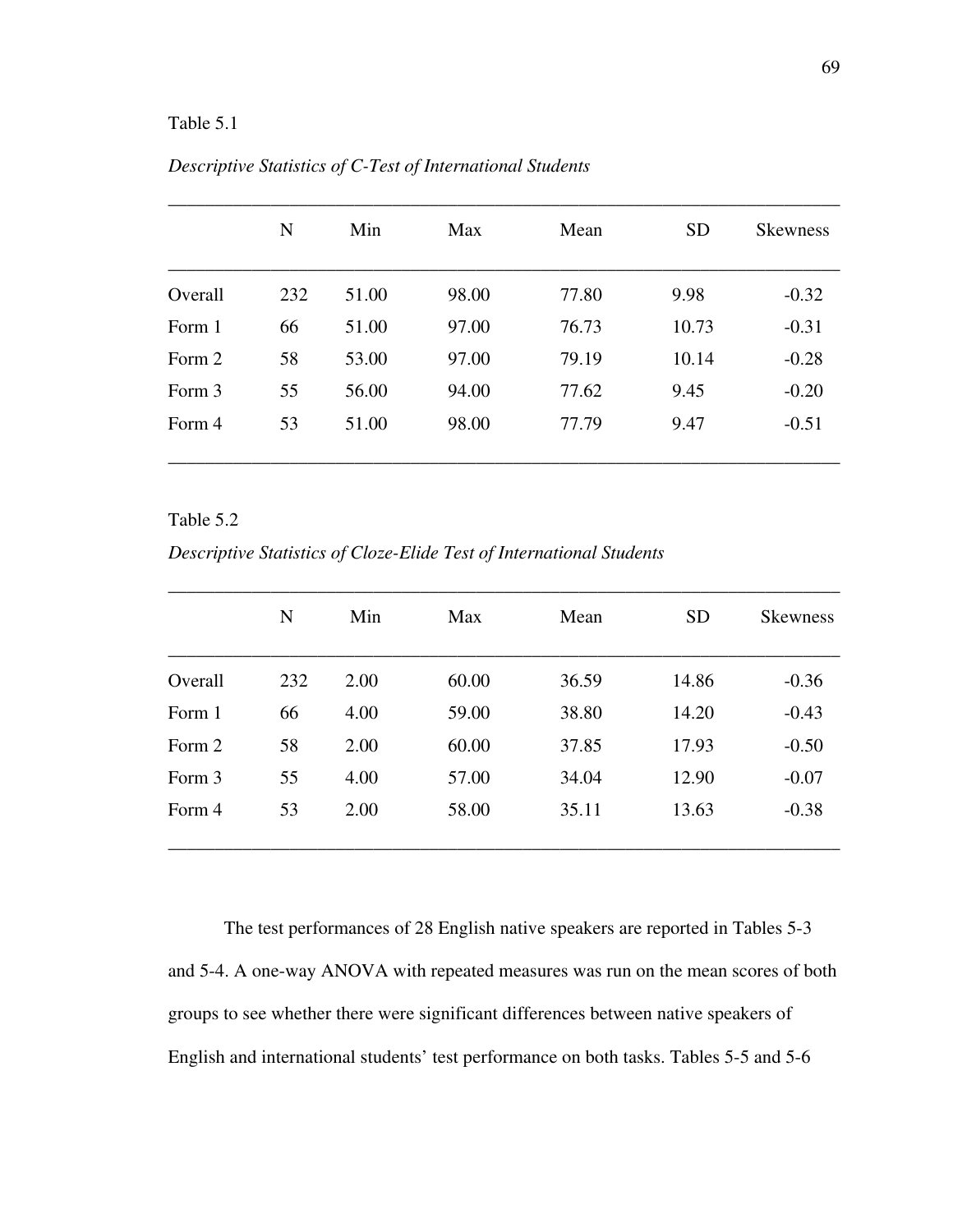show the ANOVA results of each test task. The analyses showed that the native speakers of English performed significantly from non-native test takers on both C-test and clozeelide tasks at p-values less than 0.000. Native speakers of English obtained higher scores than the group of non-native speakers. This can be interpreted that language proficiency is an obvious factor in the test takers' performance.

# Table 5.3

*Descriptive Statistics of C-Test Performance of Native Speakers of English* 

|         | N  | Min   | Max   | Mean  | <b>SD</b> | <b>Skewness</b> |
|---------|----|-------|-------|-------|-----------|-----------------|
| Overall |    |       | 99.00 |       |           |                 |
|         | 28 | 89.00 |       | 95.50 | 2.53      | $-0.893$        |
| Form 1  | 6  | 92.00 | 98.00 | 94.83 | 2.56      | $-0.60$         |
| Form 2  | 5  | 90.00 | 99.00 | 95.40 | 3.29      | $-1.29$         |
| Form 3  | 9  | 89.00 | 97.00 | 94.89 | 2.57      | $-1.72$         |
| Form 4  | 8  | 93.00 | 99.00 | 96.75 | 1.91      | $-1.01$         |

### Table 5.4

*Descriptive Statistics of Cloze-Elide Performance of Native Speakers of English* 

|         | N  | Min   | Max   | Mean  | <b>SD</b> | <b>Skewness</b> |
|---------|----|-------|-------|-------|-----------|-----------------|
|         |    |       |       |       |           |                 |
| Overall | 28 | 37.00 | 60.00 | 56.64 | 4.43      | $-3.53$         |
| Form 1  | 6  | 55.00 | 60.00 | 58.33 | 1.86      | $-1.28$         |
| Form 2  | 5  | 50.00 | 60.00 | 56.60 | 3.97      | $-1.54$         |
| Form 3  | 9  | 37.00 | 59.00 | 54.78 | 6.83      | $-2.73$         |
| Form 4  | 8  | 54.00 | 59.00 | 57.50 | 1.77      | $-1.23$         |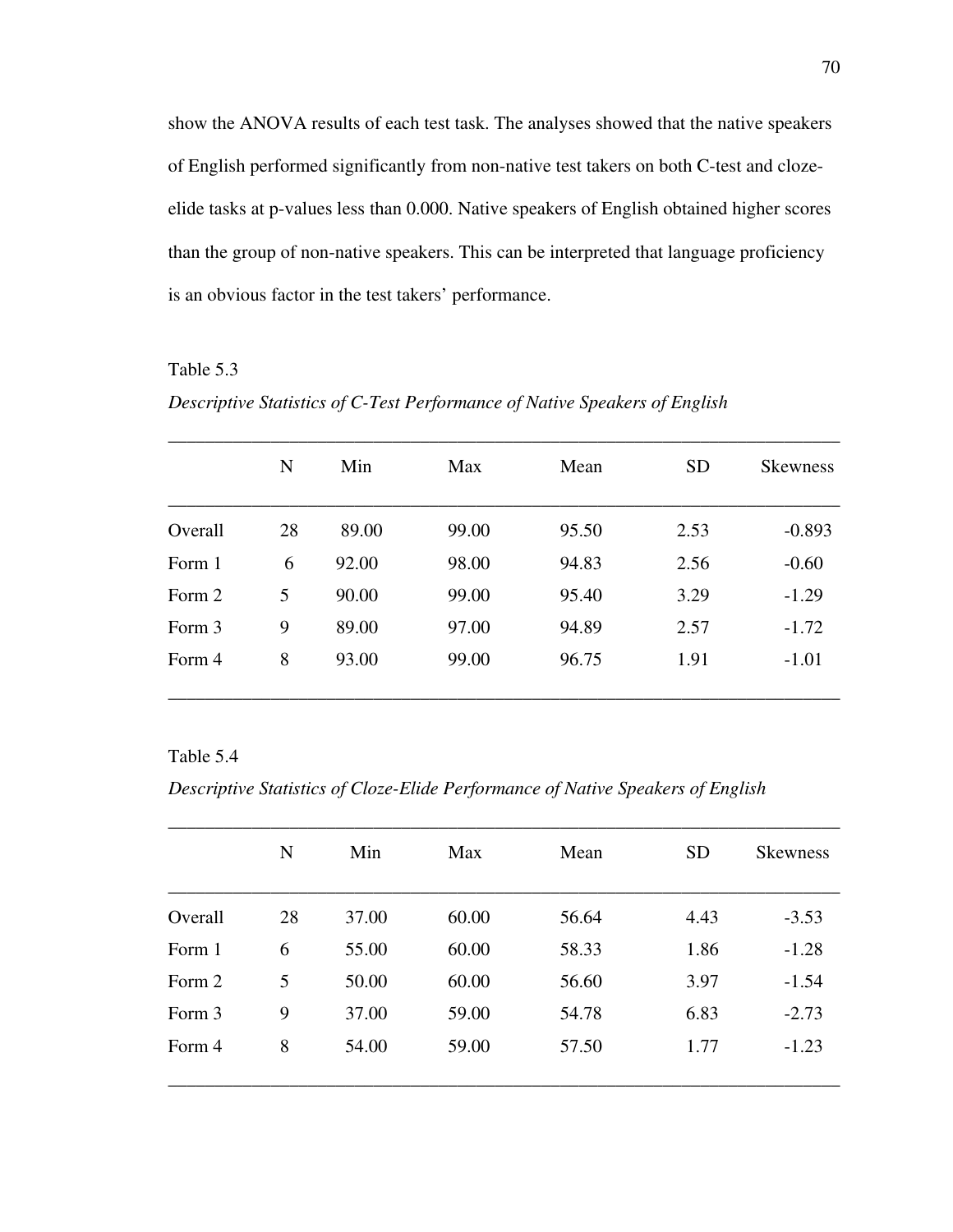## Table 5.5

*One Way ANOVA Repeated Measures for Comparing the C-test Performance of Native Speakers of English and International Students* 

| Source of variation   | Sum of Squares | df  | Mean Square | F      | Sig. |
|-----------------------|----------------|-----|-------------|--------|------|
| <b>Between Groups</b> | 7829.718       |     | 7829.718    | 87.100 | .000 |
| Within Groups         | 23192.478      | 258 | 89.893      |        |      |
| Total                 | 31022.196      | 259 |             |        |      |

# *Table 5.6*

*One Way ANOVA Repeated Measures for Comparing the Cloze-Elide Performance of Native Speakers of English and International Students* 

| Source of variation   | Sum of Squares | df  | Mean Square | F      | Sig. |
|-----------------------|----------------|-----|-------------|--------|------|
| <b>Between Groups</b> | 10046.222      |     | 10046.222   | 50.322 | .000 |
| <b>Within Groups</b>  | 51506.528      | 258 | 199.638     |        |      |
| Total                 | 61552.750      | 259 |             |        |      |

5.3.2 Average Item Difficulty and Item Discrimination Values for Each Test Passage

For research question 1, the average values of item difficulty and item discrimination for all items of C-test and cloze-elide passages were calculated. The overall means of item difficulty across all C-test passages are higher than those of clozeelide items, meaning that cloze-elide items are more difficult than c-test items. Overall, C-test items are considered easy  $(ID > 0.7)$ , while cloze-elide items are of medium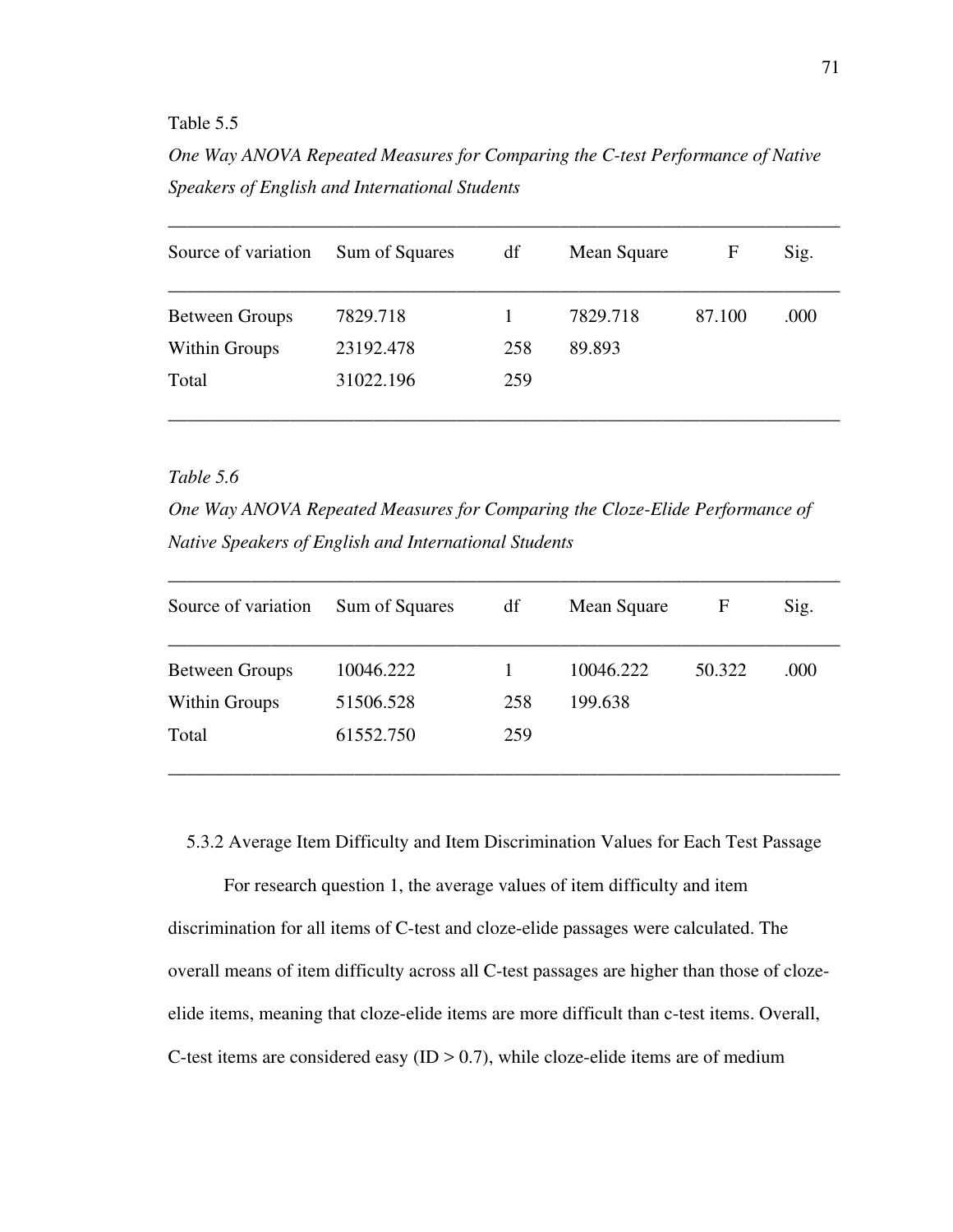difficulty (ID  $\approx$  0.6). Even though C-test items have acceptable discrimination i.e., point biserial correlation indices are between 0.3 and 0.4, cloze-elide items are shown to have much better discrimination values on average i.e., point biserial correlation indices are higher than 0.5. (See Appendix D)

## 5.3.3 Item Performance of Each Test Item and their Syntactic Property

Table 5-7 shows the examples of item difficulty and point biserial correlation values for each C-test item and cloze elide item on Passage 2 of Test Form 1. Items marked with an asterisk (\*) are within the desirable range of item difficulty and item discrimination i.e. item difficulty values are between 0.3 and 0.7 and item discrimination values are higher than 0.3. Please see Appendix E for the entire results of item difficulty and point biserial correlation values for each C-test item and cloze elide item.

Table 5.7

*Syntactic Classification and the Values of Item Difficulty and Item Discrimination for Each Item in the Pilot Data* 

|        | Item<br>number | Key       | Word<br>type                                                     | Part<br>of speech | Item | Point biserial<br>difficulty correlation |
|--------|----------------|-----------|------------------------------------------------------------------|-------------------|------|------------------------------------------|
| Form 1 |                |           |                                                                  |                   |      |                                          |
|        |                |           | Passage 2: Riding the bus (The number of acceptable items is 9.) |                   |      |                                          |
|        | 1              | rides     | Content                                                          | Noun              | 0.94 | 0.16                                     |
|        | $\overline{2}$ | available | Content                                                          | Adj               | 0.91 | 0.31                                     |
|        | $3*$           | all       | Function                                                         | Det               | 0.32 | 0.31                                     |
|        | $4*$           | and       | Function                                                         | Conj              | 0.55 | 0.42                                     |
|        |                |           |                                                                  |                   |      |                                          |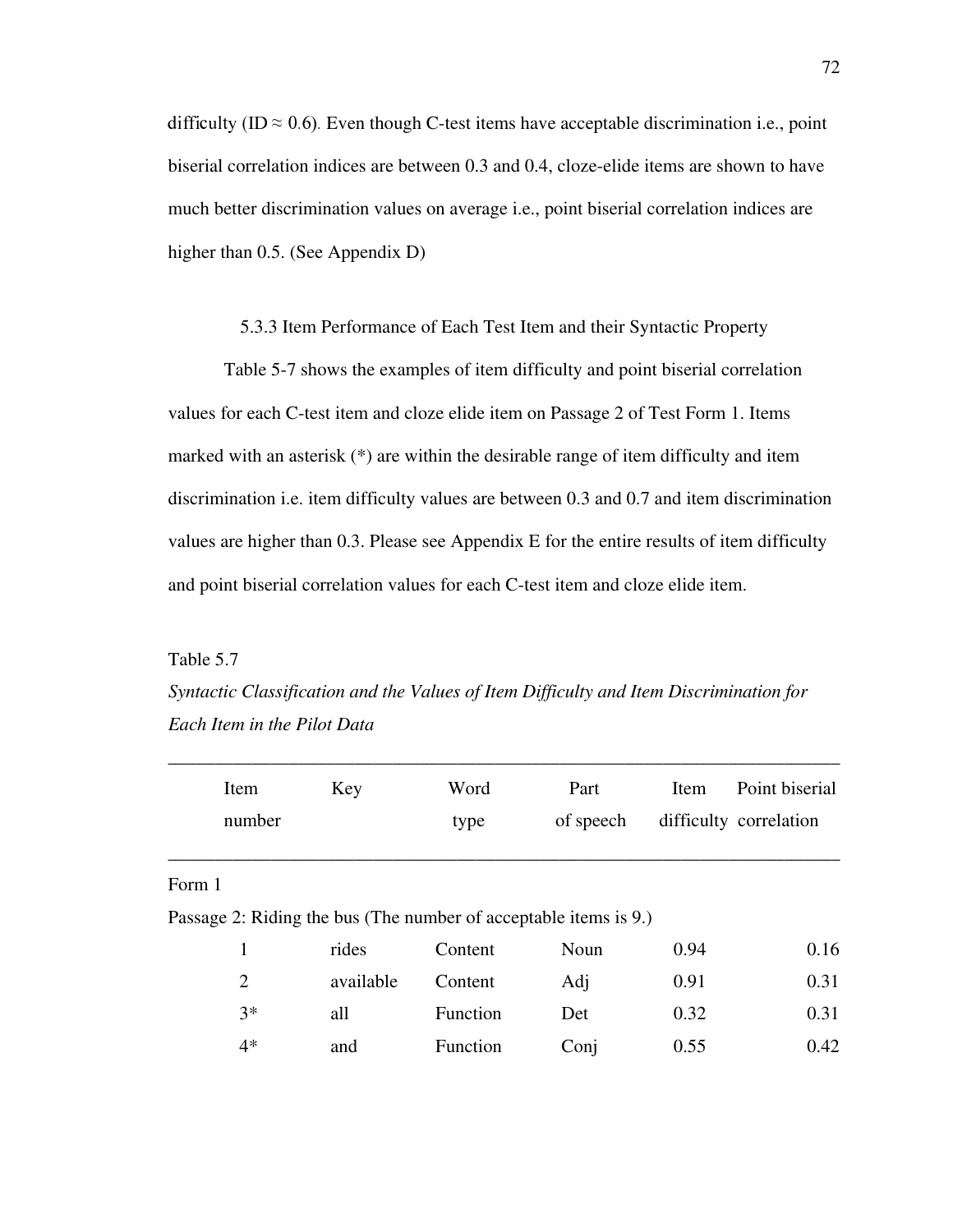| 5     | city        | Content  | Noun    | 0.97 | 0.27 |
|-------|-------------|----------|---------|------|------|
| 6     | lines       | Content  | Noun    | 0.79 | 0.52 |
| $7*$  | simply      | Content  | Adv     | 0.39 | 0.40 |
| 8     | too         | Function | Adv     | 0.97 | 0.09 |
| 9     | their       | Function | Det     | 0.89 | 0.27 |
| 10    | university  | Content  | Noun    | 0.97 | 0.04 |
| 11    | ID          | Content  | Noun    | 0.89 | 0.24 |
| 12    | ride        | Content  | Verb    | 0.98 | 0.34 |
| 13    | bus         | Content  | Noun    | 0.98 | 0.18 |
| $14*$ | schedules   | Content  | Noun    | 0.61 | 0.43 |
| 15    | daily       | Content  | Adj     | 0.65 | 0.06 |
| 16    | lines       | Content  | Noun    | 0.80 | 0.34 |
| 17    | available   | Content  | Adj     | 0.86 | 0.55 |
| 18*   | at          | Function | Prep    | 0.50 | 0.36 |
| 19*   | office      | Content  | Noun    | 0.55 | 0.44 |
| 20    | the         | Function | Article | 0.85 | 0.60 |
| $21*$ | residence   | Content  | Noun    | 0.45 | 0.46 |
| $22*$ | and         | Function | Conj    | 0.62 | 0.53 |
| 23    | the         | Function | Article | 0.73 | 0.66 |
| 24    | information | Content  | Noun    | 0.73 | 0.66 |
| $25*$ | on          | Function | Prep    | 0.45 | 0.59 |
|       |             |          |         |      |      |

As illustrated in Table 5-7 and Appendix E, approximately, only one fourth of the C-test items have desirable item difficulty levels and discrimination values. Therefore, the C-test items were investigated further in order to find out whether there are any variables that can improve these item values. Two aspects of the items were examined: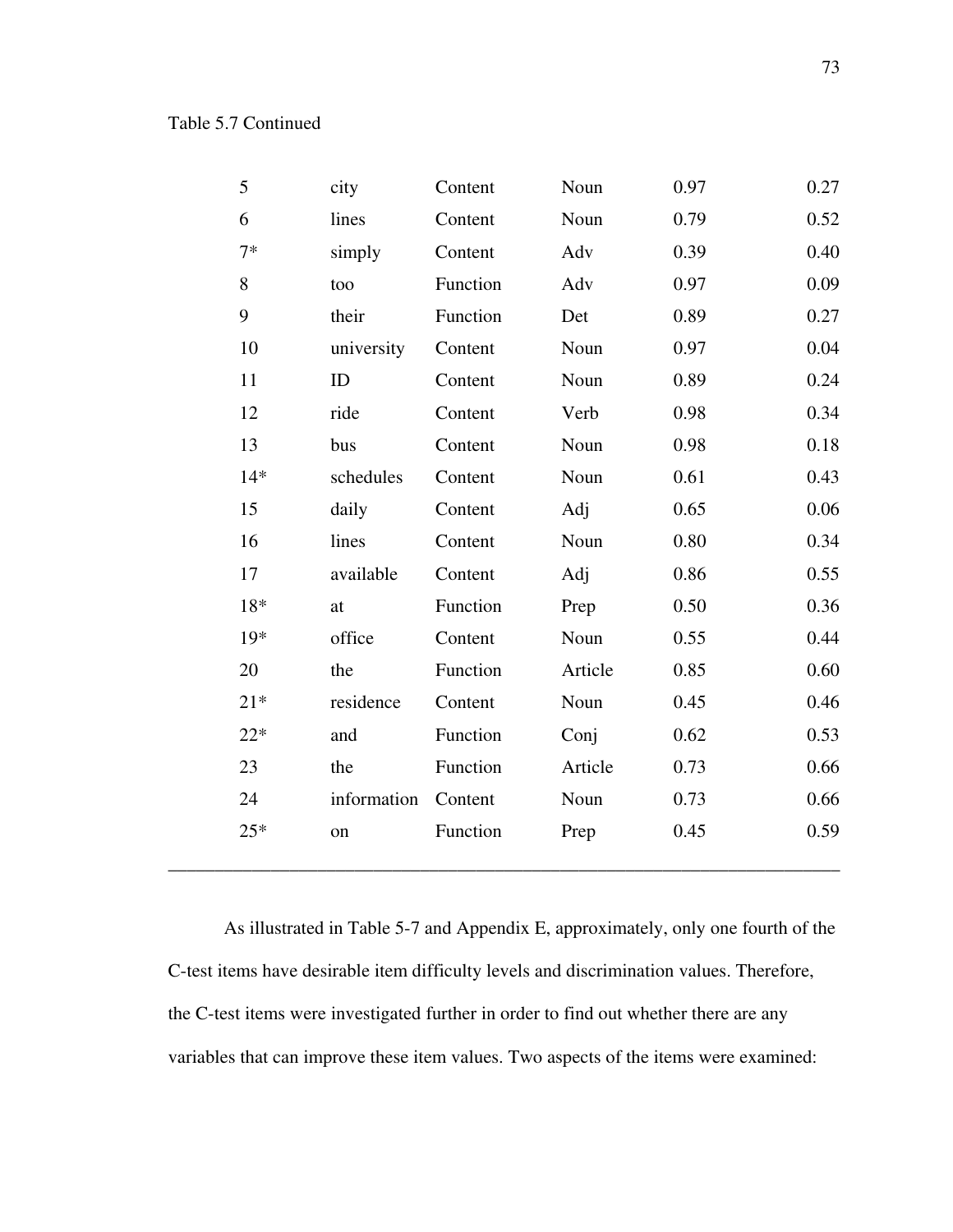word functions and word classes i.e., part-of-speech. The entries on Table 5-8 below and Appendix F show the item difficulty and item discrimination values of each item classified according to their word functions and part-of-speech. As illustrated, the first 25 easiest items of each test form are more likely to be function words rather than content words. And the finding of this study is in accordance with findings reported in several studies. According to Brown (1988), Klein-Braley (1981), and Perkins and German (1985), function words in cloze test passages tend to be easier because they can be guessed from a small number of words in a particular closed class. According to the results shown below, function words that seem to have higher values of item difficulty are pronouns and prepositions. Even though some of the easy items are content words, those easy items tend to be vocabulary words that most students encounter on a daily basis e.g., bus, university, project, course, and time, or words that repeatedly appeared throughout the texts e.g., campus, building, and parking.

## Table 5.8

| Item             | Key | Word     | Part      | Item | Point biserial         |
|------------------|-----|----------|-----------|------|------------------------|
| number           |     | type     | of speech |      | difficulty correlation |
|                  |     |          |           |      |                        |
| Form 1           |     |          |           |      |                        |
| C-Passage3Item2  | you | Function | Pronoun   | 1.00 | 0.00                   |
| C-Passage3Item20 | you | Function | Pronoun   | 1.00 | 0.00                   |
| C-Passage4Item13 | you | Function | Pronoun   | 1.00 | 0.00                   |
| C-Passage5Item5  | to  | Function | Prep      | 1.00 | 0.00                   |

*The Items with the Highest Item Difficulty Values for Each Test Form in the Pilot Data* 

\_\_\_\_\_\_\_\_\_\_\_\_\_\_\_\_\_\_\_\_\_\_\_\_\_\_\_\_\_\_\_\_\_\_\_\_\_\_\_\_\_\_\_\_\_\_\_\_\_\_\_\_\_\_\_\_\_\_\_\_\_\_\_\_\_\_\_\_\_\_\_\_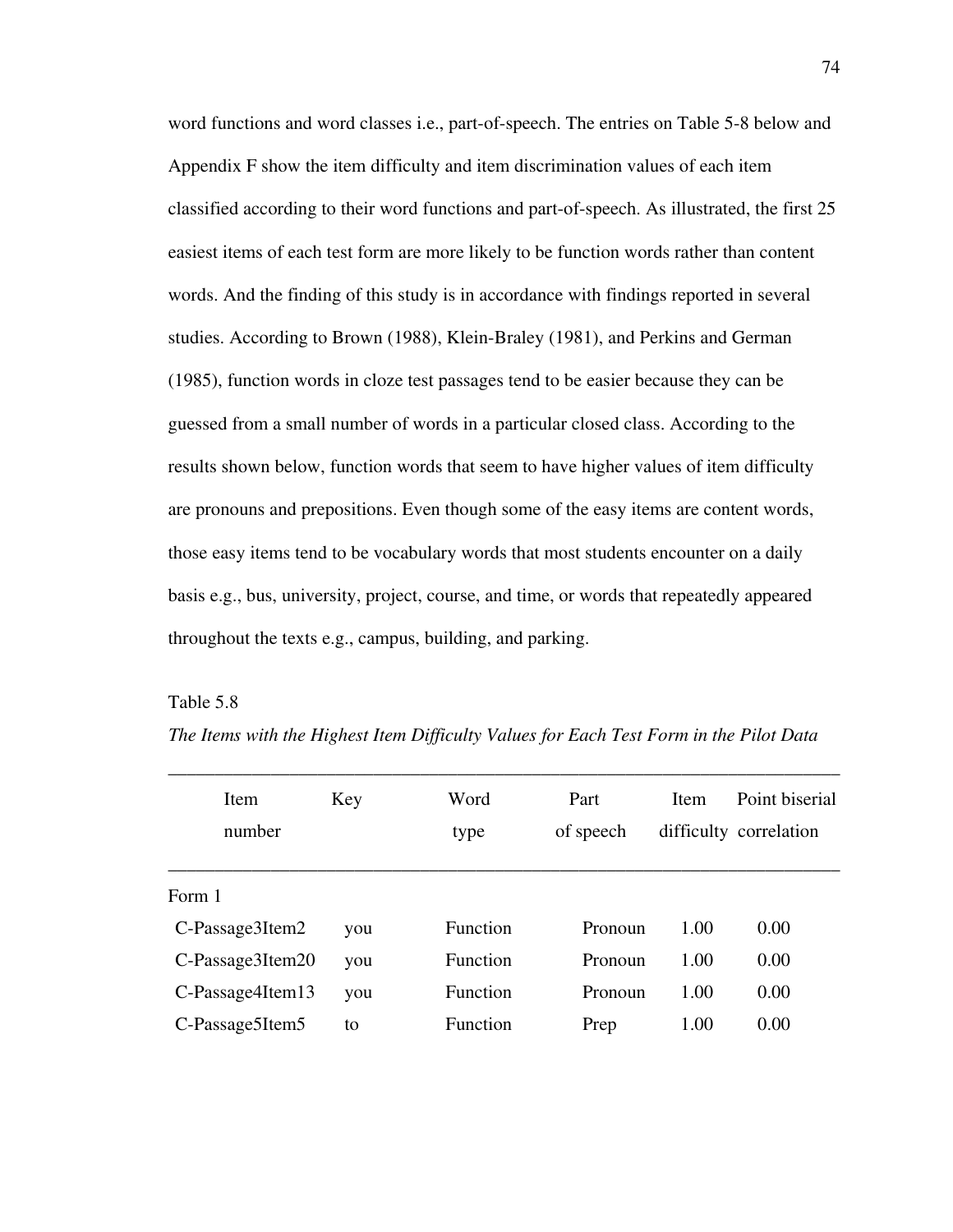| C-Passage2Item12 | ride       | Content  | Verb       | 0.98 | 0.34    |
|------------------|------------|----------|------------|------|---------|
| C-Passage2Item13 | bus        | Content  | Noun       | 0.98 | 0.18    |
| C-Passage3Item4  | the        | Function | Article    | 0.98 | 0.20    |
| C-Passage3Item5  | from       | Function | Prep       | 0.98 | 0.43    |
| C-Passage3Item6  | library    | Content  | Noun       | 0.98 | 0.15    |
| C-Passage3Item11 | it         | Function | Pronoun    | 0.98 | $-0.02$ |
| C-Passage3Item19 | system     | Content  | Noun       | 0.98 | 0.09    |
| C-Passage3Item21 | to         | Function | Prep       | 0.98 | 0.09    |
| C-Passage5Item14 | you        | Function | Pronoun    | 0.98 | 0.13    |
| C-Passage5Item22 | you        | Function | Pronoun    | 0.98 | 0.26    |
| C-Passage2Item5  | city       | Content  | Noun       | 0.97 | 0.27    |
| C-Passage2Item8  | too        | Function | Adv        | 0.97 | 0.09    |
| C-Passage2Item10 | university | Content  | Noun       | 0.97 | 0.04    |
| C-Passage3Item12 | actually   | Content  | Adv        | 0.97 | $-0.03$ |
| C-Passage3Item22 | is         | Function | Verb to be | 0.97 | 0.13    |
| C-Passage3Item24 | the        | Function | Article    | 0.97 | 0.25    |
| C-Passage4Item3  | for        | Function | Prep       | 0.97 | 0.09    |
| C-Passage5Item11 | in         | Function | Prep       | 0.97 | 0.19    |
| C-Passage5Item16 | attend     | Content  | Verb       | 0.97 | 0.44    |
| C-Passage5Item21 | time       | Content  | Noun       | 0.97 | 0.28    |
| C-Passage5Item19 | at         | Function | Prep       | 0.95 | 0.36    |
|                  |            |          |            |      |         |

In contrast to the characteristics of C-test items, the item analyses of cloze elide items show that approximately 70% of the cloze elide items are within the good range of item difficulty (See Table 5-9). Even though some of the cloze-elide items are considered relatively easy i.e., item difficulty values are higher than 0.7, they do have good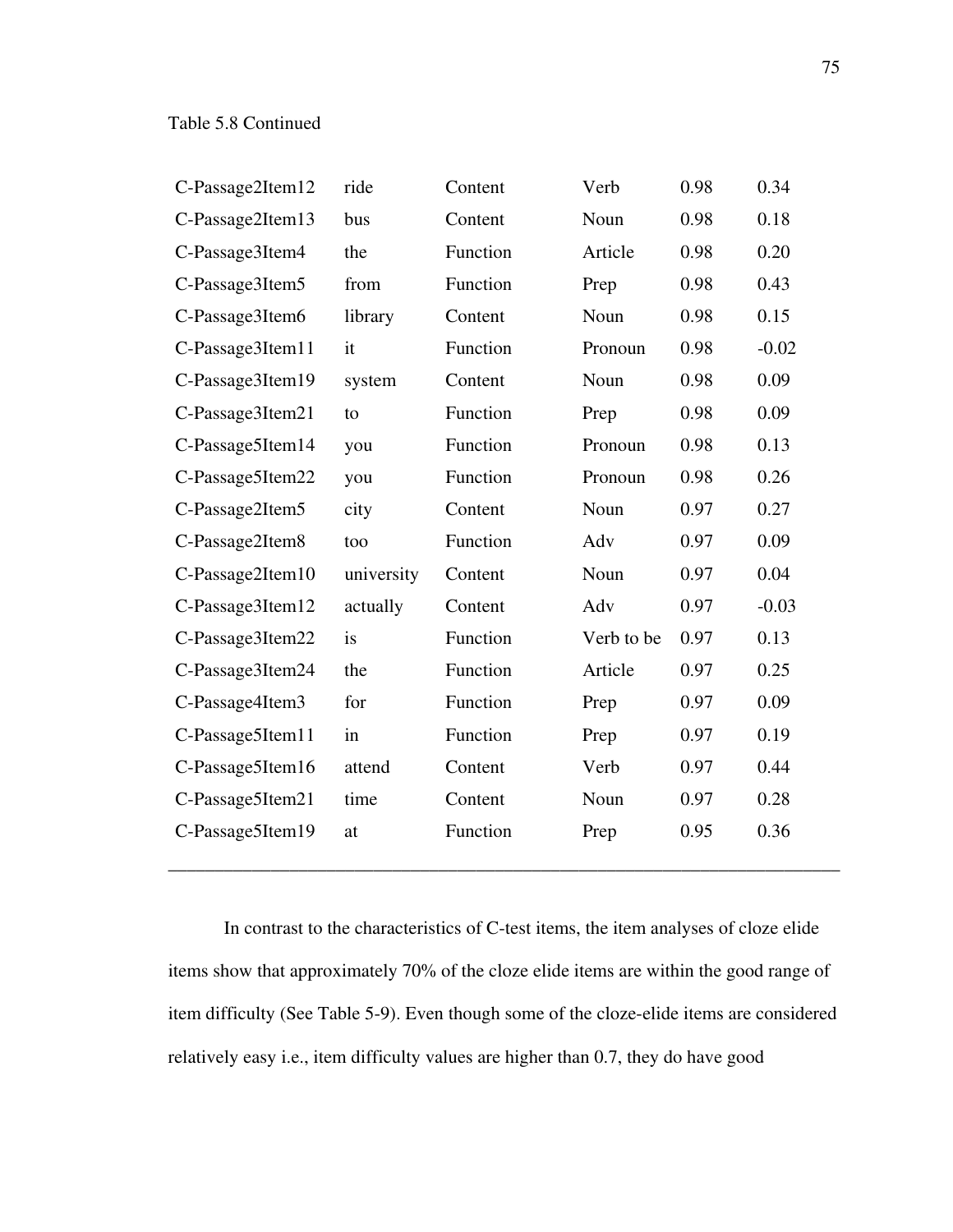discrimination values i.e., point-biserial correlation values are higher than 0.3. For example, even though 12 out of 30 items in Passage 2 Form 1 are considered easy, items # 1, 4, 10, 11, 13, 14, 15, and 17 have excellent item discrimination values. Note that items that have an asterisk (\*) are within the desirable range of item difficulty and item discrimination i.e. item difficulty values are between 0.3 and 0.7 and item discrimination values are higher than 0.3. (Also see Appendix G)

## Table 5.9

*Syntactic Classification and the Values of Item Difficulty and Item Discrimination for Each Cloze-Elide Item in Pilot Data* 

| Item           | Key                                                               | Word     | Part       | Item | Point biserial         |
|----------------|-------------------------------------------------------------------|----------|------------|------|------------------------|
|                | number                                                            | type     | of speech  |      | difficulty correlation |
|                |                                                                   |          |            |      |                        |
| Form 1         |                                                                   |          |            |      |                        |
|                | Passage 2: Research angle (The number of acceptable items is 15.) |          |            |      |                        |
| $\mathbf{1}$   | is                                                                | Function | Verb to be | 0.82 | 0.36                   |
| $\overline{2}$ | were                                                              | Function | Verb to be | 0.92 | 0.27                   |
| $3*$           | possible                                                          | Content  | Adj        | 0.44 | 0.63                   |
| $\overline{4}$ | the                                                               | Function | Article    | 0.94 | 0.42                   |
| $5*$           | to                                                                | Function | Prep       | 0.61 | 0.61                   |
| 6              | fairly                                                            | Content  | Adj/Adv    | 0.14 | 0.24                   |
| $7*$           | note                                                              | Content  | Noun       | 0.62 | 0.35                   |
| 8              | to                                                                | Function | Prep       | 0.94 | 0.09                   |
| $9*$           | as                                                                | Function | Prep       | 0.61 | 0.65                   |
| 10             | fine                                                              | Content  | Noun/Adj   | 0.76 | 0.58                   |
| 11             | such                                                              | Function | Det        | 0.74 | 0.53                   |
|                |                                                                   |          |            |      |                        |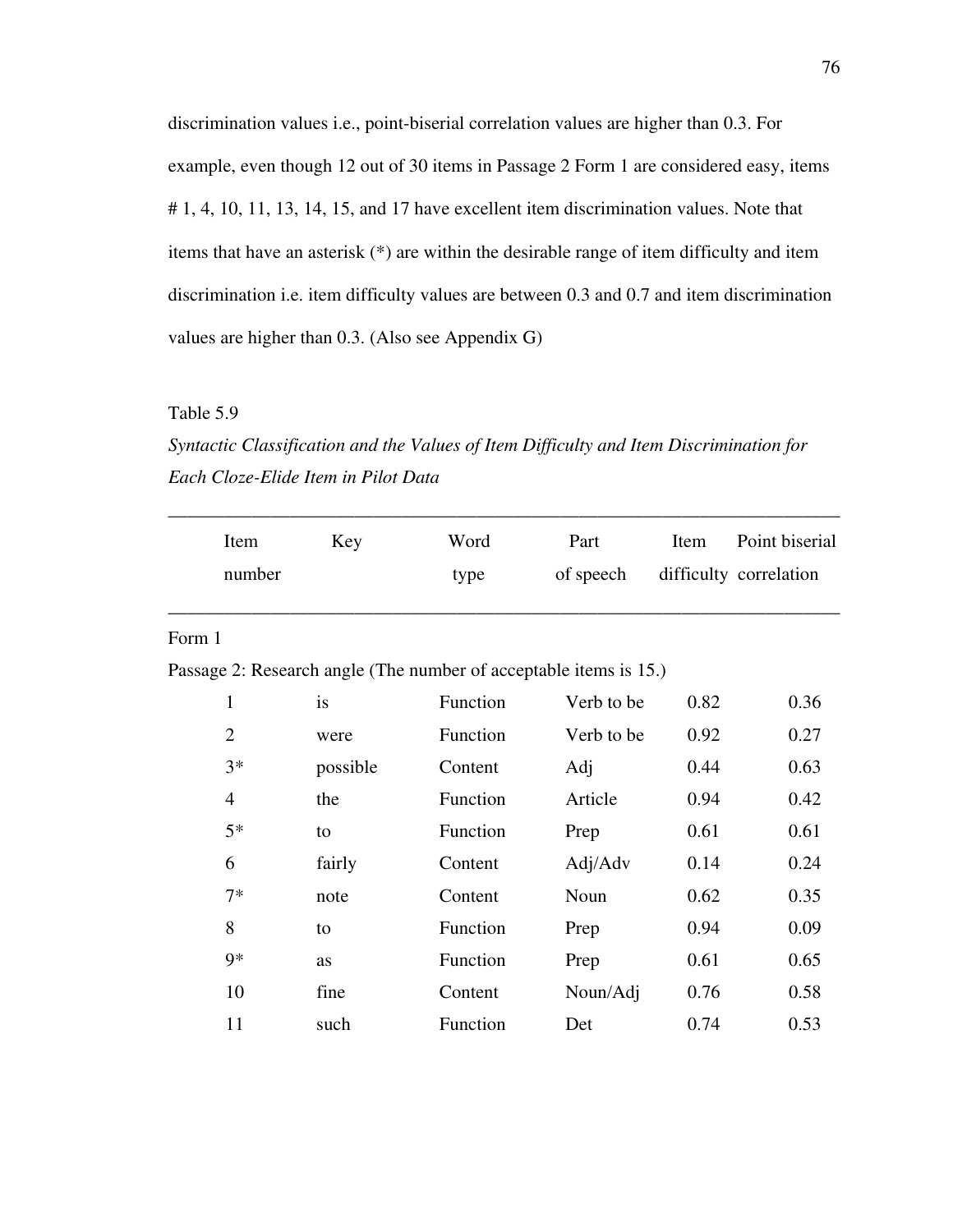| $12*$ | style        | Content  | Noun      | 0.68 | 0.56 |
|-------|--------------|----------|-----------|------|------|
| 13    | your         | Function | Det       | 0.85 | 0.39 |
| 14    | find         | Content  | Verb      | 0.80 | 0.60 |
| 15    | dismissive   | Content  | Adj       | 0.74 | 0.56 |
| $16*$ | possible     | Content  | Adj       | 0.45 | 0.67 |
| 17    | not          | Function | Negation  | 0.79 | 0.37 |
| 18*   | sound        | Content  | Noun/Verb | 0.64 | 0.62 |
| $19*$ | debate       | Content  | Noun      | 0.58 | 0.73 |
| 20    | as           | Function | Prep      | 0.82 | 0.29 |
| 21    | would        | Function | Modal     | 0.86 | 0.44 |
| $22*$ | what         | Function | Pronoun   | 0.30 | 0.51 |
| $23*$ | distinguish  | Content  | Verb      | 0.35 | 0.65 |
| 24    | introduction | Content  | Noun      | 0.29 | 0.66 |
| $25*$ | their        | Function | Det       | 0.67 | 0.55 |
| $26*$ | and          | Function | Conj      | 0.70 | 0.54 |
| $27*$ | other        | Function | Det       | 0.64 | 0.58 |
| 28*   | with         | Function | Prep      | 0.68 | 0.62 |
| 29*   | missing      | Content  | Verb      | 0.42 | 0.75 |
| 30    | pursued      | Content  | Verb      | 0.27 | 0.69 |
|       |              |          |           |      |      |

In summary, all C-test items have similar item characteristics. The items are generally considered relatively easy for the participants in the pilot study, and their item discrimination values generally do not meet desired levels. Three fourths of the items have low discrimination ( $r_{pb}$  < 0.3) and/or levels of difficulty are outside the range considered acceptable for this form of item analysis  $(0.30 \leq ID > 0.70)$ . On the contrary, more than 70% of the cloze elide items are within the acceptable range of item difficulty,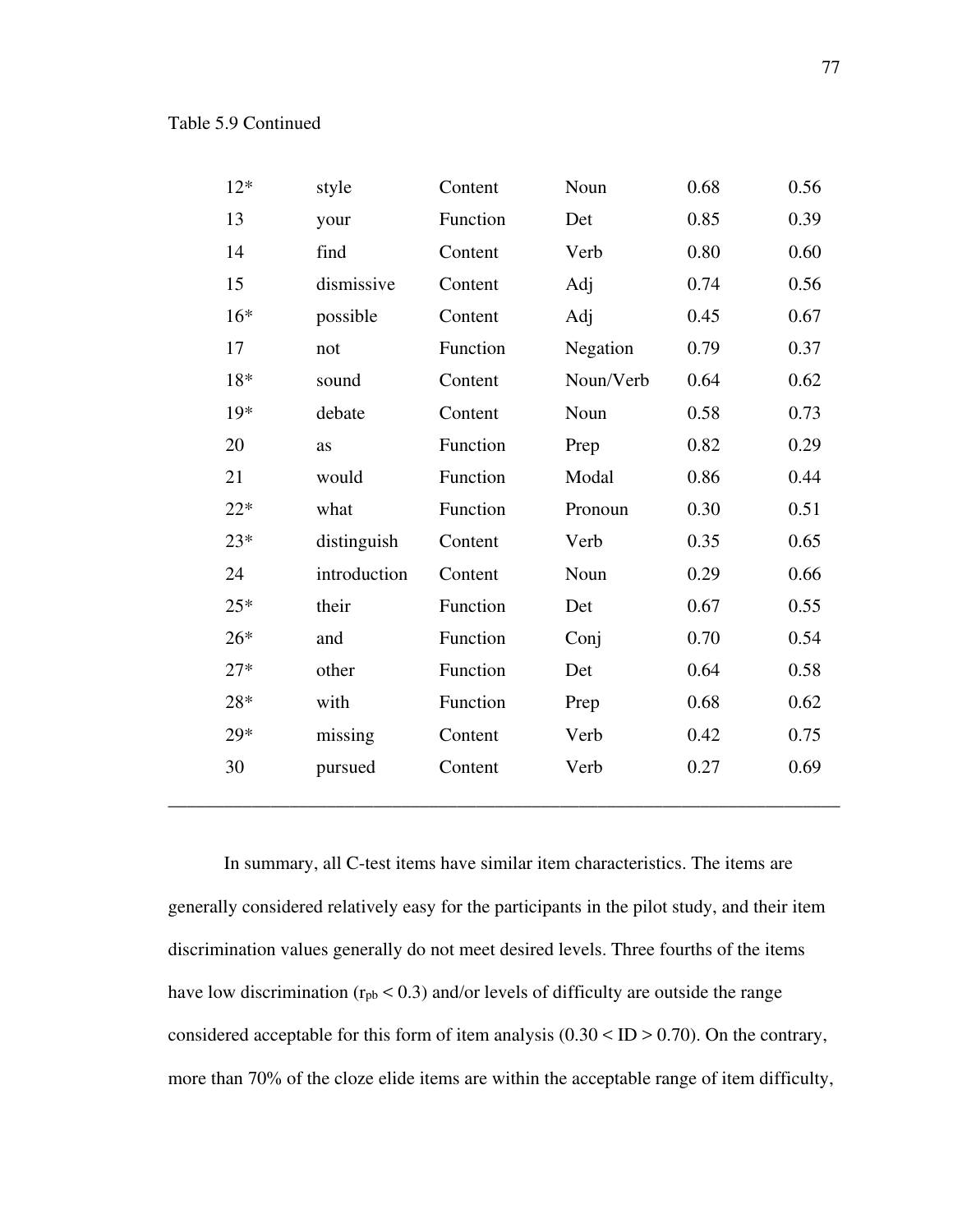i.e. ID values are between 0.3 and 0.7, and more than 90% of them have their discrimination values greater than 0.3.

## 5.3.4 Reliability Analyses

For research question 2, reliability coefficients of both the C-test and cloze elide tests were analyzed by applying the Cronbach's alpha coefficient and the Pearson product-moment correlation. The Cronbach's alpha coefficients of C-test and cloze-elide are .88 and .96, respectively. The reliability coefficients of each form of the C-test range from .86 to .89, and cloze-elide from .94 to .98. As one might have noted, these values Cronbach's alpha coefficients are considered high, which can indicate excellent internal consistency of the items on the test. Moreover, the correlation analysis was conducted between the C-test and cloze-elide test scores. The Pearson product-moment correlation analysis revealed that the correlation between the C-test and cloze-elide is very high (r = .66), and it is significant at the .01 level. The results of these two analyses combined enable the ACE-In test developers to claim that both C-test and cloze-elide tasks could sufficiently serve their intended purpose of measuring an underlying construct in a uniform manner.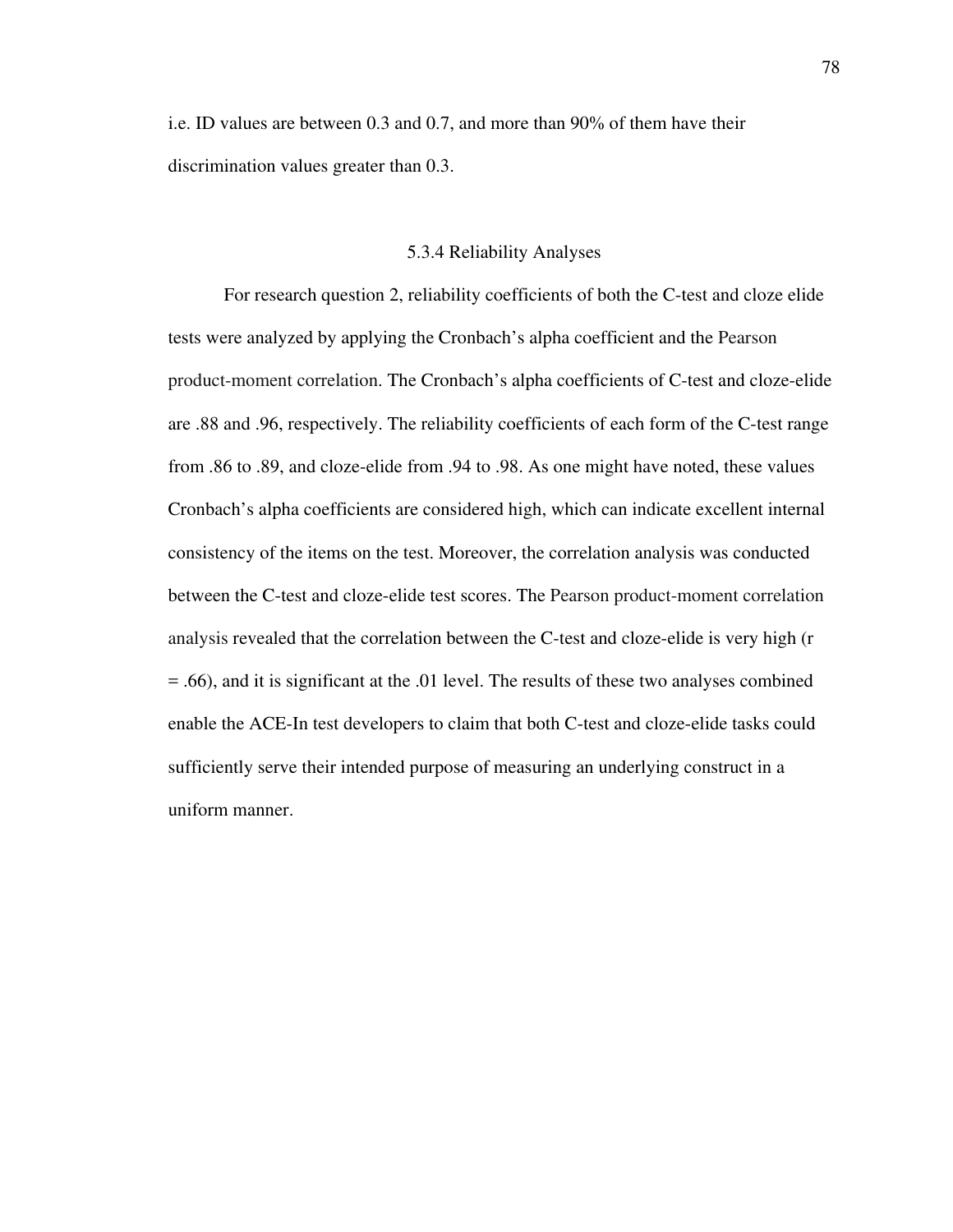### CHAPTER 6. DISCUSSION AND CONCLUSIONS

### 6.1 Summary of the Study

The purpose of this study was to examine item characteristics of C-test and clozeelide tasks i.e., item difficulty and item discrimination and their test characteristics i.e., internal consistency reliability and test correlation, and to evaluate whether the tasks are acceptable for their intended purposes.

The results of the item analyses indicate that C-test items were fairly easy for the test population, thus failing to discriminate between the individuals who had high level of proficiency and those who were in the low level. However, different results were found for the cloze elide task. The majority of cloze-elide items had desirable item difficulty and item discrimination values. Considering the test characteristics, both tasks were found to have very high internal consistency coefficients and correlation coefficients across forms. These analyses indicated that the test items were measuring the same underlying construct -- academic English language proficiency. According to Cummins (1979), the concept of academic language proficiency refers to the ability of students to quickly and efficiently function in an academic context regardless of previous language training. Following this line of reasoning, it is legitimate to claim that both C-test and cloze-elide tests measure the learners' automatic processing of the language, which can, in turn, help identify students who may benefit from English language support.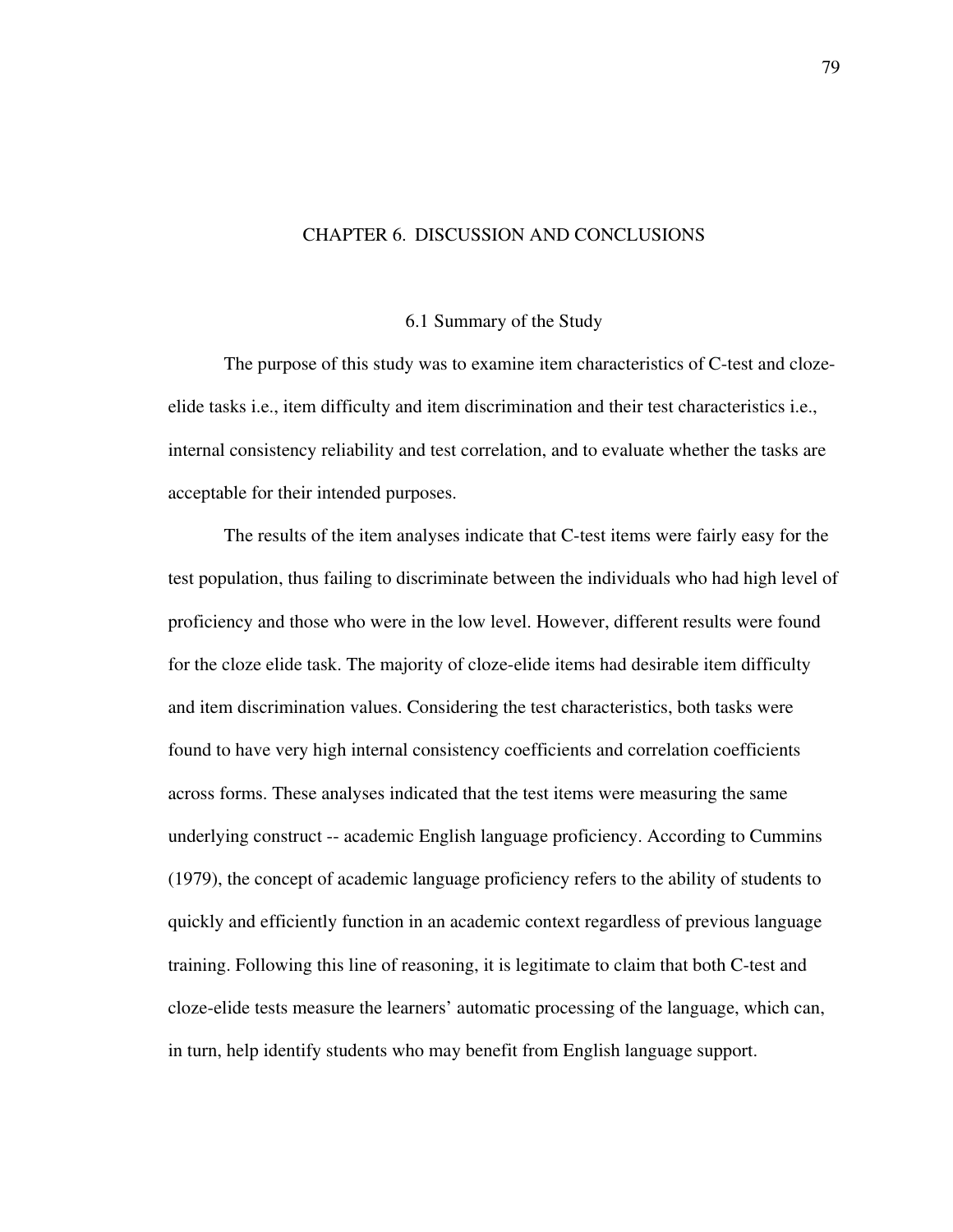Even though the key results of the item analyses showed that C-test did not meet the acceptable standard of item difficulty and discrimination, does it necessarily mean that C-test cannot sufficiently serve its intended purpose as a preliminary sorting tool? Indeed, after examining the score distributions of both C-test and cloze-elide scores, the scores of both tasks range widely. With fairly wide standard deviations, the test developers could still use the scores of these two subtests combined to identify the students who had a uniformly low performance across both tasks. If the test developers decide to set the cut-scores at the means of both tasks, there is a probability of detecting 32% (75/232) of the test takers that had the scores of both C-test and cloze-elide test below the means. Considering the TOEFL scores of this group of students, approximately two thirds of them (44/75) had a TOEFL score lower than 90. Based on these considerations, the test developers may be able to identify the students who enter with the lowest levels of English proficiency.

Although the C-test may be deemed acceptable for its intended purpose, identifying the students who were unlikely to be able to cope with the demands of their academic course, the ACE-in test developers may still want to improve the item performance of the C-test by making the test passages more difficult. However, before the directions of test revision are proposed, the potential reasons of poor item performance should be identified.

1. Using dashes indicting the number of letters required for each test item could potentially make the C-test items overly easy, and the test takers may simply focus on guessing the vocabulary instead of comprehending the text and referring to grammar rules.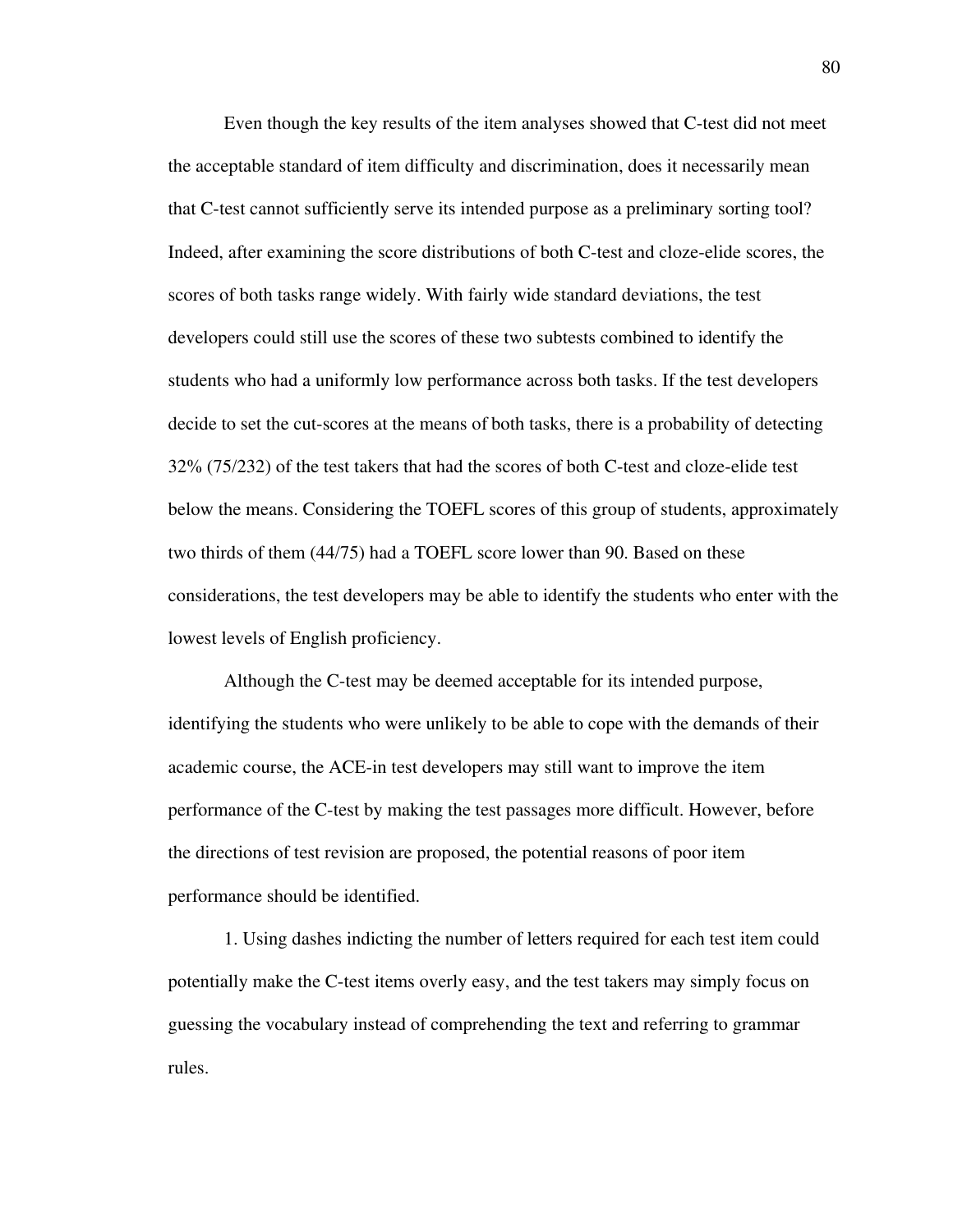2. Deleting every other word in the text can produce a test with repeated items.

Therefore, it is possible that the test takers simply copied the answers of the items they encountered before. The following test passage displays the problem of repeated items.

### Passage 5, Test form 4:

Purdue has many buildings on campus that are named for famous alumni and past presidents of the university. One **buil**  $\begin{bmatrix} 1 \\ -1 \end{bmatrix}$  that i\_ not na\_ \_ \_ after a per\_ \_ \_ is Unive\_\_\_\_\_Hall. Th\_ building i\_ the on\_ building rema\_\_\_\_\_ from t\_\_ original **buil**  $\frac{1}{2}$   $\frac{1}{2}$   $\frac{1}{2}$  that st\_  $\frac{1}{2}$  on cam  $\frac{1}{2}$  when t\_  $\frac{1}{2}$  university w\_  $\frac{1}{2}$ established i\_1869.  $T_{-}$  university be<sub>--</sub> construction o\_ the **buil** \_\_\_ a f\_ years  $af_{\_ \_ \_}$  the unive<sub>-----</sub> was fou<sub>----</sub> Back th<sub>--</sub>, the building was called the Main Building.

The above example shows three repeated words -- Items 1 (building), 11 (buildings), and 20 (building). Considered the results of the item analyses, these items produced poor item difficulty, and consequently, poor item discrimination. The item difficulty and discrimination values of these three items are  $ID = 1.00$  and  $r_{pb} = 0.00$ ,  $ID = 0.92$  and  $r_{pb}$  $= 0.17$ , and ID = 0.96 and  $r_{pb} = 0.16$ , respectively.

3. Several texts contain the answers for some items in intact forms. Therefore, the test takers simply guessed the answer by scanning the texts. For example, in the following passage, the test takers could fill in the last two items of the sentence by reading the previous sentence, which contains the same noun phrase.

Passage 2, Test form 3:

The university attempts to provide a safe and secure environment for students, staff and visitors. Unfortunately how  $\qquad$  \_ \_ \_, crime i\_ a rea  $\qquad$  \_ \_ \_ on mo\_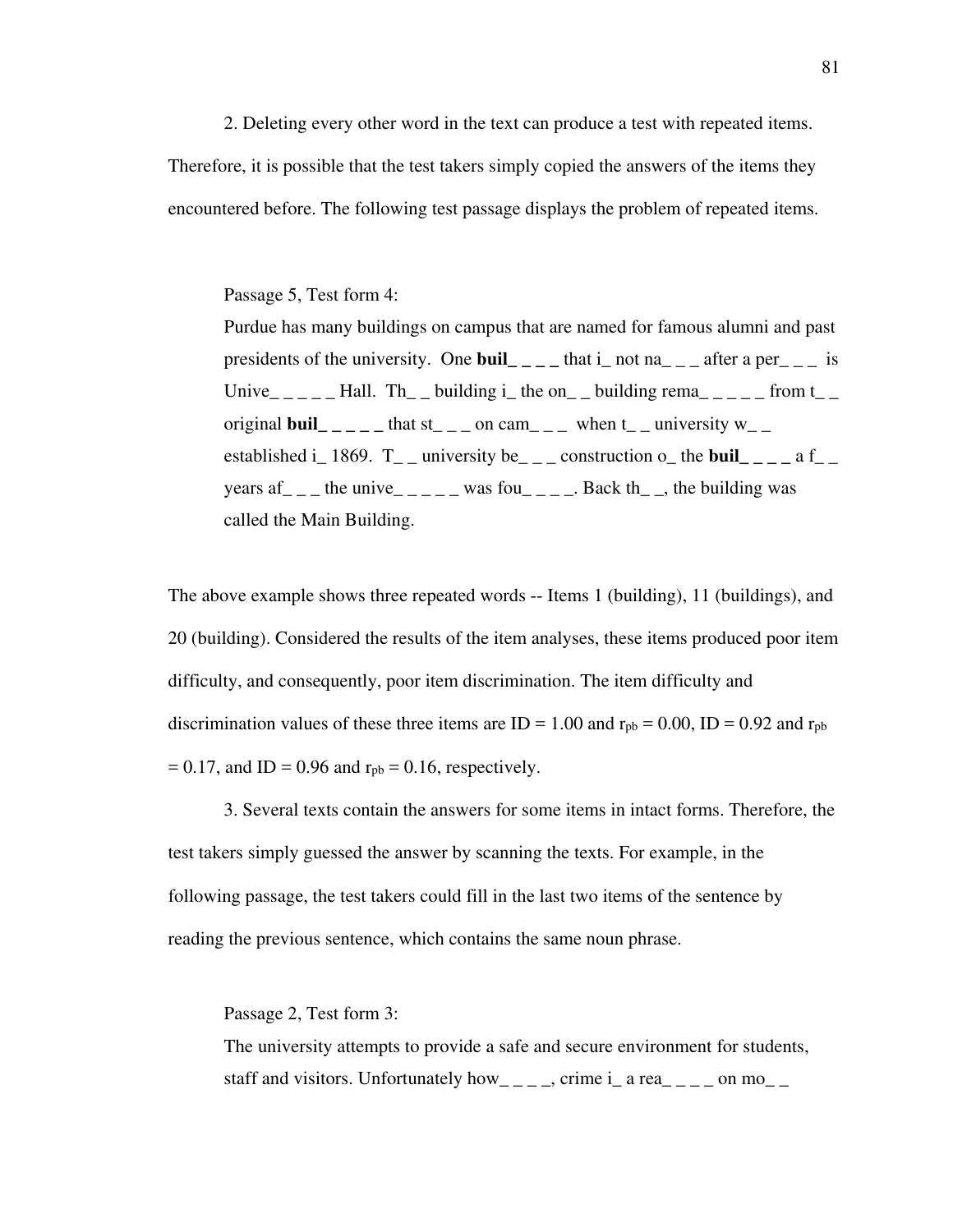university camp\_\_\_\_. To ma\_\_ the comm\_\_\_\_\_ a sa\_ place t\_ live, a\_\_ students sho  $\&$  keep i\_ mind th \_ \_ **safety**  $a_$  \_ **security** are the respon  $\frac{a_1 - a_2}{b_1 - b_2}$  $\frac{1}{2}$  of eve\_ \_ \_ e. It \_s possible t\_ maintain  $\text{sat}$  \_ \_ \_ and  $\text{sec}$  \_ \_ \_ only wh\_  $\equiv$  every stu $\equiv$   $\equiv$   $\equiv$  takes a active pa in the effort.

4. Topics that are very familiar to international undergraduate students e.g., interlibrary loan and syllabus course policy appeared to be very easy passages, when compared with those that are less familiar to them e.g., parking on-campus. As illustrated in Table 5-10, the means of item difficulty and discrimination of these passages are: Interlibrary loan, ID =  $0.87$ ,  $r_{pb} = 0.26$ ; Syllabus course policy, ID =  $0.84$ ,  $r_{pb} = 0.34$ ; Parking on-campus,  $ID = 0.66$ ,  $r_{pb} = 0.37$ .

### 6.2 Directions for Future Test Development

Given that this study revealed some shortcomings in the C-test procedure, it seems reasonable at this point to ask what can be done to improve the test performance of C-test. Can the item analyses be improved? Generally, the C-test items examined display marginal item facility and item discrimination. More than 70% of the test items are considered overly easy. If the ACE-In test developers want to make it more difficult for the test population, several previous studies have given detailed suggestions of how to do it.

1. Babaii and Ansary (2001) and Babaii and Moghaddam (2006) suggested that test developers may examine the characteristics of test passages to increase the level of text complexity e.g., readabiliy levels, vocabulary complexity, and syntactic complexity.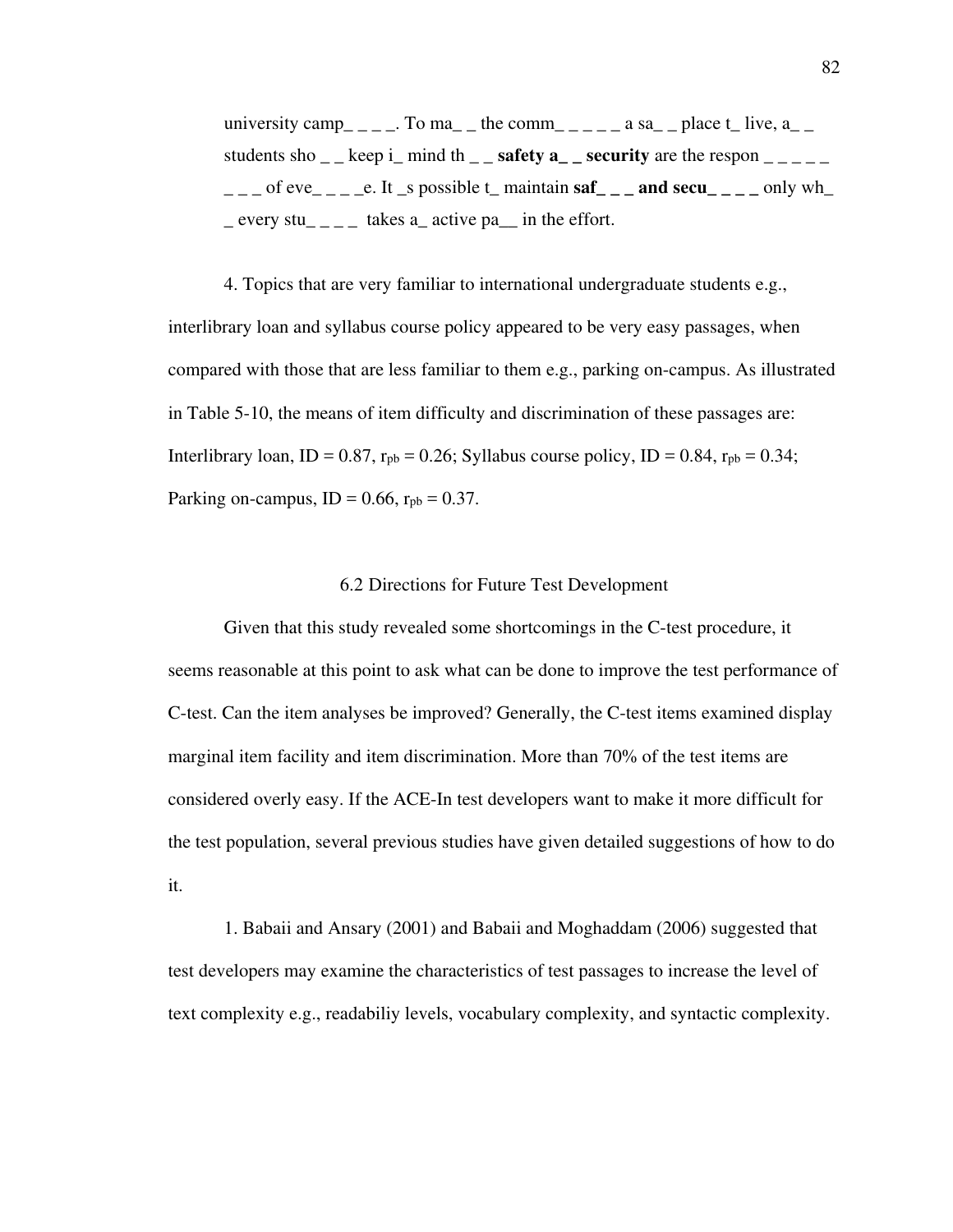By changing these variables, it may be possible to lower the item difficulty values, which in turn increase the overall discrimination of the test.

2. To adjust the level of item difficulty, Sigott and Koberl (1996) suggested that increasing the number of letters deleted and changing deletion patterns could yield tests that were significantly more difficult than standard C-Test format. In this study, the researchers compared the mean score of standard C-test format with the following deletion patterns:

1) Two thirds of the letters were deleted (curious: cu\_\_\_\_\_\_)

2) Only the first letter was given (c\_\_\_\_\_\_)

3) The first half of the words was deleted (\_\_\_\_\_\_ious)

The results of this study showed that all three versions increased the level of test difficulty. The second version yielded the highest level of test difficulty (Mean = 51.7;  $SD = 9.0$ ) when compared with the other three versions – Standard C-test (Mean = 81.9;  $SD = 8.6$ ; Version 1 (Mean = 61.6;  $SD = 14.7$ ); Version 3 (Mean = 67.0;  $SD = 10.9$ ).

3. Cleary (1988) similarly proposed that using left-hand deletion rather than standard right-hand deletion or standard C-test could enhance the C-test items performance. In line with the results of this study, his item analyses rarely yielded discrimination values higher than 0.3 and the C-test items were shown to be very easy. However, by comparing the item difficulty means of the two versions of C-test (deletions on the right hand and deletions on the left hand), the left hand version was shown to be more difficult (Left version  $= 73.4$ ; Right version  $= 84.8$ ), having a higher discrimination index (Left version  $= 0.34$ ; Right version  $= 0.21$ ), and a higher reliability coefficient (Left version =  $0.93$ ; Right version =  $0.83$ ).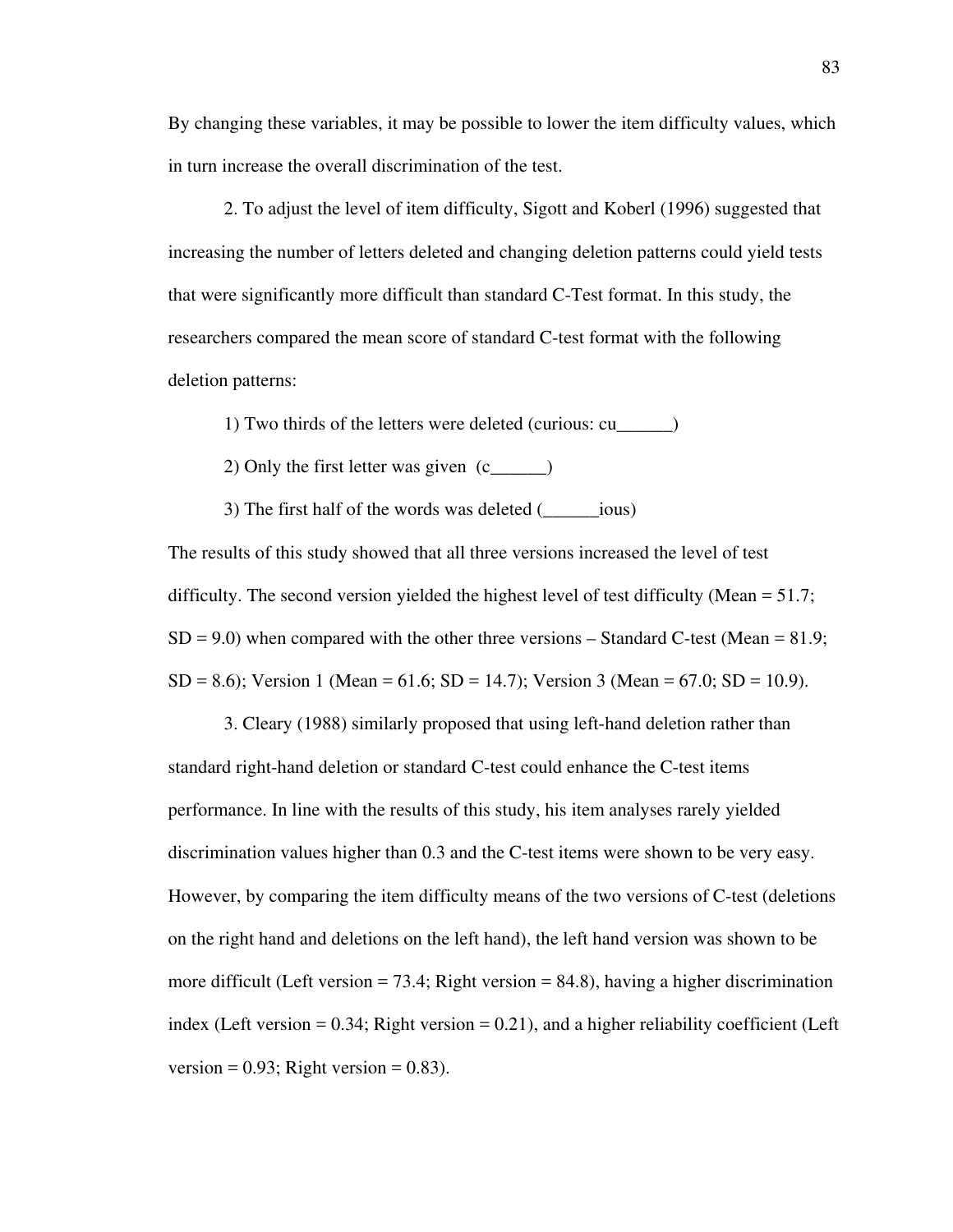4. To remedy the issue with low item difficulty and item discrimination indices, Kamimoto (1992) suggested that leaving the items whose item difficulty higher than 0.70 and less than 0.2 for item discrimination intact can be a possible solution.

5. Using one long blank (kn\_\_\_\_\_) instead of dashes (kn \_ \_) to represent the number of deleted letters can increase the level of item difficulty because the test takers would not be able to automatically guess frequent words or phrases. A study of Babaii and Ansary (2001), for example, illustrated how the participants took a quick look at the phrase "of cou\_ \_ \_," and had an automatic restore of "of course" without reliance on text comprehension.

6. Deleting every second word is likely to produce a C-test with repeated items. Therefore, Babaii and Moghaddam (2006) and Kamimoto (1992) recommended using systematic word deletion or tailored C-test. The test developers can avoid having repeated items by keeping words that appear more than once in the text intact.

## 6.3 Limitations of the Study

There are some limitations of this study. The first limitation is that the test was given to students who were currently enrolled in a program and had already started taking courses in their program. Therefore, item analyses might yield different results if the test is given to incoming students. Another limitation of this study involved the narrow range of the test takers' language proficiency. The majority of the participants had a TOFEL total score ranging between 75 and 103. Even though the PLaCE program tried to recruit higher-level students, only 32 students volunteered to participate in the pilot study and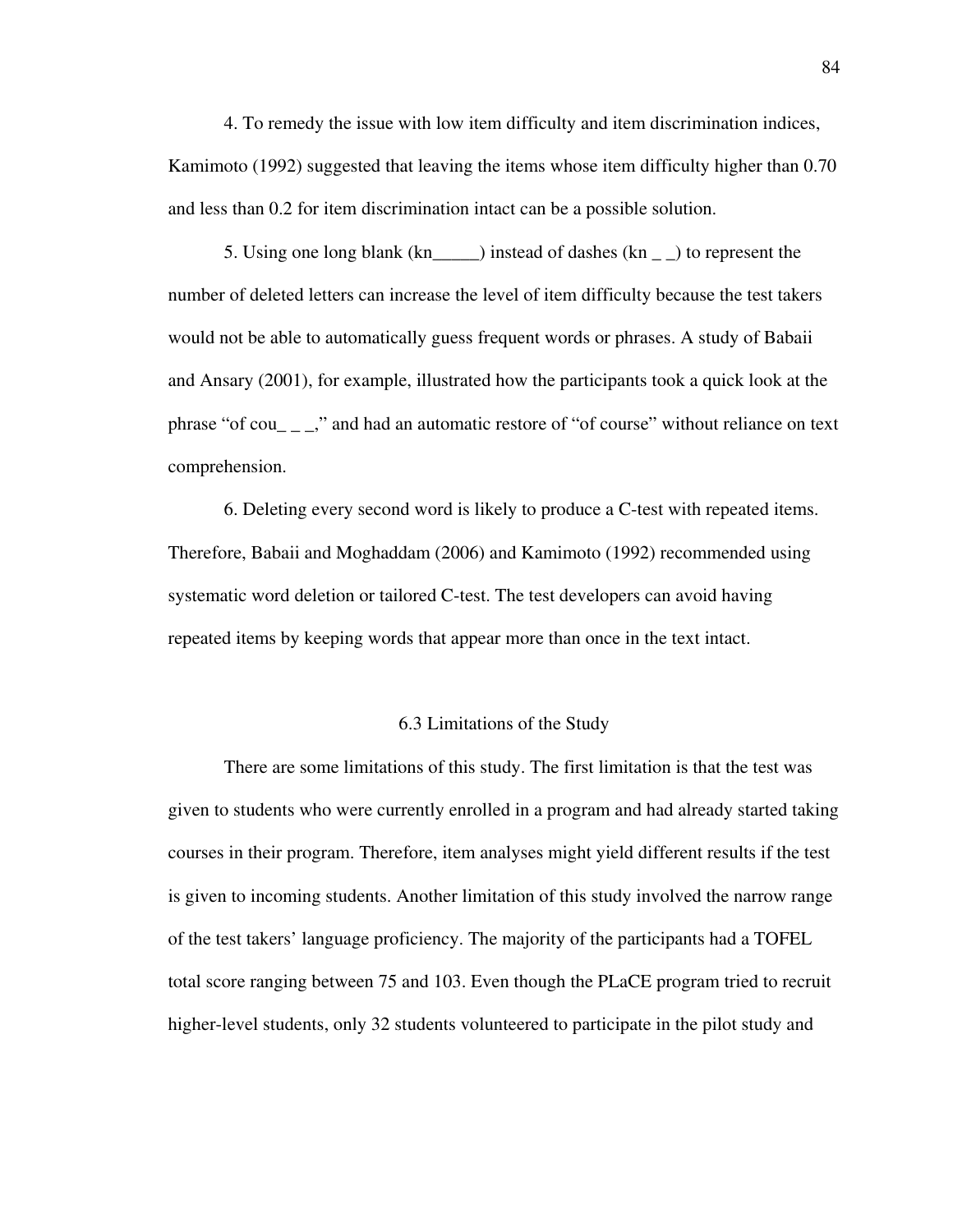the highest TOEFL score of this group is 107. The participants of this study were relatively homogeneous, and this may contribute to low discrimination values.

### 6.4 Implications of the Study

Even though determining the validity of the ACE-In is beyond the scope of this study, as part of the ongoing development of the ACE-In, the results of this study may be used to provide information that can be used to assess validity of the test and provide guidance to the test developers in revising test items for future ACE-In test administrations. Essentially, the development of a new post-entry English language assessment at Purdue University has the potential to be an effective means of assessing the college readiness of undergraduate international students. While those students who with scores below the threshold on both tasks can be identified as most in need of support. Finally, revising the C-test section is necessary before these items can be used effectively for identification a placement of students across the entire range of English language skills.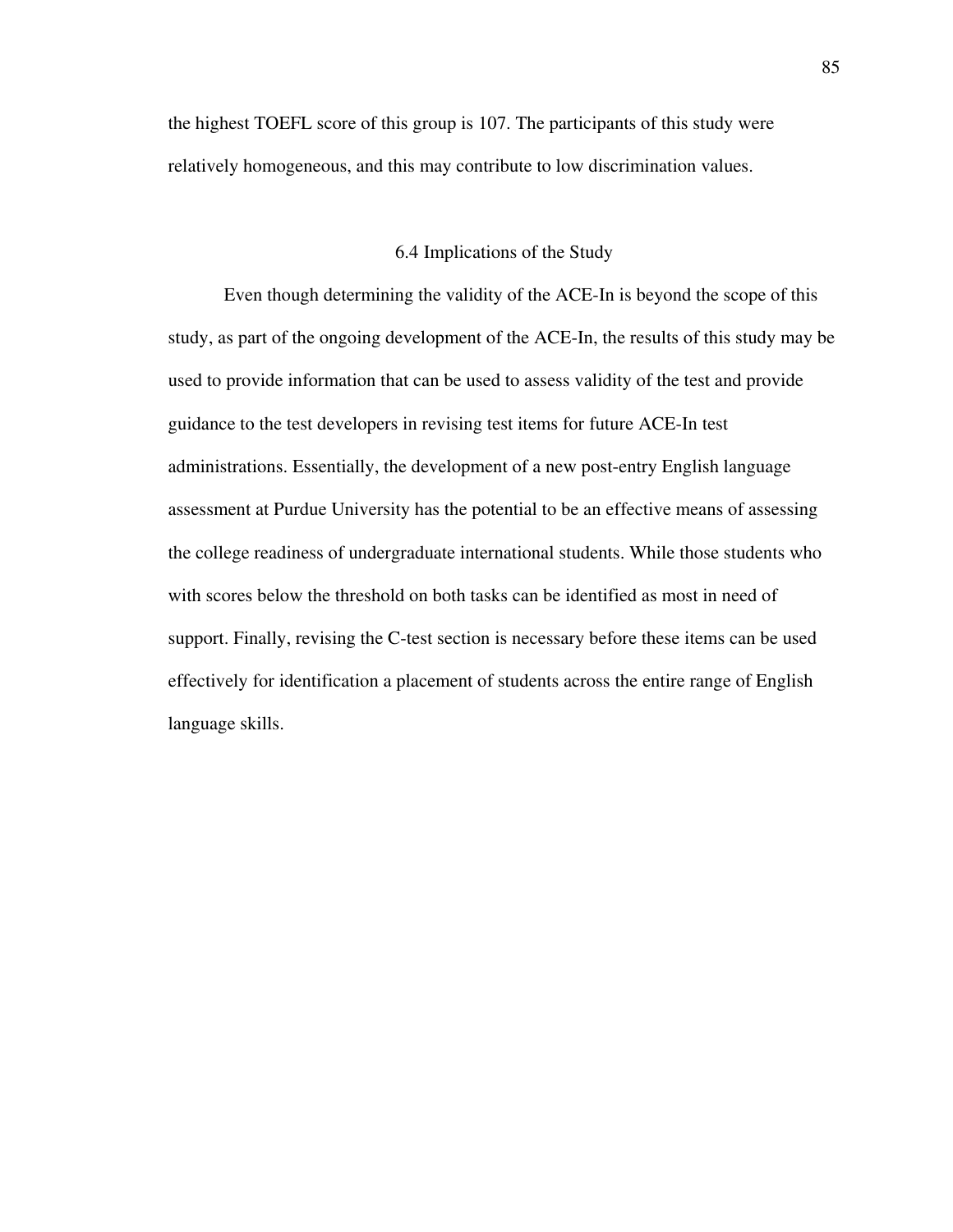LIST OF REFERENCES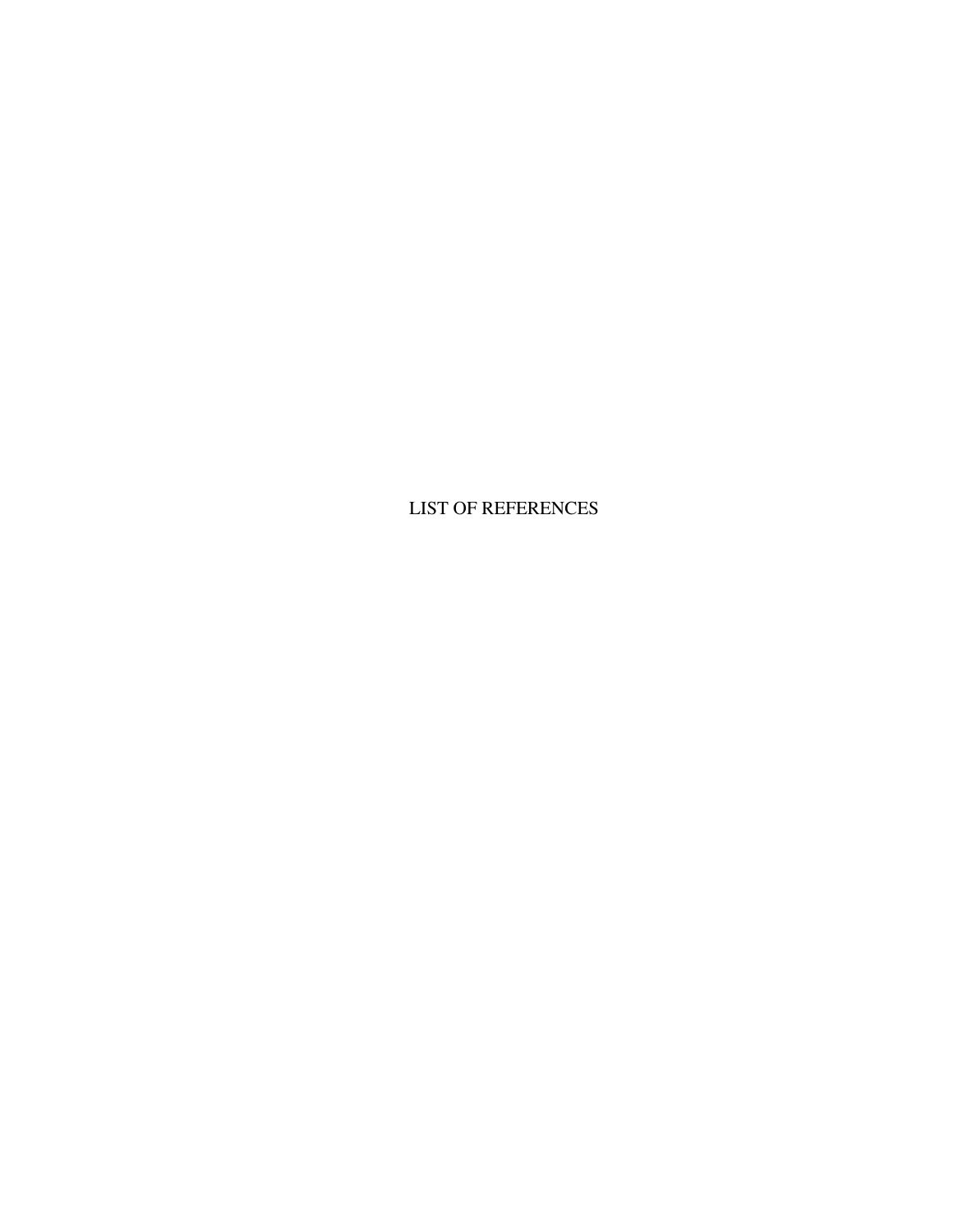## LIST OF REFERENCES

- Aborn, M., Rubenstein, H., & Sterling, T. D. (1959). Sources of contextual constraint upon words in sentences. *Journal of Experimental Psychology*, *57*(3), 171-180.
- Abraham, R. G., & Chapelle, C. A. (1992). The meaning of cloze test scores: An item difficulty perspective. *The Modern Language Journal*, *76*(4), 468-479.
- Alderson, J. C. (1979). The cloze procedure and proficiency in English as a foreign language. *TESOL Quarterly*, 219-227.
- Alderson, J. C. (1980). Native and nonnative speaker performance on cloze tests. *Language Learning*, *30*(1), 59-76.
- Alderson, J. C., & Kremmel, B. (2013). Re-examining the content validation of a grammar test: The (im)possibility of distinguishing vocabulary and structural knowledge. *Language Testing*, *30*(4), 535-556.
- Anderson, J. R. (1992). Automaticity and the ACT theory. *The American Journal of Psychology*, 165-180.
- Babaii, E., & Ansary, H. (2001). The C-test: a valid operationalization of reduced redundancy principle?. *System*, *29*(2), 209-219.
- Babaii, E., & Moghaddam, M. J. (2006). On the interplay between test task difficulty and macro-level processing in the C-test. *System*, *34*(4), 586-600.
- Babaii, E., & Fatahi-Majd, M. (2014). Failed restorations in the C-test: Types, sources, and implications for C-test processing. In R. Grotjahn. *The C-Test: Current Trends*, 261-273.
- Bachman, L. F. (1982). The trait structure of cloze test scores\*. *TESOL Quarterly*, *16*(1), 61-70.
- Bachman, L. F. (1985). Performance on cloze tests with fixed-ratio and rational deletions. *TESOL Quarterly*, *19*(3), 535-556.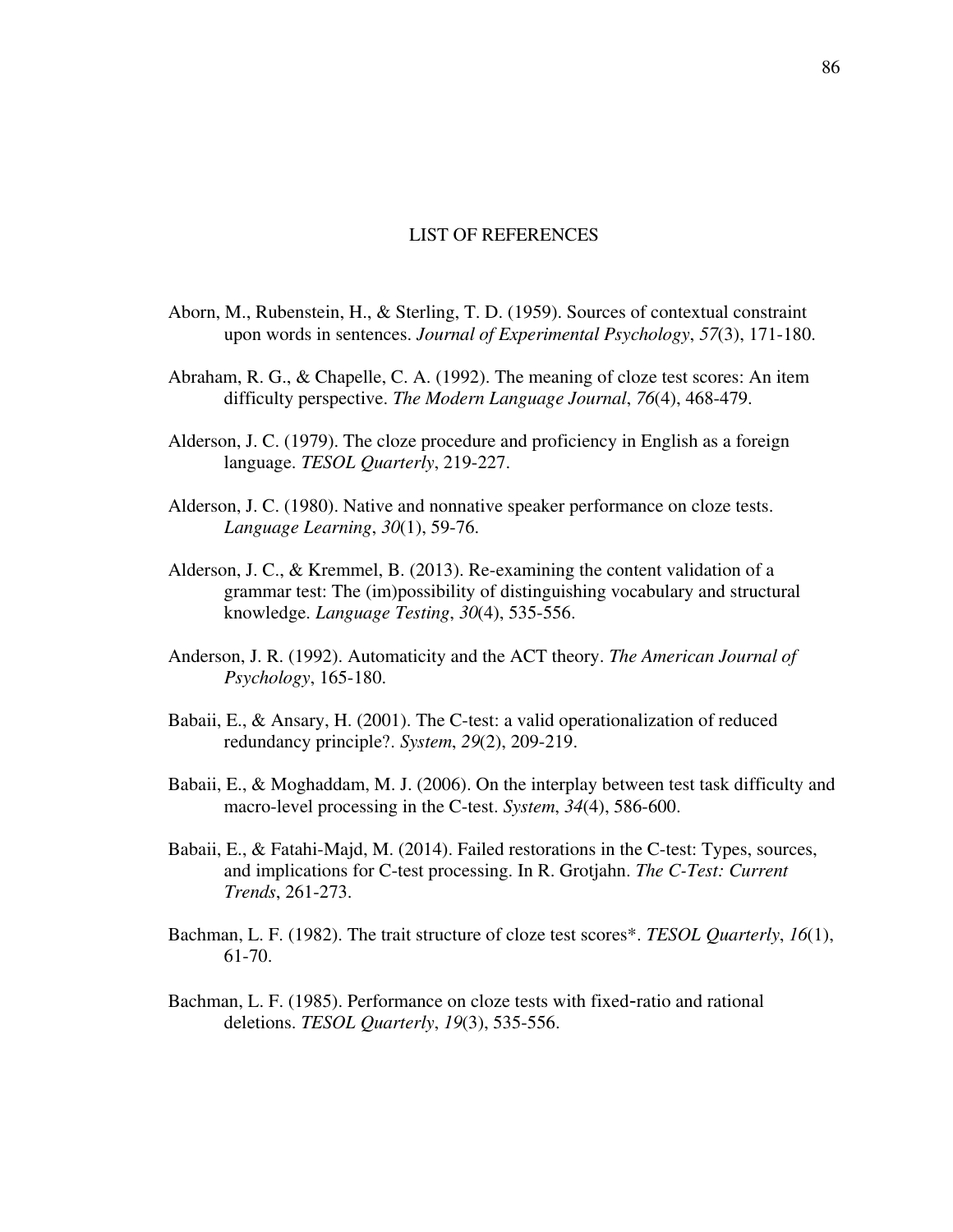- Bachman, L. F. (1990). *Fundamental Considerations in Language Testing.* Oxford: Oxford University Press.
- Bachman, L. F. & Palmer, A. (1996). *Language Testing in Practice.* Oxford: Oxford University Press.
- Baghaei, P. (2014). Construction and validation of a C-test in Persian. In R. Grotjahn. *The C-Test: Current Trends*, 299-310.
- Baker, B. A. (2011). Use of the Cloze-Elide Task in High-Stakes English Proficiency Testing. *Spaan Fellowship*, 1.
- Bax, S. (2013). The cognitive processing of candidates during reading tests: Evidence from eye-tracking. *Language Testing*, *30*(4), 441-465.
- Biber, D., & Gray, B. (2010). Challenging stereotypes about academic writing: Complexity, elaboration, explicitness. *Journal of English for Academic Purposes*, *9*(1), 2-20.
- Blais, J. G., & Laurier, M. D. (1995). The dimensionality of a placement test from several analytical perspectives. *Language testing, 12*(1), 72-98.
- Bloom, B. S. (1956). *Taxonomy of Educational Objectives. Vol. 1: Cognitive Domain*. New York: McKay.
- Bond, T. G., & Fox, C. M. (2007). *Applying the Rasch Model: Fundamental Measurement in the Human Sciences*. Mahwah: Lawrence Erlbaum Associates.
- Bormuth, J. R. (1967). Comparable cloze and multiple-choice comprehension test scores. *Journal of Reading*, *10*(5), 291-299.
- Bormuth, J. R. (1968). Cloze test readability: Criterion reference scores. *Journal of Educational Measurement*, *5*(3), 189-196.
- Bormuth, J. R. (1969). Factor validity of cloze tests as measures of reading comprehension ability. *Reading Research Quarterly*, 358-365.
- Bornstein, R. F. (2004). Face validity. In *The SAGE Encyclopedia of Social Science Research Methods*. California: Sage.
- Bowen, J. D. (1978). The identification of irrelevant lexical distraction: An editing task. *TESL Reporter*, *12*(1), 1-3.
- Bradshaw, J. (1990). Test-takers' reactions to a placement test. *Language Testing*, *7*(1), 13-30.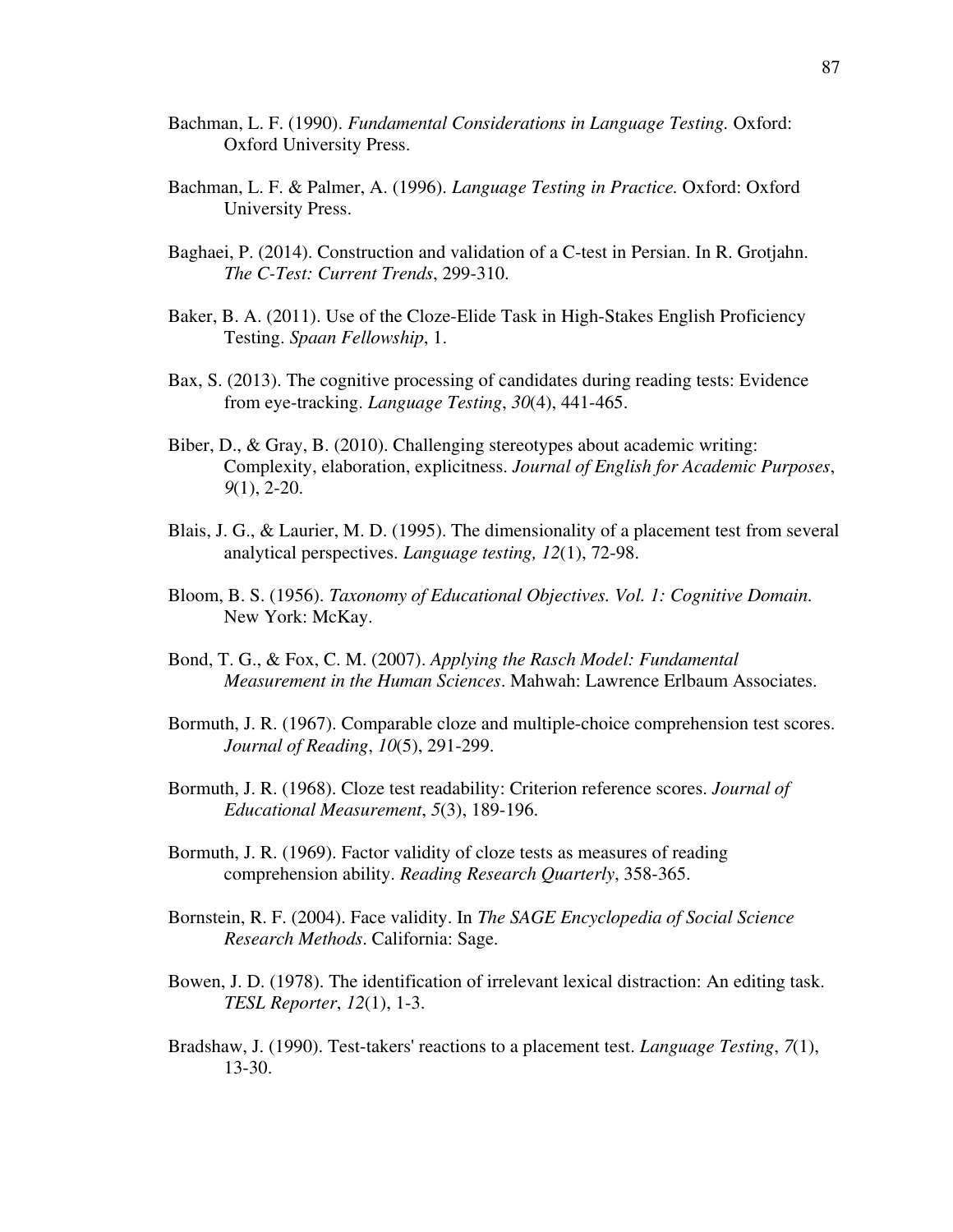- Briere, E. J., Clausing, G., Senko, D., & Purcell, E. (1978). A look at cloze testing across languages and levels\*. *The Modern Language Journal*, *62*(1-2), 23-26.
- Brown, J. D. (1980). Relative merits of four methods for scoring cloze tests. *The Modern Language Journal*, *64*(3), 311-317.
- Brown, J. D. (1988). Tailored cloze: Improved with classical item analysis techniques. *Language Testing*, *5*(1), 19-31.
- Brown, J. D. (1993). What are the characteristics of natural cloze tests? *Language Testing*, *10*(2), 93-116.
- Brown, J. D. (2000). What is construct validity? *Shiken: JALT Testing & Evaluation SIG Newsletter, 4*(2), 8-12.
- Brown, J. D. (2002). Do cloze tests work? Or, is it just an illusion. *Second Language Studies*, *21*(1), 79-125.
- Brown, J. D. (2003). Norm-Reference Item Analysis (Item Facility And Item Discrimination). *Shiken: Jalt Testing & Evaluation Sig Newsletter*, *17*(2), 16-19.
- Brown, J. D., Janssen, G., Trace, J., & Kozhevnikova, L. (2012). A preliminary study of cloze procedure as a tool for estimating English readability for Russian students. *Second Language Studies, 31*(1), 1-22.
- Canale, M., & Swain, M. (1979). *Communicative Approach to Second Language Teaching and Testin*g. Toronto: Ontario Ministry of Education.
- Carroll, J. B. (1972). Fundamental considerations in testing for English language proficiency of foreign students. In Allen, H.B., H.B., R.N. Campbell. *Testing the English proficiency of foreign students*, 313-320.
- Chapelle, C. A., & Abraham, R. G. (1990). Cloze method: what difference does it make?. *Language Testing*, *7*(2), 121-146.
- Chapelle, C. A. (1994). Are C-tests valid measures for L2 vocabulary research?. *Second Language Research*, *10*(2), 157-187.
- Chapelle, C. A. (1999). Validity in language assessment. *Annual Review of Applied Linguistics*, *19*, 254-272.
- Chapelle, C. A., Enright, M. K., & Jamieson, J. (2010). Does an argument-based approach to validity make a difference?. *Educational Measurement: Issues and Practice*, *29*(1), 3-13.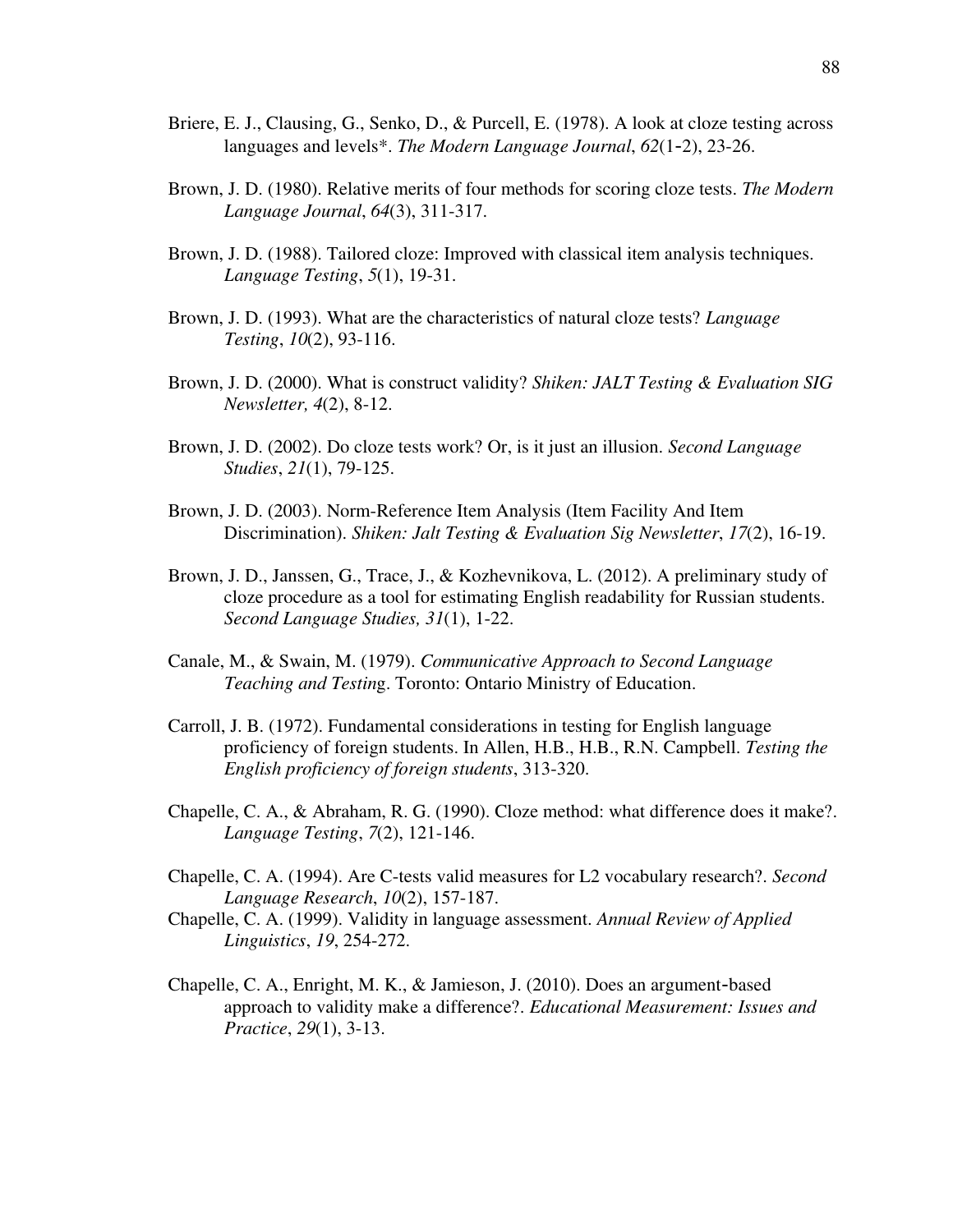- Chihara, T., Oller, J., Weaver, K., & Chavez-Oller, M. A. (1977). Are cloze items sensitive to constraints across sentences?. *Language Learning*, *27*(1), 63-70.
- Chihara, T., Sakurai, T., & Oller, J. W. (1989). Background and culture as factors in EFL reading comprehension. *Language Testing*, *6*(2), 143-149.
- Cotton, F., & Conrow, F. (1998). An investigation of the predictive validity of IELTS amongst a group of international students studying at the University of Tasmania. *IELTS Research Reports*, *1*(4), 72-115.
- Crocker, L. M., & Algina, J. (1986). *Introduction to classical and modern test theory*. New York: Holt, Rinehart and Winston.
- Cummins, J. (1999). BICS and CALP: Clarifying the Distinction. ERIC.
- Cummins, J. (2008). BICS and CALP: Empirical and theoretical status of the distinction. In *Encyclopedia of Language and Education.* New York: Springer.
- Davies, A. (1984). Validating three tests of English language proficiency. *Language Testing*, *1*(1), 50-69.
- Des Brisay, M. (1994). Problems in developing an alternative to the TOEFL. *TESL Canada Journal*, *12*(1), 47-57.
- DeVellis, R. F. (2006). Classical test theory. *Medical care*, *44*(11), S50-S59.
- Dörnyei, Z., & Katona, L. (1992). Validation of the C-test amongst Hungarian EFL learners. *Language Testing*, *9*(2), 187-206.
- DuBay, W. H. (2007). *Smart Language: Readers, Readability, and the Grading of Text*. Retrieved on January 4, 2016 from http://files.eric.ed.gov/fulltext/ED506403.pdf
- Eckes, T., & Grotjahn, R. (2006). A closer look at the construct validity of C-tests. *Language Testing*, *23*(3), 290-325.
- Elder, C., & Von Randow, J. (2008). Exploring the utility of a web-based English language screening tool. *Language Assessment Quarterly*, *5*(3), 173-194.
- Farhady, H. (1982). Measures of Language Proficiency from the Learner's Perspective\*. *TESOL Quarterly*, *16*(1), 43-59.
- Farhady, H. (1996). Varieties of cloze procedure in EFL education. *Foreign Language Teaching Journal*, *12*(44), 217-229.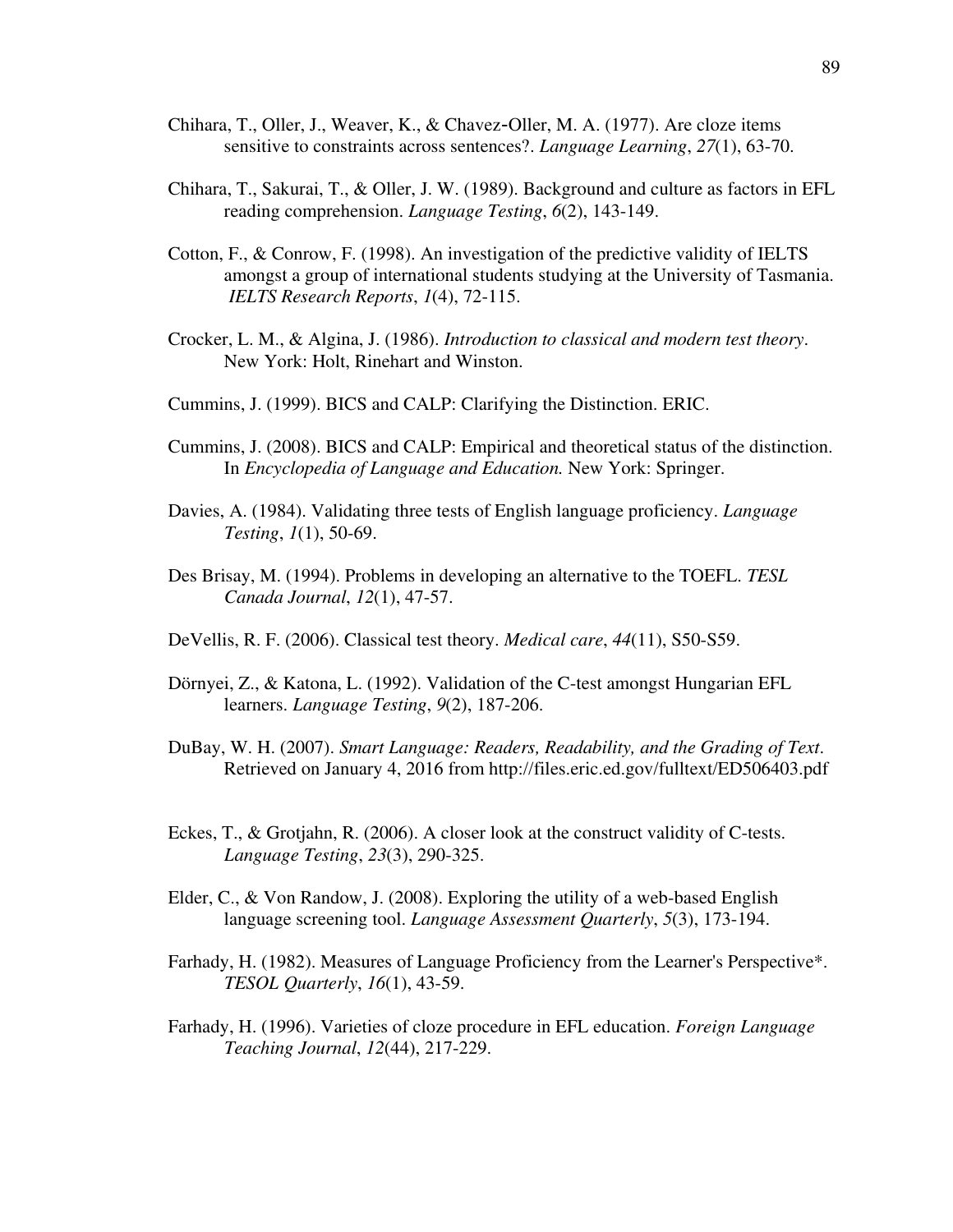- Feast, V. (2002). The impact of IELTS scores on performance at university. *International Education Journal*, *3*(4), 70-85.
- Fleisher, L. S., Jenkins, J. R., & Pany, D. (1979). Effects on poor readers' comprehension of training in rapid decoding. *Reading Research Quarterly*, 30-48.
- Fotos, S. S. (1991). The cloze test as an integrative measure of EFL proficiency: A substitute for essays on college entrance examinations?\*. *Language Learning*, *41*(3), 313-336.
- Fotos, S., & Ellis, R. (1991). Communicating about grammar: A task-based approach. *TESOL Quarterly*, *25*(4), 605-628.
- Fox, J. (2005). Rethinking second language admission requirements: Problems with language-residency criteria and the need for language assessment and support. *Language Assessment Quarterly: An International Journal*, *2*(2), 85-115.
- Fram, R. D. (1972). A review of the literature related to the cloze procedure. ERIC.
- Fulcher, G. (1997). An English language placement test: issues in reliability and validity. *Language Testing*, *14*(2), 113-139.
- Fulcher, G. (2010). *Practical Language Testing*. London: Hodder Education.
- Gamarra, A., & Jonz, J. (1987). Cloze procedure and the sequence of text. *Research in Literacy: Merging Perspectives*, 17-24.
- Gatbonton, E., & Segalowitz, N. (2005). Rethinking communicative language teaching: A focus on access to fluency. *Canadian Modern Language Review/La Revue Canadienne Des Langues Vivantes*, *61*(3), 325-353.
- Gellert, A. S., & Elbro, C. (2013). Do experimental measures of word learning predict vocabulary development over time? A study of children from grade 3 to 4. *Learning and Individual Differences*, *26*, 1-8.
- Ginther, A. (1986). *Textual Sequence and Cloze Procedure* (Doctoral dissertation). East Texas State University, Texas.
- Ginther, A. (2013). The use and interpretation of English proficiency test scores in the graduate admissions process. ESL Go! Newsletter, Purdue University.
- Grabe, W. (2010). Reading in a second language. In R.B. Kaplan (Ed.) *Handbook of Applied Linguistics,* 2nd ed. (pp. 88-99). New York: Oxford University Press.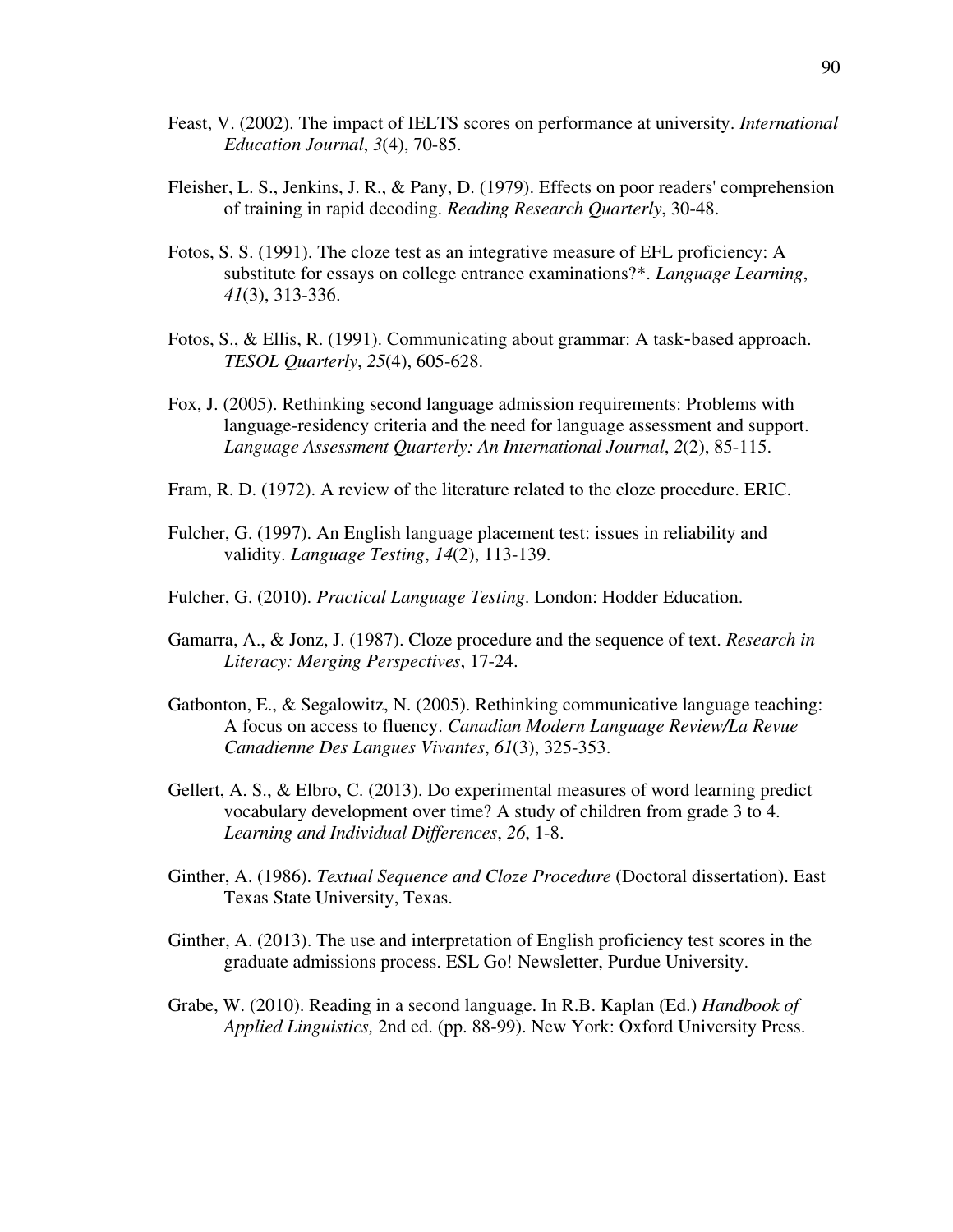- Green, A. B., & Weir, C. J. (2004). Can placement tests inform instructional decisions? *Language Testing*, *21*(4), 467-494.
- Grotjahn, R. (1987). How to construct and evaluate a C-Test: A discussion of some problems and some statistical analyses. In R. Grotjahn, C. Klein-Braley, & C. Stevenson (Eds.). *Taking their Measure: The Validity and Validation of Language Tests* (pp. 219-253). Bochum.
- Haan, J. E. (2009). ESL and Internationalization at Purdue University: A History and Analysis. *ProQuest LLC*.
- Hinofotis, F. B. (1980). Cloze testing: An overview. *CATESOL Occ. Papers*, *6*, 51-55.
- Hymes, D. (1972). On communicative competence. *Sociolinguistics*, *269293*, 269-293.
- Ikeguchi, C. B. (1995). Cloze testing options for the classroom. In J. D. Brown and S. Yamashita (Eds.). *Language Testing in Japan*, 166-178.
- Ikeguchi, C. B. (1998). Do different C-tests discriminate proficiency levels of EL2 learners. *JALT Testing & Evaluation SIG Newsletter*, *2*(1), 3-8.
- Irvine, P., Atai, P., & Oller, J. W. (1974). Cloze, dictation, and the test of English as a foreign language. *Language Learning*, *24*(2), 245-252.
- Jafarpur, A. (1999). Can the C-test be improved with classical item analysis?. *System*, *27*(1), 79-89.
- Jonz, J. (1990). Another turn in the conversation: What does cloze measure?. *TESOL Quarterly*, *24*(1), 61-83.
- Jonz, J. (1991). Cloze item types and second language comprehension. *Language Testing*, *8*(1), 1-22.
- Jordan, G. (2004). *Theory Construction in Second Language Acquisition*. Philadelphia: John Benjamins.
- Kamimoto, T. (1992). An inquiry into what a C-test measures. *Fukuoka Women's Junior College Studies*, *44*, 67-79.
- Kane, M. T. (1992). An argument-based approach to validity. *Psychological Bulletin*, *112*(3), 527.
- Kane, M. (2004). Certification testing as an illustration of argument-based validation. *Measurement*, *2*(3), 135-170.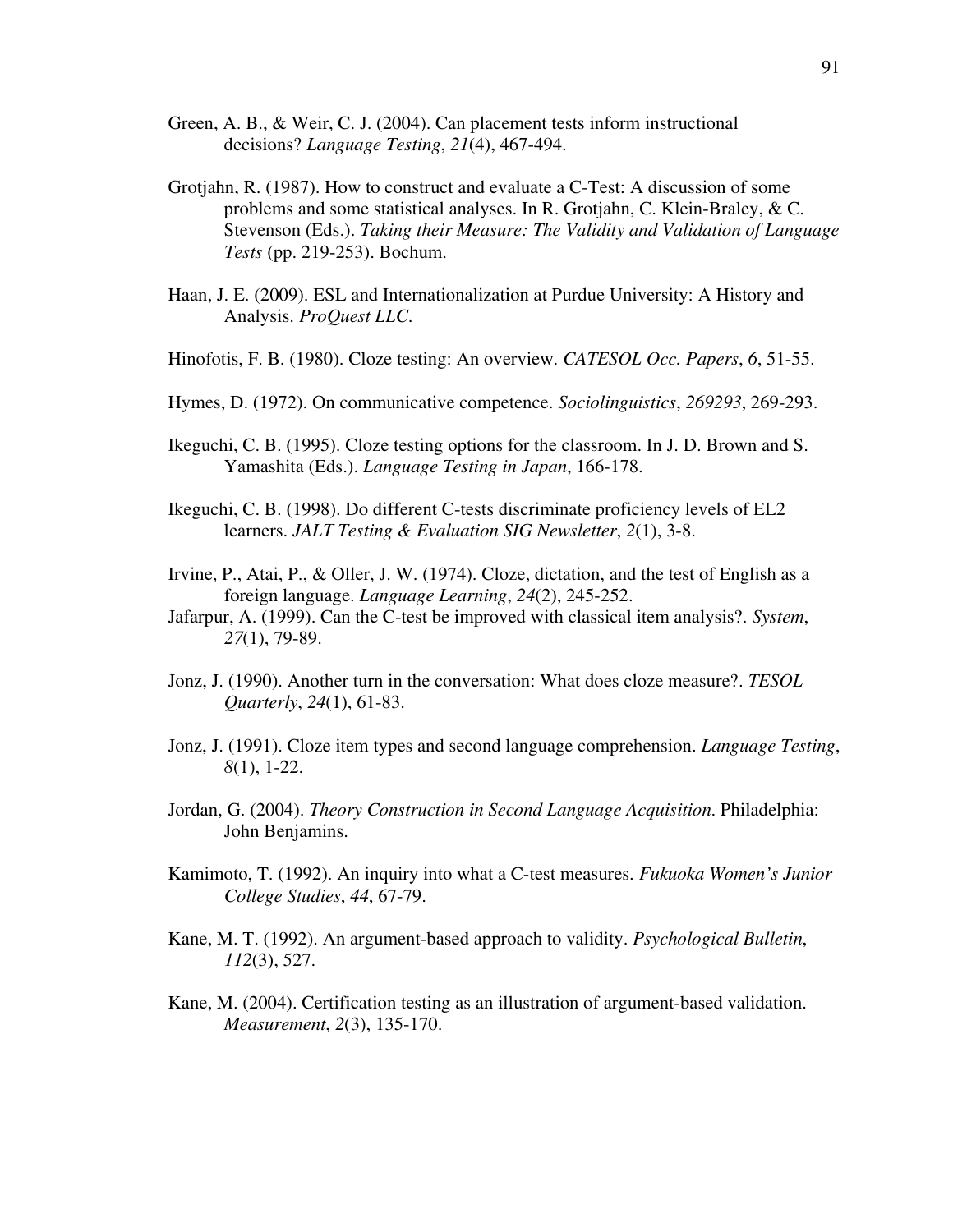- Kane, M.T. (2011). Validating score interpretations and uses: Messick lecture language testing research colloquium, Cambridge April 2010, *Language Testing, 29*(1), 3- 17.
- Katona, L., & Dörnyei, Z. (1993). The C-test: A teacher friendly way to test language proficiency. *Forum, 31*(2), 35.
- Kniffka, G., & Linnemann, M. (2014). A German C-test for migrant children. In R. Grotjahn. *The C-Test: Current Trends*, 239-259.
- Kerstjens, M., & Nery, C. (2000). Predictive validity in the IELTS test: A study of the relationship between IELTS scores and students' subsequent academic performance. *IELTS Research Reports*, *3*, 85-108.
- Klein-Braley, C. (1983). A cloze is a cloze is a question. *Issues in Language Testing Research*, 218-228.
- Klein-Braley, C., & Raatz, U. (1984). A survey of research on the C-Test1. *Language Testing, 1*(2), 134-146.
- Klein-Braley, C. (1984). Advance Prediction of Difficulty with C-Tests. ERIC.
- Klein-Braley, C. (1985). A cloze-up on the C-test: a study in the construct validation of authentic tests. *Language Testing*, *2*(1), 76-104.
- Klein-Braley, C. (1997). C-Tests in the context of reduced redundancy testing: an appraisal. *Language Testing*, *14*(1), 47-84.
- Klein-Braley, C. (1998). *Learning about Language Assessment: Dilemmas, Decisions, and Directions*. New York: Heinle & Heinle.
- Kline, T. (2005). *Psychological Testing: A Practical Approach to Design and Evaluation*. London: Sage Publications.
- Knoch, U., & Elder, C. (2013). A framework for validating post-entry language assessments (PELAs). *Papers in Language Testing and Assessments, 2*(2), 48-66.
- Kobayashi, M. (2002). Cloze tests revisited: Exploring item characteristics with special attention to scoring methods. *The Modern Language Journal*, *86*(4), 571-586.
- Kokhan, K. (2012). Investigating the possibility of using TOEFL scores for university ESL decision-making: Placement trends and effect of time lag. *Language Testing*, *29*(2), 291-308.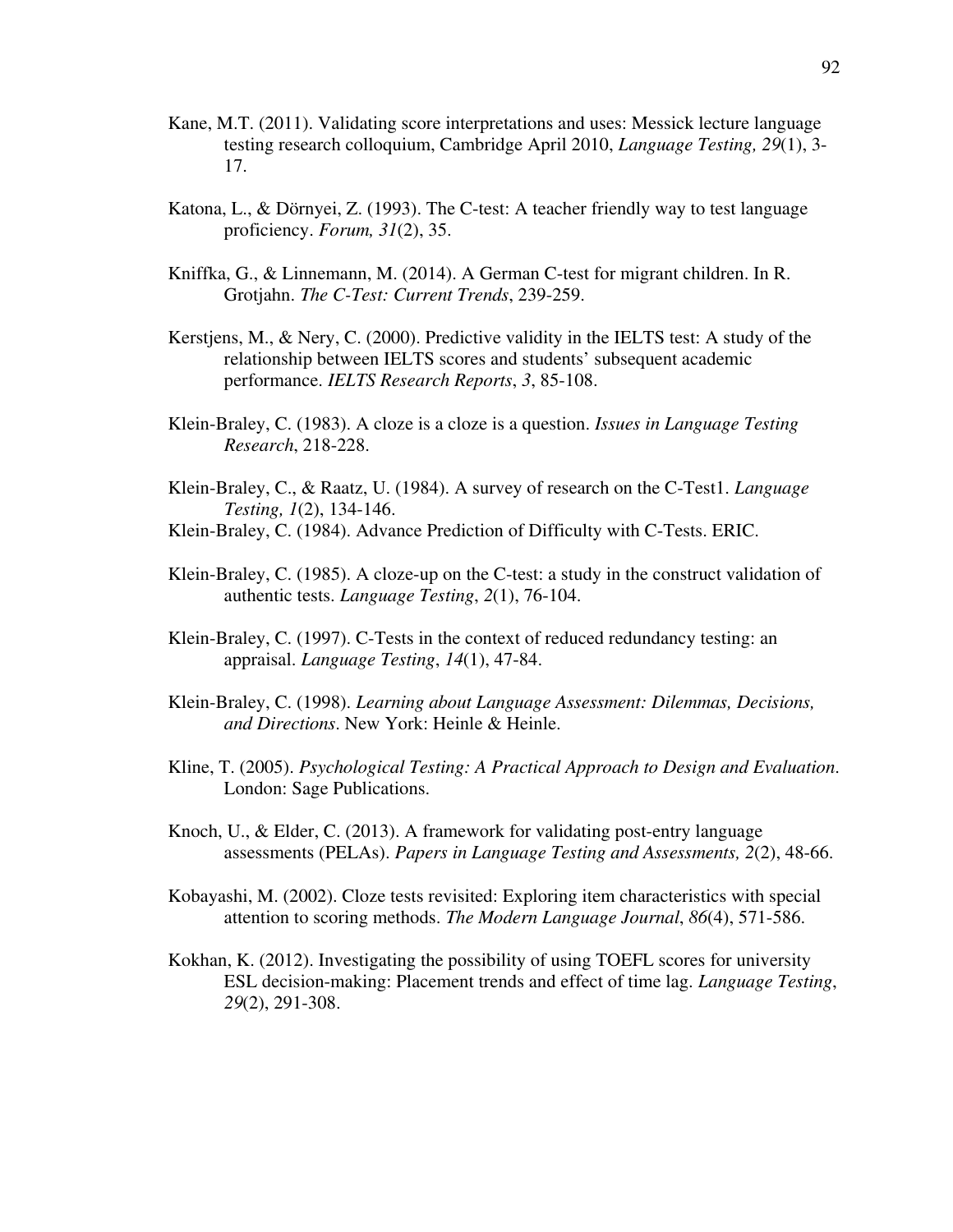- Kokhan, K. (2013). An argument against using standardized test scores for placement of international undergraduate students in English as a Second Language (ESL) courses. *Language Testing*, *30*(4), 467-489.
- Lado, R. (1961). *Language Testing: The Construction and Use of Foreign Language Tests. A Teacher's Book*. London: Longman.
- Lado, R. (1961). Linguistics and foreign language teaching. *Language Learning*, *11*(2), 29-52.
- Lado, R. (1986). Analysis of native speaker performance on a cloze test. *Language Testing*, *3*(2), 130-146.
- Laufer, B., & Nation, P. (1999). A vocabulary-size test of controlled productive ability. *Language Testing*, *16*(1), 33-51.
- Light, R. L., Xu, M., & Mossop, J. (1987). English proficiency and academic performance of international students. *TESOL Quarterly*, *21*(2), 251-261.
- Lin, W. Y., Yuan, H. C., & Feng, H. P. (2008). Language reduced redundancy tests: A reexamination of cloze test and C-Test. *Journal of Pan-Pacific Association of Applied Linguistics*, *12*(1), 61-79.
- Manning, W. H. (1986). *Cloze-Elide: A Process Oriented Model of Language Proficiency*. ERIC
- Manning, W. H. (1987). *Development of Cloze-Elide Tests of English as a Second Language*. (TOEFL Research Report 23). Educational Testing Service.
- McNamara, T. F. (1996). *Measuring Second Language Performance*. London: Longman.
- Messick, S. (1989). Meaning and values in test validation: The science and ethics of assessment. *Educational Researcher*, *18*(2), 5-11.
- Mitchell, R., Myles, F., & Marsden, E. (2013). *Second Language Learning Theories*. London: Routledge.
- Mullen, A. (2009). The Impact of Using a Proficiency Test as a Placement Tool: The Case of Test of English for International Communication (TOEIC) (doctoral dissertation). University of Laval, QC: Canada.
- Negishi, M. (1987). The C-test: An integrative measure? *The IRLT Bulletin, 1*, 3-26.
- Oller Jr, J. W., & Inal, N. (1971). A cloze test of English prepositions. *TESOL Quarterly*, *5*(4), 315-326.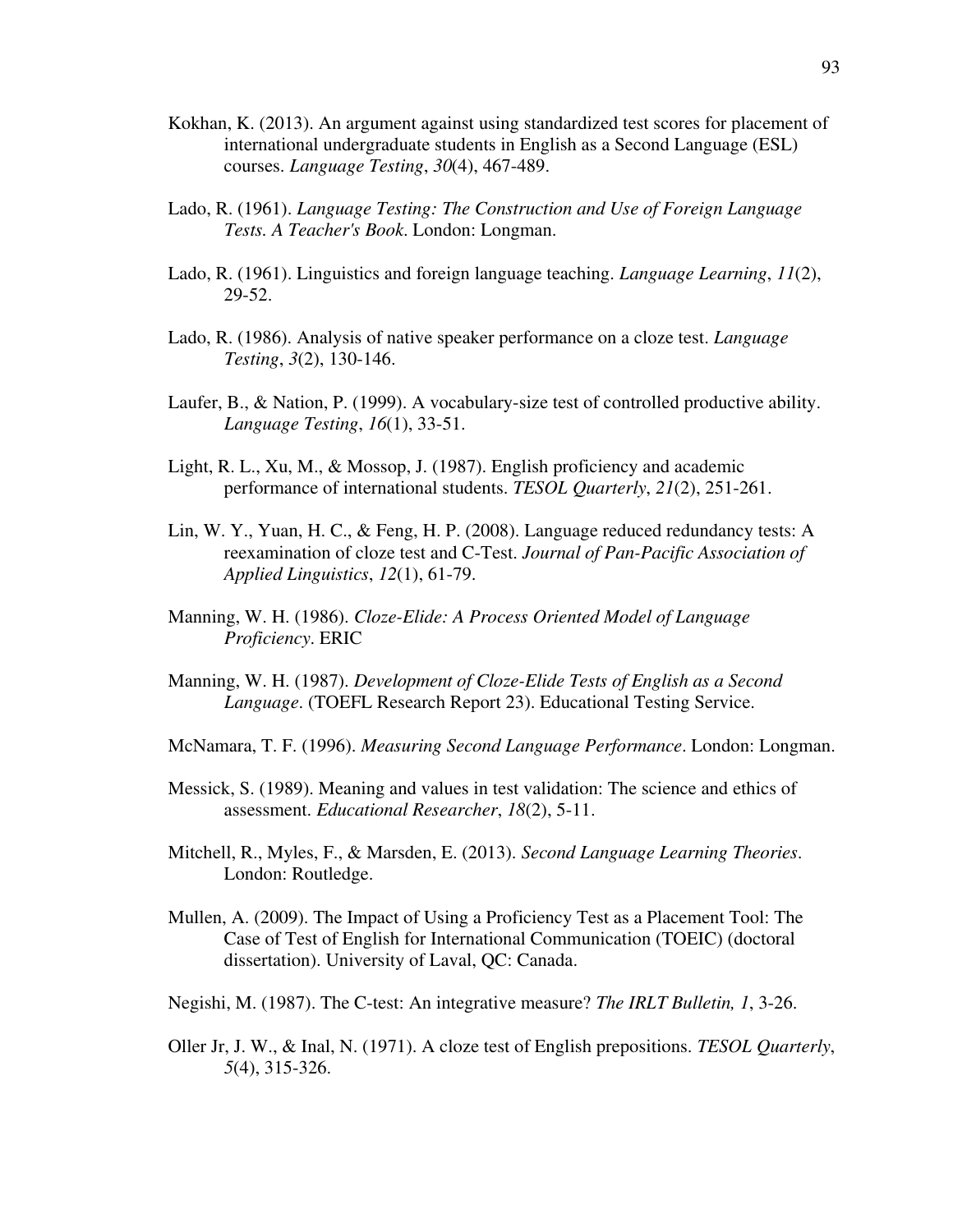- Oller, J. W., & Conrad, C. A. (1971). The cloze technique and ESL proficiency. *Language Learning*, *21*(2), 183-194.
- Oller, J. W. (1972). Scoring methods and difficulty levels for cloze tests of proficiency in English as a second language. *The Modern Language Journal, 56*(3), 151-158.
- Oller, J. W. (1973). Cloze tests of second language proficiency and what they measure. *Language Learning*, *23*(1), 105-118.
- Oller, J. W. (1979). *Language Tests at School: A Pragmatic Approach*. London: Longman.
- O'Loughlin, K. (1992). Cloze-What does it really tell us?. *TESOL in Context*, *2*(2), 21.
- O'Malley, J. M., & Chamot, A. U. (1990). *Learning Strategies in Second Language Acquisition*. New York: Cambridge University Press.
- Pickering, M. (1976). Some Observations on Cloze Tests. ERIC: ED140602.
- Plakans, L. (2013). Assessment of integrated skills. In *The Encyclopedia of Applied Linguistics*. Retrieved from http://onlinelibrary.wiley.com/book/10.1002/9781405198431/titles.
- Poel, C. J., & Weatherly, S. D. (1997). A cloze look at placement testing. *Shiken: JALT Testing & Evaluation SIG Newsletter*, *1*(1), 4-10.
- Porter, D. (1978). Cloze procedure and equivalence. *Language Learning*, *28*(2), 333-341.
- Porter, D. (1988). Book review: Manning, WH 1987: Development of cloze-elide tests of English as a second language. TOEFL Research Report 23, April 1987, Princeton, New Jersey: Educational Testing Service. *Language Testing*, *5*(2), 250-252.
- Purdue University. (2014). *English Proficiency & Other Standardized Tests*. Retrieved from http://www.iss.purdue.edu/admission/ugrad/tests.cfm.
- Raatz, U. (1984). The factorial validity of C-Tests. In Culhane, T., Klein-Braley, C. and Stevenson, D.K., editors, *Practice and Problems in Language Testing 7*, Colchester: University of Essex.
- Rankin, E. F., & Culhane, J. W. (1969). Comparable cloze and multiple-choice comprehension test scores. *Journal of Reading*, *13*(3), 193-198.
- Raymond, P. M. (1988). Close Procedure in the Teaching of Reading. *TESL Canada Journal*, *6*(1), 91-97.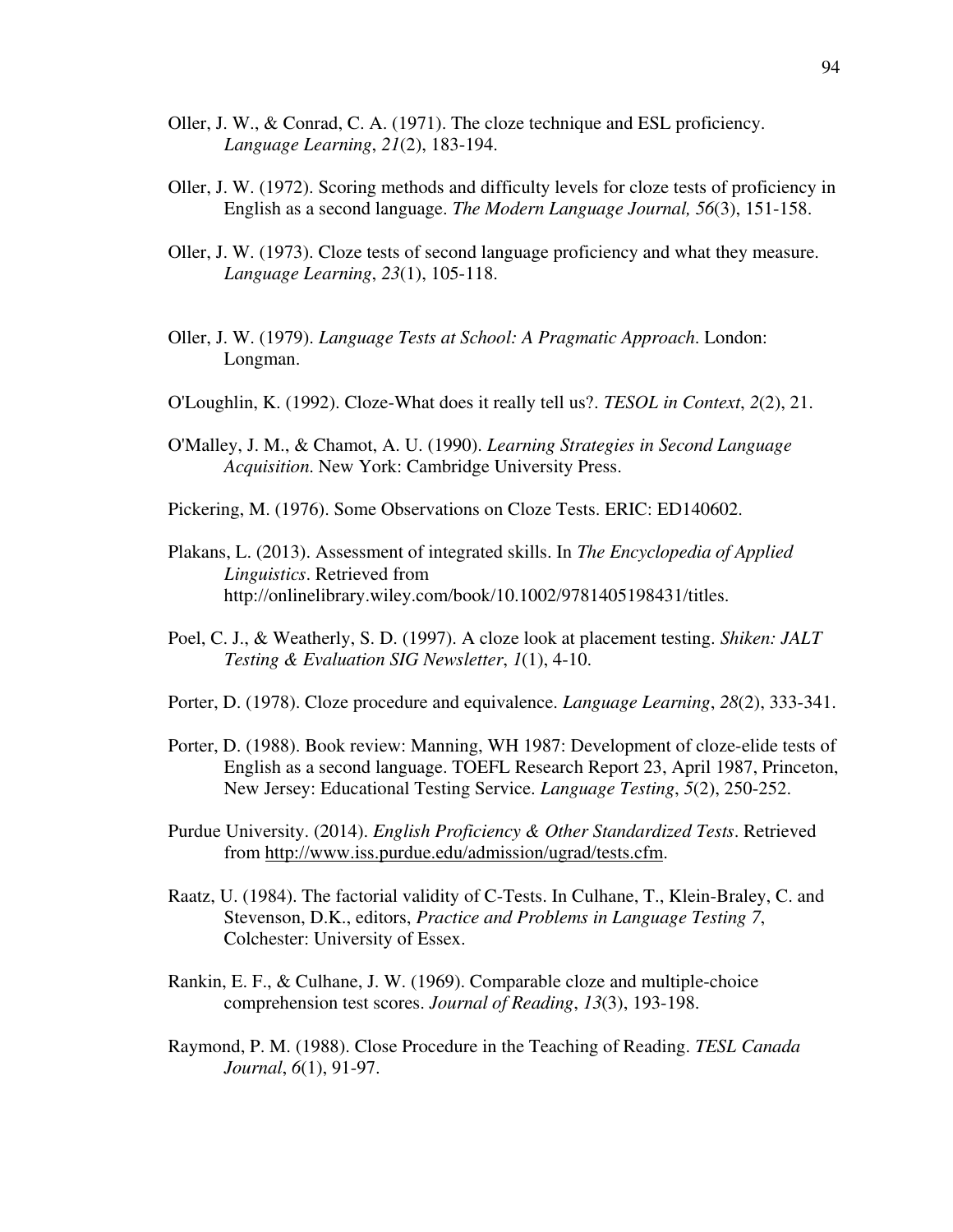- Razi, S. (2005). A fresh look at the evaluation of ordering tasks in reading comprehension: weighted marking protocol. *Reading Matrix: An International Online Journal*, *5*(1), 1-14.
- Read, J. (2008). Identifying academic language needs through diagnostic assessment. *Journal of English for Academic Purposes*, *7*(3), 180-190.
- Read, J. (2013). Issues in post-entry language assessment in English-medium universities. *Language Teaching*, *48*(02), 217-234.
- Read, J., & Von Randow, J. (2013). A university post-entry English language assessment: Charting the changes. *International Journal of English Studies*, *13*(2), 89-110.
- Read, J. (2015). *Assessing English Proficiency for University Study*. New York: Palgrave Macmillan.
- Rye, J. (1979). A Closer Look At 'Cloze'. *English in Education*, *13*(3), 44-54.
- Rye, J. (1982). Cloze Procedure and the Teaching of Reading. London: Heinemann.
- Saeedi, M., Tavakoli, M., Rahimi Kazerooni, S., & Parvaresh, V. (2011). Do C-test and cloze procedure measure what they purport to be measuring?: A case of criterion related validity. *International Journal of Human and Social Sciences*, *6*, 2-99.
- Savignon, S. J. (1983). *Communicative Competence: Theory and Classroom Practice. Texts and Contexts in Second Language Learning.* MA: Addison-Wesley Publishing.
- Sciarone, A. G., & Schoorl, J. J. (1989). The cloze test: Or why small isn't always beautiful.\* *Language Learning*, *39*(3), 415-438.
- Shanahan, T., Kamil, M. L., & Tobin, A. W. (1982). Cloze as a measure of intersentential comprehension. *Reading Research Quarterly, 17*(2), 229-255.
- Sheehan, K. M. (2015). Aligning TextEvaluator scores with the accelerated text complexity guidelines specified in the Common Core State Standards. (ETS Research Report) Princeton, NJ: Educational Testing Service.
- Shohamy, E. (1982). Predicting speaking proficiency from cloze tests: theoretical and practical considerations for tests substitution. *Applied Linguistics*, *3*(2), 161-171.
- Shohamy, E. (1995). Performance assessment in language testing. *Annual Review of Applied Linguistics*, *15*, 188-211.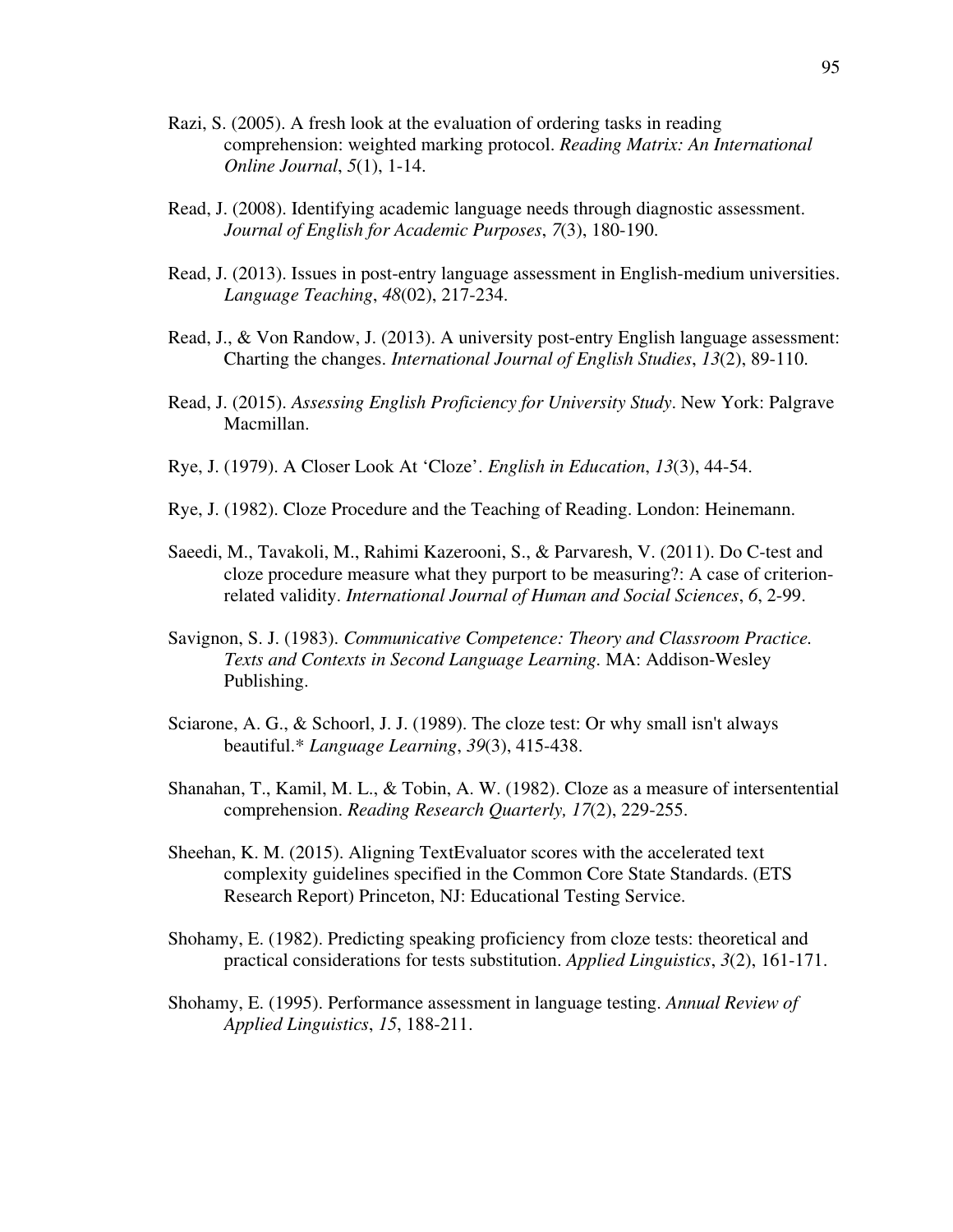Sigott, G. (2004). *Towards Identifying the C-Test Construct*. New York: Peter Lang.

- Sigott, G., & Köberl, J. (1996). Deletion patterns and C-test difficulty across languages. *Der C-Test. Theoretische Grundlagen und praktische Anwendungen*, *3*, 159-172.
- Spolsky, B. (1969). *Reduced Redundancy as a Language Testing Tool*. Retrieved from ERIC database. (ED031702).
- Spolsky, B. (1985). The limits of authenticity in language testing. *Language Testing*, *2*(1), 31-40.
- Soureshjani, K. H. (2012). Cognitive styles on c-test and cloze-elide test: Which style acts better?. *Language Testing in Asia*, *2*(2), 61.
- Steinman, L. (2002). Considering the cloze. *Canadian Modern Language Review/La Revue canadienne des langues vivantes*, *59*(2), 291-301.
- Storey, P. (1997). Examining the test-taking process: A cognitive perspective on the discourse cloze test. *Language Testing*, *14*(2), 214-231.
- Tardy, C. (2015, October). *Writing Assessment for Placement from an L2 Writing Perspective.* Plenary talk given at the Midwest Association of Language Testers Conference, Iowa City, IA.
- Taylor, W. L. (1953). "Cloze procedure": A new tool for measuring readability. *Journalism Quarterly*, 30, 415-433.
- Taylor, W. L. (1956). Recent Developments in the Use of "Cloze Procedure". *Journalism & Mass Communication Quarterly*, *33*(1), 42-99.
- Tremblay, A. (2011). Proficiency assessment standards in second language acquisition research. *Studies in Second Language Acquisition*, *33*(3), 339-372.
- Turner, C. E. (1989). The underlying factor structure of L2 close test performance in Francophone, university-level students: Causal modeling as an approach to construct validation. *Language Testing*, *6*(2), 172-197.
- Wall, D., Clapham, C., & Alderson, J. C. (1994). Evaluating a placement test. *Language Testing*, *11*(3), 321-344.
- Wan, T. Y., Chapman, D. W., & Biggs, D. A. (1992). Academic stress of international students attending US universities. *Research in Higher Education*, *33*(5), 607- 623.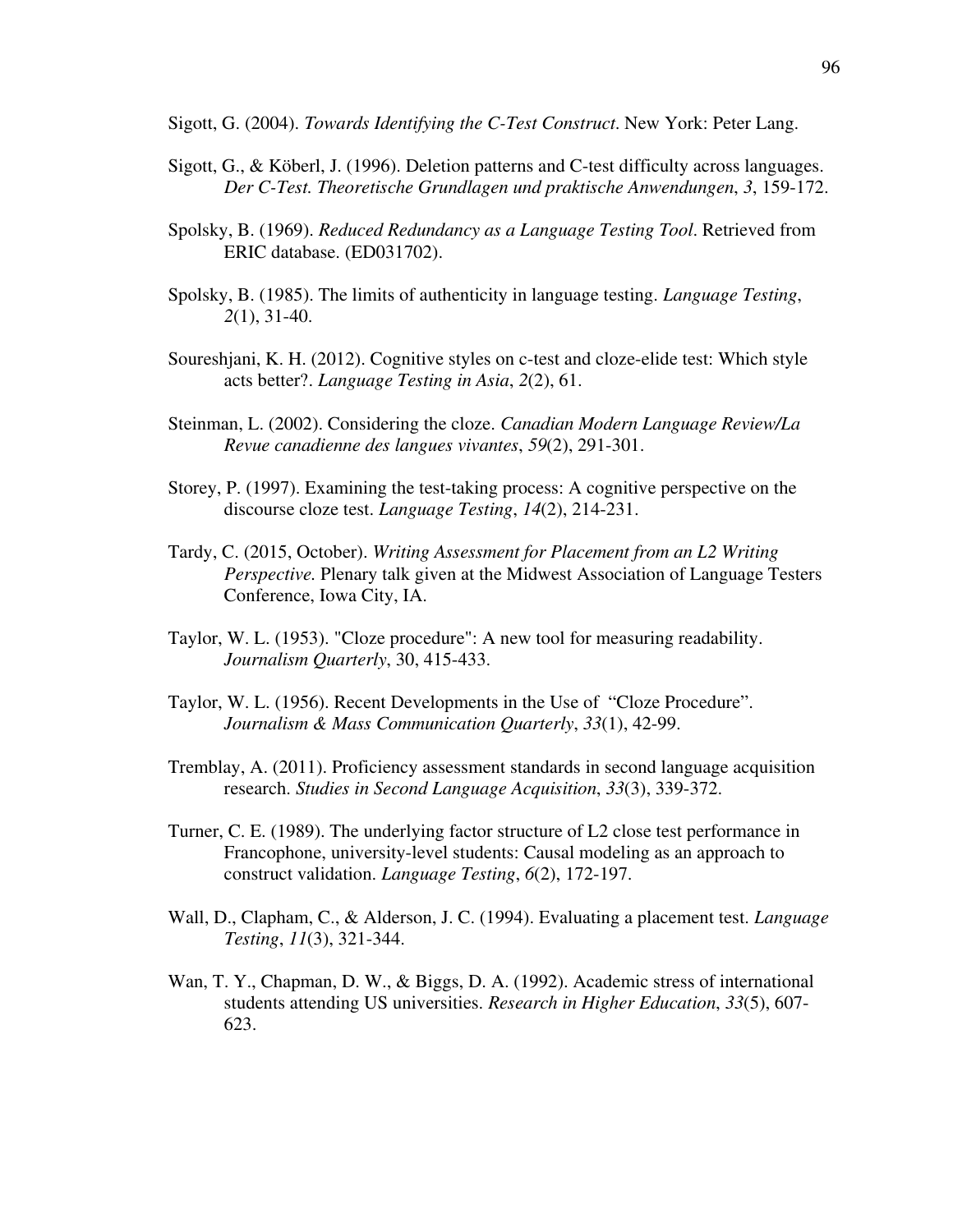- Weir, C. J., Vidaković, I., & Galaczi, E. D. (2013). Measured Constructs: A History of  *Cambridge English Examinations, 37*, 2-10.
- Wiberg, M., & Sundström, A. (2009). A comparison of two approaches to correction of restriction of range in correlation analysis. *Practical Assessment, Research & Evaluation*, *14*(5), 2.
- Williams, R. S., Ari, O., & Santamaria, C. N. (2011). Measuring college students' reading comprehension ability using cloze tests. *Journal of Research in Reading*, *34*(2), 215-231.
- Winke, P. (2011). Evaluating the validity of a high-stakes ESL test: Why teachers' perceptions matter. *TESOL Quarterly*, *45*(4), 628-660.
- Wood, R. (1993). *Authenticity in Language Testing: Some Outstanding Questions*. Cambridge: Cambridge University Press.
- Xi, X. (2008). Methods of test validation. *Encyclopedia of Language and Education*, *7*, 177-96.
- Yamashita, J. (2003). Processes of taking a gap-filling test: comparison of skilled and less skilled EFL readers. *Language Testing*, *20*(3), 267-293.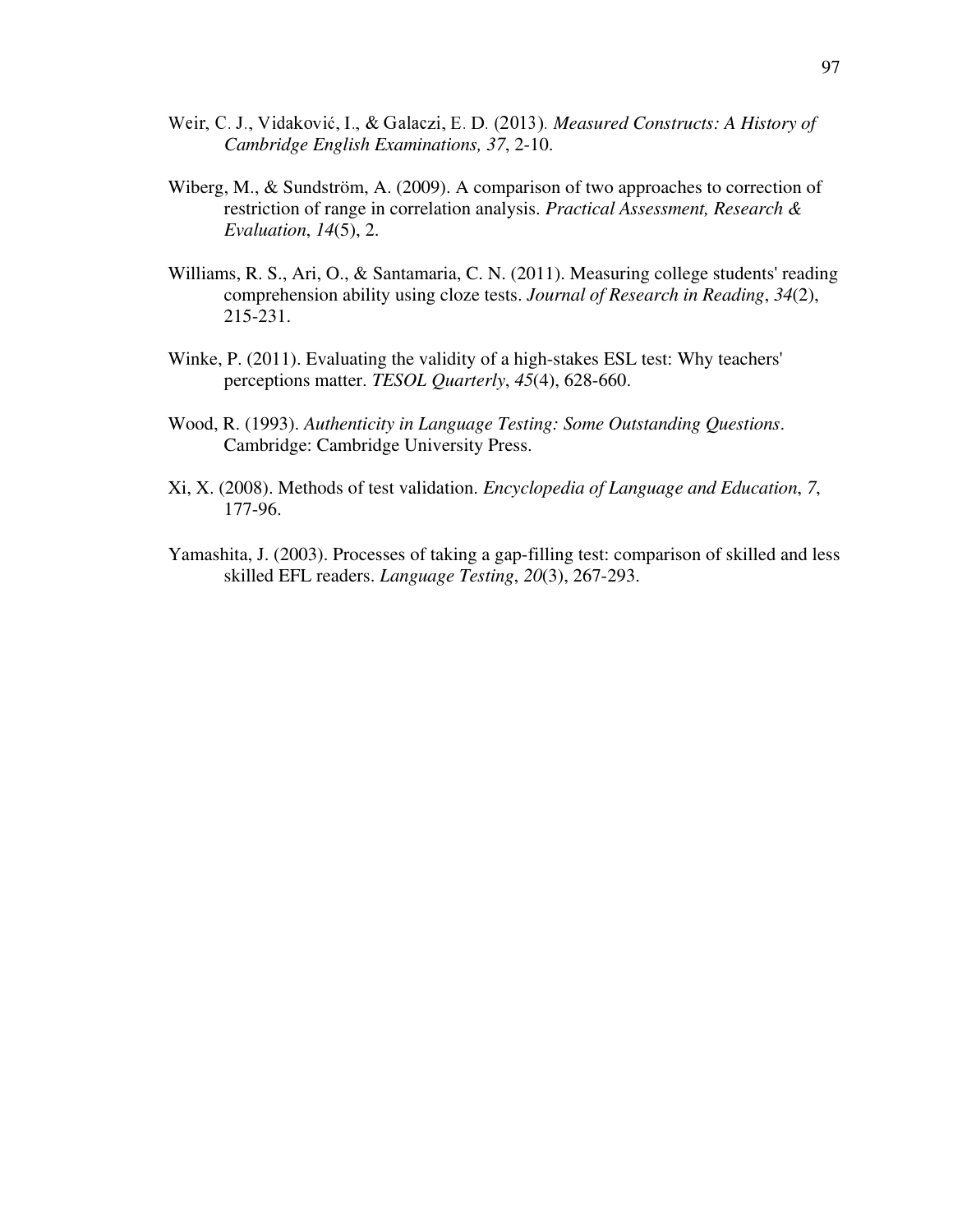APPENDICES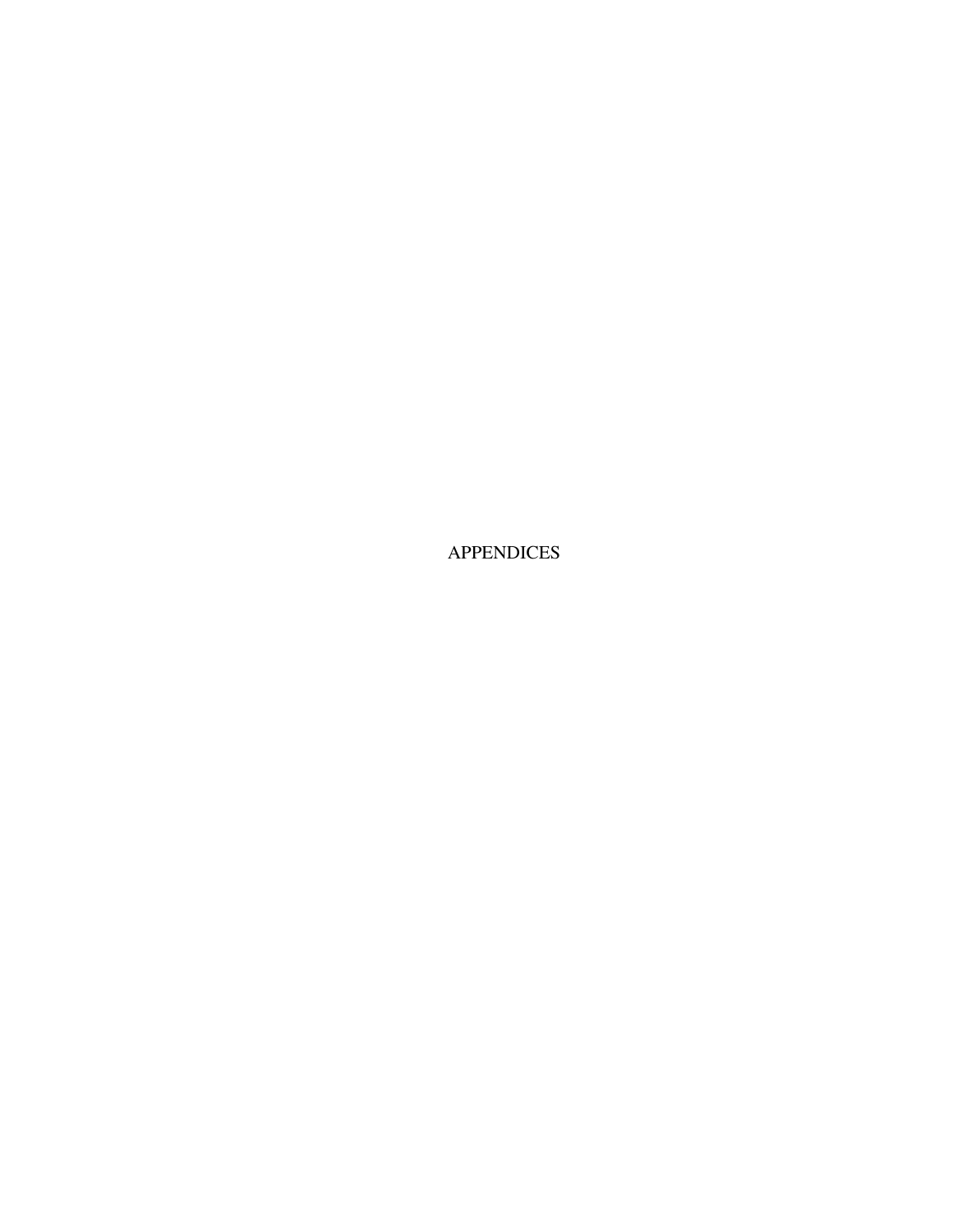| Study programs Chinese |              | Korean           | English        | Other            | <b>Total</b> |
|------------------------|--------------|------------------|----------------|------------------|--------------|
| Agriculture            | $\mathbf{1}$ | $\boldsymbol{0}$ | $\overline{0}$ | $\boldsymbol{0}$ | $1(0.3\%)$   |
| Health                 | 6            | $\overline{0}$   | $\theta$       | $\overline{0}$   | $6(2\%)$     |
| <b>Liberal Arts</b>    | 12           | $\mathbf{1}$     | 3              | 1                | 17(7%)       |
| Management             | 36           | 3                | $\theta$       | $\overline{2}$   | 41 $(16\%)$  |
| Science                | 62           | $\mathbf{1}$     | $\mathbf{1}$   | 3                | 67(26%)      |
| Technology             | 3            | $\overline{0}$   | 1              | $\overline{2}$   | $6(2\%)$     |
| Engineering            | $\mathbf{1}$ | $\overline{0}$   | $\overline{2}$ | 3                | $6(2\%)$     |
| Exploratory            | 66           | $\overline{0}$   | $\overline{0}$ | $\overline{0}$   | 66 (25%)     |
| <b>Studies</b>         |              |                  |                |                  |              |
| Unidentified           | 18           | $\overline{4}$   | 21             | 7                | 50 (19%)     |
| <b>Total</b>           | 205 (79%)    | $9(3\%)$         | $28(11\%)$     | 18(7%)           | 260 (100%)   |

Appendix A. Distributions of Test Takers across Their L1 and Study Programs

## L1 background

\_\_\_\_\_\_\_\_\_\_\_\_\_\_\_\_\_\_\_\_\_\_\_\_\_\_\_\_\_\_\_\_\_\_\_\_\_\_\_\_\_\_\_\_\_\_\_\_\_\_\_\_\_\_\_\_\_\_\_\_\_\_\_\_\_\_\_\_\_\_\_\_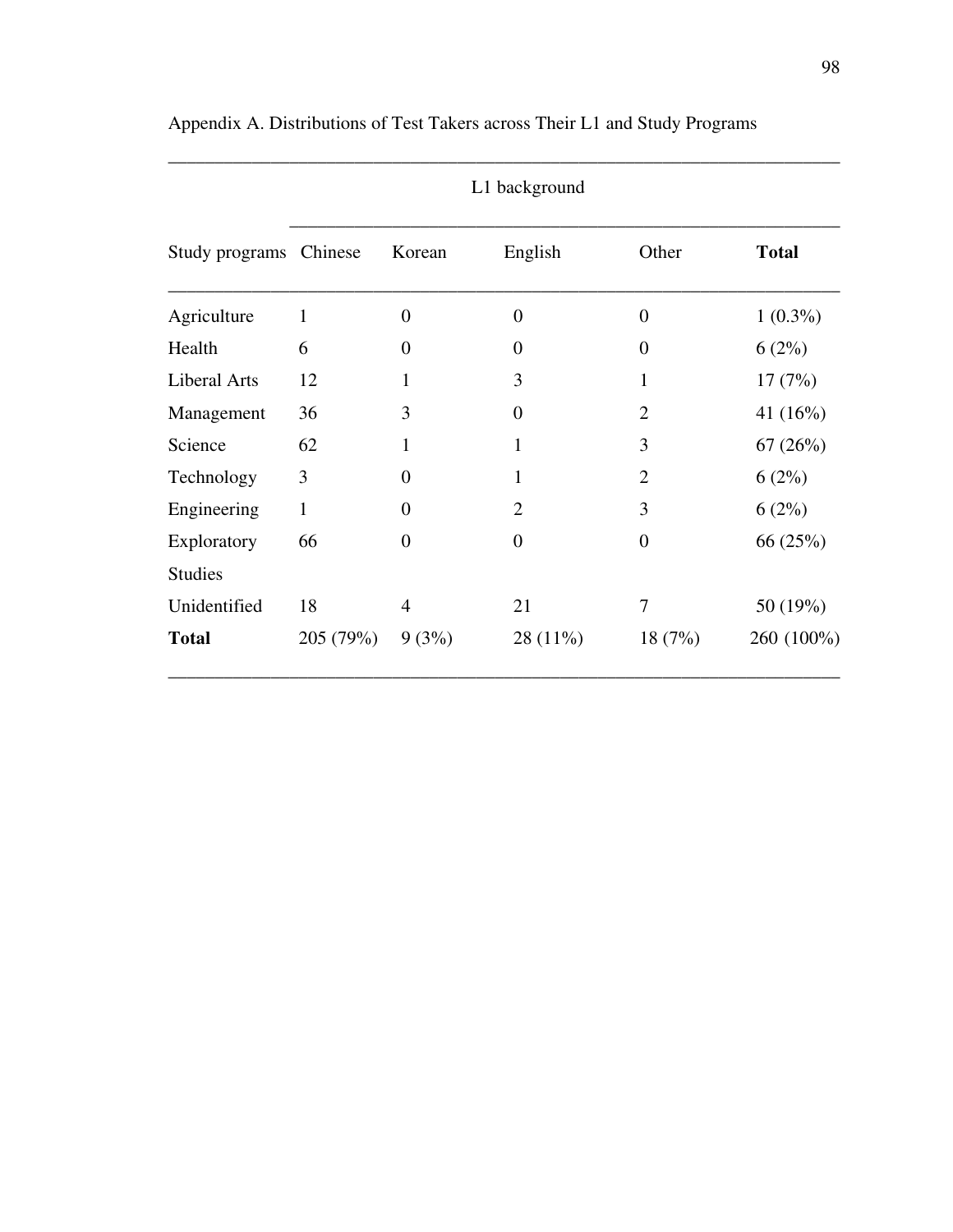|                | Form Passage   | Topic                             | <b>Flesch Kincaid</b> |  |
|----------------|----------------|-----------------------------------|-----------------------|--|
| C-test         |                |                                   |                       |  |
| $\mathbf{1}$   | $\overline{2}$ | Riding the bus                    | 11.83                 |  |
|                | 3              | Interlibrary loan                 | 9.59                  |  |
|                | $\overline{4}$ | Parking on-campus                 | 10.12                 |  |
|                | 5              | Syllabus course policy            | 11.77                 |  |
| $\overline{2}$ | $\overline{2}$ | Credit hours                      | 14.96                 |  |
|                | 3              | English 106-I                     | 10.93                 |  |
|                | $\overline{4}$ | Group work                        | 8.92                  |  |
|                | 5              | On-campus housing                 | 12.65                 |  |
| 3              | $\mathbf{2}$   | Campus safety                     | 12.9                  |  |
|                | $\overline{3}$ | Going to the gym                  | 11.26                 |  |
|                | $\overline{4}$ | Undergraduate research            | 12.73                 |  |
|                | 5              | Writing lab                       | 10.45                 |  |
| $\overline{4}$ | $\overline{2}$ | Alumni association                | 11.08                 |  |
|                | 3              | <b>OEPT</b>                       | 15.4                  |  |
|                | $\overline{4}$ | Student club                      | 13.97                 |  |
|                | 5              | <b>University Hall</b>            | 10.99                 |  |
| Cloze-elide    |                |                                   |                       |  |
| 1              | 2              | Research angle                    | 9.21                  |  |
|                | 3              | Job descriptions<br>of a manager  | 11.78                 |  |
|                |                |                                   |                       |  |
| $\overline{2}$ | $\mathbf{2}$   | E-books                           | 9.65                  |  |
|                | 3              | Culture                           | 9.07                  |  |
| $\overline{3}$ | $\overline{2}$ | Plagiarism                        | 11.67                 |  |
|                | 3              | Greek society                     | 11.83                 |  |
| $\overline{4}$ | $\mathfrak{2}$ | Writing purpose                   | 10.68                 |  |
|                | 3              | <b>Extracurricular activities</b> | 9.92                  |  |

Appendix B. Flesch Kincaid Grade Level Readability Scores of C-test and Cloze-elide Passages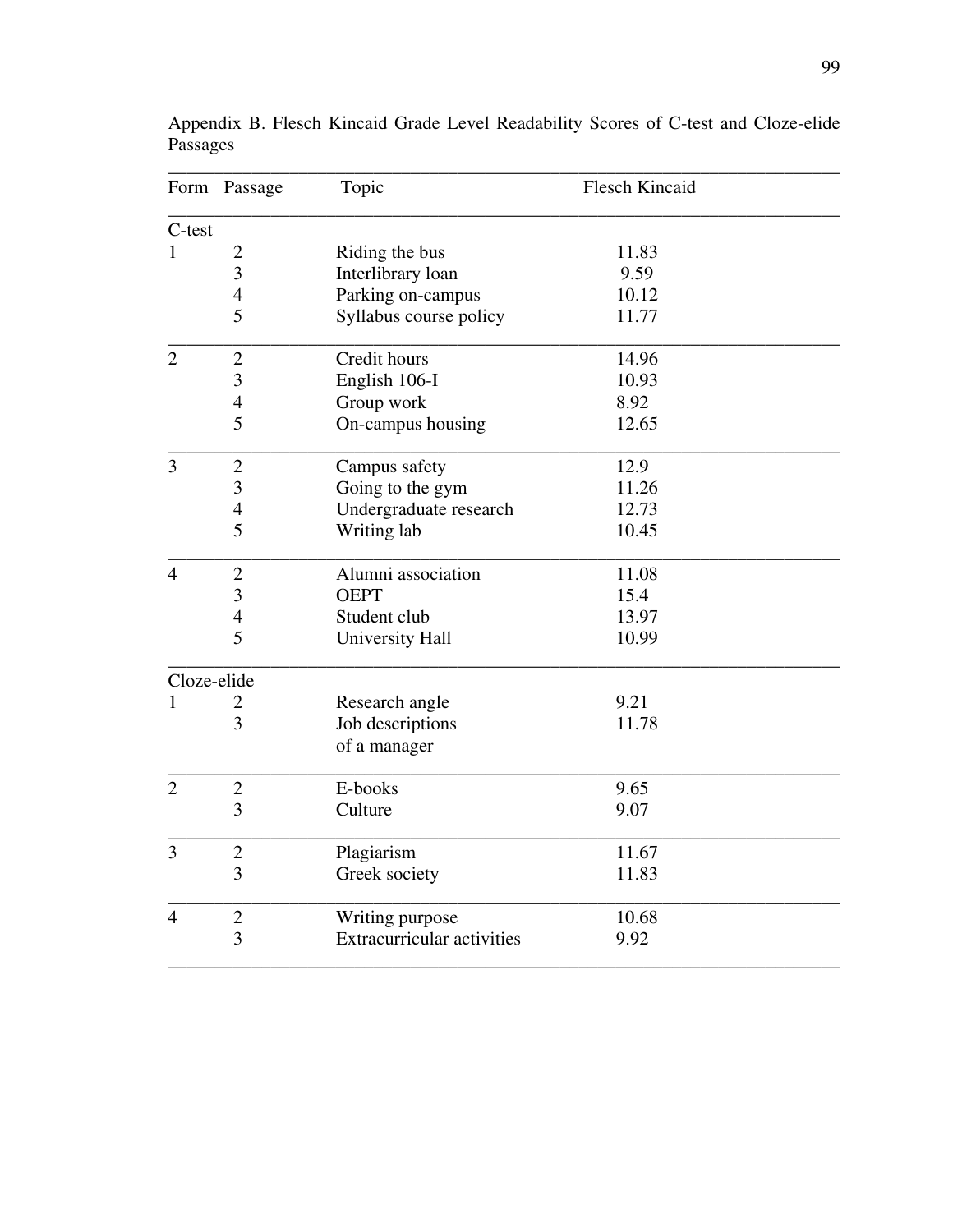|                | Form Passage Topic |                                        | Syntactic | Vocabulary Lexical<br>complexity difficulty cohesion |    | Prior<br>knowledge | Overall<br>complexity |
|----------------|--------------------|----------------------------------------|-----------|------------------------------------------------------|----|--------------------|-----------------------|
| C-test         |                    |                                        |           |                                                      |    |                    |                       |
| 1              | $\overline{2}$     | Riding the bus                         | 49        | 73                                                   | 61 | 54                 | 790                   |
|                | $\overline{3}$     | Interlibrary loan                      | 68        | 44                                                   | 51 | $\overline{4}$     | 869                   |
|                | $\overline{4}$     | Parking                                | 52        | 75                                                   | 59 | 10                 | 869                   |
|                | 5                  | on-campus<br>Syllabus<br>course policy | 47        | 77                                                   | 60 | 39                 | 760                   |
| $\overline{2}$ | $\overline{c}$     | Credit hours                           | 68        | 95                                                   | 51 | 43                 | 1360                  |
|                | $\overline{3}$     | English 106-I                          | 47        | 81                                                   | 53 | 39                 | 960                   |
|                | $\overline{4}$     | Group work                             | 58        | 69                                                   | 60 | 38                 | 730                   |
|                | 5                  | On-campus<br>housing                   | 67        | 75                                                   | 55 | 39                 | 880                   |
| 3              | $\overline{2}$     | Campus safety                          | 50        | 70                                                   | 53 | $\overline{4}$     | 780                   |
|                | 3                  | Going to the gym 72                    |           | 61                                                   | 54 | 45                 | 1080                  |
|                | $\overline{4}$     | Undergraduate<br>research              | 52        | 83                                                   | 53 | $\overline{4}$     | 740                   |
|                | 5                  | Writing lab                            | 50        | 70                                                   | 61 | 38                 | 930                   |
| $\overline{4}$ | $\overline{2}$     | Alumni<br>association                  | 53        | 62                                                   | 62 | 51                 | 880                   |
|                | $\mathfrak{Z}$     | <b>OEPT</b>                            | 74        | 90                                                   | 54 | 65                 | 1230                  |
|                | $\overline{4}$     | Student club                           | 50        | 91                                                   | 62 | 55                 | 960                   |
|                | 5                  | University Hall                        | 47        | 54                                                   | 57 | 64                 | 770                   |
| Cloze-elide    |                    |                                        |           |                                                      |    |                    |                       |
| 1              | $\overline{2}$     | Research angle                         | 55        | 72                                                   | 66 | 7                  | 850                   |
|                | 3                  | Job descriptions                       | 52        | 97                                                   | 60 | $\overline{7}$     | 1110                  |
| $\overline{2}$ | $\overline{2}$     | E-books                                | 51        | 70                                                   | 73 | 21                 | 860                   |
|                | $\overline{3}$     | Culture                                | 54        | 66                                                   | 55 | 35                 | 720                   |

Appendix C. TextEvaluator Complexity Scores of C-test and Cloze-elide Passages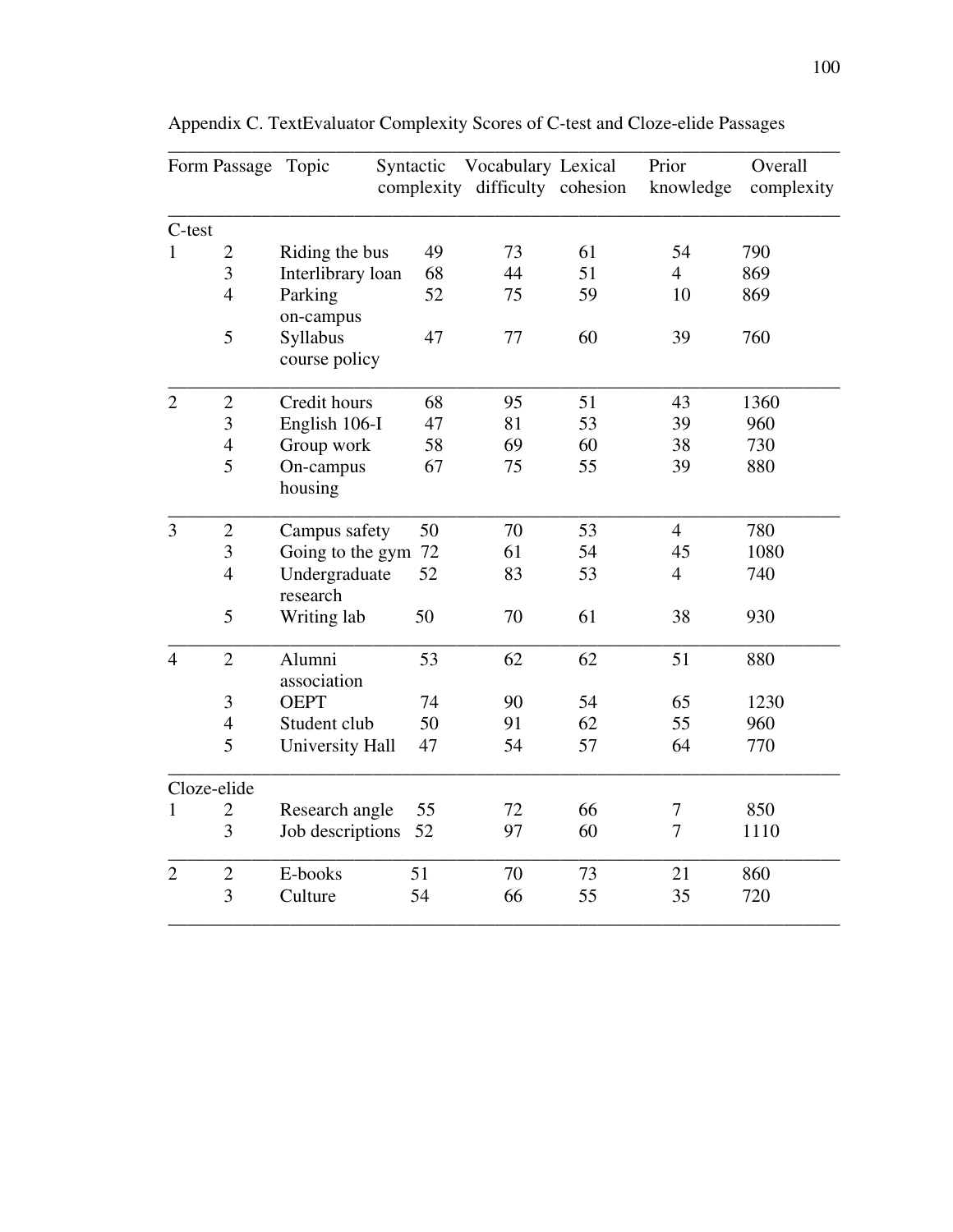|   |   |                               |    |    |    |    | (Continued) |  |
|---|---|-------------------------------|----|----|----|----|-------------|--|
| 3 | 2 | Plagiarism                    | 46 | 82 | 57 | 29 | 1100        |  |
|   | 3 | Greek society                 | 48 | 83 | 71 | 28 | 1010        |  |
| 4 | 2 | Writing purpose 60            |    | 60 | 63 | 24 | 940         |  |
|   | 3 | Extracurricular<br>activities | 50 | 79 | 60 |    | 869         |  |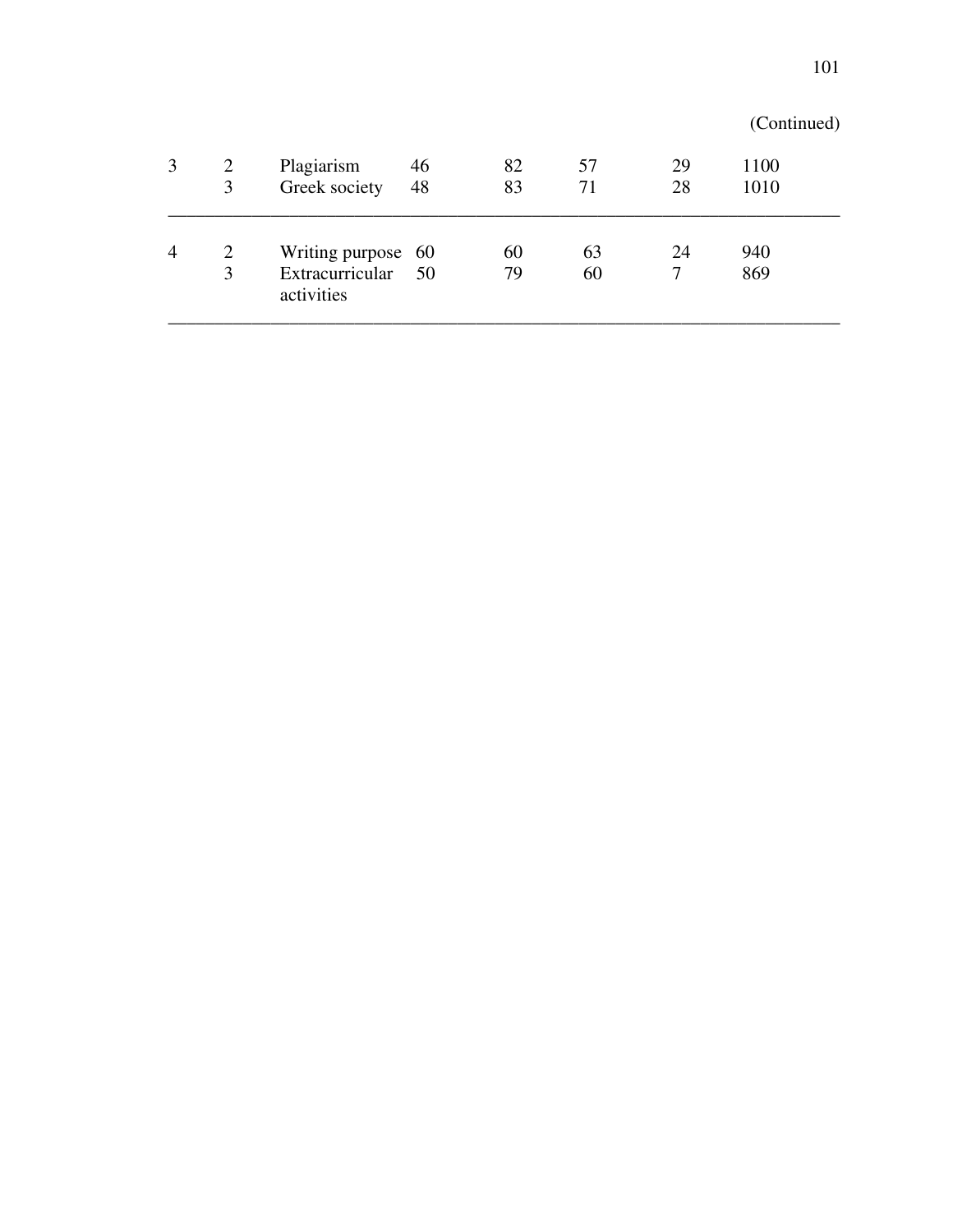| Passage     |    | Number<br>Topic<br>of items      |      | Item difficulty |      | Point biserial<br>correlation |  |
|-------------|----|----------------------------------|------|-----------------|------|-------------------------------|--|
|             |    |                                  | Mean | <b>SD</b>       | Mean | <b>SD</b>                     |  |
| Form 1      |    |                                  |      |                 |      |                               |  |
| C-test      |    |                                  |      |                 |      |                               |  |
| Passage 2   | 25 | Riding the bus                   | 0.73 | 0.21            | 0.37 | 0.18                          |  |
| Passage 3   | 25 | Interlibrary loan                | 0.87 | 0.15            | 0.26 | 0.18                          |  |
| Passage 4   | 25 | Parking on-campus                | 0.66 | 0.21            | 0.37 | 0.18                          |  |
| Passage 5   | 24 | Syllabus course policy           | 0.84 | 0.16            | 0.34 | 0.16                          |  |
| Cloze-elide |    |                                  |      |                 |      |                               |  |
| Passage 2   | 30 | Research angle                   | 0.64 | 0.22            | 0.52 | 0.16                          |  |
| Passage 3   | 30 | Job descriptions<br>of a manager | 0.66 | 0.17            | 0.57 | 0.14                          |  |
| Form 2      |    |                                  |      |                 |      |                               |  |
| C-test      |    |                                  |      |                 |      |                               |  |
| Passage 2   | 25 | Credit hours                     | 0.67 | 0.20            | 0.48 | 0.17                          |  |
| Passage 3   | 24 | English 106-I                    | 0.85 | 0.15            | 0.31 | 0.17                          |  |
| Passage 4   | 25 | Group work                       | 0.79 | 0.21            | 0.33 | 0.18                          |  |
| Passage 5   | 25 | On-campus housing                | 0.90 | 0.14            | 0.27 | 0.28                          |  |
| Cloze-elide |    |                                  |      |                 |      |                               |  |
| Passage 2   | 30 | E-books                          | 0.60 | 0.14            | 0.63 | 0.11                          |  |
| Passage 3   | 30 | Culture                          | 0.66 | 0.10            | 0.65 | 0.11                          |  |
| Form 3      |    |                                  |      |                 |      |                               |  |
| C-test      |    |                                  |      |                 |      |                               |  |
| Passage 2   | 24 | Campus safety                    | 0.75 | 0.18            | 0.39 | 0.19                          |  |
| Passage 3   | 24 | Going to the gym                 | 0.83 | 0.16            | 0.34 | 0.23                          |  |

Appendix D. Average Means and Standard Deviations of Item Difficulty and Item Discrimination of Each Test Passage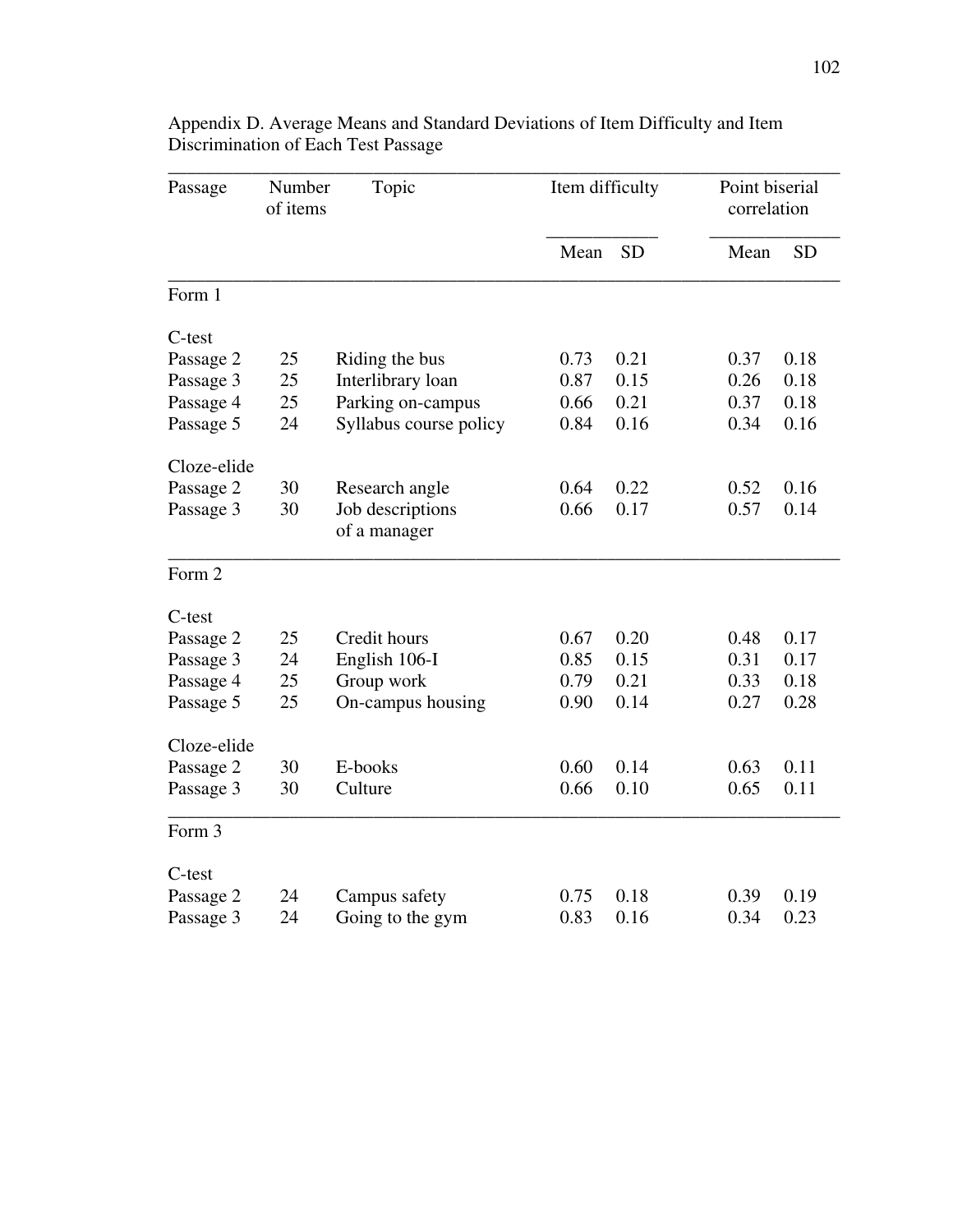|             |    |                                   |      |      |      | (Continued) |
|-------------|----|-----------------------------------|------|------|------|-------------|
| Passage 4   | 25 | Undergraduate research            | 0.83 | 0.14 | 0.26 | 0.18        |
| Passage 5   | 25 | Writing lab                       | 0.76 | 0.18 | 0.34 | 0.15        |
| Cloze-elide |    |                                   |      |      |      |             |
| Passage 2   | 30 | Plagiarism                        | 0.50 | 0.19 | 0.45 | 0.12        |
| Passage 3   | 30 | Greek society                     | 0.63 | 0.17 | 0.51 | 0.12        |
| Form 4      |    |                                   |      |      |      |             |
| C-test      |    |                                   |      |      |      |             |
| Passage 2   | 25 | Alumni association                | 0.88 | 0.15 | 0.32 | 0.18        |
| Passage 3   | 25 | <b>OEPT</b>                       | 0.69 | 0.28 | 0.33 | 0.23        |
| Passage 4   | 25 | Student club                      | 0.77 | 0.20 | 0.35 | 0.20        |
| Passage 5   | 25 | University Hall                   | 0.78 | 0.28 | 0.24 | 0.22        |
| Cloze-elide |    |                                   |      |      |      |             |
| Passage 2   | 30 | Writing purpose                   | 0.58 | 0.18 | 0.54 | 0.10        |
| Passage 3   | 29 | <b>Extracurricular activities</b> | 0.61 | 0.16 | 0.50 | 0.12        |
|             |    |                                   |      |      |      |             |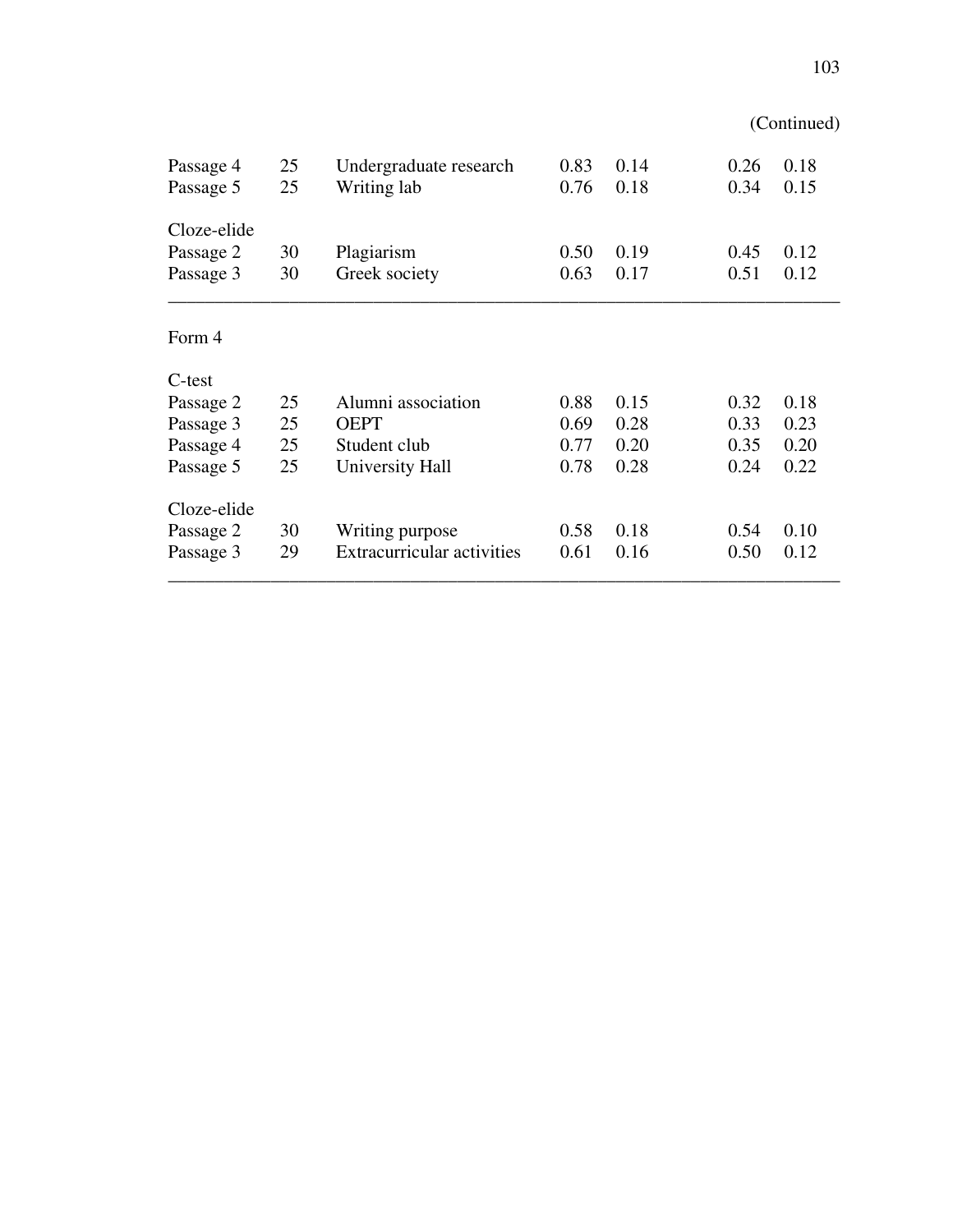| Item<br>number                                                      | Key      | Word<br>type | Part<br>of speech | Item       | Point biserial<br>difficulty correlation |
|---------------------------------------------------------------------|----------|--------------|-------------------|------------|------------------------------------------|
| Form 1                                                              |          |              |                   |            |                                          |
| Passage 3: Interlibrary loan (The number of acceptable items is 2.) |          |              |                   |            |                                          |
| 1                                                                   | this     | Function     | Det               | 0.55       | 0.22                                     |
| $\overline{2}$                                                      | you      | Function     | Pronoun           | 1.00       | $\overline{0}$                           |
| $3*$                                                                | consider | Content      | Verb              | 0.56       | 0.43                                     |
| $\overline{4}$                                                      | the      | Function     | Article           | 0.98       | 0.20                                     |
| 5                                                                   | from     | Function     | Prep              | 0.98       | 0.43                                     |
| 6                                                                   | library  | Content      | Noun              | 0.98       | 0.15                                     |
| 7                                                                   | may      | Function     | Modal             | 0.95       | 0.42                                     |
| $8*$                                                                | like     | Function     | Prep              | 0.70       | 0.40                                     |
| 9                                                                   | lot      | Function     | Pronoun           | 0.71       | 0.63                                     |
| 10                                                                  | trouble  | Content      | Noun              | 0.80       | 0.37                                     |
| 11                                                                  | it       | Function     | Pronoun           | 0.98       | $-0.02$                                  |
| 12                                                                  | actually | Content      | Adv               | 0.97       | $-0.03$                                  |
| 13                                                                  | simple   | Content      | Adj               | 0.76       | 0.49                                     |
| 14                                                                  | there    | Function     | Pronoun           | 0.80       | 0.32                                     |
| 15                                                                  | many     | Function     | Det               | 0.94       | 0.28                                     |
| 16                                                                  | that     | Function     | Det               | 0.77       | 0.41                                     |
| 17                                                                  | in       | Function     | Prep              | 0.85       | 0.41                                     |
| 18                                                                  | kind     | Content      | Noun              | 0.91       | 0.26                                     |
| 19                                                                  | system   | Content      | Noun              | 0.98       | 0.09                                     |
| 20                                                                  | you      | Function     | Pronoun           | 1.00       | $\boldsymbol{0}$                         |
| 21                                                                  | to       | Function     | Prep              | 0.98       | 0.09                                     |
| 22                                                                  | is       | Function     | Verb to be        | 0.97       | 0.13                                     |
|                                                                     |          |              |                   | (Continue) |                                          |
| 23                                                                  | request  | Content      | Noun              | 0.59       | 0.21                                     |
| 24                                                                  | the      | Function     | Article           | 0.97       | 0.25                                     |
| 25                                                                  | you      | Function     | Pronoun           | 0.95       | 0.46                                     |

Appendix E. Syntactic Classification and the Values of Item Difficulty and Item Discrimination for Each Item in the Pilot Data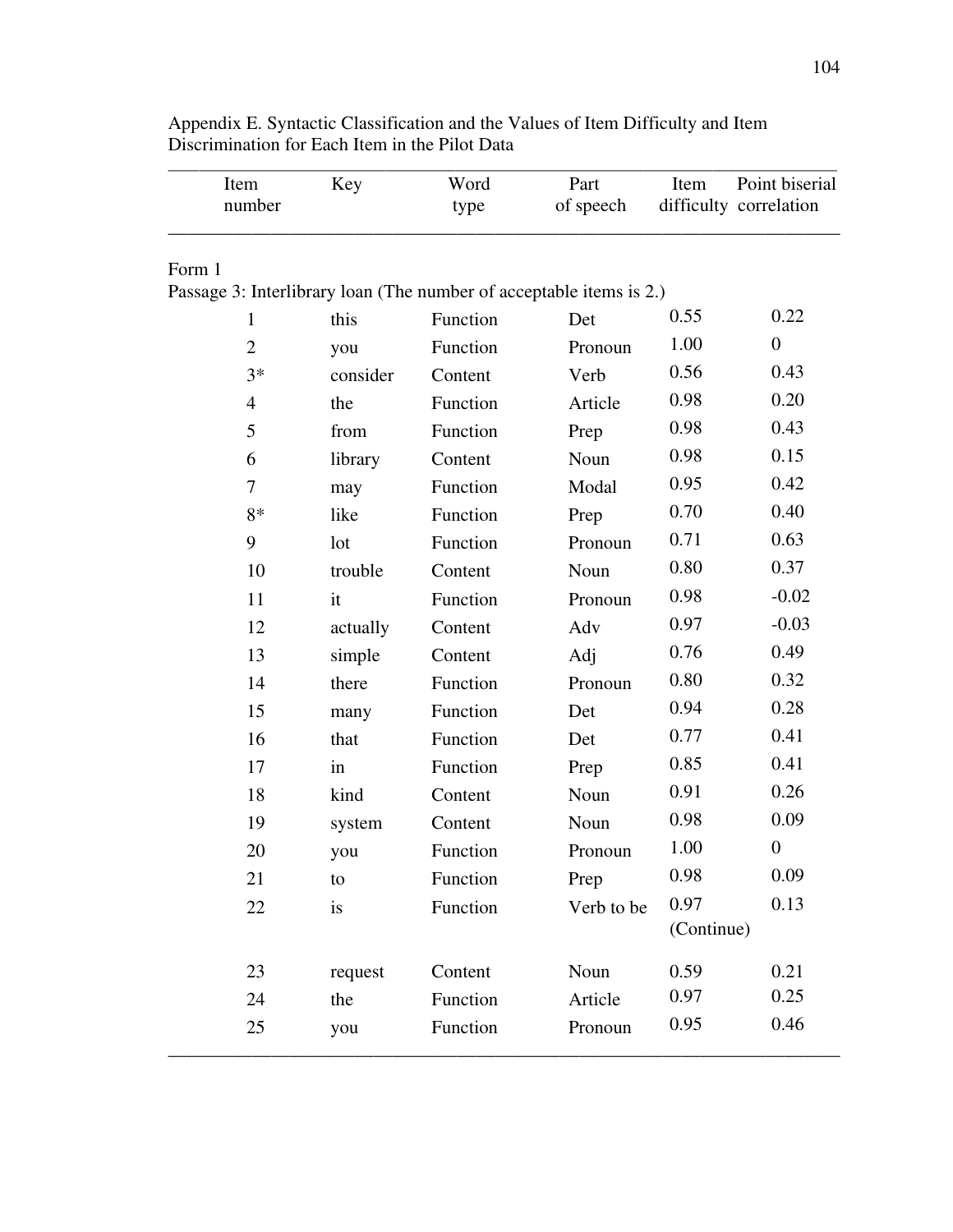| Item<br>number | Key       | Word<br>type                                                         | Part<br>of speech | Item | Point biserial<br>difficulty correlation |
|----------------|-----------|----------------------------------------------------------------------|-------------------|------|------------------------------------------|
| Form 1         |           |                                                                      |                   |      |                                          |
|                |           | Passage 4: Parking on-campus (The number of acceptable items is 10.) |                   |      |                                          |
| 1              | must      | Function                                                             | Modal             | 0.95 | 0.00                                     |
| $\overline{2}$ | parking   | Content                                                              | Noun              | 0.94 | 0.26                                     |
| 3              | for       | Function                                                             | Prep              | 0.97 | 0.09                                     |
| $4*$           | vehicle   | Content                                                              | Noun              | 0.70 | 0.46                                     |
| 5              | some      | Function                                                             | Det               | 0.73 | 0.18                                     |
| 6              | halls     | Content                                                              | Noun              | 0.67 | 0.23                                     |
| 7              | parking   | Content                                                              | Noun              | 0.91 | 0.26                                     |
| 8              | in        | Function                                                             | Prep              | 0.79 | 0.31                                     |
| $9*$           | fees      | Content                                                              | Noun              | 0.52 | 0.38                                     |
| $10*$          | check     | Content                                                              | Verb              | 0.38 | 0.57                                     |
| 11             | housing   | Content                                                              | Noun              | 0.59 | 0.48                                     |
| 12             | carefully | Content                                                              | Adv               | 0.76 | 0.34                                     |
| 13             | you       | Function                                                             | Pronoun           | 1.00 | $\boldsymbol{0}$                         |
| $14*$          | guests    | Content                                                              | Noun              | 0.53 | 0.48                                     |
| 15             | can       | Function                                                             | Modal             | 0.70 | 0.29                                     |
| 16             | at        | Function                                                             | Prep              | 0.71 | 0.50                                     |
| $17*$          | visitor   | Content                                                              | Noun              | 0.35 | 0.35                                     |
| $18*$          | garage    | Content                                                              | Noun              | 0.33 | 0.53                                     |
| 19             | at        | Function                                                             | Prep              | 0.76 | 0.49                                     |
| 20             | residence | Content                                                              | Noun              | 0.71 | 0.21                                     |
| $21*$          | guest     | Content                                                              | Noun              | 0.56 | 0.47                                     |
| $22*$          | permits   | Content                                                              | Noun              | 0.59 | 0.64                                     |
| $23*$          | available | Content                                                              | Adj               | 0.68 | 0.57                                     |
| 24             | anyone    | Function                                                             | Pronoun           | 0.17 | 0.48                                     |
| $25*$          | student   | Content                                                              | Noun              | 0.61 | 0.67                                     |

\_\_\_\_\_\_\_\_\_\_\_\_\_\_\_\_\_\_\_\_\_\_\_\_\_\_\_\_\_\_\_\_\_\_\_\_\_\_\_\_\_\_\_\_\_\_\_\_\_\_\_\_\_\_\_\_\_\_\_\_\_\_\_\_\_\_\_\_\_\_\_\_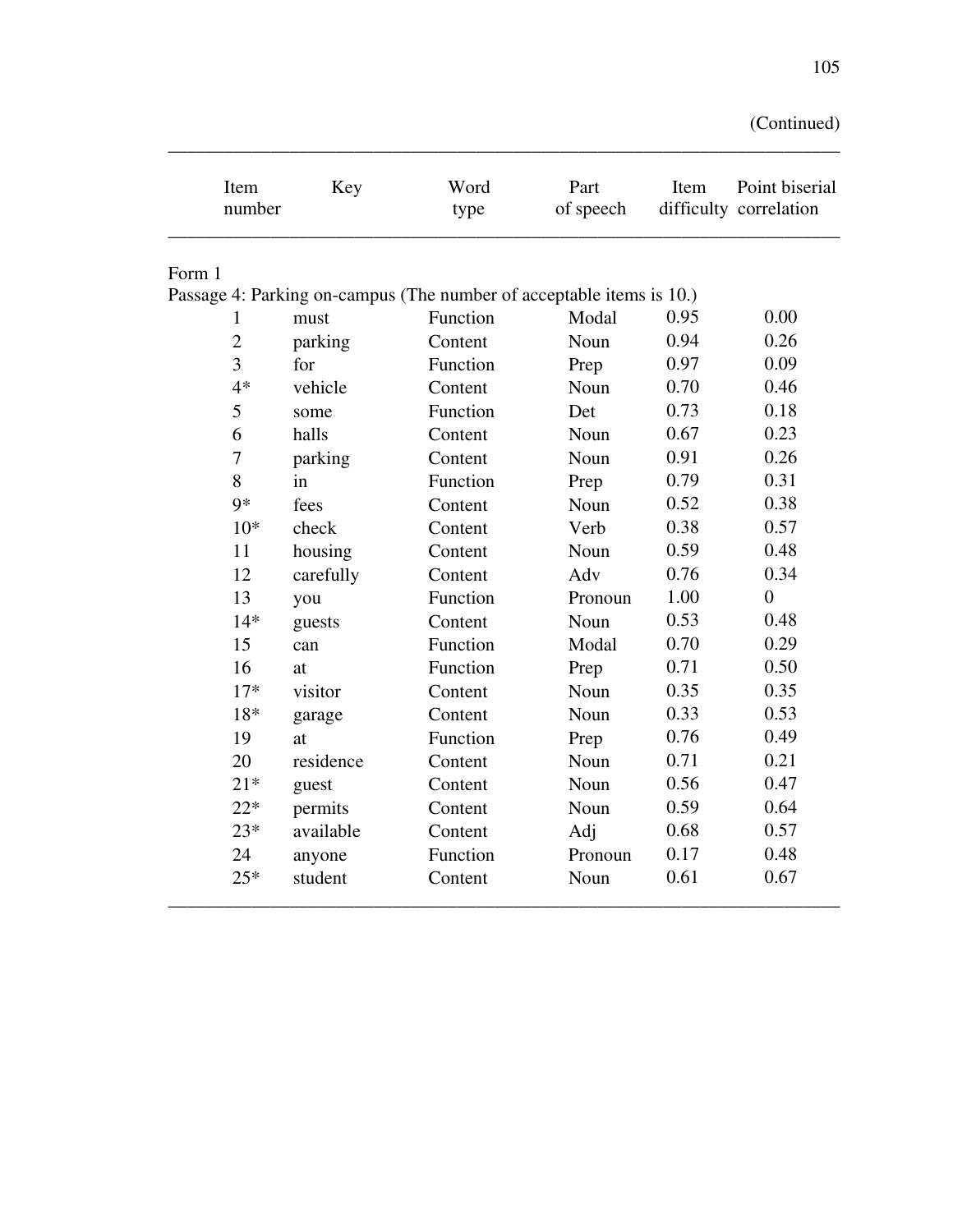| Item<br>number                                                           | Key           | Word<br>type | Part<br>of speech | Item | Point biserial<br>difficulty correlation |
|--------------------------------------------------------------------------|---------------|--------------|-------------------|------|------------------------------------------|
| Form 1                                                                   |               |              |                   |      |                                          |
| Passage 5: Syllabus course policy (The number of acceptable items is 3.) |               |              |                   |      |                                          |
| 1                                                                        | attendence    | Content      | Noun              | 0.38 | 0.29                                     |
| $\overline{2}$                                                           | participation | Content      | Noun              | 0.80 | 0.32                                     |
| 3                                                                        | class         | Content      | Noun              | 0.92 | 0.49                                     |
| $4*$                                                                     | are           | Function     | Verb to be        | 0.70 | 0.64                                     |
| 5                                                                        | to            | Function     | Prep              | 1.00 | $\overline{0}$                           |
| 6                                                                        | success       | Content      | Noun              | 0.89 | 0.23                                     |
| $7*$                                                                     | are           | Function     | Verb to be        | 0.62 | 0.54                                     |
| $8*$                                                                     | included      | Content      | Verb              | 0.58 | 0.35                                     |
| 9                                                                        | part          | Content      | Noun              | 0.95 | $-0.02$                                  |
| 10                                                                       | course        | Content      | Noun              | 0.73 | 0.45                                     |
| 11                                                                       | in            | Function     | Prep              | 0.97 | 0.19                                     |
| 12                                                                       | as            | Function     | Prep              | 0.86 | 0.41                                     |
| 13                                                                       | college       | Content      | Noun              | 0.83 | 0.34                                     |
| 14                                                                       | you           | Function     | Pronoun           | 0.98 | 0.13                                     |
| 15                                                                       | expected      | Content      | Verb              | 0.91 | 0.25                                     |
| 16                                                                       | attend        | Content      | Verb              | 0.97 | 0.44                                     |
| 17                                                                       | class         | Content      | Noun              | 0.92 | 0.35                                     |
| 18                                                                       | and           | Function     | Conj              | 0.88 | 0.33                                     |
| 19                                                                       | at            | Function     | Prep              | 0.95 | 0.36                                     |
| 20                                                                       | classroom     | Content      | Noun              | 0.73 | 0.56                                     |
| 21                                                                       | time          | Content      | Noun              | 0.97 | 0.28                                     |
| 22                                                                       | you           | Function     | Pronoun           | 0.98 | 0.26                                     |
| 23                                                                       | inform        | Content      | Verb              | 0.83 | 0.37                                     |
| 24                                                                       | instructor    | Content      | Noun              | 0.71 | 0.52                                     |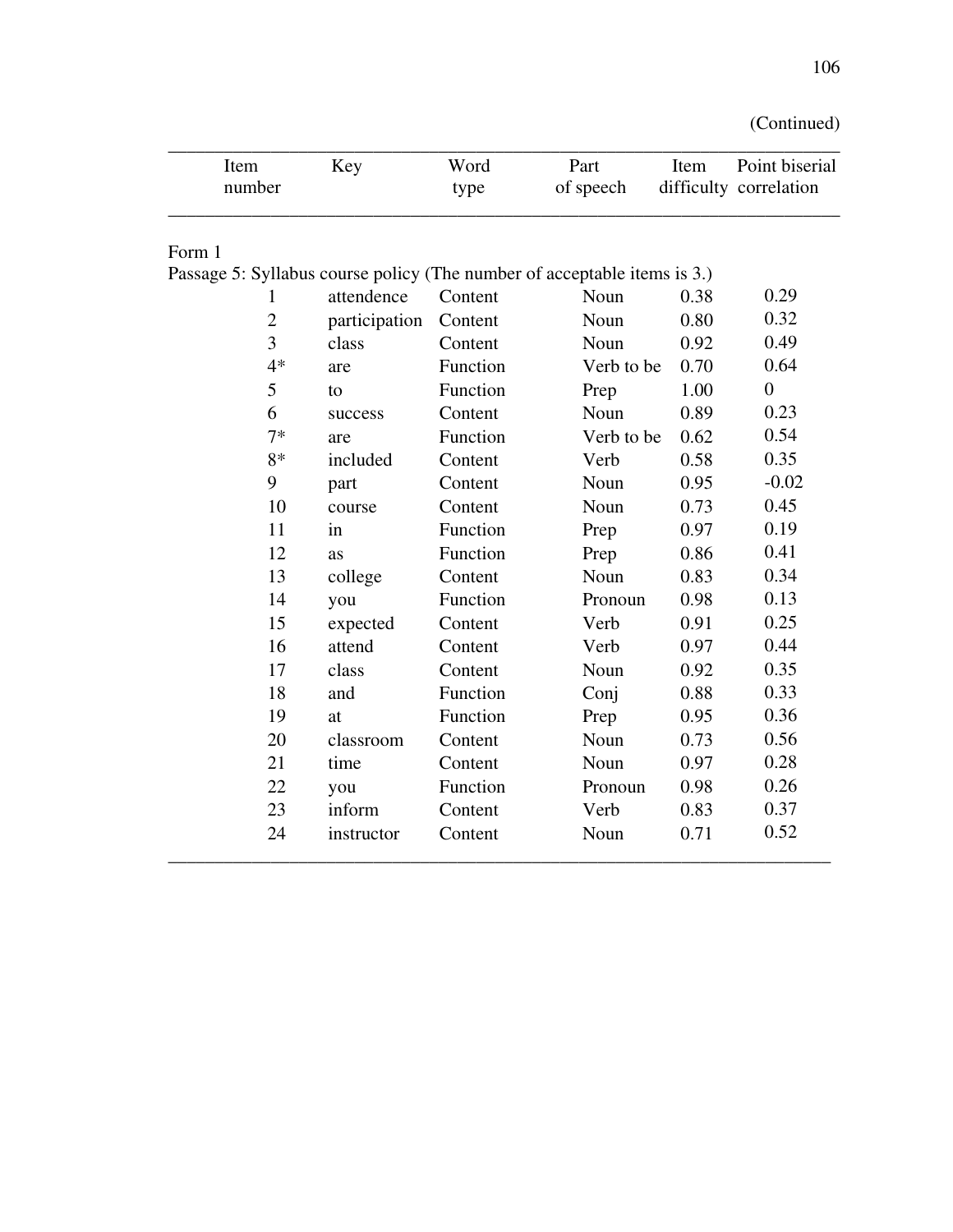| (Continued) |  |
|-------------|--|
|-------------|--|

| Item                                                            | Key         | Word     | Part      | Item | Point biserial         |
|-----------------------------------------------------------------|-------------|----------|-----------|------|------------------------|
| number                                                          |             | type     | of speech |      | difficulty correlation |
| Form 2                                                          |             |          |           |      |                        |
| Passage 2: Credit hours (The number of acceptable items is 12.) |             |          |           |      |                        |
| 1                                                               | addition    | Function | Noun      | 0.93 | 0.25                   |
| $2*$                                                            | maintaining | Content  | Verb      | 0.52 | 0.52                   |
| $3*$                                                            | valid       | Content  | Adj       | 0.60 | 0.50                   |
| $4*$                                                            | and         | Function | Conj      | 0.71 | 0.37                   |
| 5                                                               | immigration | Content  | Noun      | 0.74 | 0.21                   |
| 6                                                               | you         | Function | Pronoun   | 0.97 | 0.33                   |
| 7                                                               | to          | Function | Prep      | 0.97 | 0.33                   |
| 8                                                               | in          | Function | Prep      | 0.84 | 0.35                   |
| 9                                                               | university  | Content  | Noun      | 0.90 | 0.30                   |
| 10                                                              | time        | Content  | Noun      | 0.78 | 0.47                   |
| $11*$                                                           | this        | Function | Det       | 0.48 | 0.39                   |
| 12                                                              | registering | Content  | Verb      | 0.19 | 0.27                   |
| $13*$                                                           | minimum     | Content  | Noun      | 0.55 | 0.45                   |
| 14                                                              | credit      | Content  | Noun      | 0.83 | 0.47                   |
| 15                                                              | per         | Function | Prep      | 0.88 | 0.51                   |
| $16*$                                                           | this        | Function | Det       | 0.43 | 0.56                   |
| $17*$                                                           | applies     | Content  | Verb      | 0.34 | 0.60                   |
| 18                                                              | every       | Function | Det       | 0.72 | 0.62                   |
| 19                                                              | student     | Content  | Noun      | 0.74 | 0.57                   |
| 20                                                              | every       | Function | Det       | 0.72 | 0.66                   |
| $21*$                                                           | <b>or</b>   | Function | Conj      | 0.50 | 0.67                   |
| $22*$                                                           | semester    | Content  | Noun      | 0.67 | 0.77                   |
| $23*$                                                           | during      | Function | Prep      | 0.67 | 0.72                   |
| $24*$                                                           | last        | Function | Det       | 0.60 | 0.69                   |
| $25*$                                                           | of          | Function | Prep      | 0.43 | 0.50                   |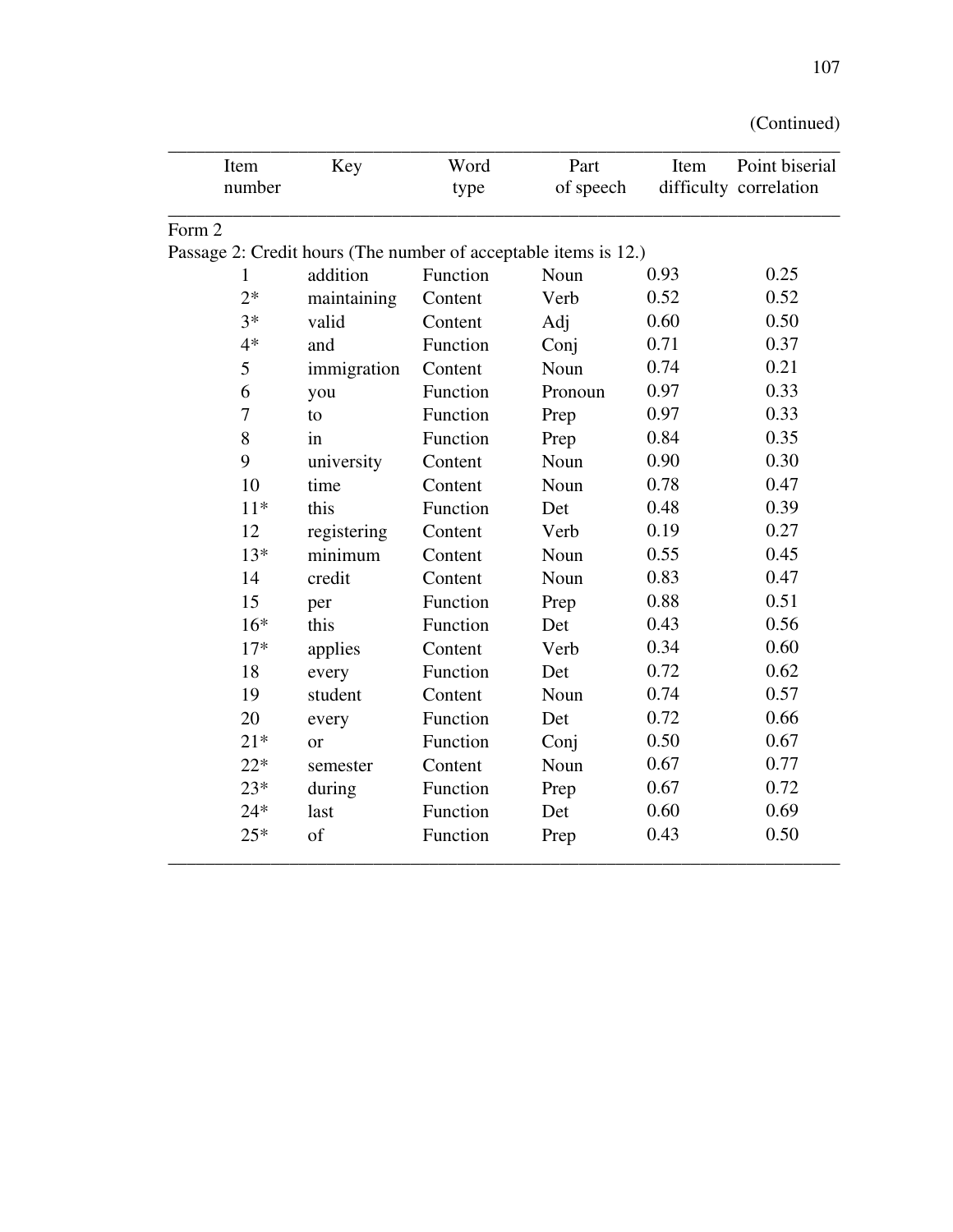| (Continued) |  |
|-------------|--|
|             |  |

| Item<br>number                                                  | Key           | Word<br>type | Part<br>of speech | Item | Point biserial<br>difficulty correlation |
|-----------------------------------------------------------------|---------------|--------------|-------------------|------|------------------------------------------|
|                                                                 |               |              |                   |      |                                          |
| Form 2                                                          |               |              |                   |      |                                          |
| Passage 3: English 106-I (The number of acceptable items is 2.) |               |              |                   |      |                                          |
| 1                                                               | course        | Content      | Noun              | 1.00 | $\overline{0}$                           |
| $\overline{2}$                                                  | designed      | Content      | Verb              | 0.72 | 0.61                                     |
| 3                                                               | for           | Function     | Prep              | 1.00 | $\overline{0}$                           |
| $\overline{4}$                                                  | students      | Content      | Noun              | 0.88 | 0.22                                     |
| 5                                                               | more          | Function     | Det               | 0.79 | 0.20                                     |
| 6                                                               | <sub>on</sub> | Function     | Prep              | 0.97 | 0.02                                     |
| 7                                                               | and           | Function     | Conj              | 0.93 | 0.31                                     |
| 8                                                               | it            | Function     | Pronoun           | 0.97 | 0.24                                     |
| 9                                                               | typically     | Content      | Adv               | 0.90 | 0.47                                     |
| 10                                                              | by            | Function     | Prep              | 0.88 | 0.38                                     |
| 11                                                              | with          | Function     | Prep              | 0.74 | 0.47                                     |
| 12                                                              | in            | Function     | Prep              | 0.90 | 0.32                                     |
| 13                                                              | composition   | Content      | Noun              | 0.74 | 0.50                                     |
| 14                                                              | an            | Function     | Article           | 0.91 | 0.01                                     |
| $15*$                                                           | of            | Function     | Prep              | 0.55 | 0.39                                     |
| 16                                                              | it            | Function     | Pronoun           | 0.91 | 0.08                                     |
| $17*$                                                           | like          | Content      | Adj               | 0.34 | 0.40                                     |
| 18                                                              | write         | Content      | Verb              | 0.83 | 0.48                                     |
| 19                                                              | second        | Content      | Number            | 0.93 | 0.39                                     |
| 20                                                              | course        | Content      | Noun              | 0.95 | 0.11                                     |
| 21                                                              | an            | Function     | Article           | 0.97 | 0.20                                     |
| 22                                                              | limit         | Content      | Noun              | 0.71 | 0.60                                     |
| 23                                                              | students      | Content      | Noun              | 0.88 | 0.28                                     |
| 24                                                              | class         | Content      | Noun              | 0.90 | 0.47                                     |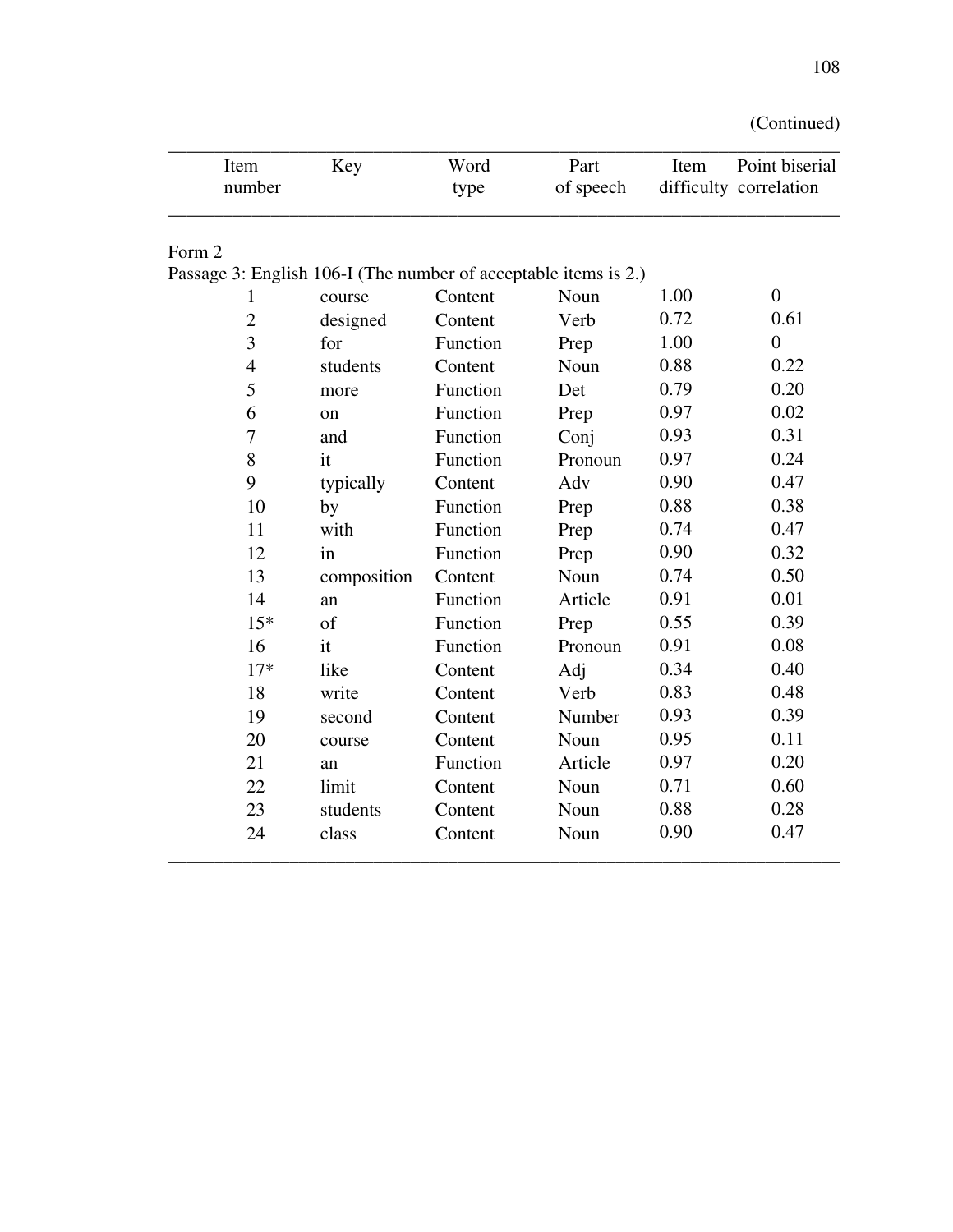| Item<br>number                                               | Key           | Word<br>type | Part<br>of speech | Item | Point biserial<br>difficulty correlation |
|--------------------------------------------------------------|---------------|--------------|-------------------|------|------------------------------------------|
| Form 2                                                       |               |              |                   |      |                                          |
| Passage 4: Group work (The number of acceptable items is 6.) |               |              |                   |      |                                          |
| $1*$                                                         | at            | Function     | Prep              | 0.47 | 0.50                                     |
| $2*$                                                         | point         | Content      | Noun              | 0.41 | 0.43                                     |
| 3                                                            | your          | Function     | Det               | 0.95 | 0.28                                     |
| $4*$                                                         | life          | Content      | Noun              | 0.53 | 0.44                                     |
| 5                                                            | <sub>on</sub> | Function     | Prep              | 0.93 | 0.26                                     |
| $6*$                                                         | size          | Content      | Noun              | 0.34 | 0.41                                     |
| 7                                                            | your          | Function     | Det               | 1.00 | $\overline{0}$                           |
| 8                                                            | you           | Function     | Pronoun           | 1.00 | $\overline{0}$                           |
| 9                                                            | be            | Function     | Verb to be        | 0.97 | 0.26                                     |
| 10                                                           | to            | Function     | Prep              | 0.98 | 0.12                                     |
| 11                                                           | on            | Function     | Prep              | 0.84 | 0.41                                     |
| $12*$                                                        | <sub>or</sub> | Function     | Conj              | 0.36 | 0.27                                     |
| 13                                                           | projects      | Content      | Noun              | 1.00 | $\overline{0}$                           |
| 14                                                           | part          | Content      | Noun              | 0.78 | 0.00                                     |
| $15*$                                                        | team          | Content      | Noun              | 0.60 | 0.49                                     |
| 16                                                           | fact          | Function     | Noun              | 0.72 | 0.34                                     |
| 17                                                           | work          | Content      | Noun              | 0.90 | 0.48                                     |
| 18                                                           | make          | Content      | Verb              | 0.90 | 0.43                                     |
| 19                                                           | more          | Function     | Det               | 0.95 | 0.53                                     |
| 20                                                           | and           | Function     | Conj              | 0.97 | 0.35                                     |
| 21                                                           | group         | Content      | Noun              | 0.72 | 0.41                                     |
| 22                                                           | gives         | Content      | Verb              | 0.83 | 0.51                                     |
| 23                                                           | great         | Content      | Adj               | 0.78 | 0.42                                     |
| 24                                                           | to            | Function     | Prep              | 0.93 | 0.46                                     |
| 25                                                           | from          | Function     | Prep              | 0.88 | 0.53                                     |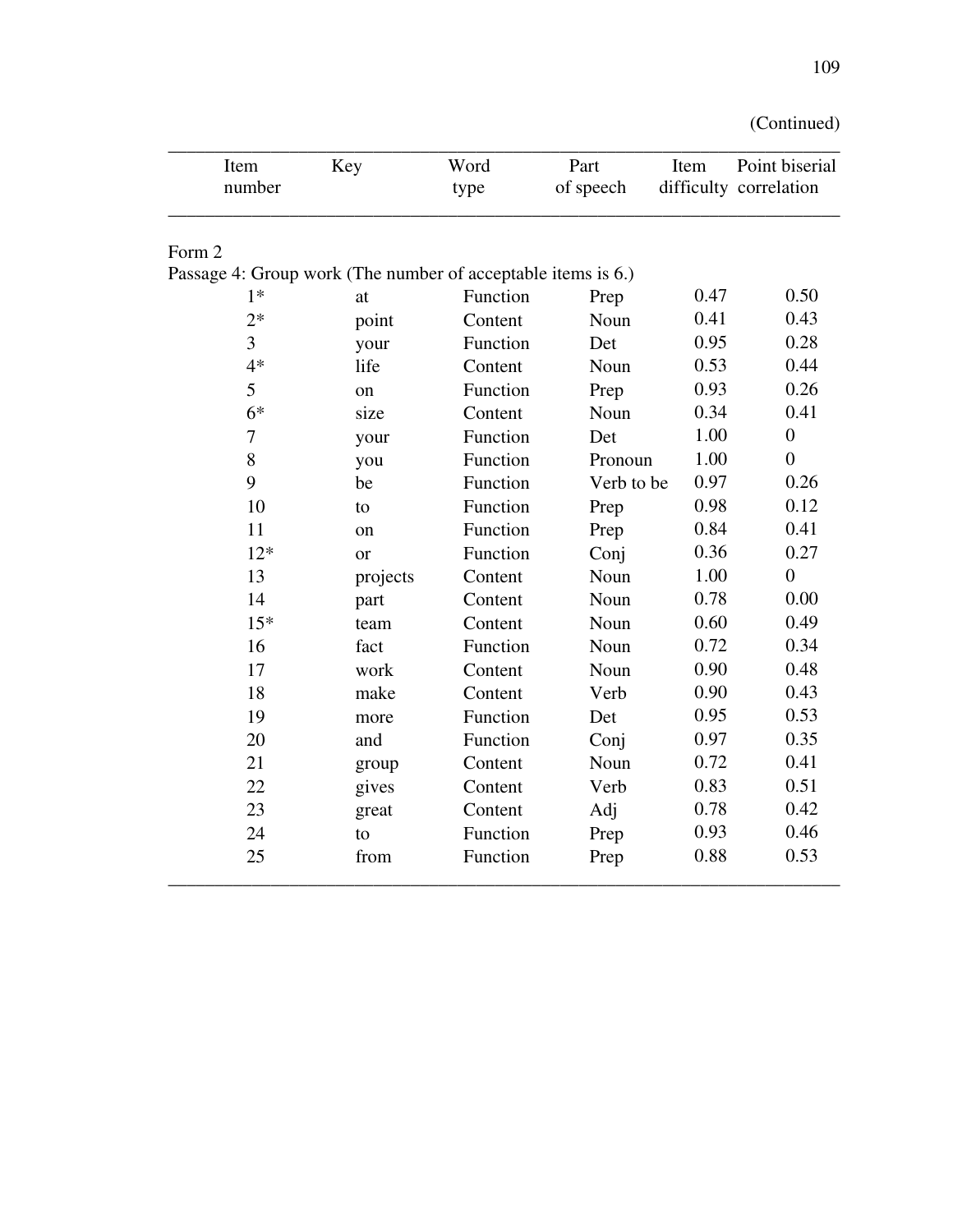| Item<br>number | Key                                                                 | Word<br>type | Part<br>of speech | Item | Point biserial<br>difficulty correlation |
|----------------|---------------------------------------------------------------------|--------------|-------------------|------|------------------------------------------|
| Form 2         |                                                                     |              |                   |      |                                          |
|                | Passage 5: On-campus housing (The number of acceptable items is 3.) |              |                   |      |                                          |
| 1              | you                                                                 | Function     | Pronoun           | 0.98 | 0.08                                     |
| $\overline{2}$ | on                                                                  | Function     | Prep              | 0.98 | $-0.08$                                  |
| 3              | you                                                                 | Function     | Pronoun           | 1.00 | $\boldsymbol{0}$                         |
| $\overline{4}$ | not                                                                 | Function     | Negation          | 1.00 | $\overline{0}$                           |
| 5              | to                                                                  | Function     | Prep              | 1.00 | $\overline{0}$                           |
| 6              | about                                                               | Function     | Prep              | 1.00 | $\overline{0}$                           |
| 7              | <b>or</b>                                                           | Function     | Conj              | 0.74 | 0.36                                     |
| 8              | to                                                                  | Function     | Prep              | 1.00 | $\overline{0}$                           |
| 9              | $_{\rm on}$                                                         | Function     | Prep              | 0.98 | 0.13                                     |
| 10             | because                                                             | Function     | Conj              | 0.97 | 0.23                                     |
| 11             | university                                                          | Content      | Noun              | 0.93 | 0.55                                     |
| 12             | are                                                                 | Function     | Verb to be        | 0.84 | 0.68                                     |
| $13*$          | walking                                                             | Content      | Verb              | 0.52 | 0.51                                     |
| 14             | from                                                                | Function     | Prep              | 0.97 | 0.03                                     |
| $15*$          | residence                                                           | Content      | Noun              | 0.59 | 0.46                                     |
| 16             | living                                                              | Content      | Verb              | 1.00 | $\theta$                                 |
| 17             | campus                                                              | Content      | Noun              | 0.98 | 0.18                                     |
| 18             | also                                                                | Function     | Conj              | 0.72 | 0.64                                     |
| 19             | you                                                                 | Function     | Pronoun           | 1.00 | $\overline{0}$                           |
| 20             | opportunities                                                       | Content      | Noun              | 0.88 | 0.60                                     |
| 21             | make                                                                | Content      | Verb              | 0.91 | 0.53                                     |
| 22             | and                                                                 | Function     | Conj              | 1.00 | $\overline{0}$                           |
| $23*$          | involved                                                            | Content      | Verb              | 0.62 | 0.64                                     |
| 24             | the                                                                 | Function     | Article           | 0.88 | 0.58                                     |
| 25             | university                                                          | Content      | Noun              | 0.93 | 0.68                                     |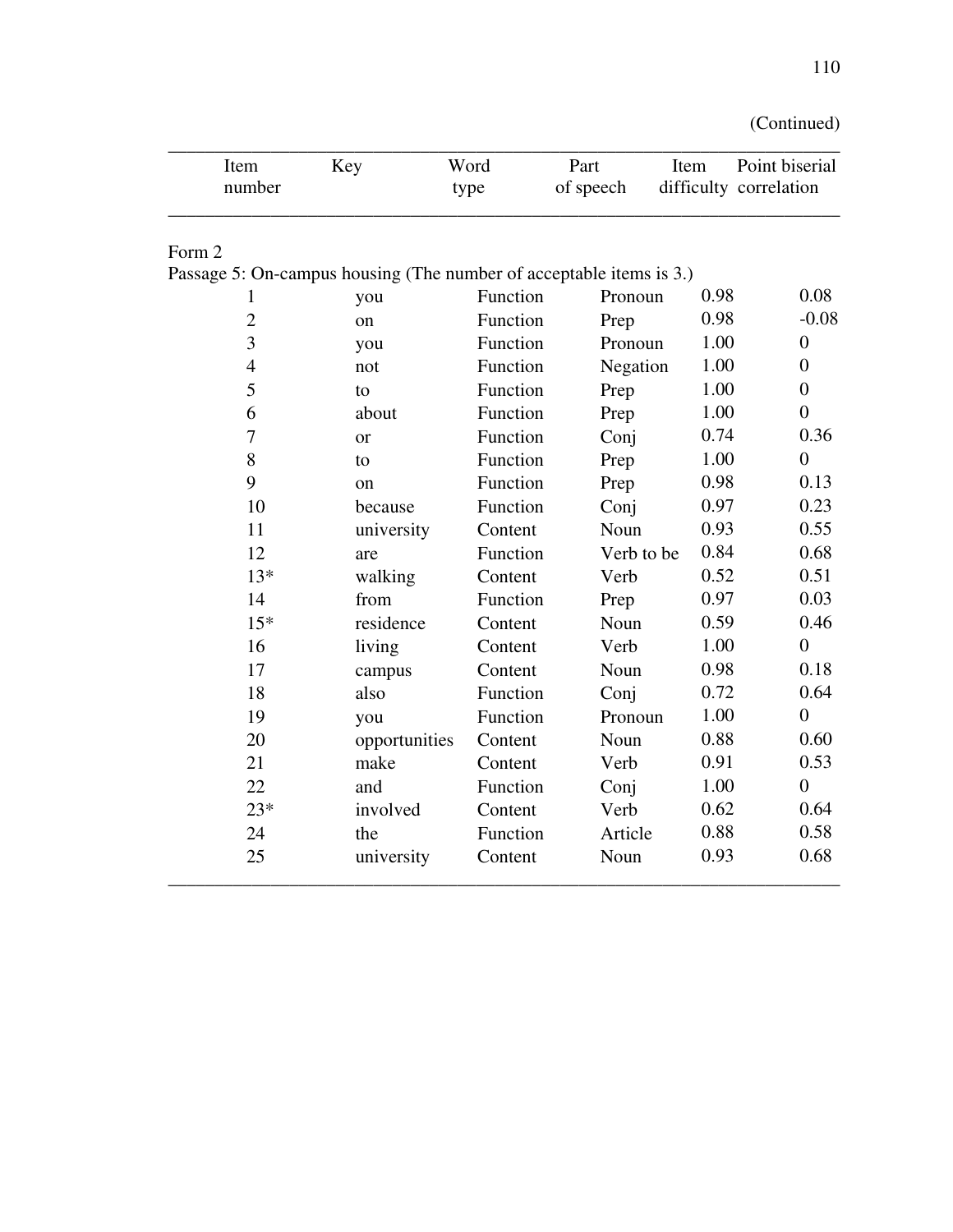| (Continued) |  |
|-------------|--|
|             |  |

|                | Item   | Key            | Word     | Part                                                            | Item | Point biserial         |
|----------------|--------|----------------|----------|-----------------------------------------------------------------|------|------------------------|
|                | number |                | type     | of speech                                                       |      | difficulty correlation |
| Form 3         |        |                |          |                                                                 |      |                        |
|                |        |                |          | Passage 2: Campus safety (The number of acceptable items is 6.) |      |                        |
| 1              |        | however        | Function | Conj                                                            | 0.96 | 0.20                   |
| $\overline{2}$ |        | is             | Function | Verb to be                                                      | 0.98 | 0.00                   |
| $3*$           |        | reality        | Content  | Noun                                                            | 0.58 | 0.30                   |
| $4*$           |        | most           | Function | Det                                                             | 0.65 | 0.32                   |
| 5              |        | campuses       | Content  | Noun                                                            | 0.67 | 0.23                   |
| $6*$           |        | make           | Content  | Verb                                                            | 0.51 | 0.57                   |
| $7*$           |        | community      | Content  | Noun                                                            | 0.67 | 0.31                   |
| 8              |        | safe           | Content  | Adj                                                             | 0.82 | 0.44                   |
| 9              |        | to             | Function | Prep                                                            | 0.98 | $-0.04$                |
| 10             |        | all            | Function | Det                                                             | 0.42 | 0.28                   |
| 11             |        | should         | Function | Modal                                                           | 0.95 | 0.19                   |
| 12             |        | in             | Function | Prep                                                            | 0.76 | 0.30                   |
| 13             |        | that           | Function | Det                                                             | 0.75 | 0.24                   |
| $14*$          |        | and            | Function | Conj                                                            | 0.69 | 0.44                   |
| 15             |        | responsibility | Content  | N                                                               | 0.78 | 0.51                   |
| 16             |        | everyone       | Function | Pronoun                                                         | 0.82 | 0.66                   |
| 17             |        | is             | Function | Verb to be                                                      | 0.91 | 0.62                   |
| 18             |        | to             | Function | Prep                                                            | 0.87 | 0.61                   |
| 19             |        | safety         | Content  | Noun                                                            | 0.84 | 0.51                   |
| 20             |        | security       | Content  | Noun                                                            | 0.80 | 0.57                   |
| $21*$          |        | when           | Function | Conj                                                            | 0.67 | 0.46                   |
| 22             |        | student        | Content  | Noun                                                            | 0.84 | 0.49                   |
| 23             |        | an             | Function | Article                                                         | 0.76 | 0.62                   |
| 24             |        | part           | Content  | Noun                                                            | 0.27 | 0.45                   |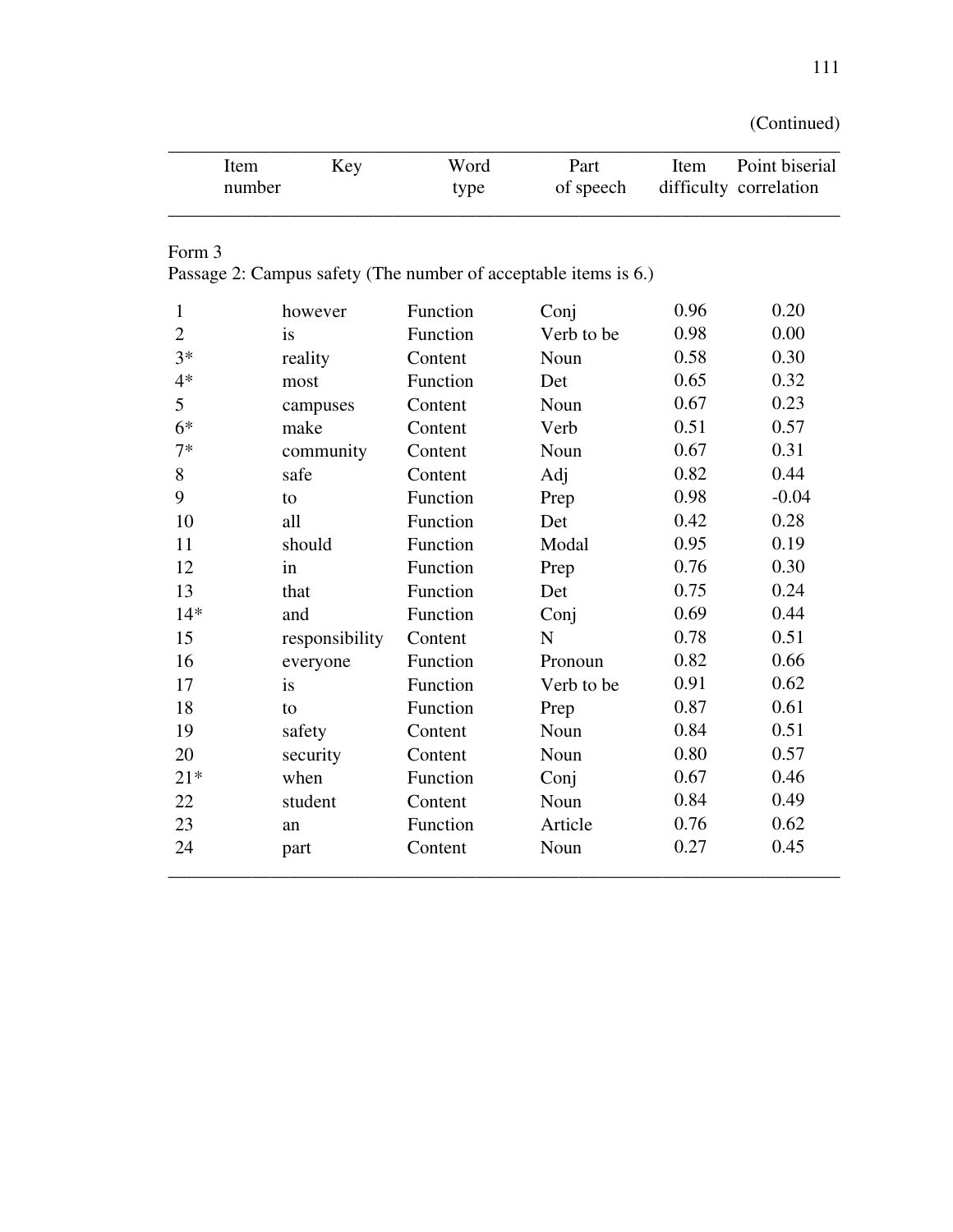| Item<br>number                                                     | Key      | Word<br>type | Part<br>of speech | Item | Point biserial<br>difficulty correlation |
|--------------------------------------------------------------------|----------|--------------|-------------------|------|------------------------------------------|
| Form 3                                                             |          |              |                   |      |                                          |
| Passage 3: Going to the gym (The number of acceptable items is 5.) |          |              |                   |      |                                          |
| 1                                                                  | to       | Function     | Prep              | 1.00 | $\overline{0}$                           |
| $\overline{2}$                                                     | from     | Function     | Prep              | 0.98 | 0.25                                     |
| 3                                                                  | students | Content      | Noun              | 0.96 | 0.21                                     |
| $4*$                                                               | worked   | Content      | Verb              | 0.58 | 0.35                                     |
| 5                                                                  | campus   | Content      | Noun              | 0.95 | $-0.09$                                  |
| 6                                                                  | at       | Function     | Prep              | 1.00 | $\overline{0}$                           |
| 7                                                                  | once     | Function     | Adv               | 0.82 | 0.54                                     |
| 8                                                                  | week     | Content      | Noun              | 0.85 | 0.59                                     |
| 9                                                                  | more     | Function     | Det               | 0.78 | 0.00                                     |
| 10                                                                 | to       | Function     | Prep              | 0.98 | 0.25                                     |
| 11                                                                 | higher   | Content      | Adj               | 0.91 | 0.32                                     |
| $12*$                                                              | point    | Content      | Noun              | 0.53 | 0.64                                     |
| $13*$                                                              | than     | Function     | Conj              | 0.69 | 0.50                                     |
| 14                                                                 | who      | Function     | Pronoun           | 0.84 | 0.59                                     |
| 15                                                                 | less     | Function     | Det               | 0.78 | 0.67                                     |
| 16                                                                 | not      | Function     | Negation          | 0.80 | 0.46                                     |
| $17*$                                                              | all      | Function     | Det               | 0.62 | 0.61                                     |
| 18                                                                 | is       | Function     | Verb to<br>be     | 0.96 | 0.05                                     |
| 19                                                                 | students | Content      | Noun              | 0.95 | 0.22                                     |
| 20                                                                 | by       | Function     | Prep              | 0.76 | 0.39                                     |
| 21                                                                 | and      | Function     | Conj              | 0.82 | 0.27                                     |
| $22*$                                                              | tend     | Content      | Verb              | 0.42 | 0.53                                     |
| 23                                                                 | have     | Content      | Verb              | 0.95 | 0.37                                     |
| 24                                                                 | time     | Content      | Noun              | 0.89 | 0.33                                     |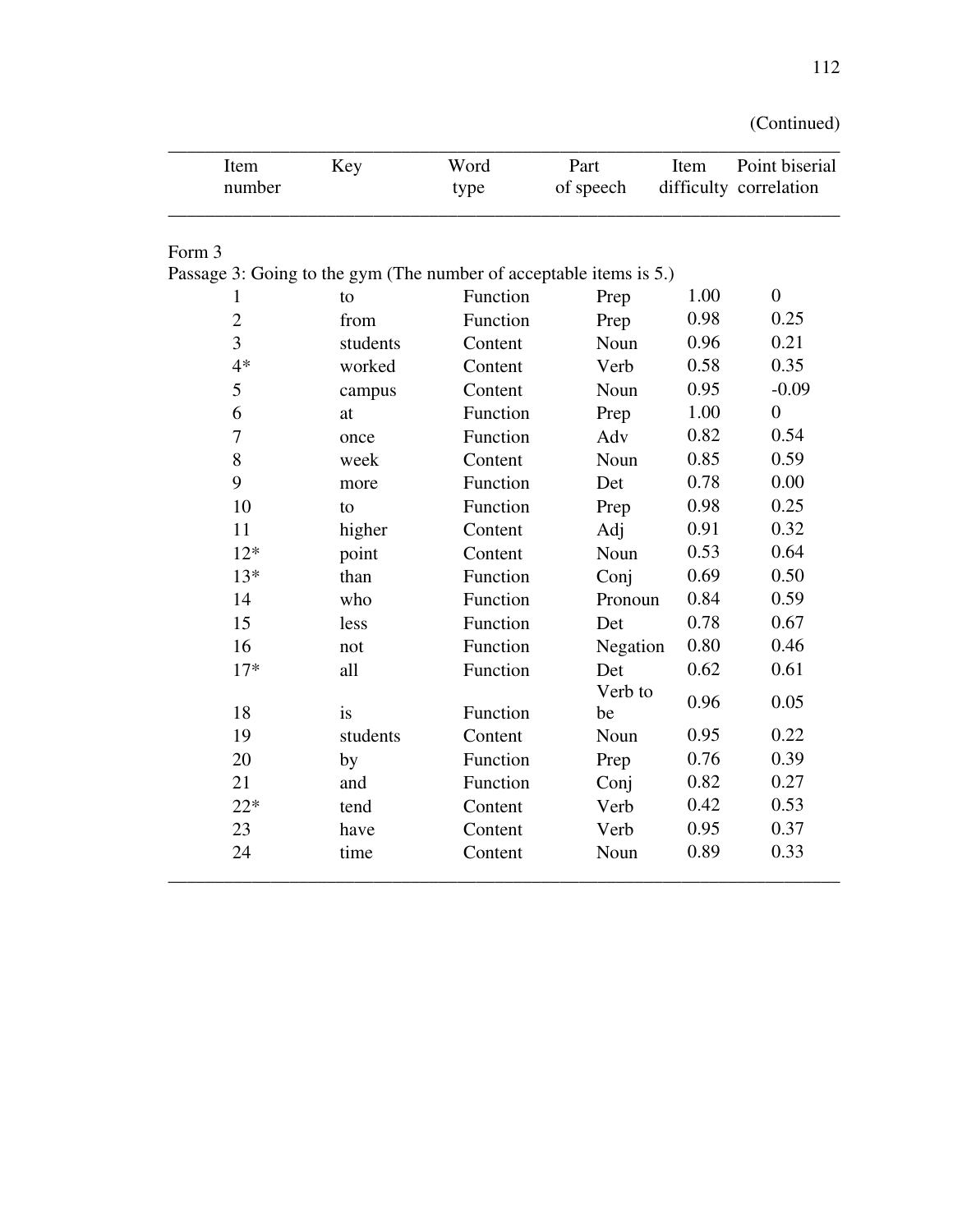| (Continued) |  |
|-------------|--|
|             |  |

| Item<br>number                                                           | Key           | Word<br>type | Part<br>of speech | Item | Point biserial<br>difficulty correlation |
|--------------------------------------------------------------------------|---------------|--------------|-------------------|------|------------------------------------------|
| Form 3                                                                   |               |              |                   |      |                                          |
| Passage 4: Undergraduate research (The number of acceptable items is 3.) |               |              |                   |      |                                          |
| $1*$                                                                     | in            | Function     | Prep              | 0.56 | 0.45                                     |
| $\mathbf{2}$                                                             | research      | Content      | Noun              | 0.80 | 0.41                                     |
| 3                                                                        | gives         | Content      | Verb              | 0.84 | 0.34                                     |
| $4*$                                                                     | considerable  | Content      | Adj               | 0.51 | 0.56                                     |
| 5                                                                        | skills        | Content      | Noun              | 0.87 | 0.26                                     |
| 6                                                                        | to            | Function     | Prep              | 1.00 | $\overline{0}$                           |
| 7                                                                        | apply         | Content      | Verb              | 0.82 | 0.19                                     |
| 8                                                                        | jobs          | Content      | Noun              | 0.87 | 0.20                                     |
| 9                                                                        | graduate      | Content      | Noun              | 1.00 | $\overline{0}$                           |
| 10                                                                       | many          | Function     | Det               | 0.75 | 0.21                                     |
| 11                                                                       | programs      | Content      | Noun              | 0.89 | 0.06                                     |
| 12                                                                       | campus        | Content      | Noun              | 1.00 | $\theta$                                 |
| 13                                                                       | you           | Function     | Pronoun           | 0.96 | 0.24                                     |
| 14                                                                       | opportunities | Content      | Noun              | 0.98 | $-0.06$                                  |
| 15                                                                       | work          | Content      | Verb              | 0.93 | 0.32                                     |
| 16                                                                       | professors    | Content      | Noun              | 0.76 | 0.33                                     |
| 17                                                                       | other         | Function     | Det               | 0.82 | 0.48                                     |
| 18*                                                                      | more          | Function     | Det               | 0.49 | 0.35                                     |
| 19                                                                       | it            | Function     | Pronoun           | 0.89 | 0.31                                     |
| 20                                                                       | you           | Function     | Pronoun           | 1.00 | $\overline{0}$                           |
| 21                                                                       | the           | Function     | Article           | 0.89 | 0.42                                     |
| 22                                                                       | of            | Function     | Prep              | 0.73 | 0.29                                     |
| 23                                                                       | that          | Function     | Pronoun           | 0.75 | 0.40                                     |
| 24                                                                       | your          | Function     | Det               | 0.87 | 0.32                                     |
| 25                                                                       | and           | Function     | Conj              | 0.80 | 0.46                                     |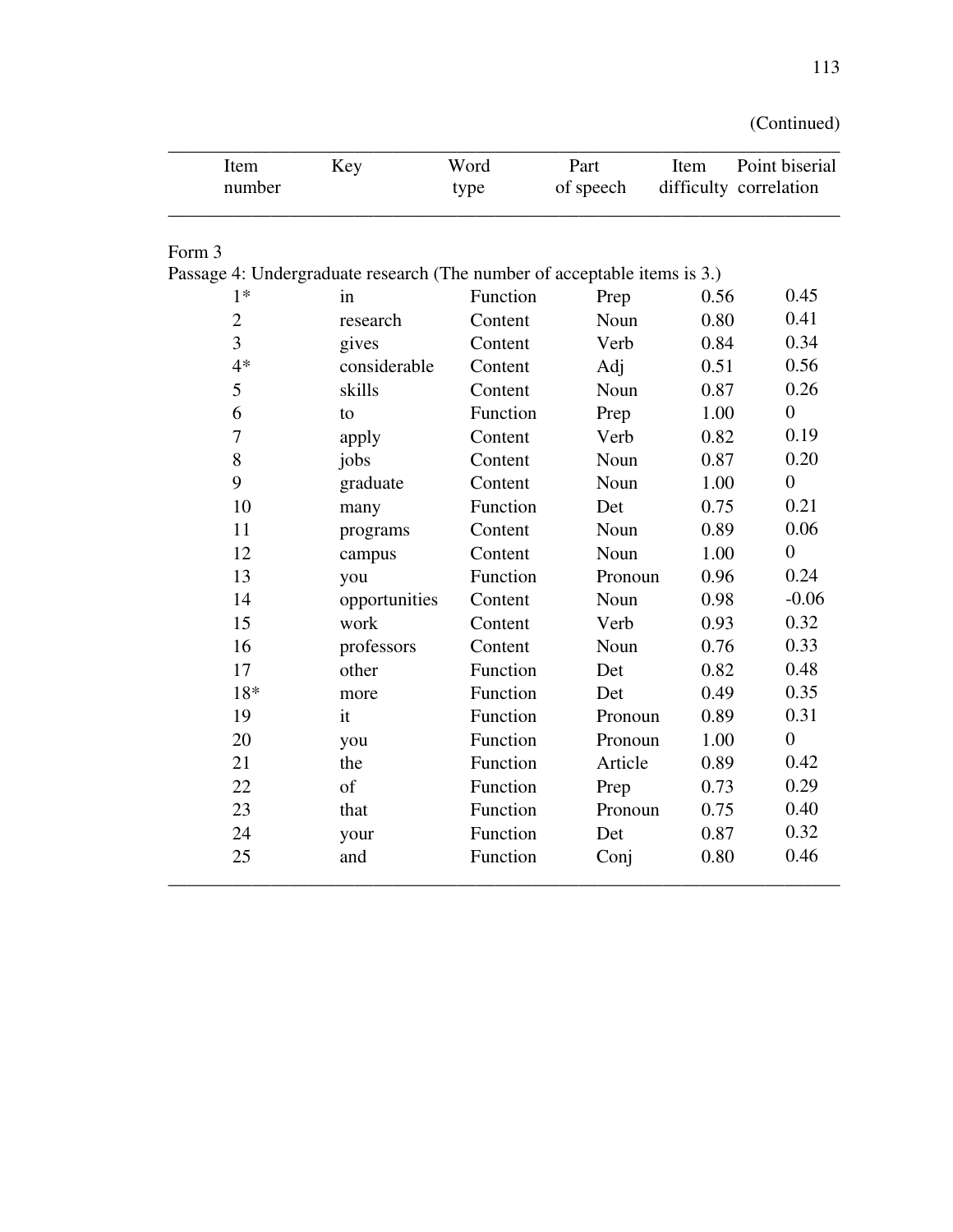| Item<br>number                                                | Key          | Word<br>type | Part<br>of speech | Item | Point biserial<br>difficulty correlation |
|---------------------------------------------------------------|--------------|--------------|-------------------|------|------------------------------------------|
| Form 3                                                        |              |              |                   |      |                                          |
| Passage 5: Writing lab (The number of acceptable items is 6.) |              |              |                   |      |                                          |
| $1*$                                                          | find         | Content      | Verb              | 0.65 | 0.31                                     |
| $\overline{c}$                                                | tutorials    | Content      | Noun              | 0.71 | 0.29                                     |
| 3                                                             | because      | Function     | Conj              | 0.96 | 0.17                                     |
| 4                                                             | tutors       | Content      | Noun              | 0.82 | 0.16                                     |
| 5                                                             | help         | Content      | Verb              | 0.96 | 0.17                                     |
| $6*$                                                          | select       | Content      | Verb              | 0.64 | 0.43                                     |
| 7                                                             | and          | Function     | Conj              | 0.91 | 0.13                                     |
| 8                                                             | feedback     | Content      | Noun              | 0.91 | 0.39                                     |
| 9                                                             | their        | Function     | Det               | 0.80 | 0.43                                     |
| 10                                                            | students     | Content      | Noun              | 0.95 | 0.03                                     |
| 11                                                            | bring        | Content      | Verb              | 0.95 | 0.38                                     |
| 12                                                            | papers       | Content      | Noun              | 0.82 | 0.17                                     |
| 13                                                            | their        | Function     | Det               | 0.84 | 0.38                                     |
| 14                                                            | they         | Function     | Pronoun           | 0.84 | 0.28                                     |
| 15                                                            | also         | Function     | Conj              | 0.71 | 0.21                                     |
| 16                                                            | tutorials    | Content      | Noun              | 0.76 | 0.43                                     |
| 17                                                            | work         | Content      | Verb              | 0.91 | 0.26                                     |
| 18                                                            | resumes      | Content      | Noun              | 0.24 | 0.38                                     |
| 19                                                            | applications | Content      | Noun              | 0.89 | 0.41                                     |
| $20*$                                                         | any          | Function     | Det               | 0.44 | 0.35                                     |
| 21                                                            | writing      | Content      | Noun              | 0.82 | 0.43                                     |
| $22*$                                                         | they         | Function     | Pronoun           | 0.51 | 0.71                                     |
| $23*$                                                         | working      | Content      | Verb              | 0.65 | 0.55                                     |
| $24*$                                                         | including    | Content      | Verb              | 0.64 | 0.48                                     |
| 25                                                            | for          | Function     | Prep              | 0.75 | 0.52                                     |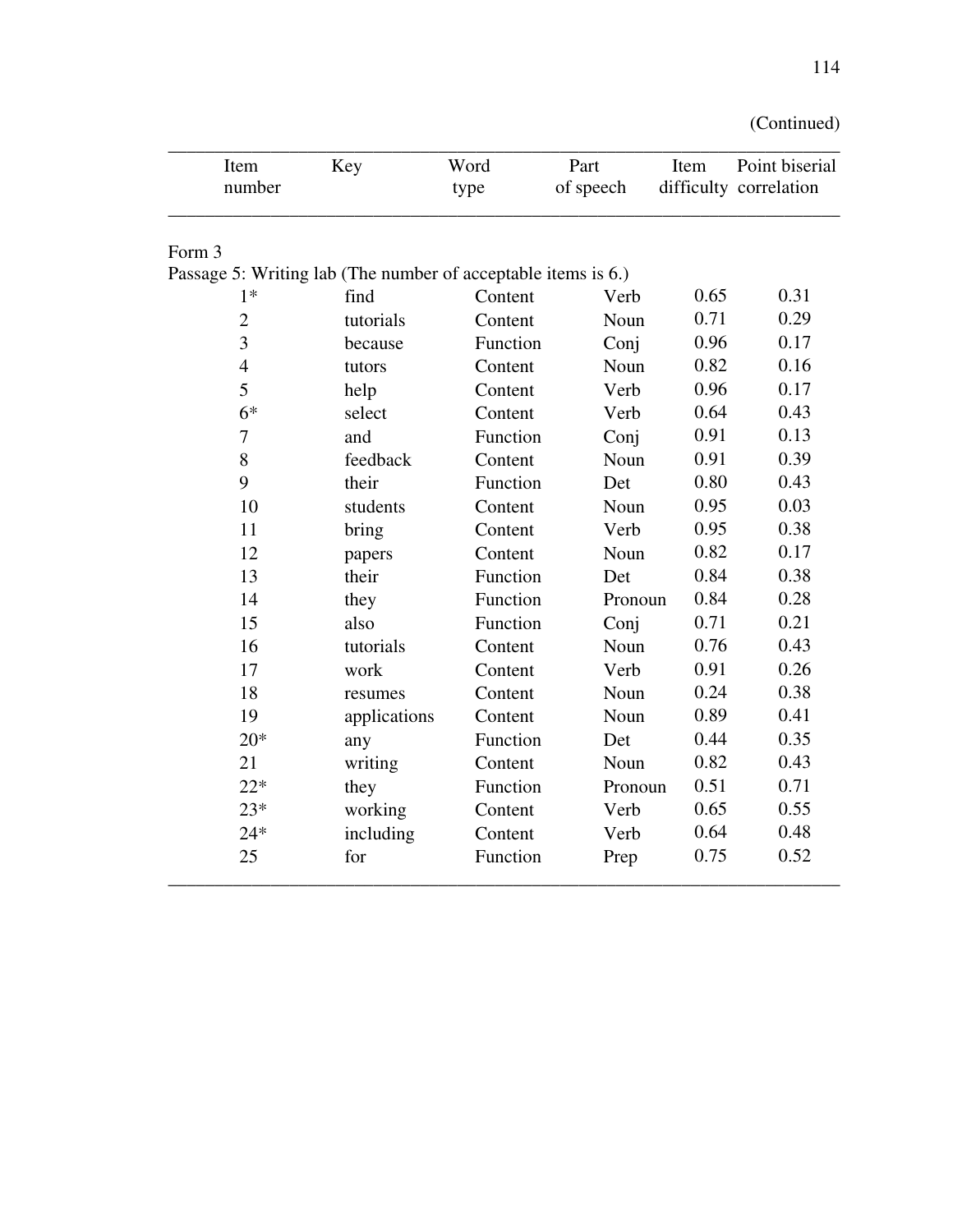| (Continued) |  |
|-------------|--|
|             |  |

| Item<br>number                                                       | Key         | Word<br>type | Part<br>of speech | Item | Point biserial<br>difficulty correlation |
|----------------------------------------------------------------------|-------------|--------------|-------------------|------|------------------------------------------|
|                                                                      |             |              |                   |      |                                          |
| Form 4                                                               |             |              |                   |      |                                          |
| Passage 2: Alumni association (The number of acceptable items is 3.) |             |              |                   |      |                                          |
| 1                                                                    | are         | Function     | Verb to be        | 0.96 | 0.11                                     |
| $\overline{2}$                                                       | for         | Function     | Prep              | 1.00 | $\overline{0}$                           |
| $\overline{3}$                                                       | to          | Function     | Prep              | 1.00 | $\overline{0}$                           |
| $4*$                                                                 | contact     | Content      | Noun              | 0.43 | 0.48                                     |
| 5                                                                    | your        | Function     | Det               | 0.98 | 0.43                                     |
| 6                                                                    | and         | Function     | Conj              | 0.92 | 0.38                                     |
| 7                                                                    | friends     | Content      | Noun              | 0.98 | 0.00                                     |
| 8                                                                    | your        | Function     | Det               | 0.98 | 0.43                                     |
| 9                                                                    | are         | Function     | Verb to be        | 0.87 | 0.25                                     |
| 10                                                                   | to          | Function     | Prep              | 1.00 | $\overline{0}$                           |
| 11                                                                   | in          | Function     | Prep              | 0.96 | 0.30                                     |
| 12                                                                   | is          | Function     | Verb to be        | 0.83 | 0.42                                     |
| 13                                                                   | the         | Function     | Article           | 0.94 | 0.31                                     |
| 14                                                                   | association | Content      | Noun              | 0.89 | 0.43                                     |
| $15*$                                                                | group       | Content      | Noun              | 0.47 | 0.53                                     |
| 16                                                                   | annual      | Content      | Conj              | 0.79 | 0.42                                     |
| 17                                                                   | and         | Function     | Conj              | 0.81 | 0.55                                     |
| 18                                                                   | monthly     | Content      | Adj               | 0.81 | 0.38                                     |
| 19                                                                   | to          | Function     | Prep              | 0.98 | 0.43                                     |
| $20*$                                                                | alumni      | Content      | Noun              | 0.68 | 0.52                                     |
| 21                                                                   | in          | Function     | Prep              | 0.92 | 0.55                                     |
| 22                                                                   | with        | Function     | Prep              | 0.96 | 0.46                                     |
| 23                                                                   | other       | Function     | Det               | 0.92 | 0.22                                     |
| 24                                                                   | with        | Function     | Prep              | 0.87 | 0.36                                     |
| 25                                                                   | university  | Content      | Noun              | 0.96 | 0.15                                     |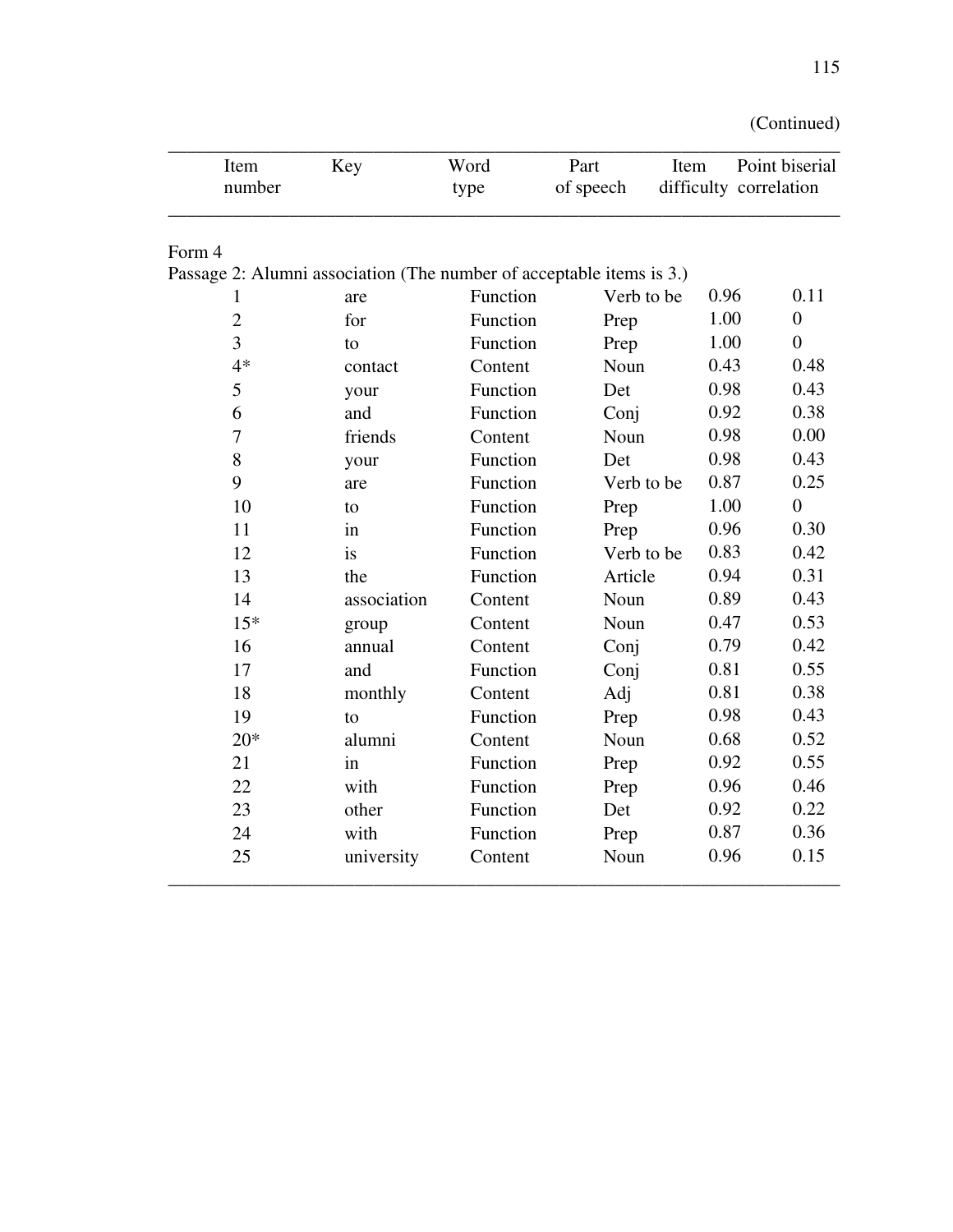| (Continued) |  |
|-------------|--|
|             |  |

| Item<br>number                                                   | Key           | Word<br>type | Part<br>of speech | Item | Point biserial<br>difficulty correlation |
|------------------------------------------------------------------|---------------|--------------|-------------------|------|------------------------------------------|
| Form 4<br>Passage 3: OEPT (The number of acceptable items is 8.) |               |              |                   |      |                                          |
| 1                                                                | was           | Function     | Verb to be        | 0.94 | 0.13                                     |
| $\overline{2}$                                                   | to            | Function     | Prep              | 0.98 | $-0.11$                                  |
| $3*$                                                             | out           | Function     | Prep              | 0.47 | 0.43                                     |
| $\overline{4}$                                                   | university    | Content      | Noun              | 0.96 | 0.21                                     |
| $5*$                                                             | which         | Function     | Pronoun           | 0.68 | 0.42                                     |
| 6                                                                | that          | Function     | Comp              | 0.57 | 0.53                                     |
| $\tau$                                                           | international | Content      | Adj               | 0.94 | $-0.05$                                  |
| $8*$                                                             | assistants    | Content      | Noun              | 0.45 | 0.35                                     |
| 9                                                                | do            | Function     | Verb to be        | 0.98 | 0.01                                     |
| 10                                                               | speak         | Content      | Verb              | 0.96 | 0.01                                     |
| 11                                                               | <b>as</b>     | Function     | Prep              | 0.79 | 0.53                                     |
| 12                                                               | first         | Content      | Number            | 0.77 | 0.57                                     |
| $13*$                                                            | must          | Function     | Modal             | 0.64 | 0.53                                     |
| 14                                                               | sufficient    | Content      | Adj               | 0.81 | 0.31                                     |
| 15                                                               | speaking      | Content      | Verb              | 0.98 | $-0.03$                                  |
| 16                                                               | otherwise     | Function     | Conj              | 0.87 | 0.31                                     |
| 17                                                               | students      | Content      | Noun              | 0.83 | 0.14                                     |
| 18                                                               | cannot        | Function     | Modal             | 0.96 | 0.24                                     |
| 19                                                               | assigned      | Content      | Verb              | 0.04 | 0.44                                     |
| 20                                                               | duties        | Content      | Noun              | 0.17 | 0.43                                     |
| 21                                                               | involve       | Content      | Verb              | 0.09 | 0.39                                     |
| $22*$                                                            | teaching      | Content      | Verb              | 0.53 | 0.57                                     |
| $23*$                                                            | direct        | Content      | Adj               | 0.47 | 0.47                                     |
| $24*$                                                            | with          | Function     | Prep              | 0.68 | 0.67                                     |
| $25*$                                                            | students      | Content      | Noun              | 0.64 | 0.61                                     |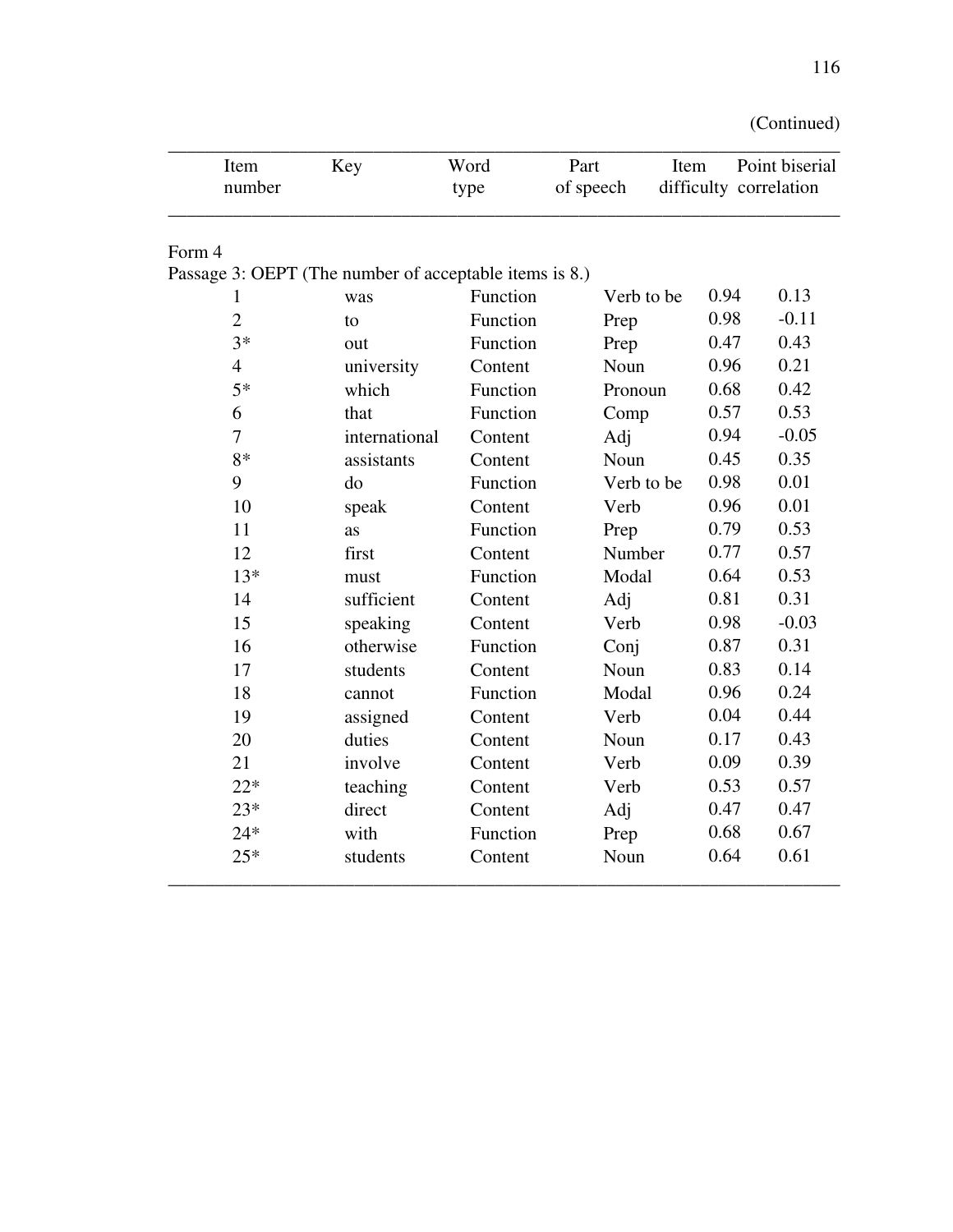| Item<br>number                                                 | Key           | Word<br>type | Part<br>of speech | Item | Point biserial<br>difficulty correlation |
|----------------------------------------------------------------|---------------|--------------|-------------------|------|------------------------------------------|
| Form 4                                                         |               |              |                   |      |                                          |
| Passage 4: Student club (The number of acceptable items is 4.) |               |              |                   |      |                                          |
| $1*$                                                           | fact          | Content      | Noun              | 0.75 | 0.17                                     |
| $\overline{c}$                                                 | has           | Function     | Verb              | 0.91 | $-0.11$                                  |
| 3                                                              | of            | Function     | Prep              | 0.83 | 0.56                                     |
| 4                                                              | largest       | Content      | Adj               | 0.87 | 0.28                                     |
| 5                                                              | and           | Function     | Conj              | 0.92 | 0.32                                     |
| 6                                                              | community     | Content      | Noun              | 0.85 | 0.49                                     |
| $\overline{7}$                                                 | all           | Function     | Det               | 0.32 | 0.13                                     |
| $8*$                                                           | clubs         | Content      | Noun              | 0.43 | 0.41                                     |
| 9                                                              | students      | Content      | Noun              | 0.98 | 0.22                                     |
| 10                                                             | opportunities | Content      | Noun              | 0.94 | 0.16                                     |
| 11                                                             | build         | Content      | Verb              | 0.68 | 0.43                                     |
| 12                                                             | relationships | Content      | Noun              | 0.87 | 0.25                                     |
| 13                                                             | get           | Content      | Verb              | 0.89 | 0.08                                     |
| 14                                                             | at            | Function     | Prep              | 0.85 | 0.47                                     |
| 15                                                             | students      | Content      | Noun              | 0.94 | 0.19                                     |
| 16                                                             | members       | Content      | Noun              | 0.83 | 0.29                                     |
| 17                                                             | and           | Function     | Conj              | 0.79 | 0.39                                     |
| 18                                                             | together      | Content      | Adv               | 0.92 | 0.32                                     |
| 19                                                             | are           | Function     | Verb to be        | 0.32 | 0.18                                     |
| 20                                                             | in            | Function     | Prep              | 0.92 | 0.49                                     |
| $21*$                                                          | variety       | Content      | Noun              | 0.34 | 0.46                                     |
| 22                                                             | activities    | Content      | Noun              | 0.87 | 0.60                                     |
| 23                                                             | enhance       | Content      | Verb              | 0.79 | 0.61                                     |
| 24                                                             | experiences   | Content      | Noun              | 0.75 | 0.71                                     |
| $25*$                                                          | college       | Content      | Noun              | 0.66 | 0.61                                     |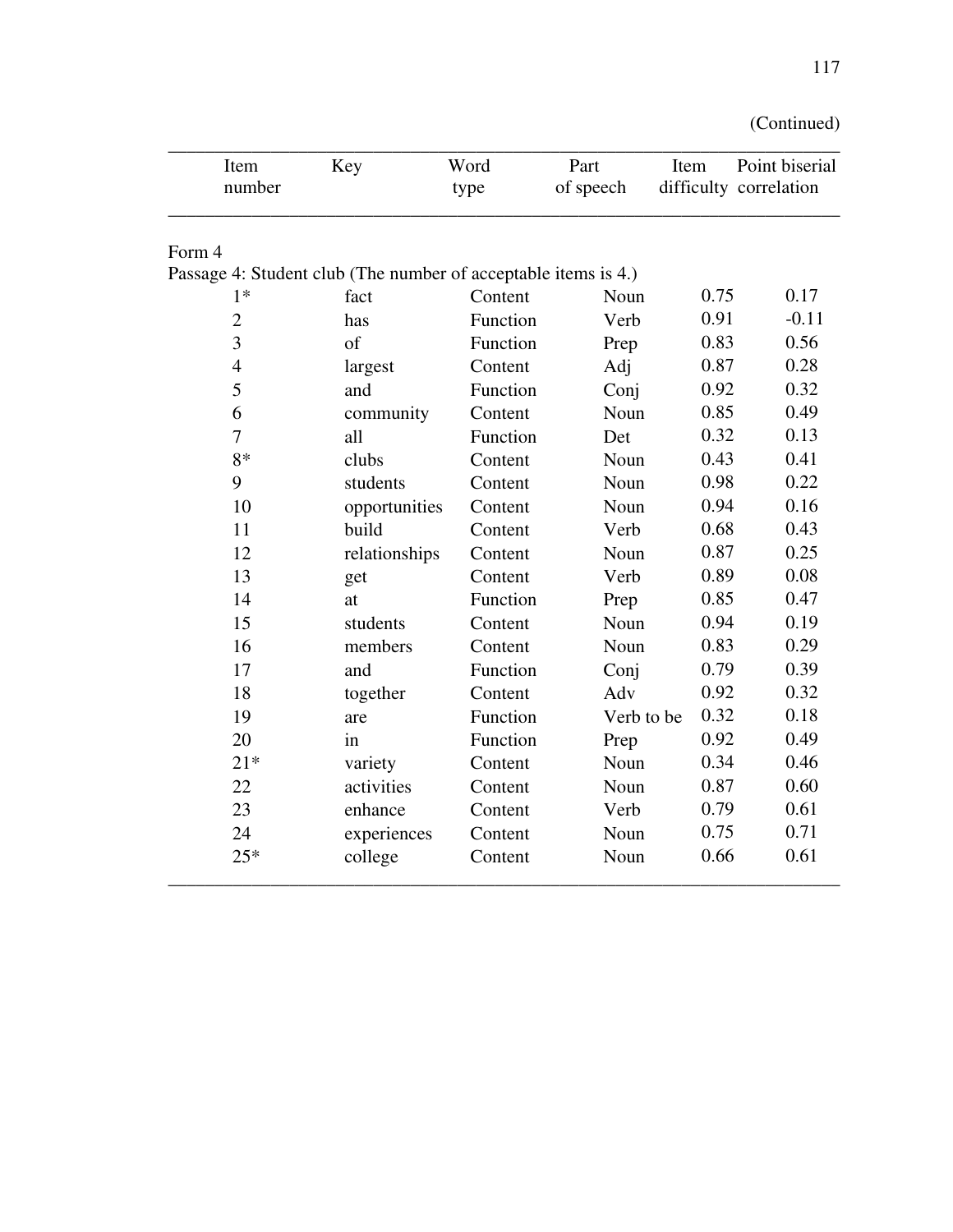| (Continued) |  |
|-------------|--|
|             |  |

| Item<br>number                                                    | Key        | Word<br>type | Part<br>of speech | Item | Point biserial<br>difficulty correlation |
|-------------------------------------------------------------------|------------|--------------|-------------------|------|------------------------------------------|
| Form 4                                                            |            |              |                   |      |                                          |
| Passage 5: University Hall (The number of acceptable items is 6.) |            |              |                   |      |                                          |
| 1                                                                 | building   | Content      | Noun              | 1.00 | $\overline{0}$                           |
| $\overline{c}$                                                    | is         | Function     | Verb to be        | 1.00 | $\overline{0}$                           |
| 3                                                                 | named      | Content      | Verb              | 0.85 | 0.36                                     |
| $4*$                                                              | person     | Content      | Noun              | 0.62 | 0.44                                     |
| 5                                                                 | university | Content      | Noun              | 1.00 | $\overline{0}$                           |
| 6                                                                 | this       | Function     | Det               | 0.77 | $-0.12$                                  |
| 7                                                                 | is         | Function     | Verb to be        | 0.98 | $-0.04$                                  |
| $8*$                                                              | only       | Function     | Adj               | 0.60 | 0.54                                     |
| $9*$                                                              | remaining  | Content      | Verb              | 0.34 | 0.44                                     |
| 10                                                                | the        | Function     | Article           | 0.96 | 0.20                                     |
| 11                                                                | buildings  | Content      | Noun              | 0.92 | 0.17                                     |
| 12                                                                | stood      | Content      | Verb              | 0.08 | 0.29                                     |
| 13                                                                | campus     | Content      | Noun              | 0.96 | 0.24                                     |
| 14                                                                | the        | Function     | Article           | 1.00 | $\overline{0}$                           |
| 15                                                                | was        | Function     | Verb to be        | 1.00 | $\overline{0}$                           |
| 16                                                                | in         | Function     | Prep              | 0.98 | 0.14                                     |
| 17                                                                | the        | Function     | Article           | 1.00 | $\overline{0}$                           |
| 18                                                                | began      | Content      | Verb              | 0.25 | 0.41                                     |
| 19                                                                | on         | Function     | Prep              | 0.74 | 0.17                                     |
| 20                                                                | building   | Content      | Noun              | 0.96 | 0.16                                     |
| $21*$                                                             | few        | Function     | Det               | 0.49 | 0.53                                     |
| 22                                                                | after      | Function     | Conj              | 0.91 | 0.44                                     |
| 23                                                                | university | Content      | Noun              | 0.96 | 0.41                                     |
| $24*$                                                             | founded    | Content      | Verb              | 0.58 | 0.59                                     |
| $25*$                                                             | then       | Function     | Conj              | 0.42 | 0.55                                     |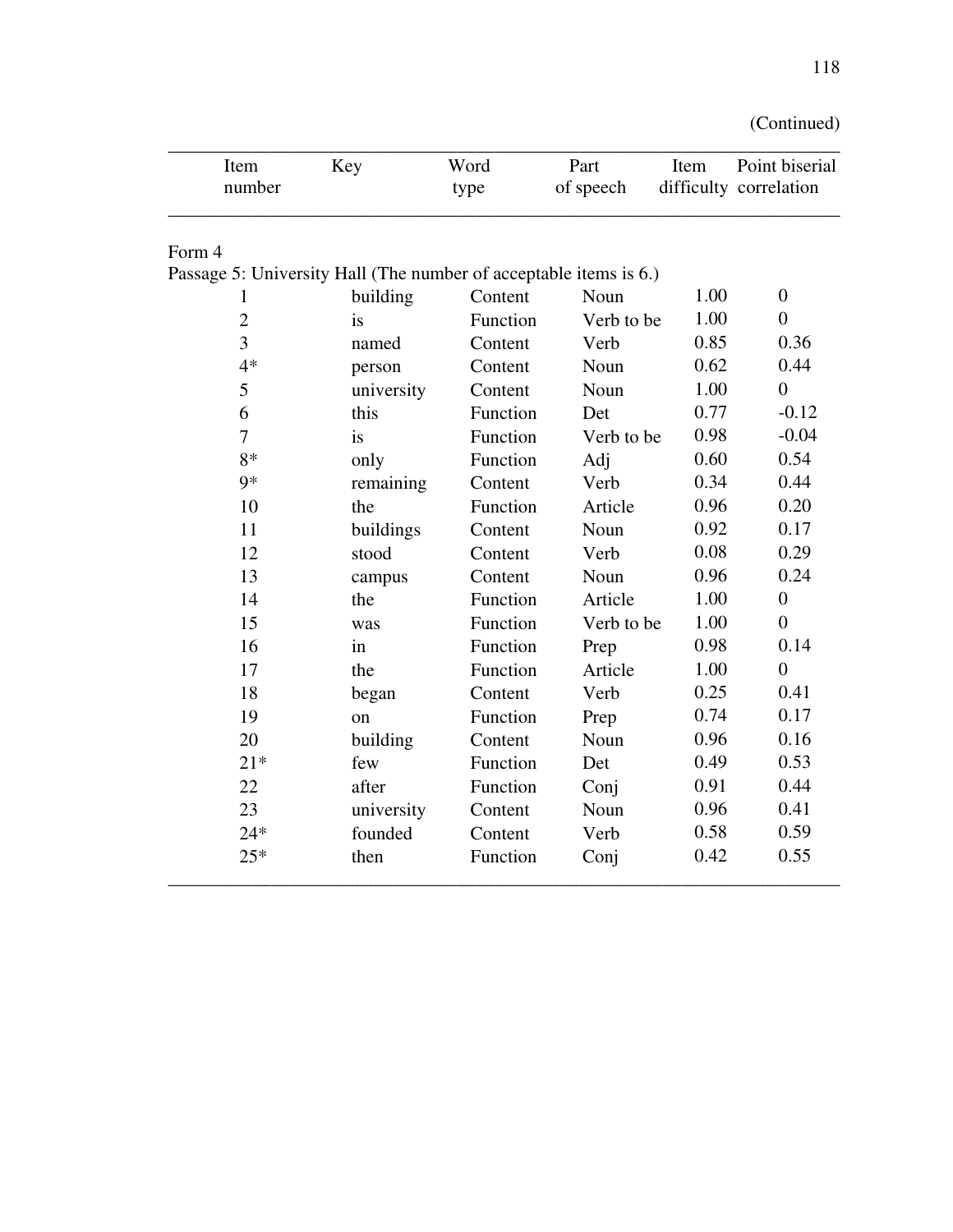| Item<br>number   | Key         | Word<br>type | Part<br>of speech | Item | Point biserial<br>difficulty correlation |
|------------------|-------------|--------------|-------------------|------|------------------------------------------|
| Form 2           |             |              |                   |      |                                          |
| C-Passage3Item1  | course      | Content      | Noun              | 1.00 | 0.00                                     |
| C-Passage3Item3  | for         | Function     | Prep              | 1.00 | 0.00                                     |
| C-Passage4Item7  | your        | Function     | Det               | 1.00 | 0.00                                     |
| C-Passage4Item8  | you         | Function     | Pronoun           | 1.00 | 0.00                                     |
| C-Passage4Item13 | projects    | Content      | Noun              | 1.00 | 0.00                                     |
| C-Passage5Item3  | you         | Function     | Pronoun           | 1.00 | 0.00                                     |
| C-Passage5Item4  | not         | Function     | Negation          | 1.00 | 0.00                                     |
| C-Passage5Item5  | to          | Function     | Prep              | 1.00 | 0.00                                     |
| C-Passage5Item6  | about       | Function     | Prep              | 1.00 | 0.00                                     |
| C-Passage5Item8  | to          | Function     | Prep              | 1.00 | 0.00                                     |
| C-Passage5Item16 | living      | Content      | Verb              | 1.00 | 0.00                                     |
| C-Passage5Item19 | you         | Function     | Pronoun           | 1.00 | 0.00                                     |
| C-Passage5Item22 | and         | Function     | Conj              | 1.00 | 0.00                                     |
| C-Passage4Item10 | to          | Function     | Prep              | 0.98 | 0.12                                     |
| C-Passage5Item1  | you         | Function     | Pronoun           | 0.98 | 0.08                                     |
| C-Passage5Item2  | $_{\rm on}$ | Function     | Prep              | 0.98 | $-0.08$                                  |
| C-Passage5Item9  | $_{\rm on}$ | Function     | Prep              | 0.98 | 0.13                                     |
| C-Passage5Item17 | campus      | Content      | Noun              | 0.98 | 0.18                                     |
| C-Passage3Item6  | $_{\rm on}$ | Function     | Prep              | 0.97 | 0.02                                     |
| C-Passage3Item8  | it          | Function     | Pronoun           | 0.97 | 0.24                                     |
| C-Passage3Item21 | an          | Function     | Article           | 0.97 | 0.20                                     |
| C-Passage4Item9  | be          | Function     | Verb to be        | 0.97 | 0.26                                     |
| C-Passage4Item20 | and         | Function     | Conj              | 0.97 | 0.35                                     |
| C-Passage5Item10 | because     | Function     | Conj              | 0.97 | 0.23                                     |
| C-Passage5Item14 | from        | Function     | Prep              | 0.97 | 0.03                                     |

Appendix F. The Items with the Highest Item Difficulty Values for Each Test Form in the Pilot Data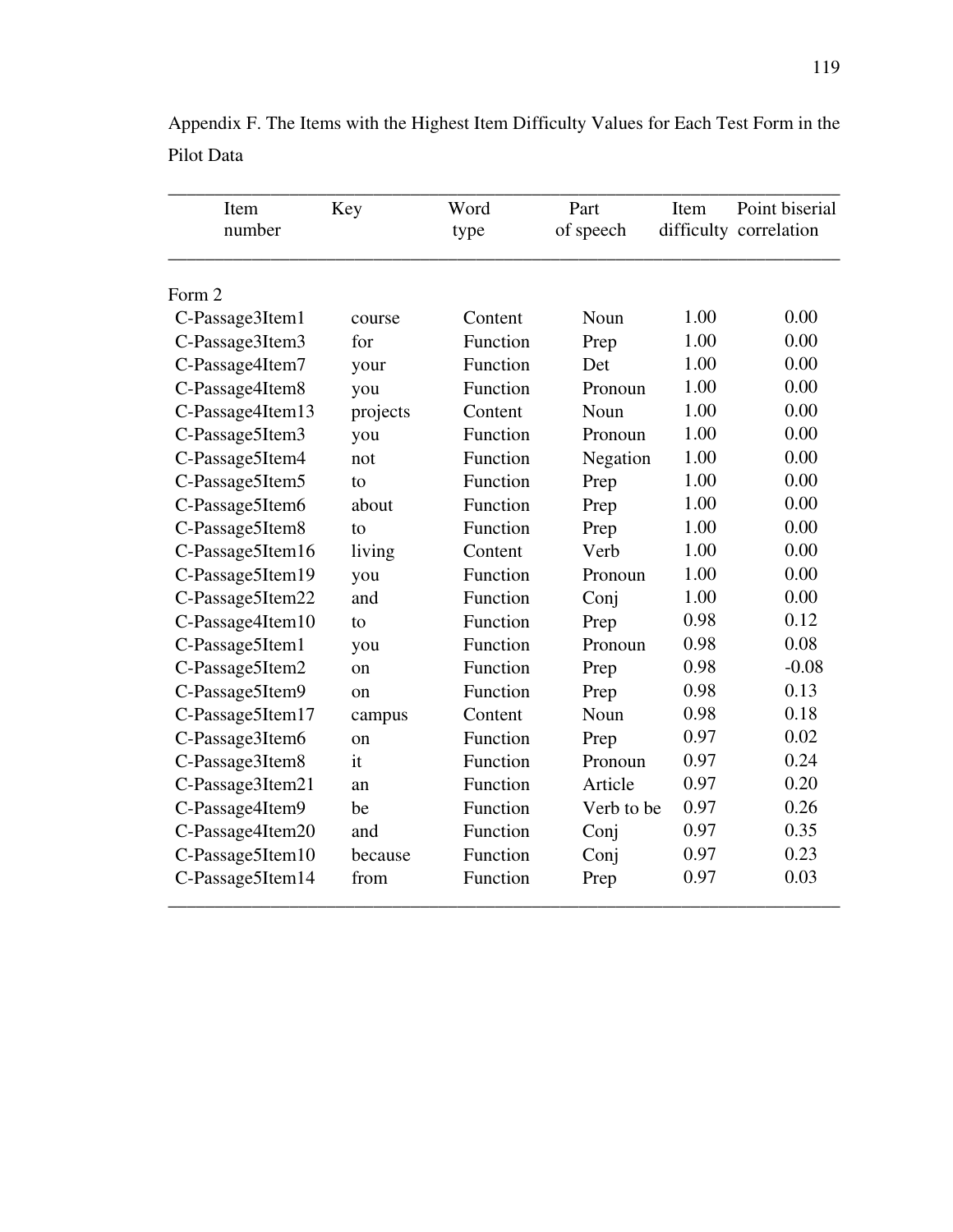| Item             | Key           | Word     | Part       | Item | Point biserial         |  |
|------------------|---------------|----------|------------|------|------------------------|--|
| number           |               | type     | of speech  |      | difficulty correlation |  |
| Form 3           |               |          |            |      |                        |  |
| C-Passage3Item1  | to            | Function | Prep       | 1.00 | 0.00                   |  |
| C-Passage3Item6  | at            | Function | Prep       | 1.00 | 0.00                   |  |
| C-Passage4Item6  | to            | Function | Prep       | 1.00 | 0.00                   |  |
| C-Passage4Item9  | graduate      | Content  | Noun       | 1.00 | 0.00                   |  |
| C-Passage4Item12 | campus        | Content  | Noun       | 1.00 | 0.00                   |  |
| C-Passage4Item20 | you           | Function | Pronoun    | 1.00 | 0.00                   |  |
| C-Passage2Item2  | is            | Function | Verb to be | 0.98 | 0.00                   |  |
| C-Passage2Item9  | to            | Function | Prep       | 0.98 | $-0.04$                |  |
| C-Passage3Item2  | from          | Function | Prep       | 0.98 | 0.25                   |  |
| C-Passage3Item10 | to            | Function | Prep       | 0.98 | 0.25                   |  |
| C-Passage4Item14 | opportunities | Content  | Noun       | 0.98 | $-0.06$                |  |
| C-Passage2Item1  | however       | Function | Conj       | 0.96 | 0.20                   |  |
| C-Passage3Item3  | students      | Content  | Noun       | 0.96 | 0.21                   |  |
| C-Passage3Item18 | is            | Function | Verb to be | 0.96 | 0.05                   |  |
| C-Passage4Item13 | you           | Function | Pronoun    | 0.96 | 0.24                   |  |
| C-Passage5Item3  | because       | Function | Conj       | 0.96 | 0.17                   |  |
| C-Passage5Item5  | help          | Content  | Verb       | 0.96 | 0.17                   |  |
| C-Passage2Item11 | should        | Function | Modal      | 0.95 | 0.19                   |  |
| C-Passage3Item5  | campus        | Content  | Noun       | 0.95 | $-0.09$                |  |
| C-Passage3Item19 | students      | Content  | Noun       | 0.95 | 0.22                   |  |
| C-Passage3Item23 | have          | Content  | Verb       | 0.95 | 0.37                   |  |
| C-Passage5Item10 | students      | Content  | Noun       | 0.95 | 0.03                   |  |
| C-Passage5Item11 | bring         | Content  | Verb       | 0.95 | 0.38                   |  |
| C-Passage4Item15 | work          | Content  | Verb       | 0.93 | 0.32                   |  |
| C-Passage5Item17 | work          | Content  | Verb       | 0.91 | 0.26                   |  |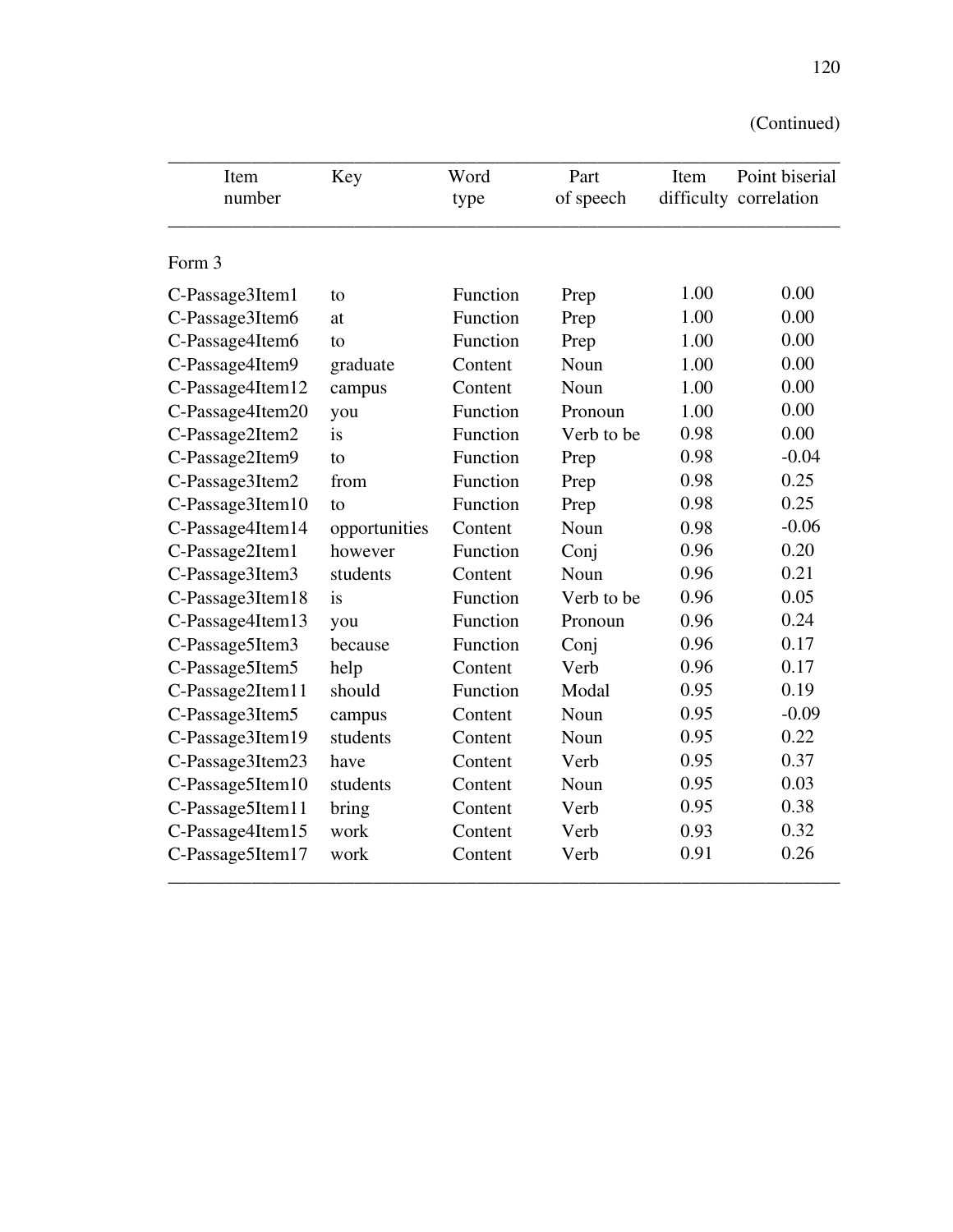| Item<br>number   | Key        | Word<br>type | Part<br>of speech | Item | Point biserial<br>difficulty correlation |
|------------------|------------|--------------|-------------------|------|------------------------------------------|
|                  |            |              |                   |      |                                          |
| Form 4           |            |              |                   |      |                                          |
| C-Passage2Item2  | for        | Function     | Prep              | 1.00 | 0.00                                     |
| C-Passage2Item3  | to         | Function     | Prep              | 1.00 | 0.00                                     |
| C-Passage2Item10 | tο         | Function     | Prep              | 1.00 | 0.00                                     |
| C-Passage5Item1  | building   | Content      | Noun              | 1.00 | 0.00                                     |
| C-Passage5Item2  | is         | Function     | Verb to be        | 1.00 | 0.00                                     |
| C-Passage5Item5  | university | Content      | Noun              | 1.00 | 0.00                                     |
| C-Passage5Item14 | the        | Function     | Article           | 1.00 | 0.00                                     |
| C-Passage5Item15 | was        | Function     | Verb to be        | 1.00 | 0.00                                     |
| C-Passage5Item17 | the        | Function     | Article           | 1.00 | 0.00                                     |
| C-Passage2Item5  | your       | Function     | Det               | 0.98 | 0.43                                     |
| C-Passage2Item7  | friends    | Content      | Noun              | 0.98 | 0.00                                     |
| C-Passage2Item8  | your       | Function     | Det               | 0.98 | 0.43                                     |
| C-Passage2Item19 | to         | Function     | Prep              | 0.98 | 0.43                                     |
| C-Passage3Item2  | to         | Function     | Prep              | 0.98 | $-0.11$                                  |
| C-Passage3Item9  | do         | Function     | Verb to be        | 0.98 | 0.01                                     |
| C-Passage3Item15 | speaking   | Content      | Verb              | 0.98 | $-0.03$                                  |
| C-Passage4Item9  | students   | Content      | Noun              | 0.98 | 0.22                                     |
| C-Passage5Item7  | is         | Function     | Verb to be        | 0.98 | $-0.04$                                  |
| C-Passage5Item16 | in         | Function     | Prep              | 0.98 | 0.14                                     |
| C-Passage3Item10 | speak      | Content      | Verb              | 0.96 | 0.01                                     |
| C-Passage3Item18 | cannot     | Function     | Modal             | 0.96 | 0.24                                     |
| C-Passage5Item10 | the        | Function     | Article           | 0.96 | 0.20                                     |
| C-Passage5Item13 | campus     | Content      | Noun              | 0.96 | 0.24                                     |
| C-Passage5Item20 | building   | Content      | Noun              | 0.96 | 0.16                                     |
| C-Passage5Item23 | university | Content      | Noun              | 0.96 | 0.41                                     |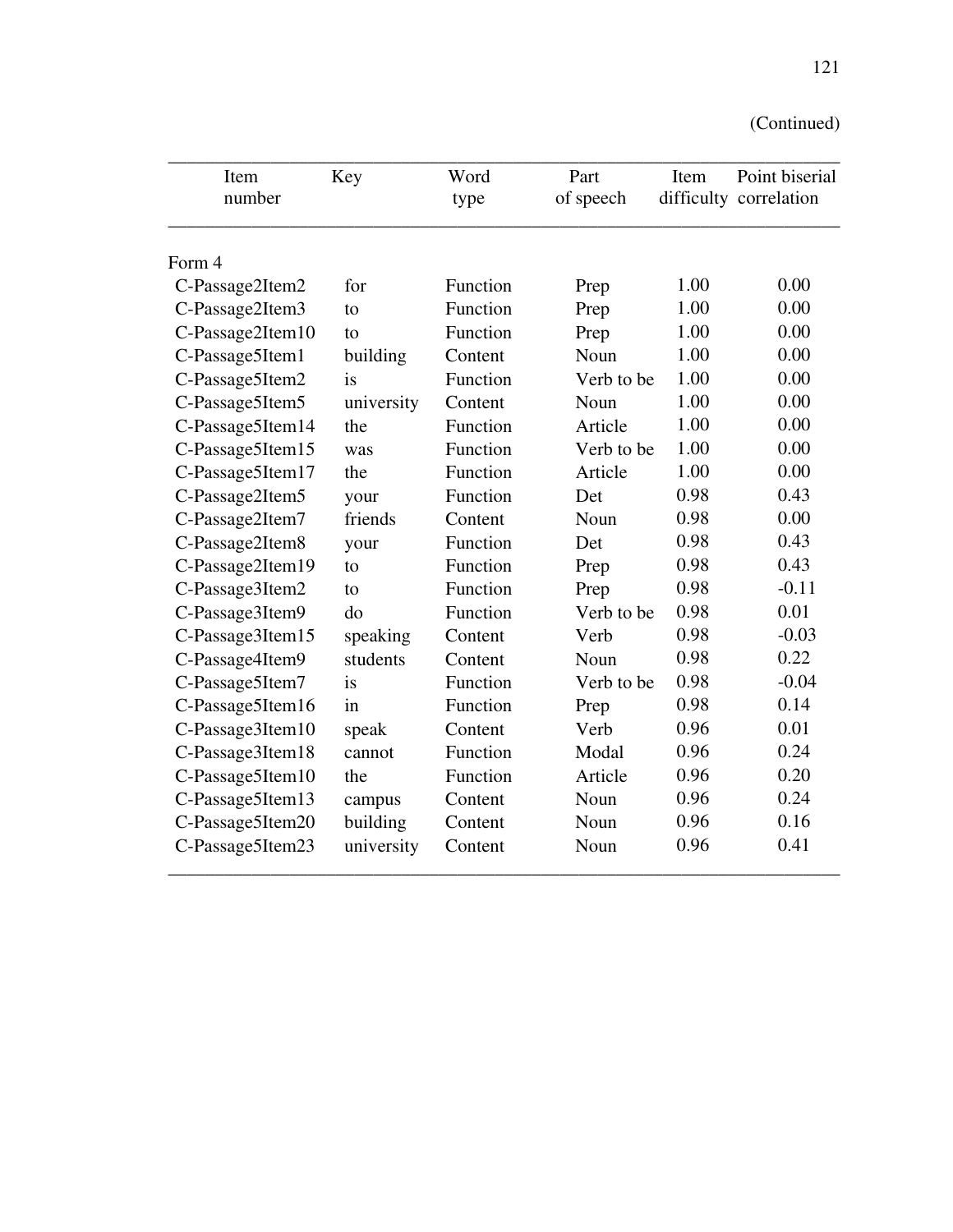| Item                                                                             | Key          | Word     | Part       | Item | Point biserial         |
|----------------------------------------------------------------------------------|--------------|----------|------------|------|------------------------|
| number                                                                           |              | type     | of speech  |      | difficulty correlation |
| Form 1                                                                           |              |          |            |      |                        |
| Passage 3: Job descriptions of a manager (The number of acceptable items is 13.) |              |          |            |      |                        |
| 1                                                                                | the          | Function | Article    | 0.77 | 0.27                   |
| $\overline{2}$                                                                   | waste        | Content  | Noun/Verb  | 0.77 | 0.67                   |
| $3*$                                                                             | when         | Function | Det        | 0.70 | 0.59                   |
| $\overline{4}$                                                                   | when         | Function | Det        | 0.76 | 0.51                   |
| $5*$                                                                             | and          | Function | Conj       | 0.50 | 0.60                   |
| 6                                                                                | food         | Content  | Noun       | 0.74 | 0.74                   |
| 7                                                                                | to           | Function | Prep       | 0.82 | 0.41                   |
| 8*                                                                               | room         | Content  | Noun       | 0.47 | 0.70                   |
| 9                                                                                | be           | Function | Verb to be | 0.92 | 0.33                   |
| $10*$                                                                            | service      | Content  | Noun       | 0.47 | 0.43                   |
| 11                                                                               | size         | Content  | Noun       | 0.74 | 0.65                   |
| $12*$                                                                            | restaurant   | Content  | Noun       | 0.56 | 0.76                   |
| $13*$                                                                            | of           | Function | Prep       | 0.62 | 0.59                   |
| $14*$                                                                            | considerably | Content  | Adv        | 0.52 | 0.72                   |
| $15*$                                                                            | prevent      | Content  | Verb       | 0.44 | 0.70                   |
| 16                                                                               | size         | Content  | Noun       | 0.74 | 0.65                   |
| 17                                                                               | of           | Function | Prep       | 0.83 | 0.46                   |
| 18                                                                               | is           | Function | Verb to be | 0.91 | 0.40                   |
| 19                                                                               | open         | Content  | Verb       | 0.24 | 0.50                   |
| $20*$                                                                            | employees    | Content  | Noun       | 0.61 | 0.39                   |
| 21                                                                               | arrive       | Content  | Verb       | 0.76 | 0.75                   |
| $22*$                                                                            | special      | Content  | Adj        | 0.47 | 0.69                   |
| 23                                                                               | for          | Function | Prep       | 0.94 | 0.48                   |
| 24                                                                               | to           | Function | Prep       | 0.71 | 0.50                   |
| 25                                                                               | the          | Function | Article    | 0.71 | 0.73                   |
| $26*$                                                                            | events       | Content  | Noun       | 0.39 | 0.59                   |
| $27*$                                                                            | where        | Function | Det        | 0.59 | 0.60                   |
| 28                                                                               | many         | Function | Det        | 0.80 | 0.55                   |
| 29                                                                               | more         | Function | Det        | 0.76 | 0.41                   |
| $30*$                                                                            | various      | Content  | Adj        | 0.47 | 0.74                   |

Appendix G. Syntactic Classification and the Values of Item Difficulty and Item Discrimination for Each Cloze-Elide Item in Pilot Data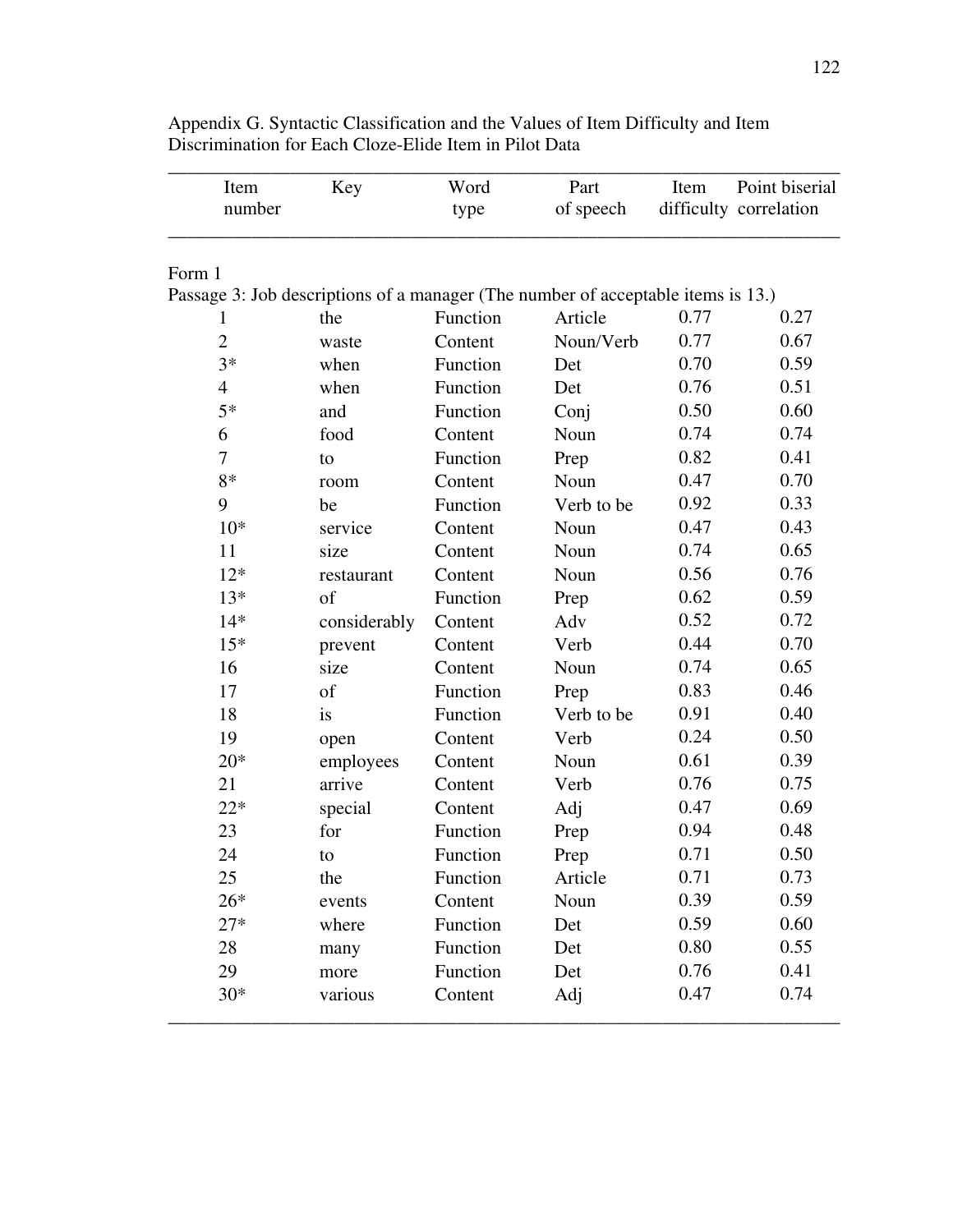| Item                                                       | Key        | Word     | Part      | Item | Point biserial         |
|------------------------------------------------------------|------------|----------|-----------|------|------------------------|
| number                                                     |            | type     | of speech |      | difficulty correlation |
| Form 2                                                     |            |          |           |      |                        |
| Passage 2: E-books (The number of acceptable items is 24.) |            |          |           |      |                        |
| 1                                                          | showing    | Content  | Verb      | 0.78 | 0.62                   |
| $2*$                                                       | reading    | Content  | Verb      | 0.64 | 0.76                   |
| 3                                                          | with       | Function | Prep      | 0.84 | 0.29                   |
| $\overline{4}$                                             | on         | Function | Prep      | 0.84 | 0.47                   |
| $5*$                                                       | an         | Function | Article   | 0.60 | 0.43                   |
| $6*$                                                       | about      | Function | Prep      | 0.40 | 0.54                   |
| 7                                                          | return     | Content  | Verb      | 0.72 | 0.73                   |
| $8*$                                                       | giant      | Content  | Noun      | 0.41 | 0.57                   |
| 9*                                                         | to         | Function | Prep      | 0.66 | 0.69                   |
| $10*$                                                      | material   | Content  | Noun      | 0.53 | 0.75                   |
| $11*$                                                      | return     | Content  | Verb      | 0.60 | 0.75                   |
| 12                                                         | topic      | Content  | Noun      | 0.76 | 0.67                   |
| $13*$                                                      | costs      | Content  | Noun      | 0.55 | 0.68                   |
| $14*$                                                      | book       | Content  | Noun      | 0.69 | 0.65                   |
| 15                                                         | however    | Function | Conj      | 0.90 | 0.53                   |
| $16*$                                                      | $\rm{a}$   | Function | Article   | 0.38 | 0.60                   |
| $17*$                                                      | prone      | Content  | Adj       | 0.50 | 0.65                   |
| 18*                                                        | to         | Function | Prep      | 0.57 | 0.69                   |
| 19*                                                        | isolation  | Content  | Noun      | 0.52 | 0.76                   |
| $20*$                                                      | possible   | Content  | Adj       | 0.60 | 0.67                   |
| $21*$                                                      | entire     | Content  | Adj       | 0.41 | 0.52                   |
| $22*$                                                      | electronic | Content  | Adj       | 0.69 | 0.71                   |
| $23*$                                                      | average    | Content  | Adj       | 0.64 | 0.73                   |
| $24*$                                                      | long       | Content  | Adj       | 0.55 | 0.76                   |
| $25*$                                                      | and        | Function | Conj      | 0.59 | 0.59                   |
| $26*$                                                      | forget     | Content  | Verb      | 0.57 | 0.64                   |
| $27*$                                                      | to         | Function | Prep      | 0.57 | 0.55                   |
| $28*$                                                      | reread     | Content  | Verb      | 0.48 | 0.64                   |
| $29*$                                                      | every      | Function | Det       | 0.53 | 0.54                   |
| $30*$                                                      | unless     | Function | Conj      | 0.38 | 0.66                   |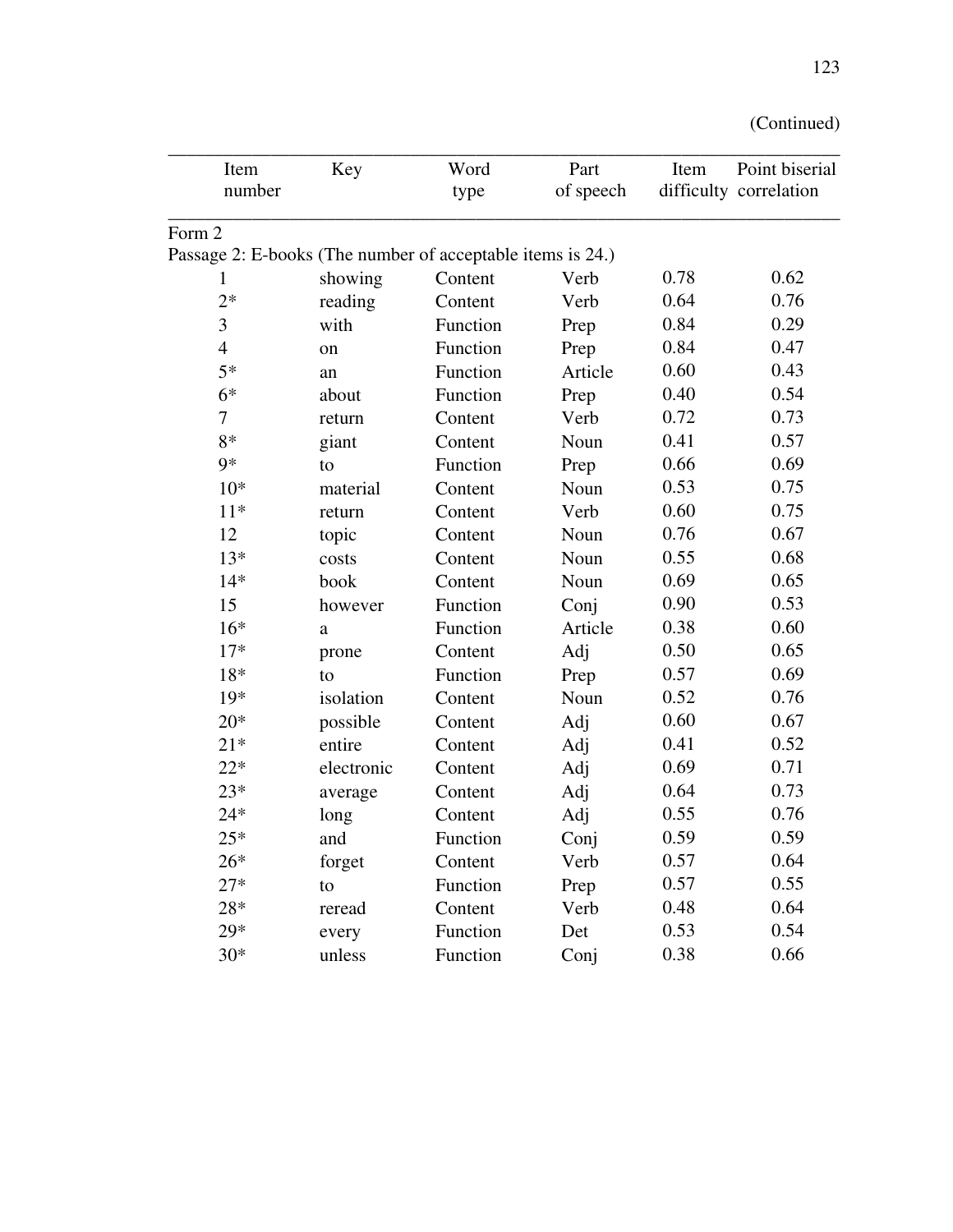| Item             | Key                                                        | Word     | Part      | Item | Point biserial         |
|------------------|------------------------------------------------------------|----------|-----------|------|------------------------|
| number           |                                                            | type     | of speech |      | difficulty correlation |
| Form 2           |                                                            |          |           |      |                        |
|                  | Passage 3: Culture (The number of acceptable items is 17.) |          |           |      |                        |
| $1*$             | world                                                      | Content  | Noun      | 0.67 | 0.73                   |
| $\overline{2}$   | self                                                       | Function | Pronoun   | 0.72 | 0.78                   |
| 3                | those                                                      | Function | Det       | 0.72 | 0.45                   |
| $\overline{4}$   | of                                                         | Function | Prep      | 0.74 | 0.38                   |
| 5                | a                                                          | Function | Article   | 0.81 | 0.62                   |
| 6                | society                                                    | Content  | Noun      | 0.76 | 0.64                   |
| $\boldsymbol{7}$ | conversation                                               | Content  | Noun      | 0.76 | 0.66                   |
| $8\,$            | people                                                     | Content  | Noun      | 0.88 | 0.44                   |
| 9                | society                                                    | Content  | Noun      | 0.74 | 0.73                   |
| 10               | theory                                                     | Content  | Noun      | 0.74 | 0.73                   |
| 11               | of                                                         | Function | Prep      | 0.74 | 0.58                   |
| $12*$            | and                                                        | Function | Conj      | 0.64 | 0.67                   |
| 13               | way                                                        | Content  | Noun      | 0.71 | 0.52                   |
| $14*$            | definition                                                 | Content  | Noun      | 0.67 | 0.56                   |
| $15*$            | society                                                    | Content  | Noun      | 0.57 | 0.61                   |
| 16               | to                                                         | Function | Prep      | 0.78 | 0.62                   |
| $17*$            | in                                                         | Function | Prep      | 0.53 | 0.63                   |
| 18               | how                                                        | Function | Pronoun   | 0.71 | 0.73                   |
| $19*$            | willingness                                                | Content  | Noun      | 0.50 | 0.78                   |
| $20*$            | do                                                         | Content  | Verb      | 0.64 | 0.63                   |
| $21*$            | result                                                     | Content  | Noun      | 0.60 | 0.76                   |
| $22*$            | field                                                      | Content  | Noun      | 0.53 | 0.75                   |
| $23*$            | understanding                                              | Content  | Noun      | 0.67 | 0.71                   |
| $24*$            | willingness                                                | Content  | Noun      | 0.57 | 0.75                   |
| $25\mathrm{*}$   | changed                                                    | Content  | Verb      | 0.52 | 0.53                   |
| $26*$            | continue                                                   | Content  | Verb      | 0.53 | 0.69                   |
| $27*$            | interaction                                                | Content  | Noun      | 0.67 | 0.80                   |
| $28*$            | way                                                        | Content  | Noun      | 0.64 | 0.76                   |
| 29*              | looking                                                    | Content  | Verb      | 0.52 | 0.75                   |
| $30*$            | as                                                         | Function | Prep      | 0.64 | 0.49                   |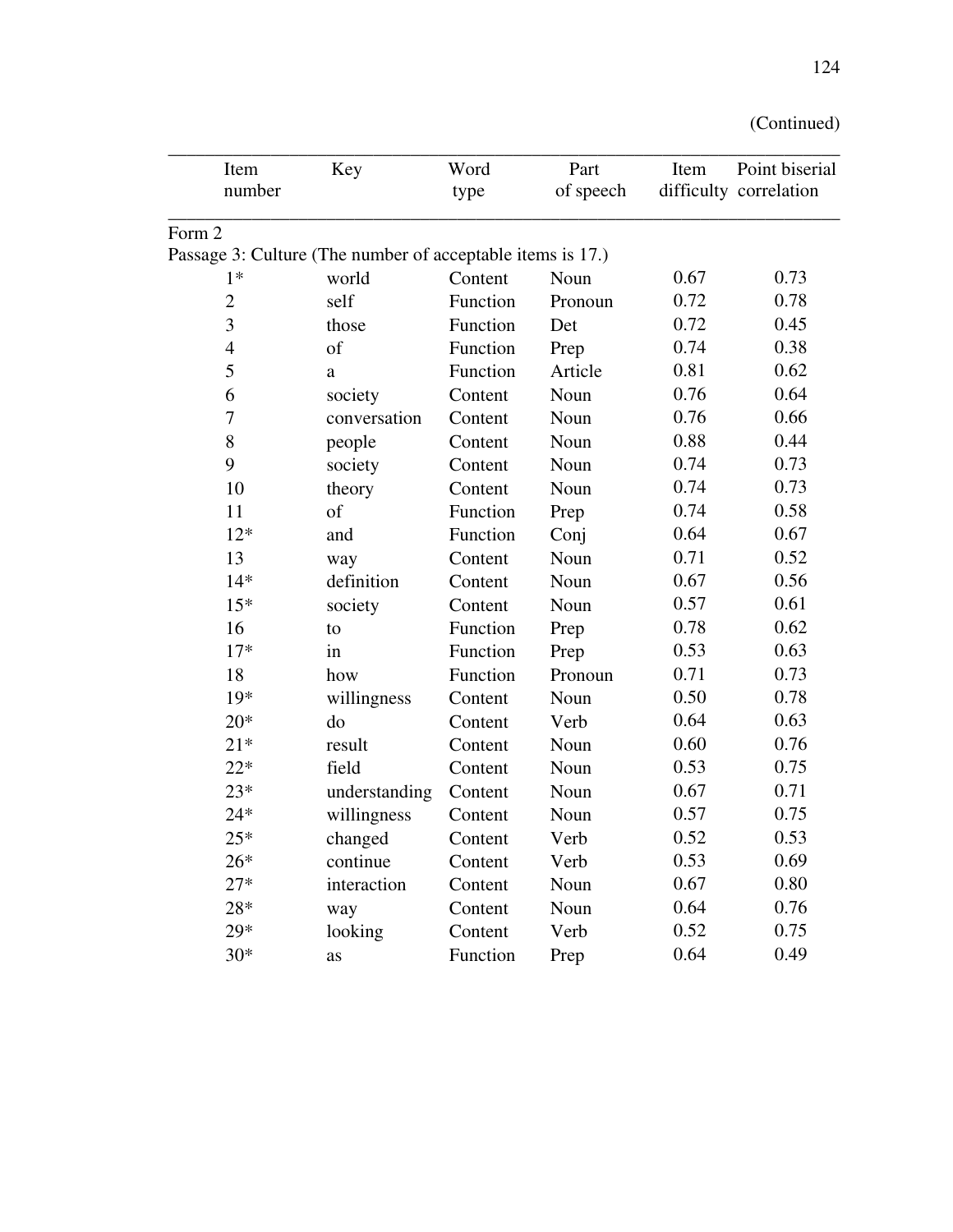| Item   | Key                                                           | Word     | Part       | Item | Point biserial         |
|--------|---------------------------------------------------------------|----------|------------|------|------------------------|
| number |                                                               | type     | of speech  |      | difficulty correlation |
| Form 3 |                                                               |          |            |      |                        |
|        | Passage 2: Plagiarism (The number of acceptable items is 22.) |          |            |      |                        |
| 1      | citing                                                        | Content  | Verb       | 0.60 | 0.21                   |
| $2*$   | least                                                         | Content  | Det        | 0.78 | 0.33                   |
| 3      | if                                                            | Function | Conj       | 0.96 | 0.38                   |
| $4*$   | on                                                            | Function | Prep       | 0.67 | 0.41                   |
| 5      | to                                                            | Function | Prep       | 0.75 | 0.44                   |
| 6      | between                                                       | Content  | Adverb     | 0.75 | 0.46                   |
| $7*$   | teachers                                                      | Content  | Noun       | 0.49 | 0.47                   |
| 8*     | forget                                                        | Content  | Verb       | 0.42 | 0.07                   |
| 9      | lengthy                                                       | Content  | Adj        | 0.18 | 0.44                   |
| $10*$  | at                                                            | Function | Prep       | 0.55 | 0.59                   |
| $11*$  | include                                                       | Content  | Verb       | 0.44 | 0.55                   |
| $12*$  | busy                                                          | Content  | Adj        | 0.45 | 0.50                   |
| $13*$  | policies                                                      | Content  | Noun       | 0.35 | 0.65                   |
| $14*$  | a                                                             | Function | Article    | 0.64 | 0.55                   |
| $15*$  | source                                                        | Content  | Noun       | 0.45 | 0.55                   |
| $16*$  | editor                                                        | Content  | Noun       | 0.31 | 0.46                   |
| $17*$  | you                                                           | Function | Pronoun    | 0.67 | 0.40                   |
| $18*$  | undocumented                                                  | Content  | Adj        | 0.45 | 0.58                   |
| 19     | organization                                                  | Content  | Noun       | 0.20 | 0.43                   |
| $20*$  | distinguish                                                   | Content  | Verb       | 0.38 | 0.48                   |
| $21*$  | be                                                            | Function | Verb to be | 0.69 | 0.54                   |
| 22     | you                                                           | Function | Pronoun    | 0.76 | 0.43                   |
| $23*$  | places                                                        | Content  | Noun       | 0.38 | 0.66                   |
| $24*$  | teachers                                                      | Content  | Noun       | 0.35 | 0.47                   |
| $25*$  | the                                                           | Function | Article    | 0.47 | 0.51                   |
| $26*$  | it                                                            | Function | Pronoun    | 0.51 | 0.41                   |
| $27*$  | sure                                                          | Content  | Adj        | 0.45 | 0.39                   |
| $28*$  | might                                                         | Function | Modal      | 0.36 | 0.52                   |
| 29     | student                                                       | Content  | Noun       | 0.20 | 0.38                   |
| $30*$  | do                                                            | Content  | Verb       | 0.40 | 0.36                   |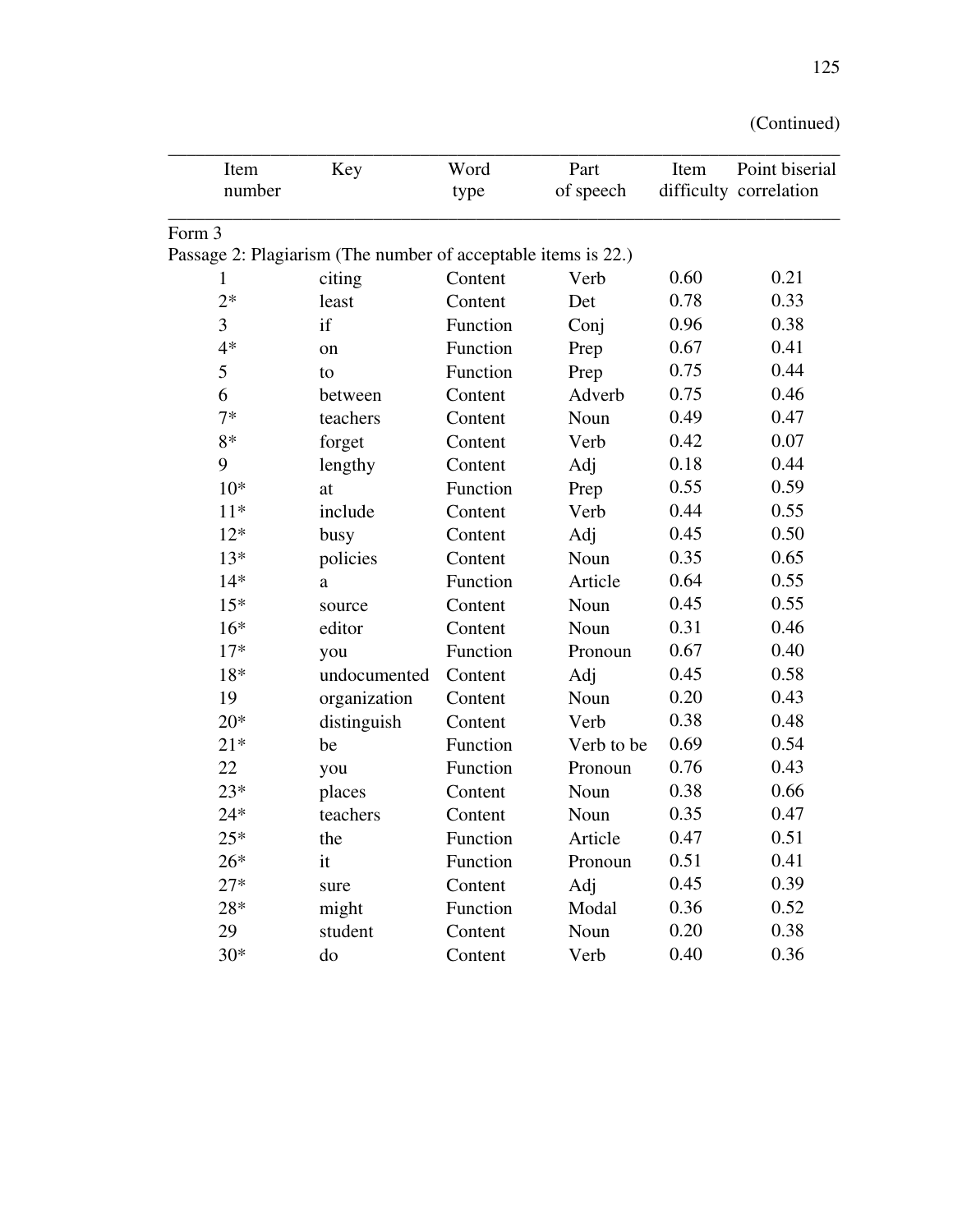| Item             | Key                                                              | Word     | Part       | Item | Point biserial         |
|------------------|------------------------------------------------------------------|----------|------------|------|------------------------|
| number           |                                                                  | type     | of speech  |      | difficulty correlation |
| Form 3           |                                                                  |          |            |      |                        |
|                  | Passage 3: Greek society (The number of acceptable items is 14.) |          |            |      |                        |
| 1                | in                                                               | Function | Prep       | 0.71 | 0.58                   |
| $\overline{2}$   | specific                                                         | Content  | Adj        | 0.71 | 0.62                   |
| $\mathfrak{Z}$   | information                                                      | Content  | Noun       | 0.80 | 0.44                   |
| $\overline{4}$   | a                                                                | Function | Article    | 0.87 | 0.43                   |
| $5*$             | signing                                                          | Content  | Verb       | 0.67 | 0.63                   |
| 6                | nothing                                                          | Function | Pronoun    | 0.80 | 0.36                   |
| $\boldsymbol{7}$ | it                                                               | Function | Pronoun    | 0.78 | 0.42                   |
| 8                | ask                                                              | Content  | Verb       | 0.82 | 0.29                   |
| $9*$             | to                                                               | Function | Prep       | 0.64 | 0.43                   |
| 10               | are                                                              | Function | Verb to be | 0.75 | 0.31                   |
| 11               | you                                                              | Function | Pronoun    | 0.82 | 0.42                   |
| 12               | looking                                                          | Content  | Verb       | 0.71 | 0.64                   |
| $13*$            | form                                                             | Content  | Verb       | 0.64 | 0.54                   |
| $14*$            | offer                                                            | Content  | Verb       | 0.33 | 0.50                   |
| $15*$            | more                                                             | Function | Det        | 0.40 | 0.33                   |
| $16*$            | can                                                              | Function | Modal      | 0.69 | 0.56                   |
| $17*$            | time                                                             | Content  | Noun       | 0.64 | 0.72                   |
| $18*$            | paid                                                             | Content  | Verb       | 0.51 | 0.65                   |
| $19*$            | for                                                              | Function | Prep       | 0.36 | 0.47                   |
| 20               | strong                                                           | Content  | Adj        | 0.71 | 0.61                   |
| 21               | on                                                               | Function | Prep       | 0.71 | 0.55                   |
| 22               | wants                                                            | Content  | Verb       | 0.78 | 0.68                   |
| $23*$            | week                                                             | Content  | Noun       | 0.60 | 0.66                   |
| 24               | provide                                                          | Content  | Verb       | 0.22 | 0.42                   |
| $25*$            | dues                                                             | Content  | Noun       | 0.49 | 0.62                   |
| $26*$            | benefit                                                          | Content  | Noun       | 0.49 | 0.68                   |
| 27               | is                                                               | Function | Verb to be | 0.78 | 0.34                   |
| $28*$            | at                                                               | Function | Prep       | 0.67 | 0.51                   |
| 29               | get                                                              | Content  | Verb       | 0.27 | 0.53                   |
| $30*$            | must                                                             | Function | Modal      | 0.60 | 0.46                   |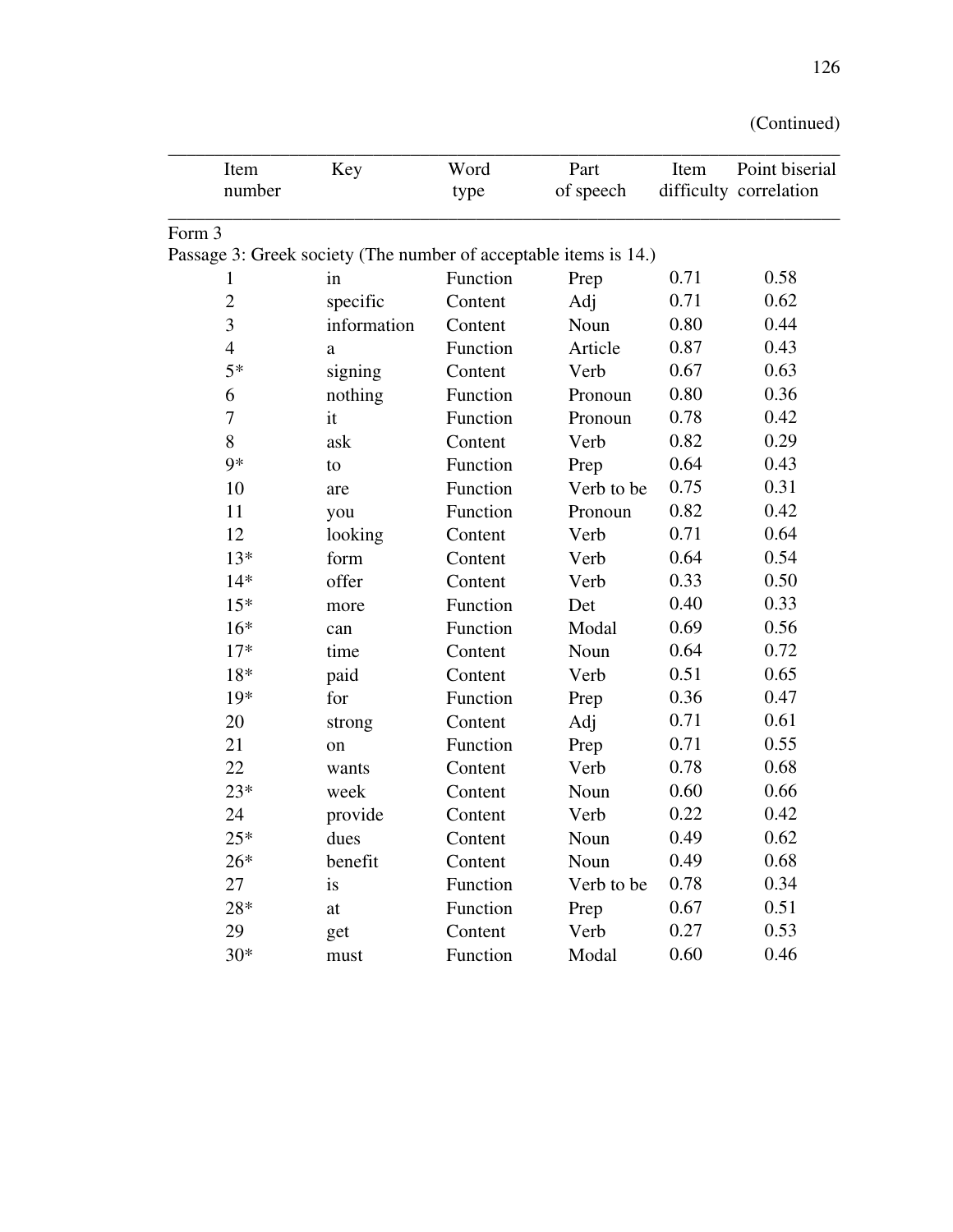| Item                                                               | Key          | Word     | Part      | Item | Point biserial         |
|--------------------------------------------------------------------|--------------|----------|-----------|------|------------------------|
| number                                                             |              | type     | of speech |      | difficulty correlation |
| Form 4                                                             |              |          |           |      |                        |
| Passage 2: Writing purpose (The number of acceptable items is 20.) |              |          |           |      |                        |
| 1                                                                  | large        | Content  | Adj       | 0.85 | 0.48                   |
| $\overline{2}$                                                     | to           | Function | Prep      | 0.75 | 0.40                   |
| $3*$                                                               | handle       | Content  | Verb      | 0.60 | 0.53                   |
| $\overline{4}$                                                     | there        | Function | Det       | 0.89 | 0.40                   |
| $5*$                                                               | section      | Content  | Noun      | 0.64 | 0.62                   |
| $6*$                                                               | information  | Content  | Noun      | 0.70 | 0.63                   |
| $\boldsymbol{7}$                                                   | with         | Function | Prep      | 0.87 | 0.54                   |
| $8\,$                                                              | in           | Function | Prep      | 0.75 | 0.50                   |
| 9                                                                  | the          | Function | Article   | 0.87 | 0.55                   |
| $10*$                                                              | available    | Content  | Adj       | 0.64 | 0.71                   |
| 11                                                                 | down         | Content  | Adv       | 0.72 | 0.71                   |
| $12*$                                                              | report       | Content  | Verb/noun | 0.40 | 0.41                   |
| $13*$                                                              | particularly | Content  | Adv       | 0.64 | 0.50                   |
| $14*$                                                              | available    | Content  | Adj       | 0.47 | 0.51                   |
| $15*$                                                              | with         | Function | Prep      | 0.70 | 0.64                   |
| $16*$                                                              | difficult    | Content  | Adv       | 0.47 | 0.51                   |
| $17*$                                                              | verify       | Content  | Verb      | 0.40 | 0.41                   |
| 18*                                                                | highlight    | Content  | Verb/noun | 0.58 | 0.48                   |
| $19*$                                                              | those        | Function | Det       | 0.70 | 0.57                   |
| 20                                                                 | information  | Content  | Noun      | 0.74 | 0.67                   |
| $21*$                                                              | report       | Content  | Verb/noun | 0.32 | 0.55                   |
| $22*$                                                              | reach        | Content  | Verb      | 0.57 | 0.68                   |
| $23*$                                                              | they         | Function | Pronoun   | 0.55 | 0.52                   |
| $24*$                                                              | written      | Content  | Verb      | 0.34 | 0.48                   |
| $25*$                                                              | other        | Function | Det       | 0.55 | 0.69                   |
| $26*$                                                              | find         | Content  | Verb      | 0.36 | 0.64                   |
| 27                                                                 | broad        | Content  | Adj       | 0.26 | 0.40                   |
| $28*$                                                              | can          | Function | Modal     | 0.47 | 0.43                   |
| 29                                                                 | well         | Content  | Adv       | 0.28 | 0.60                   |
| $30*$                                                              | a            | Function | Article   | 0.47 | 0.47                   |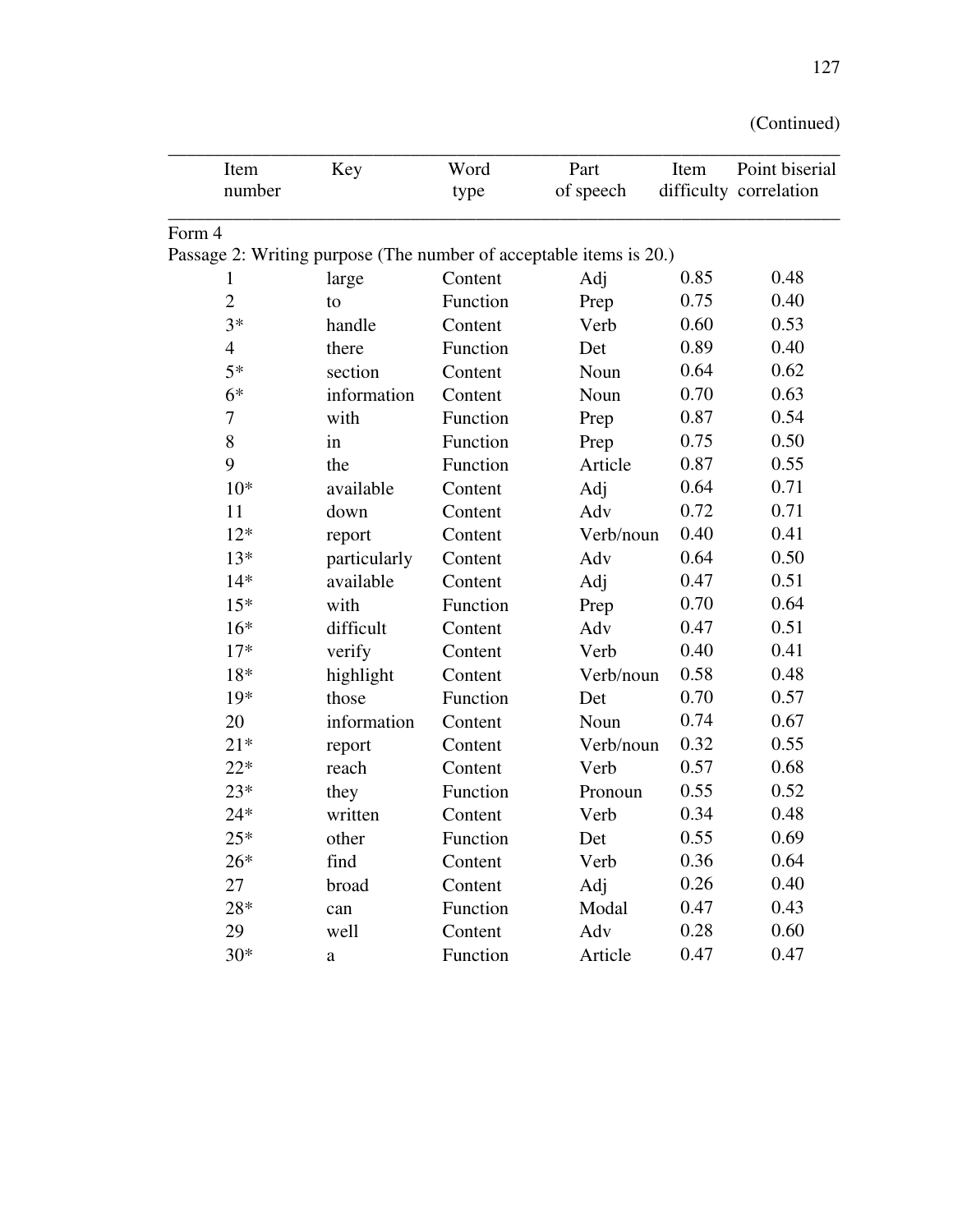| Item                                                                          | Key      | Word     | Part       | Item | Point biserial         |
|-------------------------------------------------------------------------------|----------|----------|------------|------|------------------------|
| number                                                                        |          | type     | of speech  |      | difficulty correlation |
| Form 4                                                                        |          |          |            |      |                        |
| Passage 3: Extracurricular activities (The number of acceptable items is 22.) |          |          |            |      |                        |
| 1                                                                             | upon     | Function | Prep       | 0.72 | 0.45                   |
| $\overline{2}$                                                                | wish     | Content  | Prep       | 0.87 | 0.46                   |
| $3*$                                                                          | of       | Function | Prep       | 0.60 | 0.47                   |
| $\overline{4}$                                                                | it       | Function | Pronoun    | 0.89 | 0.46                   |
| $5*$                                                                          | to       | Function | Prep       | 0.64 | 0.55                   |
| $6*$                                                                          | people   | Content  | Noun       | 0.70 | 0.44                   |
| $7*$                                                                          | way      | Content  | Noun       | 0.68 | 0.47                   |
| $8*$                                                                          | gift     | Content  | Noun       | 0.55 | 0.61                   |
| $9*$                                                                          | life     | Content  | Noun       | 0.55 | 0.63                   |
| $10*$                                                                         | create   | Content  | Verb       | 0.30 | 0.38                   |
| $11*$                                                                         | you      | Function | Pronoun    | 0.70 | 0.19                   |
| $12*$                                                                         | also     | Function | Conj       | 0.64 | 0.59                   |
| 13                                                                            | pastime  | Content  | Noun       | 0.85 | 0.54                   |
| $14*$                                                                         | just     | Function | Adj/adv    | 0.68 | 0.43                   |
| $15*$                                                                         | required | Content  | Verb       | 0.58 | 0.36                   |
| $16*$                                                                         | spend    | Content  | Verb       | 0.32 | 0.31                   |
| $17*$                                                                         | is       | Function | Verb to be | 0.55 | 0.41                   |
| 18*                                                                           | being    | Function | Verb to be | 0.51 | 0.45                   |
| 19                                                                            | who      | Function | Det        | 0.74 | 0.51                   |
| $20*$                                                                         | job      | Content  | Noun       | 0.40 | 0.70                   |
| $21*$                                                                         | pleasure | Content  | Noun       | 0.58 | 0.53                   |
| $22*$                                                                         | of       | Function | Prep       | 0.68 | 0.52                   |
| 23                                                                            | perhaps  | Content  | Adv        | 0.77 | 0.39                   |
| $24*$                                                                         | are      | Function | Verb to be | 0.66 | 0.68                   |
| $25*$                                                                         | as       | Function | Prep       | 0.62 | 0.39                   |
| $26*$                                                                         | not      | Function | Negation   | 0.53 | 0.63                   |
| $27*$                                                                         | gives    | Content  | Verb       | 0.64 | 0.62                   |
| 28*                                                                           | for      | Function | Prep       | 0.40 | 0.53                   |
| 29                                                                            | since    | Function | Conj       | 0.23 | 0.63                   |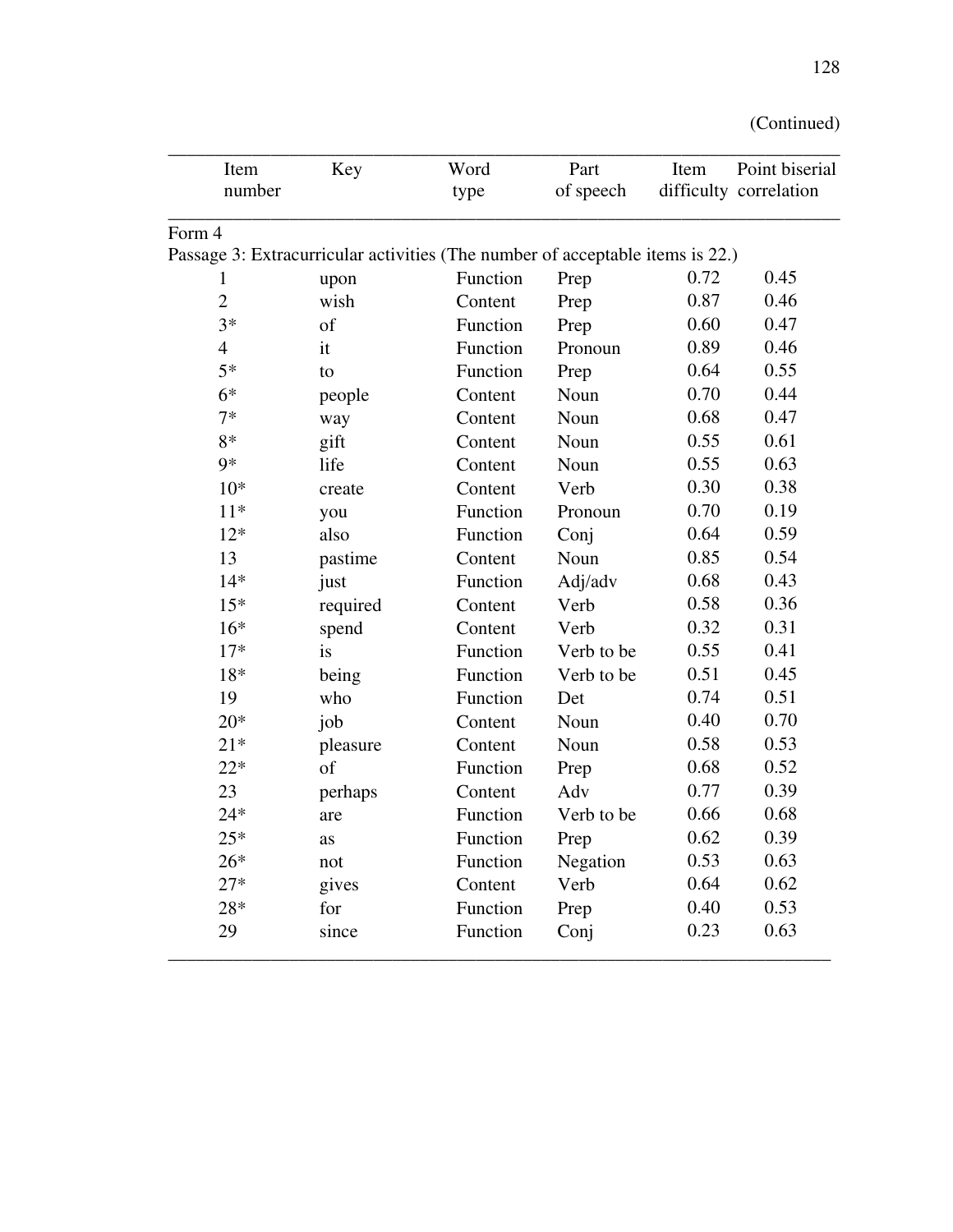VITA